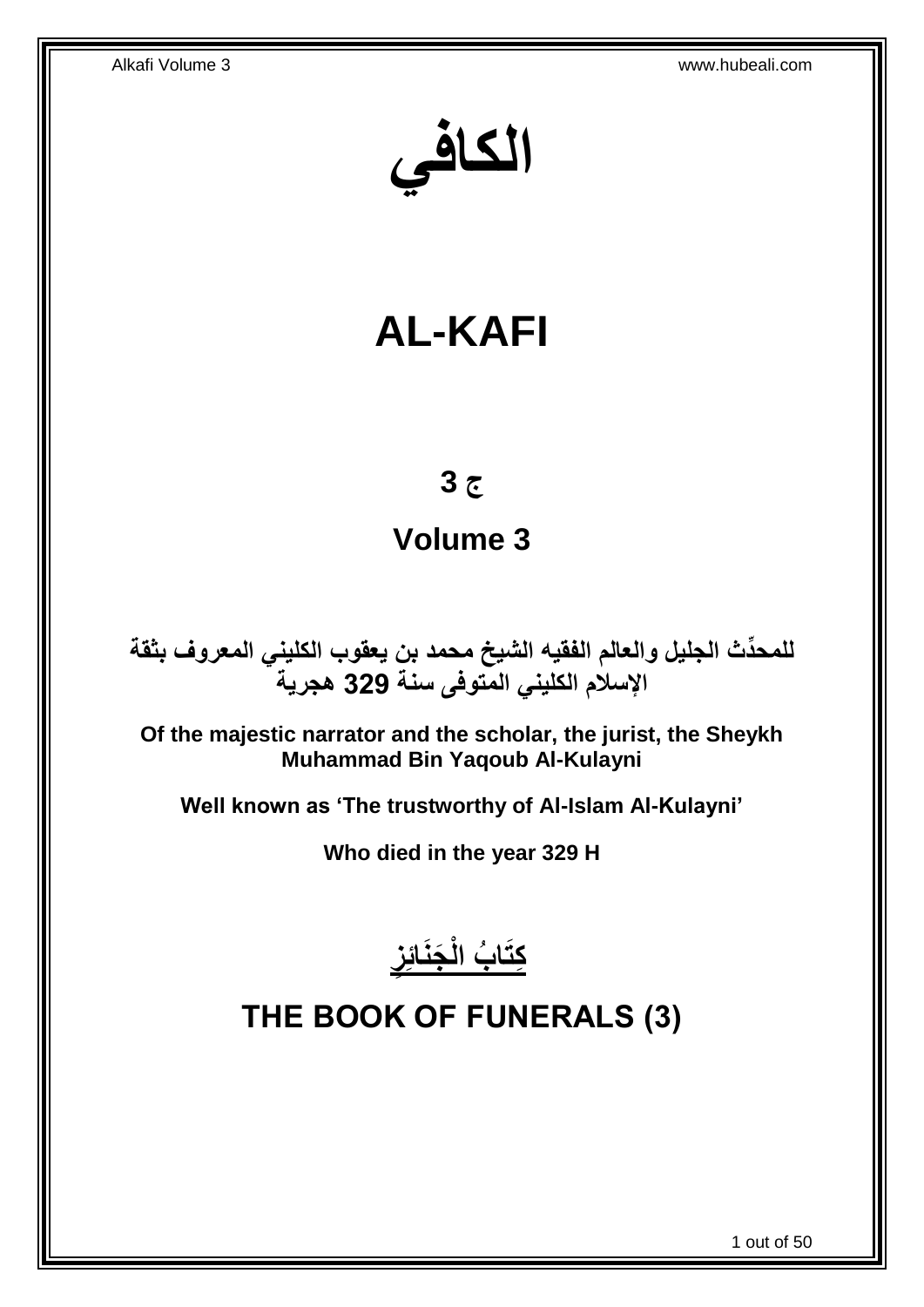# **TABLE OF CONTENTS**

| Chapter 52 - Reason for the five exclamations of Takbeer upon the deceased  4                                                                                                |
|------------------------------------------------------------------------------------------------------------------------------------------------------------------------------|
|                                                                                                                                                                              |
| Chapter 54 – The Salaat upon the Believer, and the exclamation of the Takbeer and the                                                                                        |
| Chapter 55 - There is no Prescribed supplication in the Salaat and there is no greeting in it                                                                                |
|                                                                                                                                                                              |
| Chapter 57 - The Salaat upon the weak ones (of understanding) and upon the one who                                                                                           |
|                                                                                                                                                                              |
| Chapter 59 – Regarding (another) dead body placed (brought), and Takbeer had already                                                                                         |
| Chapter 60 - Regarding placing of the deceased besides the grave 17                                                                                                          |
|                                                                                                                                                                              |
|                                                                                                                                                                              |
| Chapter 63 - The one who enters the grave and the one who does not enter 20                                                                                                  |
| Chapter 64 - Placing the deceased and what is said during entering the grave  22                                                                                             |
| Chapter 65 - What is levelled off in the chasm (Lahad), and placing of the slab, and the                                                                                     |
| Chapter 66 – The one who spreads (soil) upon the deceased, and how he should spread it                                                                                       |
| Chapter 67 - Sqaring of the grave, and sprinkling it with the water, and what is to be said<br>during that, and the measurement of what it can be raised from the ground  29 |
|                                                                                                                                                                              |
|                                                                                                                                                                              |
| Chapter $70$ – The condolences and what is Obligated upon the one with the difficulties                                                                                      |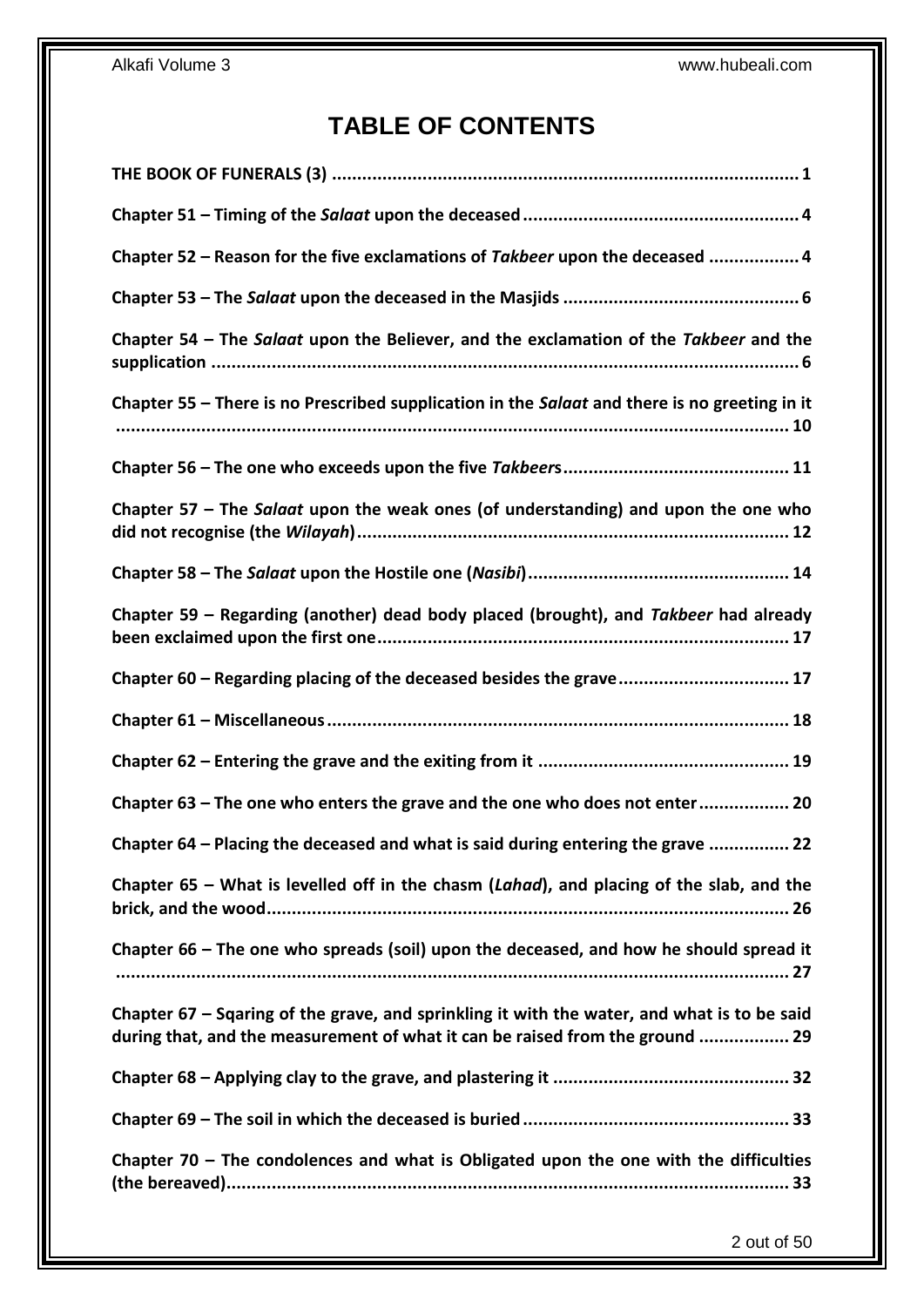| Chapter 73 – Washing the children and boys, and the Salaat upon them 37                    |
|--------------------------------------------------------------------------------------------|
|                                                                                            |
|                                                                                            |
| Chapter 76 – The one devoured by the predatory wild animals, and the birds, and the one    |
| Chapter $77$ – The ones who are dying in the ship and it is not able upon (getting to the) |
| Chapter 78 - The Salaat upon the crucified, and the stoned, and the one killed in (legal)  |
| Chapter 79 - What is Obligated upon the neighbour of the bereaved, and adopting the        |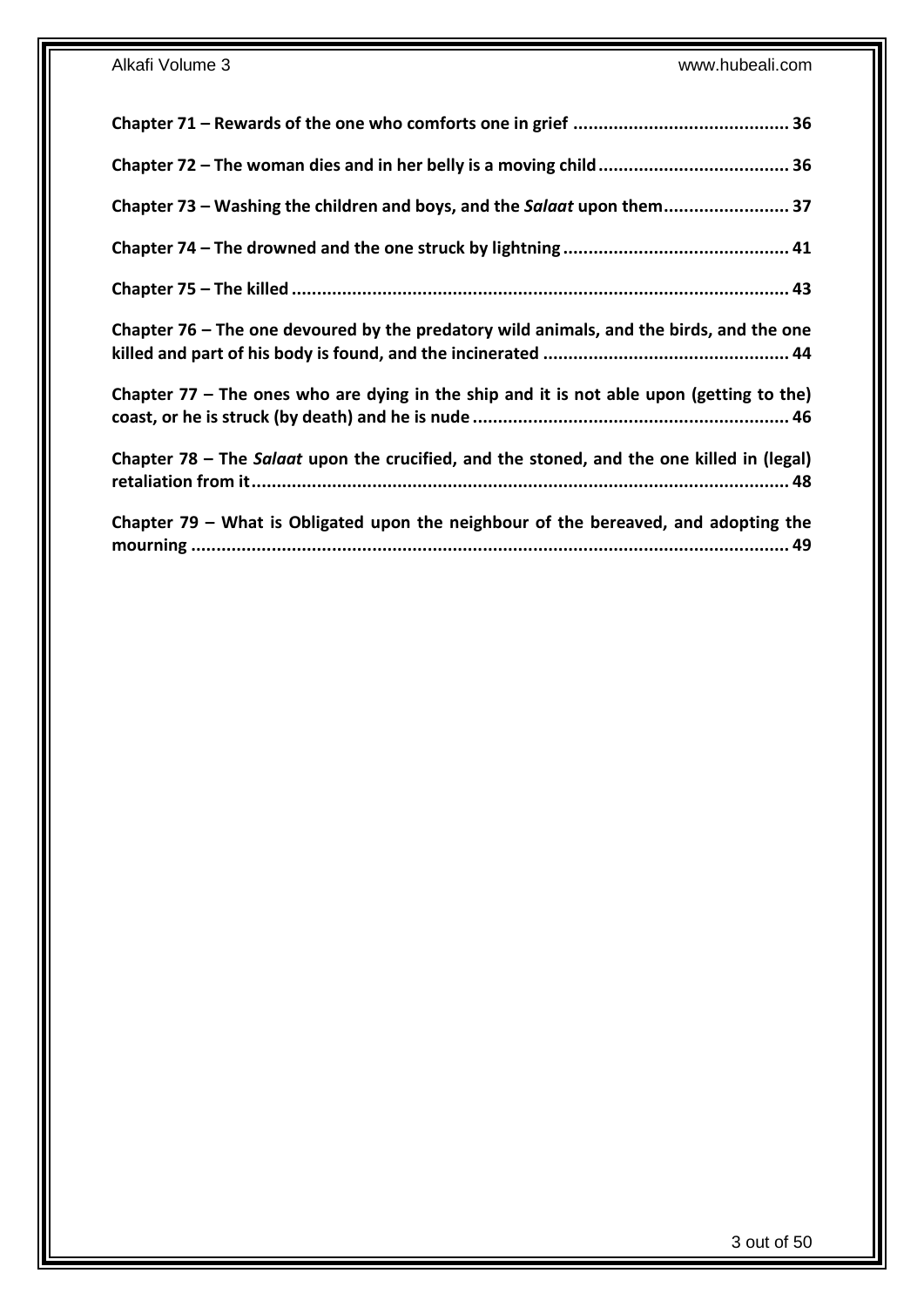**بسم هللا الرحمن الرحيم الحمد هلل رب العالمين، وصلى هللا على سيدنا محمد وآله الطاهرين، وسلم تسليما.**

In the Name of Allah<sup>azwj</sup> the Beneficent, the Merciful. The Praise is for Allah<sup>azwj</sup> Lord<sup>azwj</sup> of the Worlds, and Blessing be upon our Chief Muhammad<sup>saww</sup> and his<sup>saww</sup> Purified Progeny<sup>asws</sup>, and greetings with abundant greetings.

> **ِ َجَنائِز ِت ال َّصَال ِة َعلَى الْ باب َوقْ**

### <span id="page-3-0"></span>**Chapter 51 – Timing of the** *Salaat* **upon the deceased**

حُمَيْدُ بْنُ زِيَادٍ عَنِ الْحَسَنِ بْنِ مُحَمَّدٍ بْنِ سَمَاعَةَ عَنْ غَيْرِ وَاحِدٍ عَنْ أَبَانٍ عَنْ مُحَمَّدِ بْنِ مُسْلِمٍ قَالَ سَأَلْتُ أَبَا عَبْدِ اللَّهِ ( عليه َ ِ ْ ¦ َ ْ اً<br>أ م السلام ) هَلْ يَمْنَعُكَ شَيْءٌ مِنْ هَذِهِ السَّاعَاتِ عَنِ الصَّلَاةِ عَلَى الْجَذَائِزِ فَقَالَ لَا . ِ ْ

Humeyd Bin Ziyad, from Al Hassan Bin Muhammad Bin Sama'at, from someone else, from Aban, from Muhammad Bin Muslim who said,

'I asked Abu Abdullah<sup>asws</sup>, 'Does anything from these timings prevent you<sup>asws</sup> from praying the *Salaat* upon the deceased?' Heasws said: 'No'.<sup>1</sup>

أَبُو عَلِيٍّ الْأَشْعَرِيُّ عَنْ مُحَمَّدِ بْنِ عَنْدِ الْجَبَّارِ عَنْ صَفْوَانٍَ بْنِ يَحْيَى عَنِ الْعَلَاءِ بْنِ رَزِينٍ عَنْ مُحَمَّدِ بْنِ مُسْلِمٍ عَنْ أَبِي جَعْفَرٍ **∶** ْ **ٍ** ْ **∶** َ َ ֧֖֖֖֦֧֦֧֦֧֧֦֧֚֚֚֩֘֝֬֝֝֓֝֓֜*֬* ْ كِلِيهِ ٱلسلامِ ﴾ قَالَ تُصَلِّى عَلَى الْجِنَارَةِ فِي كُلِّ سَاعَةٍ إِنَّهَا لَيْسَتْ بِصَلَّاةٍ رُكُوعٍ وَ لَأَ سُجُودٍ وَ إِنَّمَا تُكْرَهُ الصِّلَاةَ عِنَّذٌ طُلُوعٌ ;<br>; ِ ِ ْ ِ الْشَّمْسِ وَ عِنْدُ غُرُوبِهَا الَّذِي فِيهَا الْخُشُوعُ وَ الرُّكُوعُ وَ الَسُّجُودُ لِأَنَّهَا تَغْرُبُ بَيْنَ ۖ قَرْنَنِي شَيْطَانٍ وَ تَطْلُعُ بَيْنَ قَرْنَيْ شَيْطَانٍ . َّ ِ ا<br>ا

Abu Ali Al Ashary, from Muhammad Bin Abdul Jabbar, from Safwan Bin Yahya, from Al A'ala Bin Razeyn, from Muhammad Bin Muslim,

from Abu Ja'far<sup>asws</sup> having said: 'You can pray Salaat upon the deceased during every time. But rather, it is not a *Salaat* with a bowing or a prostration, and rather the *Salaat* is disliked during the emergence of the sun and during its setting, wherein is the humbleness and the bowings and the prostrations, because the setting is between the two horns of Satan $\frac{a}{a}$  and the emergence is between the two horns of Satan<sup>la, 2</sup>

> **ِ َجَنائِز ِس َعلَى الْ الْ َخ ْم ير ِة َتْكب باب ِعلَّ ِ ِ**

### <span id="page-3-1"></span>**Chapter 52 – Reason for the five exclamations of** *Takbeer* **upon the deceased**

عَلِيُّ بْنُِ إِبْرَاهِيمَ عَنْ أَبِيهِ رَفَعَهُ قَالَ قُلْتُ لِأَبِي عَبْدِ اللَّهِ ( عليه السلام ) لِمَ جُعِلَ التَّكْبِيرُ عَلَى الْمَيِّتِ خَمْساً فَقَالَ وَرَدَ مِنْ كُلِّ ِ ْ ِ َ ِ ْ صَلَّاةٍ تَكْبِيرَةٌ . **!** 

Ali Bin Ibrahim, from his father, raising it, said,

'I said to Abu Abdullah<sup>asws</sup>, 'Why has the exclamation of *Takbeer* upon the deceased made to be five (times)?' So he<sup>asws</sup> said: 'Brought in from each (Daily Prescribed) *Salaat*, one *Takbeer*'.<sup>3</sup>

 $1$  Al Kafi V 3 – The Book Of Funerals CH 50 H 1

 $^2$  Al Kafi V 3 – The Book Of Funerals CH 50 H 2

 $3$  Al Kafi V  $3$  – The Book Of Funerals CH 51 H 1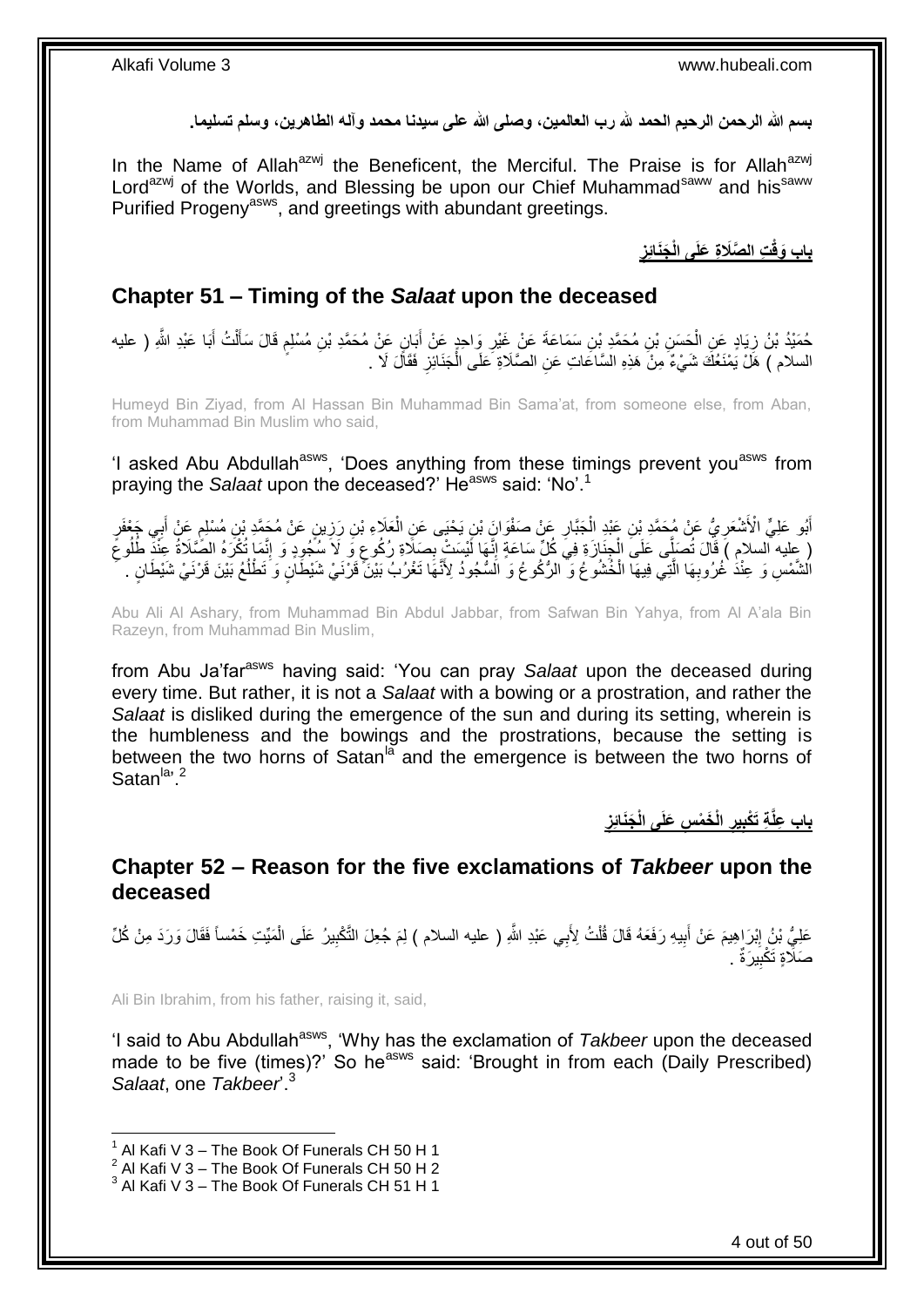

Ali Bin Ibrahim, from his father, from Ibn Abu Umeyr, from Hammad Bin Usman and Hisham Bin Salim,

from Abu Abdullah<sup>asws</sup> having said: 'Rasool-Allah<sup>saww</sup> used to exclaim five *Takbeers* upon a group of people, and upon another group of people, four (*Takbeer*s). So when he<sup>saww</sup> exclaimed four (*Takbeers*) upon a man, they (people) would accuse him (the deceased) of hypocrisy'.

عَلِيُّ بْنُ إِبْرَاهِيمَ عَنٍْ أَبِيهِ عَنِ ابْنِ أَبِي عُمَيْرٍ عَنْ مُحَمَّدٍ بْنِ مُهَاجِرٍ عَنْ أُمِّهِ أُمِّ سَلَمَةَ قَالَتْ سَمِعْتُ أَبَا عَبْدٍ اللَّهِ ( عليه السلامِ )<br>- اللہ اللہ اللہ اللہ عنها اللہ عن اللہ عنه ُ ُ َ **!** َ ِ َ َقُولٌ كَانَ رَسُولُ الثَّهِ (َ صلى اللهُ عَلَيْه وآلهٌ ) إِذَا صَلَّى عَلَى مَيِّتٍّ كَبَّرَ وَ تَشَهَّدَ ثُمَّ كَبَرَ لَمَّ صَلَّى عَلَى الْأُنْبِيَاءُ وَ دَعَا ثُمَّ كَبُرَ ا<br>المقام ِ ا<br>المقام ا دیکھیے نَ دَعَا لِلْمُؤْمِنِينَ ثُمَّ كَبَّرَ الرَّابِعَةَ وَ دَعَا لِلْمَيِّتِ ثُمََّ كَبَّرَ وَ انْصَرَفَ ُ ْ **∶** ُ ْ

Ali Bin Ibrahim, from his father, from Ibn Abu Umeyr, from Muhammad Bin Mahziyar, from his mother Umm Salama who said,

'I heard Abu Abdullah<sup>asws</sup> saying: 'Whenever Rasool-Allah<sup>saww</sup> prayed Salaat upon a deceased, exclaimed *Takbeer* and testified, then exclaimed *Takbeer*, then send Blessings upon the Prophets<sup>as</sup> and supplicated, then exclaimed *Takbeer* and supplicated for the Believers, then exclaimed the fourth *Takbeer* and supplicated for the deceased, and left.

َفَلَّمَا نَهَاهُ اللَّهُ عَزَّ وَ جَلَّ عَنِ الصِّلَاةِ عَلَى الْمُنَافِقِينَ كَبَّرَ وَ تَشْهَّدَ ثُمَّ كَبَّرَ وَ<br>فَلَمَا النَّبِيِّينَ ( صلوات الله عَزَّ وَ جَلَّ عَنِ الصِّلَاةِ عَلَى الْمُنَافِقِينَ كَبَّرَ وَ تَشْه ا<br>ا ْ ر<br>ا ِ نَ دَعَا لِلْمُؤْمِنِينَ ثُمَّ كَبَّرَ الرَّابِعَةَ وَ انْصَرَفَ وَ لَمْ يَدْعُ لِلْمَيِّتِ . **∶** ُ ْ ْ

So when Allah<sup>azwj</sup> Mighty and Majestic Forbade him<sup>saww</sup> to pray the *Salaat* upon the hypocrites, he<sup>saww</sup> exclaimed *Takbeer* and testified, then exclaimed *Takbeer* and send Blessings upon the Prophets<sup>as</sup>, the exclaimed *Takbeer* and supplicated for the Believers, then exclaimed the fourth *Takbeer* and left, and did not supplicate for the deceased'.<sup>5</sup>

مُحَمَّدُ بْنُ يَحْيَى عَنْ مُحَمَّدِ بْنِ أَحْمَدَ عَنْ بَعْضِ أَصْحَابِهِ عَنٍْ سُلَيْمَانَ بْنِ جَعْفَرٍ الْجَعْفَرِيِّ عَنْ أَبِيهِ عَنْ أَبِي عَبْدِ اللَّهِ ( عليه<br>. ِ ْ ِ َ َ َ ِ َ السلام ) قَالَ قَالَ رَسُولُ اللَّهِ ( صلى الله عليه وأله ) َإِنَّ اللَّهَ تَبَارَكَ وَ تَعَالَى َٔفَرَضَ الصَّلَاةَ خَمْساً وَ جَعَلَ لِلْمَنِّتِ مِنْ كُلِّ יֲ<br>י ْ صَلَاةٍ تَكْبِيرَةً . **!** 

Muhammad Bin Yahya, from Muhammad Bin Ahmad, from one of his companions, from Suleuyman Bin Ja'far Al Ja'fary, from his father,

from Abu Abdullah<sup>asws</sup> having said: 'Rasool-Allah<sup>saww</sup> said: 'Allah<sup>azwj</sup> Blessed and High Necessited the five (daily) *Salaat*s and Made to be for the deceased, one *Takbeer* from each *Salaat*'.<sup>6</sup>

 $^4$  Al Kafi V 3 – The Book Of Funerals CH 51 H 2

 $<sup>5</sup>$  Al Kafi V 3 – The Book Of Funerals CH 51 H 3</sup>

 $^6$  Al Kafi V 3 – The Book Of Funerals CH 51 H 4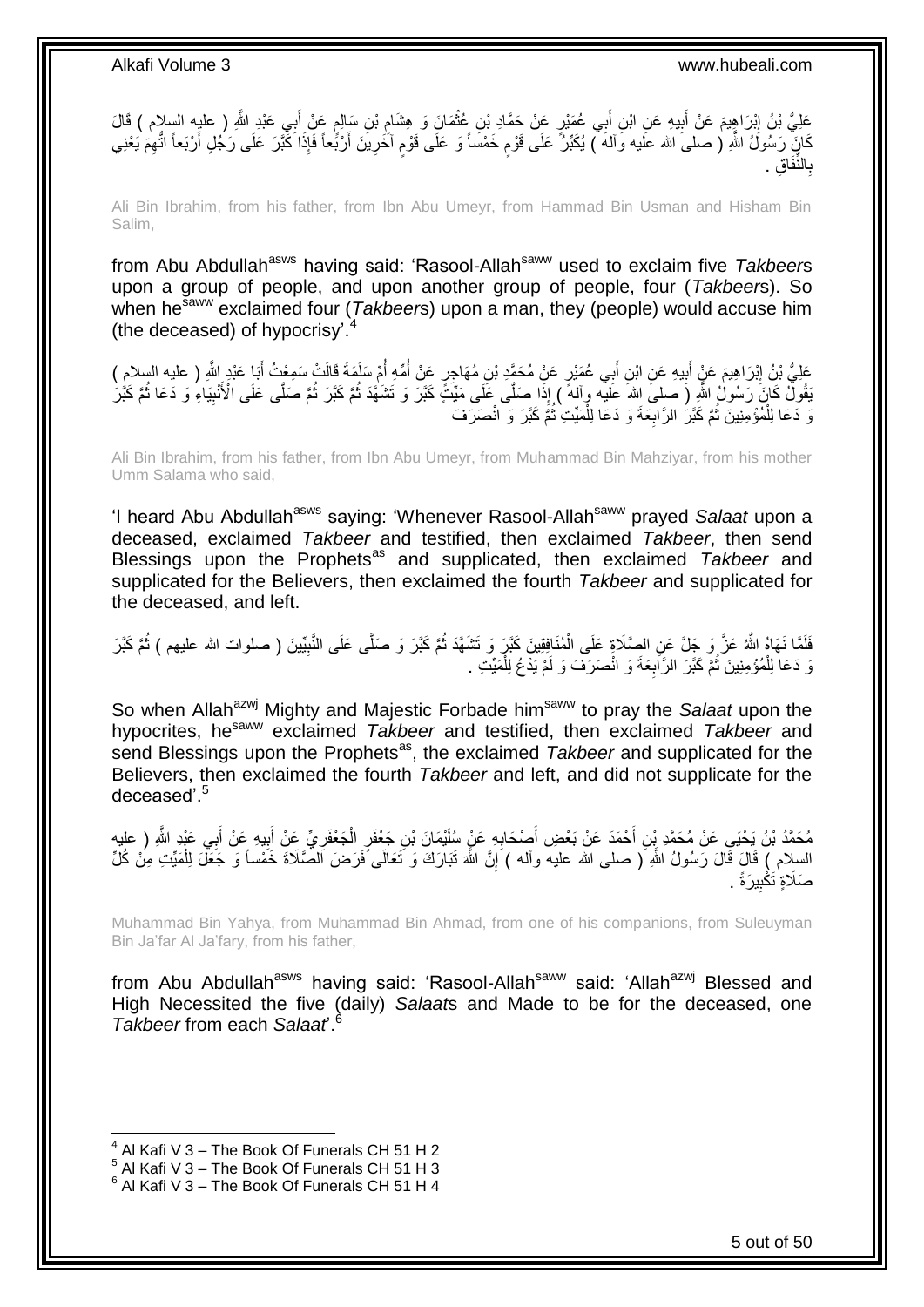عِدَّةٌ مِنْ أَصْحَابِنَا عَنْ أَحْمَدَ بْنِ مُحَمَّدٍ عَنْ عَلِيٍّ بْنِ الْحَكَمِ عَنْ عُثْمَانَ بْنِ عَبْدِ الْمَلِكِ الْحَضْرَمِيِّ عَنْ أَبِي بَكْرٍ الْحَضْرِرَمِيِّ قَالَ ْ ْ **ٔ** ِ ْ َ ِ ْ َ ْ قَالَ أَبُو جَعْفَرٍ ( عليه السلام ) يَا أَبَا بَكْرٍ تَدْرِي كَمِ الصَّلَاةُ عَلَى الْمَيِّتَ قُلْتُ لَا قَال<br>أَوَيَدِ الْمُؤْمِنَ بَيْنَ أَوَيَ أَنْ أَبَا إِنَّ أَبَا بَكْرٍ تَدْرِي كَمِ الصَّلَاةُ عَلَى الْمَيِّتَ فَتَ ֧֧֧֧֧֧֧֧֧ׅ֧֧֧֧֧֚֚֚֚֚֚֚֚֚֚֚֚֚֚֚֚֚֚֚֚֚֚֚֝֝֝֝֝֝֓֝֓֝֓֝֓֝֓֝֓֝֓֜֓֝֓֝֬֝֬֝֬ َ َ ُ َ ِ ْ الْخَمْسُ قُلْتُ لَا قَالَ أَخِذَتِ الْخَمْسُ تَكْبِيرَ اتٍّ مِنَ الْخَمّْسِ صَلَوَ اتٍ مِنْ كُلِّ صَلَاةٍ تَكْبِيرَةٌ ۚ **!** ْ **!** ْ ا<br>ا ْ ْ

A number of our companions, from Ahmad Bin Muhammad, from Ali Bin Al Hakam, from Usman Bin Abdul Malik Al Hazramy, from Abu Bakr Al Hazramy who said,

'Abu Ja'farasws said: 'O Abu Bakr! Do you know how is the *Salaat* upon the deceased?' I said, 'No'. Heasws said: 'Five exclamations of *Takbeer*. So, do you know where the five have been taken from?' I said, 'No'. He<sup>asws</sup> said: 'The five *Takbeers* have been taken from the five (daily) *Salaat*s, from each *Salaat* being one *Takbeer*'.<sup>7</sup>

> **ِجِد َم َسا فِي الْ َجَنائِز باب ال َّصَال ِة َعلَى الْ ِ**

### <span id="page-5-0"></span>**Chapter 53 – The** *Salaat* **upon the deceased in the Masjids**

مُحَمَّدُ بْنُ يَحْيَىِ عَنْ مُحَمَّدٍ بْنِ الْحُسَيْنِ عَنْ مُوسَىٍ بْنِ طَلْحَةَ عَنْ أَبِي بَكْرِ بْنِ عِيسَىِ بْنِ أَحْمَدَ الْعَلَوِيِّ قَالَ كُنْتُ فِي الْمَسْجِدِ َ **∶** ْ ْ ِ ْ وَ قَدْ جِيءَ بِجَذَارَةٍ فَأَرَدْتُ أَنْ أُصِلِّيَ عَلَيْهَا فَجَاءَ أَبُو الْحَسَنِ الْأَوَّلُ ( عليه السّلام ) فَوَضَعَ مِرْفَقَهُ فِي صَدْرِي فَجَعَلَّ يَدْفَعُنِيَ ْ َ ِّ ُ اً َ حَتَّى خَرَجَ مِنَ الْمَسْجِدِ فَقَالَ يَا أَبَا بَكْرٍ إِنَّ الْجَذَائِزَ لَا يُصَلَّىَ عَلَيْهَا فِي الْمَسَاجِدِ . ْ ِ َ ْ ْ

Muhammad Bin Yahya, from Muhammad Bin Al Husayn, from Musa Bin Talha, from Abu Bakr Bin Isa Bin Ahmad Al Alawy who said,

'I was in the Masjid and they had come with a dead body, so I wanted to pray *Salaat* upon it. Abu AI Hassan<sup>asws</sup> the 1<sup>st</sup> came up and placed his elbow upon my chest and he<sup>asws</sup> kept pushing me until I exited from the Masjid, as he<sup>asws</sup> said: 'O Abu Bakr! The dead body cannot be prayed upon in the Masjid<sup>".8</sup>

> **ِن َو الَّت ُمْؤ ِم باب ال َّص َو الُّد َعا ِء َال ِة َعلَى الْ ير ْكب ِ ِ**

### <span id="page-5-1"></span>**Chapter 54 – The** *Salaat* **upon the Believer, and the exclamation of the** *Takbeer* **and the supplication**

عِدَّةٌ مِنْ أَصْحَابِنَا عَنْ سَهْلِ بْنِ زِيَادٍ عَنْ مُحَمَّدٍ بْنِ أُورَمَةً عَنْ زُرْعَةً بْنِ مُحَمَّدٍ ع<br>وَقَدَّةٌ مَا َ يَعْلُمُ مَعْ الْعَمَّامِ بِأَنْ رَبَّهُ مُحَمَّدٍ بِّنِ أُورَمَةً عَنْ زُرْعَةً بِنَّ مُحَمَ ان<br>ا ِ **∣** َ ْ َ الْمَيِّتِ فَقَالَ تُكَبِّرُ خَمْسَ تَكْبِيرَاتٍ تَقُولُ أَوَّلَ مَا تُكَبِّرُ أَشْهَدُ أَنْ لَا إِلَهَ إِلَّا اللَّهُ وَحْدَهُ لَا شَرِيكَ لَهُ وَ أَشْهَدُ أَنَّ مُحَمَّداً عَبْدُهُ وَ ِ لَ ِ َ َ ِ َ َ ِ رَسُولُهُ اللَّهُمَّ صَلِّ عَلَى مُحَمَّدٍ وَ ال مُحَمَّدٍ وَ عَلَى الْأَئِمَّةِ الْهُدَاةِ وَ اَغْفِرْ لَذَا وَ لِإِخْوَانِذَا الَّذِينَ سَبَقُونَا بِالْإِيمَانِ وَ لَا تَجْعَلْ فِي َّ ِ َّ ْ .<br>قُلُوبِنَا غِلَّا لِلَّذِينَ آمَنُوا َّ **ِ** 

A number of our companions, from Sahl Bin Ziyad, from Muhammad Bin Awrama, from Zur'at Bin Muhammad, from Sama'at who said,

'I asked him<sup>asws</sup> about the *Salaat* upon the deceased, so he<sup>asws</sup> said: 'Exclaim five *Takbeer*s saying in the first of the *Takbeer*s, 'I testify that there is no God except for Allah<sup>azwj</sup>, Alone, there being no associates to him, and I testify that Muhammad<sup>saww</sup> is His<sup>azwj</sup> servant and His<sup>azwj</sup> Rasool<sup>saww</sup>. O Allah<sup>azwj</sup>, Send Blessings upon Muhammad<sup>saww</sup> and the Progeny<sup>asws</sup> of Muhammad<sup>saww</sup> and upon the Imams<sup>asws</sup> of Guidance, and Forgive us and our brethren who preceded us with the faith, and do not Make rancor to be in our hears for those who believe.

 7 Al Kafi V 3 – The Book Of Funerals CH 51 H 5

 $8$  Al Kafi V 3 – The Book Of Funerals CH 52 H 1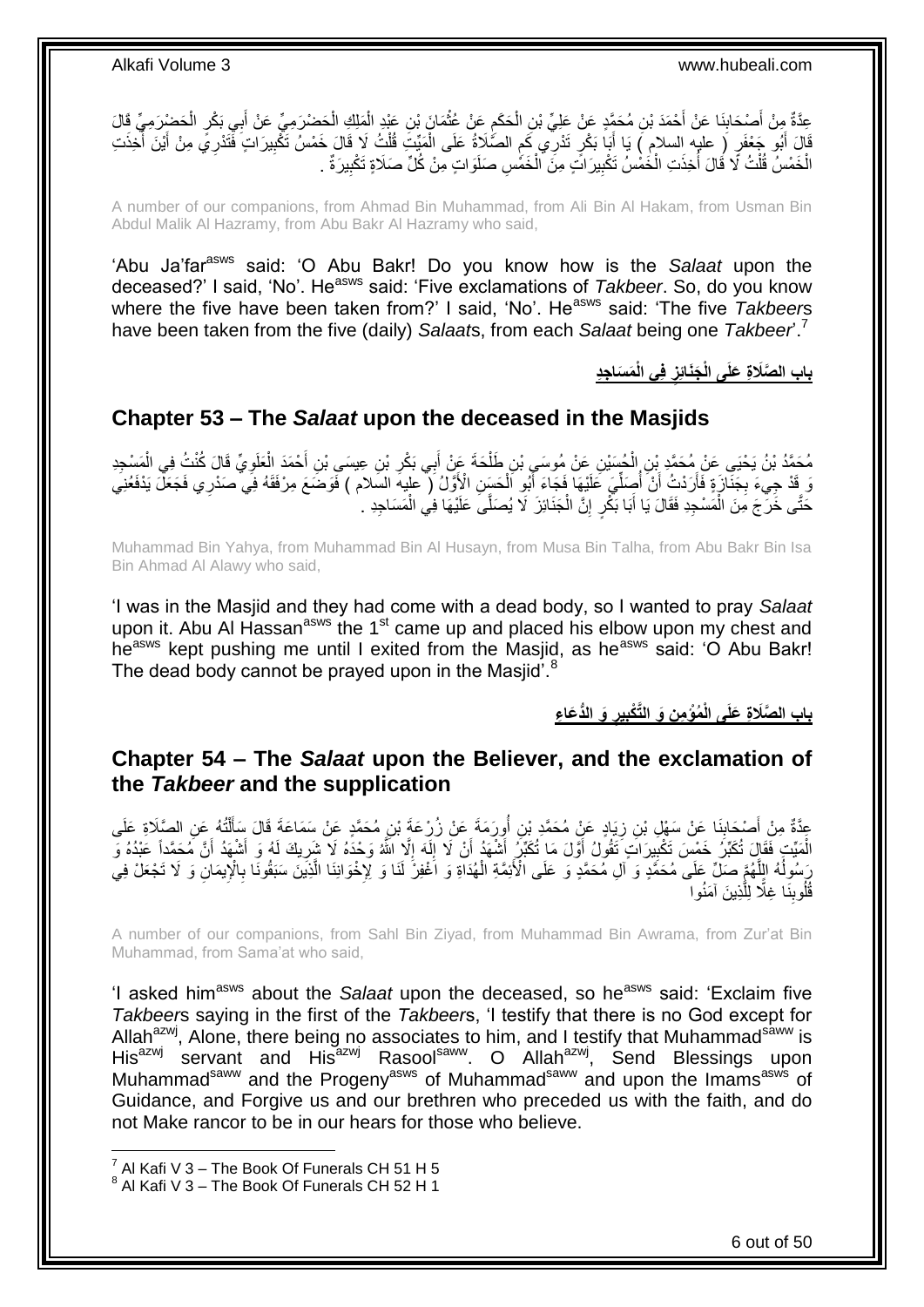َ رَبَّنَا إِنَّكَ رَءُوفٌ رَحِيمٌ اللَّهُمَّ اغْفِرْ لِأَحْيَائِنَا وَ أَمْوَاتِنَا مِنَ الْمُؤْمِنِينَ وَ الْمُؤْمِنَاتِ وَ أَلْفْ قُلُوبَنَا عَلَى قُلُوب أَخْيَارِنَا وَ اهْدِنَا لِمَا ْ ْ َ َّ ِ ِ َ ِّ ֧֖֖֖֧֖֧֧֧֧֧֧֧֧֧֧֧֚֚֚֚֓֝֝֝֝֟֓֟֓֝֬֝֓֝֬֟֓֟֓֬֝֓֟֓֟֓֝֬֝֓֝֓֟֓֝֬֝֬֝֓֝֬֝֓֝֬ اخْتُلِفَ فِيهِ مِنَ الْحَقِّ بِإِذْنِكَ إِنَّكَ تَهْدِي مَنْ تَشَاءُ إِلَى صِرَاطٍ مُسْتَقِيمٍ ِ יִי (ו **ٔ** ِ ْ

Our Lord<sup>azwj</sup>! You<sup>azwj</sup> are Gracious, Merciful. O Allah<sup>azwj</sup>! Forgive our living ones and our dead ones from the beliving men and the believing women, and Make our hearts to be fond upon the hearts of our good ones, and Guide us to what we are differing in, from the Truth, by Your<sup>azwj</sup> Permission. You<sup>azwj</sup> Guide whoever You<sup>azwj</sup> so Desire to the Straight Path'.

فَإِنْ فَطَعَ عَلَيْكَ اِلتَّكْبِيرَةُ الثَّانِيَةُ فَلَا يَصْرُكَ تَقُولُ اللَّهُمَّ عَبْدُكَ ابْنُ عَبْدِكَ وَ ابْنُ أَمَتِكَ أَنِّفَ أَعْلَمُ بِهِ مِنِّي افْتَقَرَ إِلَى رَحْمَتِكَ وَ **∣** ֝׀֧<br>֧֢֦֦֧֝֝֜֝ **ٔ ∶** َ َ َ َّ لَ ِ اسَّتَغْنَيْتَ عَنْهُ اللَّهُمَّ فَتَجَاوَزْ عَنْ سَيِّئَاتِهِ وَ زِدْ فِي إِحْسَانِهِ وَ اغْفِرْ لَهُ وَ ارْحَمْهُ وَ نَوِّرْ لَهُ فِي قَبْرِهِ وَ لَقَنَّهُ حُجَّتَهُ وَ أَلْحِقْهُ بِنَبِيِّهِ ¦<br>∶ ِ َّ ِ ِ ْ َ **∶** ( صلى الله عليه وألمه ) وَ لَا تَحْرِمْنَا أَجْرَهُ وَ لَا تَفْتِنَّا بَعْدَهُ َ ِ

So if the second exclamation of *Takbeer* cuts off upon you, it would not harm you. You should be saying, 'O Allah<sup>azwj</sup>! (This is) Your<sup>azwj</sup> servant, son of Your<sup>azwj</sup> servant, and son of Your<sup>azwj</sup> Maid. You<sup>azwj</sup> are more Knowing of him than I am. He is needy to Yourazwj Mercy and You<sup>azwj</sup> are Needless from him. O Allah<sup>azwj</sup>! Overlook from his sins and Increase in his good deeds and Forgive him, and be Merciful to him, and Illuminate for him in his grave, and Cause him to meet his Proof<sup>asws</sup> and meet up with his Prophet<sup>saww</sup>, and do not Deprive us from its Recompense and not do Try us after him'.

> َقُولُ هَذَا حَتَّى تَفْرُغَ مِنْ خَمْسِ تَكْبِيرَاتٍ . ِ

You should be saying this until you are free from the five *Takbeer*s'.<sup>9</sup>

عَلِيُّ بْنُ إِبْرَاهِيمَ عَنْ أَبِيهِ عَنِ ابْنِ أَبِي عُمَيْرٍ عَنْ حَمَّادٍ عَنِ الْحَلَبِيِّ عَنْ زُرَارَةَ عَنْ أَبِي عَبْدِ اللَّهِ ( عليه السلام ) فِي الصَّلَاةِ َ ِ ْ َ ِ َ ِ عَلَى الْمَيِّتِ قَالَ تُكَبِّرُ ثَمَّ تُصَلِّي عَلَى النَّبِيِّ ( صلى الله عليه وآله ) ثُمَّ تَقُولُ اللَّهُمَّ عَبْدُكَ ابْنِ عَبْدِكَ ابْنِ أَمَنِكَ لَا أَعْلَمُ مِنْهُ إِلَّا َّ ا پایا<br>سال ِ ا<br>ا ْ ا<br>ا َ َ خَيْراً وَ أَنْتَ أَعْلَمُ بِهِ مِنِّي اللَّهُمَّ إِنْ كَانَ مُحْسِنًا فَزِدْ فِي إِحْسَانِهِ وَ تُقَبَّلْ مِنْهُ وَ إِنْ كَانَ مُسِيئاً فَاغْفِرْ لَهُ ذَنْبَهُ وَ ارْحَمْهُ وَ افْسَحْ **∶** َ َ ِ  $\cdot$ ِ ِ ْ هُ فِي قَبْرِهِ وَ اجْعَلْهُ مِنْ رُفَقَاءِ مُحَمَّدٍ ( صلى الله عليه وأله ) ْ ِ لَ

Ali Bin Ibrahim, from his father, from Ibn Abu Umeyr, from Hammad, from Al Halby, from Zurara,

from Abu Abdullah<sup>asws</sup> regarding the Salaat upon the deceased. He<sup>asws</sup> said: 'You should exclaim *Takbeer*, then send Blessings upon the Prophet<sup>saww</sup>, then you should be saying, 'O Allah<sup>azwj</sup>! (This is) Your<sup>azwj</sup> servant, son of Your<sup>azwj</sup> servant, son of Yourazwj maid. I do not know from him except for the goodness and You<sup>azwj</sup> are more Knowing of him than I am. O Allah<sup>azwj</sup>! If he was a good doer, so Increase in his good deeds and Accept from him; and if he was an evil doer, so Forgive his sins for him and be Merciful to him, and Expand his grave for him and Make him to be from the friends of Muhammad<sup>saww</sup>.

> ُّمَّ تُكَبِّرُ الثَّانِيَةَ وَ تَقُولُ اللَّهُمَّ إِنْ كَانَ زَاكِياً فَزَكِّهِ وَ إِنْ كَانَ خَاطِئاً فَاغْفِرْ لَهُ ِ ֧<u>׀</u> َّ َّ

Then you should exclaim the second *Takbeer* and say, 'O Allah<sup>azwj</sup>! If he was pure, so Purify him (more), and if he was erroneous, so Forgive him'.

> نُّمَّ تُكَبِّرُ الثَّالِثَةَ وَ تَقُولُ اللَّهُمَّ لَا تَحْرِمْنَا أَجْرَهُ وَ لَا تَفْتِنَّا بَعْدَهُ َ ِ َّ َّ ُ

9 Al Kafi V 3 – The Book Of Funerals CH 53 H 1

7 out of 50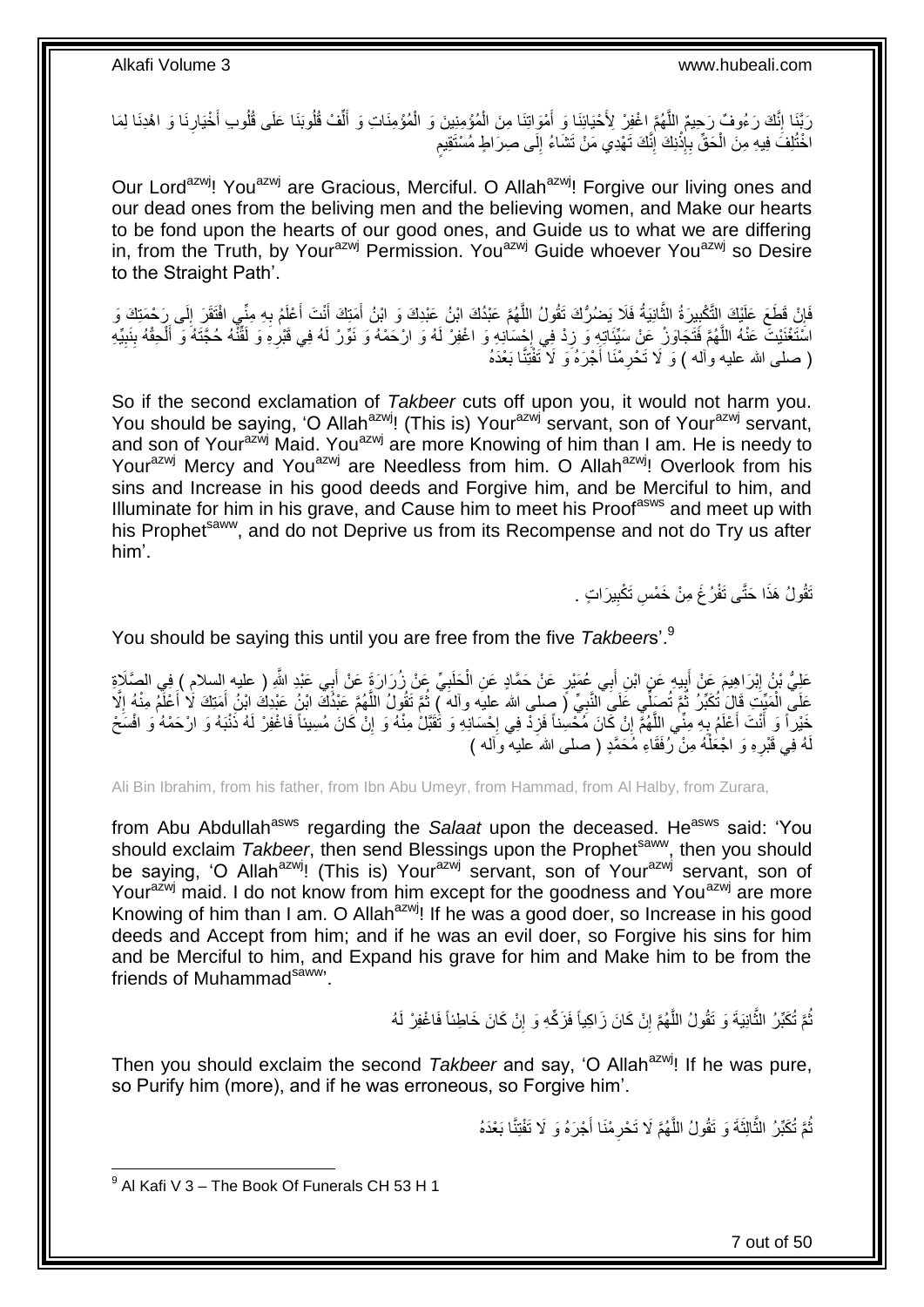Then you should exclaim the third *Takbeer* and say, 'O Allah<sup>azwj</sup>! Do not Deprive us of its Recompense and do not Try us after him'.

نُّمَّ تُكَبِّرُ الرَّابِعَةَ وَ تَقُولُ اللَّهُمَّ اكْتُبْهُ عِنْدَكَ فِي عِلَّيِّينَ وَ اخْلُفْ عَلَى عَقِبِهِ فِي الْغَابِرِينَ وَ اجْعَلْهُ مِنْ رُفَقَاءِ مُحَمَّدٍ ( صلى الله ا<br>ا ِّ َّ ِ ْ ِ ْ **∶** عليه وأله )

Then you should exclaim the fourth *Takbeer* and say, 'O Allah<sup>azwj</sup>! Write Your<sup>azwj</sup> servant in the Illiyeen and Replace him in his offspring among the ancients and Make him to be among the friends of Muhammadsaww.

> ثُمَّ تُكَبِّرُ الْخَامِسَةَ وَ انْصَرِفْ . ِ ْ ُ

### Then exclaim the fifth *Takbeer* and leave'.<sup>10</sup>

عَلِيُّ بْنُ إِبْرَاهِيمَ عَنْ أَبِيهٍ وَ عِدَّةٌ مِنْ أَصْحَابِنَا عَنْ سَهْلِ بْنِ زِيَادٍ جَمِيعاً عَنِ ابْنِ مَحْبُوبِ عَنْ أَبِي وَلَادٍ قَالَ سَأَلْتُ أَبَا عَبْدِ اللَّهِ ۚ ِ **↓** َ ِ َ ِ َ ْ َ َ ( عِلْيه السِّلام ) عَنِ الَتَّكْبِيرِ عَلَى الْمَيِّتِ فَقَالَ خَمْسٌ تَقُولُ فِي أُولَيهُنَّ أَشْهَدُ أَنَّ لَا إِلَهَ إِلَّا اللَّهُ وَحْدَهُ لَا شَرِيكَ لَهُ اللَّهُمَّ صَلِّ ِ لَ ِ اُ َ ا<br>ا ْ **∶** ِ َّ ِ عَلَى مُحَمَّدٍ وَ ٱلَٰٓ مُحَمَّدٍ

Ali Bin Ibrahim, from his father, and a number of our companions, from Sahl Bin Ziyad, altogether from Ibn Mahboub, from Abu Wallad who said,

'I asked Abu Abdullah<sup>asws</sup> about the exclamations of *Takbeer* upon the deceased, so he<sup>asws</sup> said: 'Five. You should be saying in the first of these, 'I testify that there is no God except for Allah<sup>azwj</sup>, Alone, there being no associates for him. O Allah<sup>azwj</sup>! Send Blessings upon Muhammad<sup>saww</sup> and the Progeny<sup>asws</sup> of Muhammad'.

نُّمَّ تَقُولُ اِللَّهُمَّ إِنَّ هَذَا الْمُسَجَّىِ قُدَّامَنَا عَبْدُكَ وَ ابْنُِ عَبْدِكَ وَ قَدْ قَبَضْتَ رِرُوحَهُ إِلَيْكَ وَ قَدِ احْتَاجَ إِلَى رَحْمَتِكَ وَ أَنْتَ غَنِيٌّ عَنْ ِ َّ ُ َ ِ لَ ِ عَذَابِهِ اللَّهُمَّ إِنَّا لَا نَعْلَمُ مِنْ ظَاهِرِهِ إِلَّا خَيْراً وَ أَنْتَ أَعْلَمُ بِسَرِيرَتِهِ اللَّهُمَّ إِنْ كَانَ مُحْسِناً فَزِدْ فَبِي إِحْسَانِهِ وَ إِنْ كَانَ مُسِيئاً َّ **∶** ِ َ َ ِ **∶** ِ َّ **∶** ِ **∶ ٍ** ِ ِ<br>فَتَحَاوَ زُلُّ عَنْ سَبِّئَاته

Then you should be saying, 'O Allah<sup>azwj</sup>! This enshrouded one in front of us is Your<sup>azwj</sup> servant, and a son of Your<sup>azwj</sup> servant, and his sould has been Captured to (come) to Youazwj, and he is needy to Yourazwj Mercy and Youazwj Needless from Punishing him. O Allah<sup>azwj</sup>! We deo not know from his apparent except for goodness and You<sup>azwj</sup> are more Knowing of his secrets. O Allah<sup>azwj</sup>! If he was a good doer, so Increase in his good eeds; and if he was an evil doer, so Overlook from his sins'.

> ُّمَّ تُكَبِّرُ الثَّانِيَةَ وَ تَفْعَلُ ذَلِكَ فِي كُلِّ تَكْبِيرَةٍ . **!** َّ ُ

Then exclaim the second *Takbeer* and you should do that during each *Takbeer*'.<sup>11</sup>

ِ عَلِيُّ بْنُِ إِيْرَاهِيمَ عَنِْ أَبِيهِ عَنِ ابْنِ أَبِي عُمَيْرٍ عَنْ حَمَّادٍ عَنِ الْجَلَبِيِّ عَنْ أَبِي عَبْدِ اللَّهِ ( عليه السلام ) قَالَ تُكَبِّرُ ثُمَّ تَشَهَّدُ ثُمَّ َ **∶** ْ َ **!** َ ِ ا<br>ا ُ ُقُولٌ إِنَّا لِّلَّهِ وَ إِنَّا إِلَيْهِ رَاجِعُونَ اَلْحَمْدُ لِلَّهِ رَبِّ الْعَالَمِينَ رَبِّ الْمَوَّتِ وَ الْحَيَاةِ صَلِّ عَلَى مُحَمَّدٍ وَ أَهْلِ بَيْتِهِ جَزَىٰ اللَّهُ عَنَّا ْ ْ ْ ْ لَ  $\frac{1}{2}$ ِ ِ َ مُحَمَّداً خَيْرَ الْجَزَاءِ بِمَا صَنَعَ بِأُمَّتِهِ وَ بِمَا بَلَّغَ مِنْ رِسَالَاتِ رَبِّهِ **∶** َّ ِ ا<br>ا ِ ِ ْ

Ali Bin Ibrahim, from his father, from Ibn Abu Umeyr, from Hammad, from Al Halby,

 $10$  Al Kafi V 3 – The Book Of Funerals CH 53 H 2

 $11$  Al Kafi V 3 – The Book Of Funerals CH 53 H 3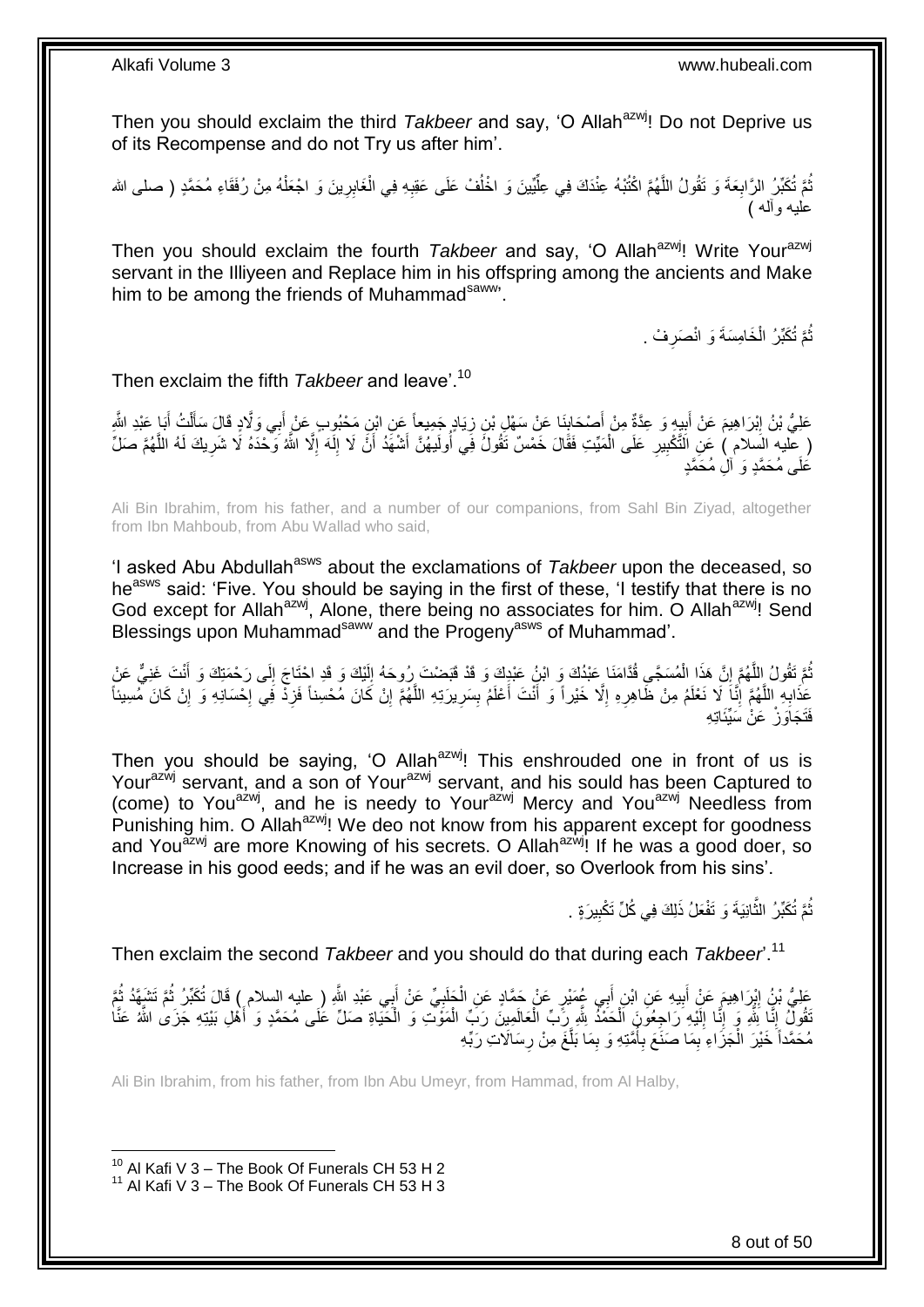from Abu Abdullah<sup>asws</sup> having said: 'You should exclaim *Takbeer*, then you should testify, then you should be saying, 'We are from Allah $a$ <sup>azwj</sup> and to Him $a$ <sup>azwj</sup> we are returning. The Praise is for Allah<sup>azwj</sup>, Lord<sup>azwj</sup> of the worlds, Lord<sup>azwj</sup> of the death and the life. Send Blessings upon Muhammad<sup>azwj</sup> and the People<sup>asws</sup> of His<sup>azwj</sup> Household. O Allah<sup>azwj</sup>! Recompense Muhammad<sup>saww</sup> with the best of the Recompense due to what he<sup>saww</sup> did with his<sup>saww</sup> community, and due to what he<sup>saww</sup> delivered from the Message of his<sup>saww</sup> Lord<sup>azwj</sup>'.

ُّمَّ تَقُولُ اللَّهُمَّ عَبْدُكَ اِبْنُ عَبْدِكَ ابْنُ أَمَتِكَ نَاصِيَتُهُ بِيَدِكَ خَلَا مِنَ الدُّنْيَا وَ احْتَاجَ إِلَى رَجْمَتِكَ وَ أَنْتَ غَنِيٍّ عَنْ عَذَابِهِ اللَّهُمَّ إِنَّا  $\frac{1}{2}$ ِ َ َّ ُ ِ َّ ِ َ لَا نَعْلَمُ مِنْهُ إِلَّا خَيْراً وَ أَنْتَ أَعْلَمُ بِهِ اللَّهُمَّ إِنْ كَانَ مُحْسِناً فَزِدْ فِي إِحْسَانِهِ وَّ تَقَبَّلْ مِنْهُ وَ إِنْ كَانَ مُسِيئاً فَاغْفِرْ لَهُ ذَنْبَهُ وَ َّ ِ َ َ  $\frac{1}{2}$ ِ **∶ ∶** ֧<u>׀</u> ارْحَمْهُ وَ تَجَاوَرْ عَنْهُ بِرَحْمَتِكَ ِ

Then you should be saying, 'O Allah<sup>azwj</sup>! (This here is) Your<sup>azwj</sup> servant, a son of Yourazwj servant, a son of Yourazwj maid. His forehead is in Yourazwj Hands, having vacated from the world and is needy to Your<sup>azwj</sup> Mercy, and You<sup>azwj</sup> are Needless from Punishing him. O Allah<sup>azwj</sup>! We do not know from him except for goodness and You<sup>azwj</sup> are more Knowing with him. O Allah<sup>azwj</sup>! If he was a good does, so Increase in his good deeds, and Accept from him; and if he was an evil doers, so Forgive his sins for him and be Merciful to him, and Overlook (his faults) from him by Your<sup>azwj</sup> Mercy.

اللَّهُمَّ أَلْحِقْهُ بِنَبِيِّكَ وَ ثَبِّتْهُ بِالْقَوْلِ الثَّابِتِ فِي الْحَيَاةِ الدُّنْيَا وَ فِي الْآخِرَةِ اللَّهُمَّ اسْلُكْ بِنَا وَ بِهِ سَبِيلَ الْهُدَى وَ اهْدِنَا وَ إِيَّاهُ َّ ْ **!** َّ ْ **∶** َ **∣** ِ ْ َ َّ ِ ْ ِ ِ ِ ُ صِرَ اطَّكَ الْمُسْتَقِيمَ اللَّهُمَّ عَفْوَكَ عَفْوَكَ َّ ْ

O Allah<sup>azwj</sup>! Attach him with Your<sup>azwj</sup> Prophet<sup>saww</sup> and Affirm him with the firm Words in the life of the world and in the Hereafter. O Allah $a^{2}$ <sup>wj</sup>! I ask You $a^{2}$ wj by us and by him, the Way of Guidance, and Guide us and him to Your<sup>azwj</sup> Straight Path. O Allah<sup>azwj</sup>! Your<sup>azwj</sup> Forgiveness! Your<sup>azwj</sup> Forgiveness!'

> تُمَّ تُكَبِّرُ الثَّانِيَةَ وَ نَقُولُ مِثْلَ مَا قُلْتَ حَتَّى نَفْرُغَ مِنْ خَمْسِ نَكْبِيرَاتٍ . ِ ْ ْ َّ ُ

Then exclaim the second *Takbeer* and you should be saying the like of what you said, until you are free from five *Takbeer*s'.<sup>12</sup>

َنا َع ْن ْص َحاب ِم ْن أ ِعَّدةٌ ُُ ِفَدا َك إ ُُ ُج ِعل ل ُُ ال ِّر َضا علي السالم ( َُ ل َس ََا ََ َسَ ِن ِعي َسى َع ْن ُيونُ َياٍد َع ْن ُم َح َّمِد ْب ِن ز َِ ْب َس ْه نَّ ِ َ ِ ْ ْ ْ َ ِ الْئَاسَ يَرْفَعُونَ ۚ أَيْدِيَهُمْ فِي التَّكْبِيرِ ۖ عَلَى الْمَيِّتِ فِي التَّكْبِيرَةِ الْإِلَى وَ لَا يَرْفَعُونَ فِيمَا بَعْدُ ذَلِكَ فَأَقْتَصِرُ ۚ عَلَى الْتَكْبِيرَةِ الْأُولَى ِ ْ ِ ِ َ ِ َ كَمَا يَفْعَلُونَ أَوْ أَرْفَعُ يَدَيَّ فِي كُُلِّ َتَكْبِيرَةٍ فَقَالَ ارْفَعْ يَدَكَ فِي كُلِّ تَكْبِيرَةٍ . ِ **!** اً َ

A number of our companions, from Sahl Bin Ziyad, from Muhammad Bin Isa, from Yunus who said,

'I asked AI Reza<sup>asws</sup> saying, 'May I be sacrificed for you<sup>asws</sup>! The people are raising their hands during the exclamations of the *Takbeer* upon the deceased during the first *Takbeer* (only) and are not raising their hand in what is after that (the other four *Takbeer*s). So, shall I restrict myself upon the first *Takbeer* just as they are doing, or shall I raise my hands during every *Takbeer*?' So he<sup>asws</sup> said: 'Raise your hands during every *Takbeer*'.<sup>13</sup>

 $^{12}$  Al Kafi V 3 – The Book Of Funerals CH 53 H 4

 $13$  Al Kafi V 3 – The Book Of Funerals CH 53 H 5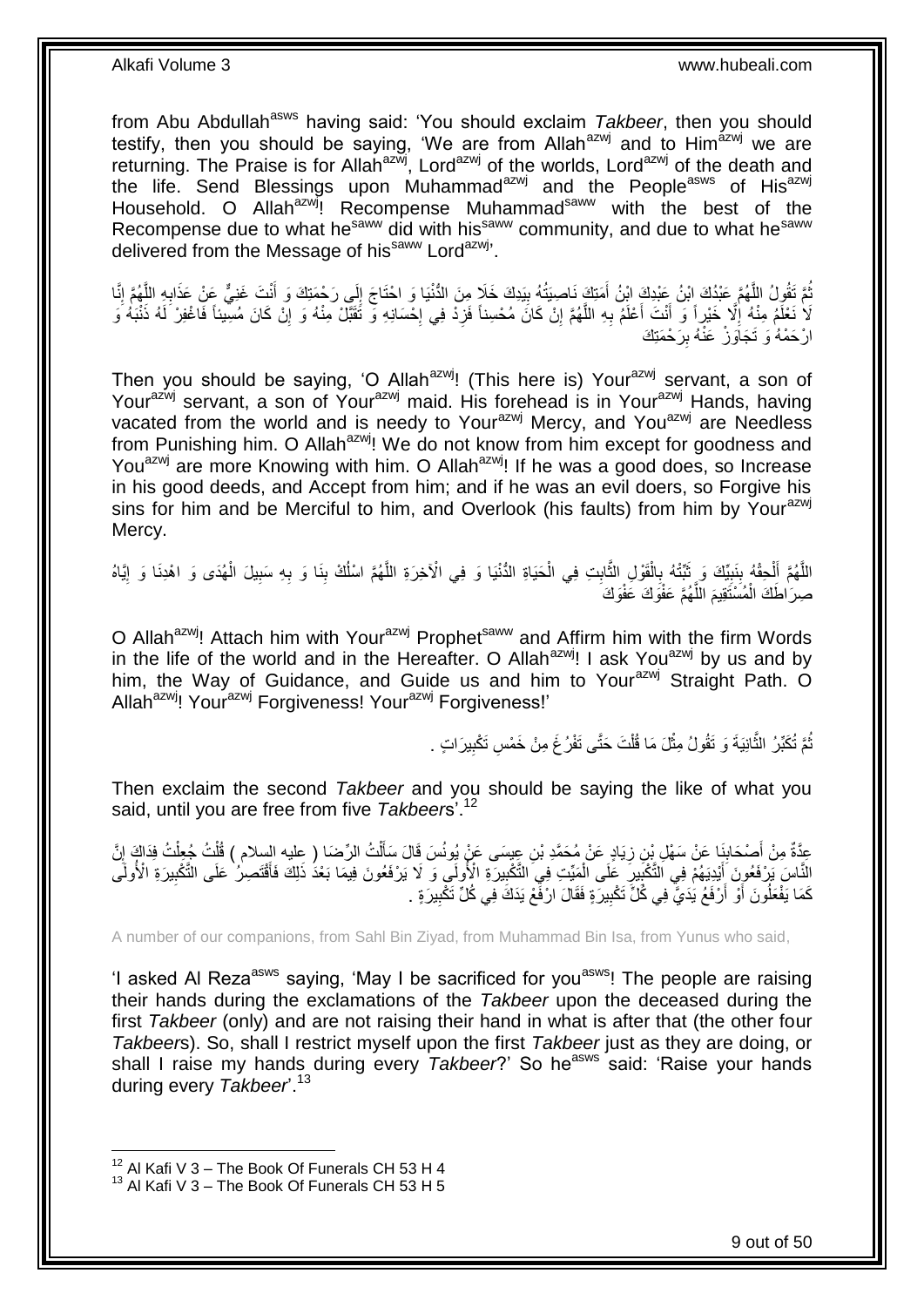َعْلِيُّ بْنُ مُجَمَّدٍ عَنْ عَلِيِّ بْنِ الْحَسَنِ عِنْ أَجْمَدَ بْنِ عَبْدِ الرَّحِيمِ أَبِي الصَّخْرِ عَنْ إِسْمَاعِيلَ بْنِ عَبْدِ الْخَالِقِ بْنِ عَبْدِ رَبِّهِ عَنْ ِ ِ َ ِ ْ ْ إِيِّ عَبْدِ اللَّهِ ( عليه السِّلَام ) فِي الصَّلَاةِ عَلَى الْجَذَائِرِ تَقُولُ اللَّهُمَّ أَنْتَ خَلَقْتَ هَذِهِ النَّفْسَ وَ أَنْتَ أَمَنَّهَا تَعْلَمُ سِرَّهَا وَ عَلَانِيَتَهَا َّ Į. ْ َ َ َ َ أَتَيْنَاكَ شَافِعِينَ فِيهَا فَشَفِّعْنَا الْلَّهُمَّ وَلِّمَا مَنْ تَوَلَّتْ وَ احْشُرْهَا مَعَ مَنْ أَحَبَّتْ . َ ِّ َّ َ

Ali Bin Muhammad, from Ali Bin Al Hassan, from Ahmad Bin Abdul Raheem Abu Al Sakhar, from Ismail Bin Abdul Khaliq Bin Abd Rabbih,

from Abu Abdullah<sup>asws</sup>: 'Regarding the Salaat upon the deceased, you should be saying, 'O Allah<sup>azwj</sup>! You<sup>azwj</sup> Created this self and You<sup>azwj</sup> Caused it to die. You<sup>azwj</sup> Know its secrets and its public matters. We come to you inteceding with regards to it, therefore, Accept out intercession. O Allah $^{axwj}$ ! Let it be governed by the ones it accepted as rulers and Resurrect it along with the ones it loved'.<sup>14</sup>

> باب أَنَّهُ لَيْسَ فِى الصَّلَاةِ دُعَاءٌ مُوَقَّتٌ وَ أَنَّهُ لَيْسَ فِيهَا تَسْلِيمٌ **َ َ**

### <span id="page-9-0"></span>**Chapter 55 – There is no Prescribed supplication in the** *Salaat* **and there is no greeting in it**

عَلِيُّ بْنُ إِبْرَاهِيمَ عَنْ أَبِيهِ عَنِ ابْنِ أَبِي عُمَيْرٍ عَنِ ابْنِ أُذَيْنَةَ عَنْ مُجَمَّدٍ بْنِ مُسْلِمٍ وَ زُرَارَةَ وَ مَعْمَرِ بْنِ يَحْيَى وَ إِسْمَاعِيلَ َ ِ َ <u>֖֚֚֚֓</u> ِ ِ ֧֧֧֢֩֘֝֘֝֘׆֧ ُ الْجُعْفِيِّ عَنْ أَبِي جَعْفَرٍ ( عليه السَلامِ ) قَالَ لَّيْسَ فِي الصَّلَاةِ عَلَى الْمَيِّتِ قَرَاءَةٌ ى لَا دُعَاءٌ مُوَقَّتٌ تَذْعُوَ بِمَا بَدَا لَكَ وَ أَحَقُّ ْ َ َ ِ الْمَوْتَى ۚ أَنْ يُدْعَى لَهُ الْمُؤْمِنُ وَ أَنْ يَبْدَأْ بِالصَّلَاةِ عَلَى رَسُولِ اللَّهِ ( صلى الله عليه وآله ) . ِ َ اُ ْ َ ْ

Ali Bin Ibrahim, from his father, from Ibn Abu Umeyr, from Ibn Azina, from Muhammad Bin Muslim and Zurara and Ma'mar Bin Yahya and Ismail Al Ju'fy,

from Abu Ja'far<sup>asws</sup> having said: 'In the *Salaat* upon the deceased there is neither a recitation (of a Chapter of the Holy Quran), nor any Prescribed supplication. You can supplicate with whatever comes to you, and it is a right of the deceased that the Believer should supplicate for him, and that he should begin with the sending of Blessings upon Rasool-Allahsaww, 15

عِدَّةٌ مِنْ أَصِمْحَابِنَا عَنْ ِسَهْلِ بْنِ زِيَادٍ عَنْ مُحَمَّدِ بْنِ سِنَانٍ عَنْ عَبْدِ اللَّهِ بْنِ مُسْكَانَ عَنِ الْحَلَبِيِّ قَالَ قَالَ أَبُو عَبْدِ اللَّهِ ( عليه ْ ِ **∣** َ َ ِ السلام ) لَيْسَ فِي الصَّلَاةِ عَلَى الْمَيِّتِ تَسْلِيمٌ . ْ

A number of our companions, from Sahl Bin Ziyad, from Muhammad Bin Sinan, from Abdullah Bin Muskan, from Al Halby who said,

'Abu Abdullah<sup>asws</sup> said, 'There is no greeting in the *Salaat* upon the deceased'.<sup>16</sup>

عَلِيُّ بْنُ إِبْرَاهِيمَ عَنْ أَبِيهِ عِنِ ابْنٍ أَبِي عُمَيْرٍ عَنْ حَمَّادِ بْنِ عُثْمَانَ عَنِ الْحَلَبِيِّ وَ زُرَارَةَ عَنْ أَبِي جَعْفَرٍ وَ أَبِي عَبْدِ اللَّهِ ( عليه َ ِ َ ِ َ َ ِ ْ ْ السلام ) قَالَا لَيْسَ فِي الصَّلَاةِ عَلَى الْمَيِّتِ تَسْلِيمٌ . ْ

Ali Bin Ibrahim, from his father, from Ibn Abu Umeyr, from Hammad Bin Usman, from Al Halby and Zurara,

from Abu Ja'far<sup>asws</sup> and Abu Abdullah<sup>asws</sup> both having said: 'There is no greeting in the *Salaat* upon the deceased'.<sup>17</sup>

<sup>&</sup>lt;sup>14</sup> Al Kafi V 3 – The Book Of Funerals CH 53 H 6

 $^{15}$  Al Kafi V 3 – The Book Of Funerals CH 54 H 1

<sup>&</sup>lt;sup>16</sup> Al Kafi V 3 – The Book Of Funerals CH 54 H 2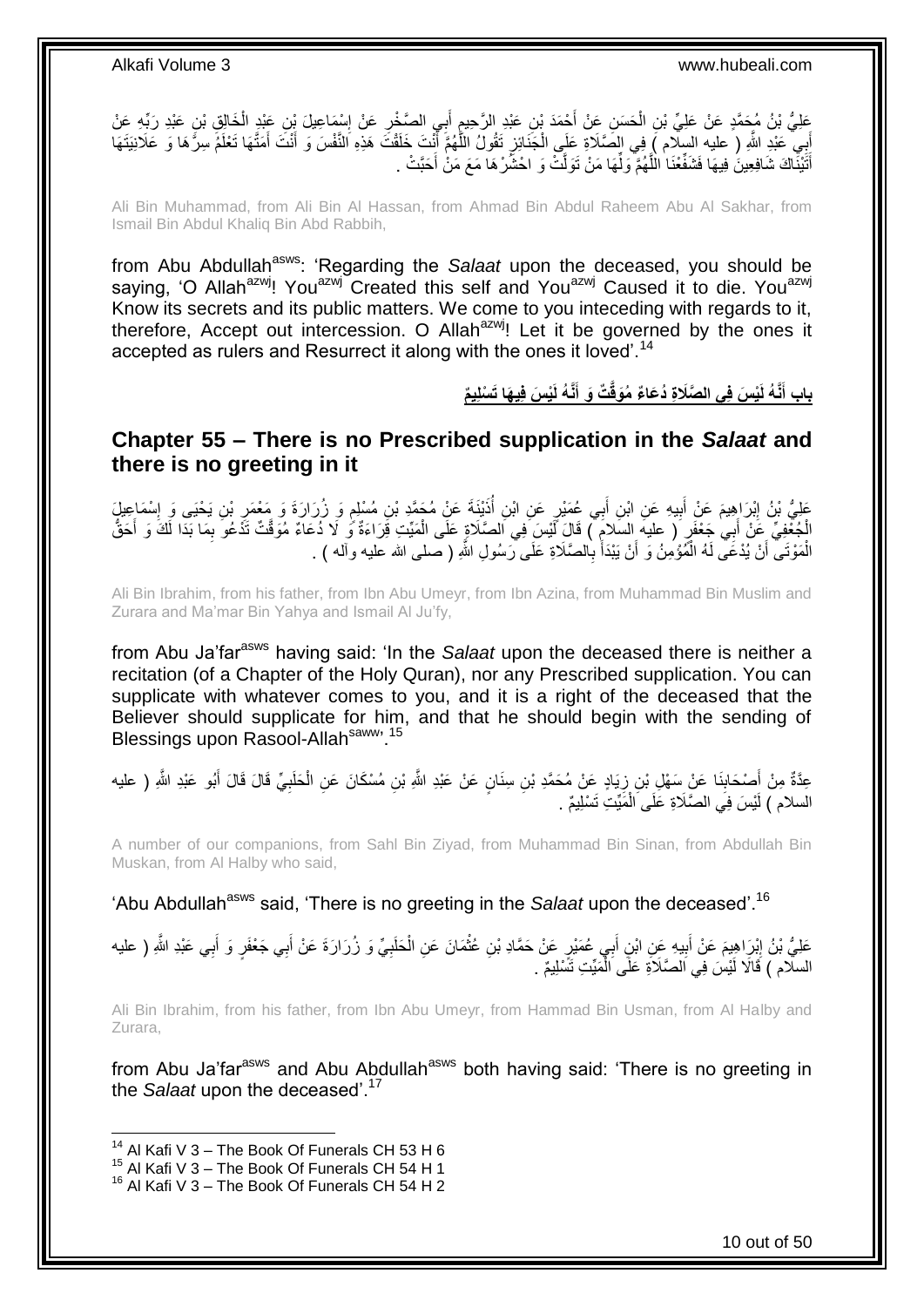**ي َرا ت ِ ِس َتْكب باب َم ْن َزاَد َعلَى َخ ْم**

# <span id="page-10-0"></span>**Chapter 56 – The one who exceeds upon the five** *Takbeer***s**

عِدَّةٌ مِنْ أَصْحَابِذَإٍ عَنْ سَهْلِ بْنِ زِيَادٍ عَنْ أَحْمَدَ بْنِ مُحَمَّدِ بْنِ أَبِي نَصْرٍ عَنْ مُثَنَّيٍ بْنِ الْوَلِيدِ عَنْ زُرَارَةَ عَنْ أَبِي جَعْفَرٍ ( عليه **∣** َ **∶** َ ْ َ َ ِ السلام ) قَالَ صَلَّـى رَسُولُ اللَّهِ ( َصلـى الله عليه وَالـه ) عَلَـىَ خَفَّزَة سَبْعِينَ صَلَاةً .

A number of our companions, from Sahl Bin Ziyad, from Ahmad Bin Muhammad Bin Abu Nasr, from Musanna Bin Al Waleed, from Zurara,

from Abu Ja'far<sup>asws</sup> having said: 'Rasool-Allah<sup>saww</sup> prayed seventy Salaat upon Hamza<sup>as</sup>'. (i.e. exclaimed seventy *Takbeers* – see Hadeeth 3 below).<sup>18</sup>

عَلِيُّ بْنُ إِبْرَاهِيمَ عَنْ أَبِيهٍ عَنِ ابْنِ أَبِي عُمَيْرٍ عَنْ حَمَّادٍ عَنِ الْحَلَبِيِّ عَنْ أَبِي عَبْدِ اللَّهِ ( عِليه السلام ) قَالَ كَبَّرَ أَمِيرُ الْمُؤْمِنِينَ َ ِ ْ َ **!** َ ِ ْ َ ِ ( صَّلواتَ اللهِ عليهِ ) عَلَى سَهْلِ نَن َحُنَيْفٍ وَ كَانَ بَدْرِيّاً خَمْسَ تَكْبَيرَاتٍ ثُمَّ مَشَى سَاعَةً ثُمَّ وَضَعَهُ وَ كَبَرَ عَلَيْهِ خَمْسَةً أُخْرَى **∶** ر<br>ا ا د ا ماہور<br>موقعہ کا فَُصَنَعَ ذَلِكَ حَتَّى كَبَّر<sup>َ</sup> عَلَيْهِ خَمْساً وَ عِشْرِينَ تَكْبِيرَةً . ِ ِ

Ali Bin Ibrahim, from his father, from Ibn Abu Umeyr, from Hammad, from Al Halby,

from Abu Abdullah<sup>asws</sup> having said: 'Amir Al Momineen<sup>asws</sup> exclaimed five *Takbeers* upon Sahl Bin Huneyf, and he was a Badariyya (a participant in the battle of Badr). Then he<sup>asws</sup> walked a while, then placed him (his body) and exclaimed another five *Takbeer*s upon him. So he<sup>asws</sup> kept on doing that until he<sup>asws</sup> had exclaimed twenty five *Takbeer*s upon him'.<sup>19</sup>

مُحَمَّدُ بْنُ يَحْيَى عَنْ أَحْمَدَ بْنِ مُحَمَّدٍ عَنِ الْحُسَيْنِ بْنِ سَعِيدٍ عَنِ الْقَاسِمِ بْنِ مُحَمَّدٍ عَنْ عَلِيٍّ بْنِ أَبِي حَمْزَةَ عَنْ أَبِي بَصِبيرٍ عَنْ ِ ْ ْ َ َ أَبِي جَعْفَرٍ ( عَليه السلام ) قَالَ كَبَّرَ رَسُولُ اللَّهِ ( صِّلمى اللَّه علَيهِ وآلم ) عَلَي حَمْزَةَ سَبْعِينَ تَكَبِيرَةً وَ كِمَّرَ عَلِّيُّ ( عليه السلام ِ ِ كَفْدَكُمْ عَلَى سَهْلِ بْنِ خُنَيْفٍ خَمْسَةً وَ عِشْرِينَ تَكْبِيرَةً قَالَ كَبَّرٍ خَمْساً خَمْساً كُلِّمَا أَدْرَكَهُ النَّاسُ قَالُوا يَا أَمِيرَ الْمُؤْمِنِينَ لَمْ َ َّ ِ ِ ْ َ نُّذْرِكِ الْصَّلَاةَ عَلَى سَهْلٍ فَيَضَعُهُ فَيُكَبِّرُ عَلَيْهِ خَمْساً خَتَّى انْتَهَى إِلَى قَبْرِهِ خَمْسَ مَرَّاتٍ . **∶ ∶**  $\frac{1}{2}$ 

Muhammad Bin Yahya, from Ahmad Bin Muhammad, from Al Husayn Bin Saeed, from Al Qasim Bin Muhammad, from Ali Bin Abu Hamza, from Abu Baseer,

from Abu Ja'far<sup>asws</sup> having said: 'Rasool-Allah<sup>saww</sup> exclaimed seventy *Takbeer*s upon Hamza<sup>as</sup>, and Ali<sup>asws</sup> exclaimed twenty five *Takbeer*s upon Sahl Bin Huneyf. He<sup>asws</sup> exclaimed five, five (at a time). Every time (more) people came over and they said, 'O Amir Al Momineenasws! We could not attend the *Salaat* upon Sahl'. So heasws placed him (his dead body) and he<sup>asws</sup> exclaimed five (*Takbeers*) upon him until he ended up to his grave, (having done so five times)'.<sup>20</sup>

19 Al Kafi V 3 – The Book Of Funerals CH 55 H 2

<sup>1</sup>  $17$  Al Kafi V 3 – The Book Of Funerals CH 54 H 3

<sup>&</sup>lt;sup>18</sup> Al Kafi V 3 – The Book Of Funerals CH 55 H 1

 $20$  Al Kafi V 3 – The Book Of Funerals CH 55 H 3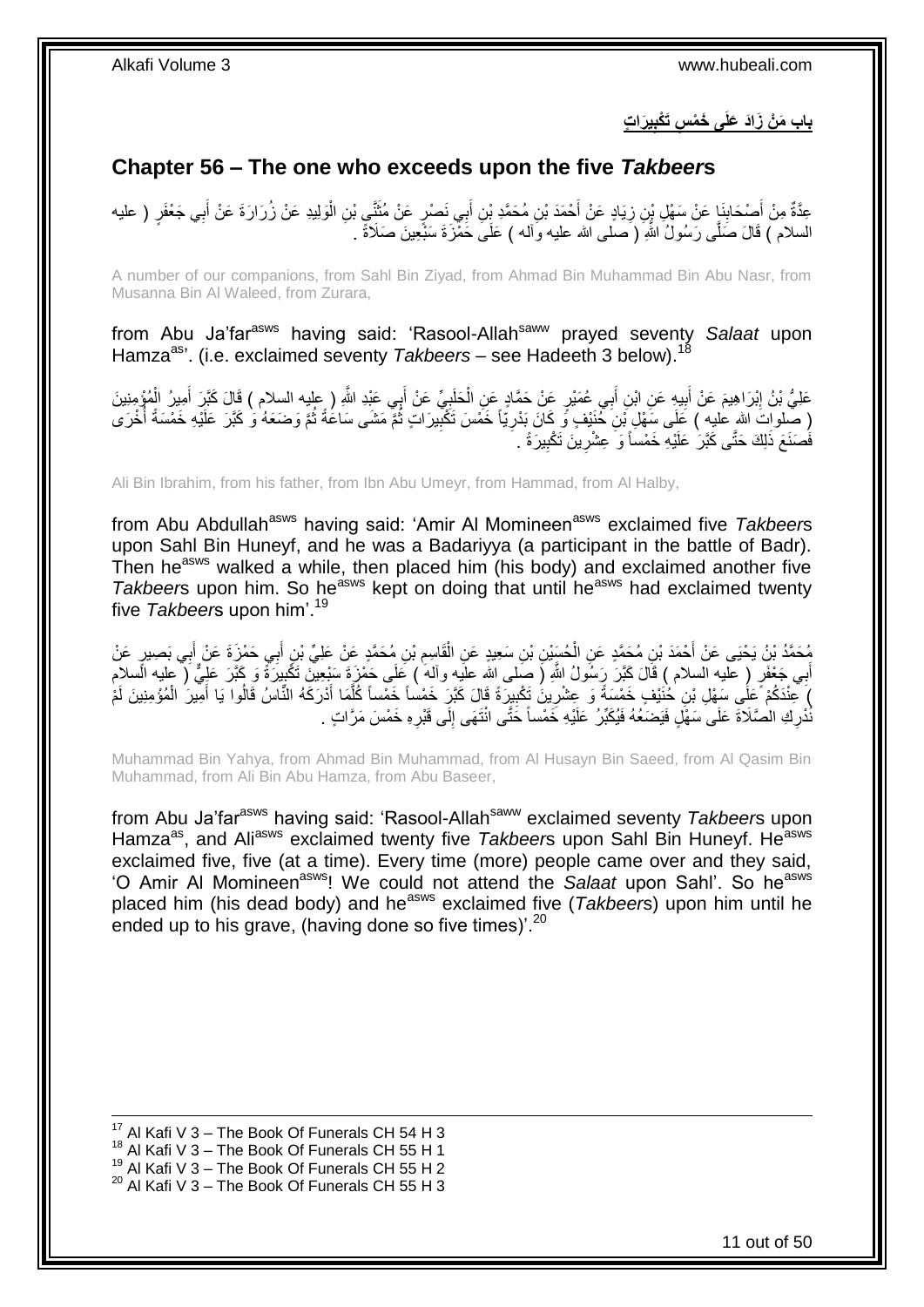**ُف ُم ْسَت ْضَع ِف َو َعلَى َم ْن ََل َيْعر باب ال َّصَال ِة َعلَى الْ ِ**

## <span id="page-11-0"></span>**Chapter 57 – The** *Salaat* **upon the weak ones (of understanding) and upon the one who did not recognise (the** *Wilayah***)**

عَلِيُّ بْنُ إِبْرَاهِيمَ عَنْ أَبِيهِ عَنْ حَمَّادِ بْنِ عِيسَى عَنْ حَرِيزٍ عَنْ مُحَمَّدِ بْنِ مُسْلِمٍ عَنْ أَحَدِهِمَا ( عليهما السلام ) قَالَ الصَّلَاةُ<br>-ِ **!** َ ِ َ ٍ عَلَى الْمُسْتَصْعَفَ وَ الْذِي لَا يَعْرِفُ الصَّلَاةُ عَلَى النَّبِيِّ ( صلى الله عليهُ وأله ً ) وَ الدُّعَاءُ لِلْمُؤْمِنِينَ وَ الْمُؤْمِنَاتِ تَقُولُ رَبَّنَا ْ **∶** ِ َّ ْ ْ َّ اغْفِرْ لِلَّذِينَ تابُوا وَ اتَّبَعُواْ سَبِيلَكَ وَ قِهِمْ عَذابَ الْجَحِيمِ إِلَى أخِرِ الْآيَتَيْنِ . **ٍ** ِ ِ ْ ِ **!** 

Ali Bin Ibrahim, from his father, from Hammad Bin Isa, from Hareyz, from Muhammad Bin Muslim,

from one of the two (5<sup>th</sup> or 6<sup>th</sup> Imam<sup>asws</sup>) having said: 'The *Salaat* upon the one of weak understanding and those who do not recognise the sending of Blessings upon the Prophet<sup>saww</sup> and the supplication for the believing men and the believing women, you should be saying, 'Our Lordazwj! *[40:7] Grant Forgiveness to those who repent and follow Your Way, and save them from the Punishment of the Blazing Fire* – up to the end of the two Verses'. (*[40:8] Our Lord! And Make them enter the Gardens of Eden which You have Promised to them and those who do good of their fathers and their wives and their offspring, surely You are the Mighty, the Wise*).<sup>21</sup>

عَلِيُّ بْنُ إِبْرَاهِيمَ عَنْ أَبِيهِ عَنِ ابْنِ أَبِي عُمَيْرٍ عَنْ عُمَرَ بْنِ أَذَيْنَةَ عَنْ فُضَيْلِ بْنِ يَسَارٍ عَنْ أَبِي جَعْفَرٍ ( عليه السلام ) قَالَ إِذَا ُ َ ِ َ ِ َ صَلَّيْتَ عَلَى الْمُؤْمِنِ فَاَدْعُ لَهُ وَ اَجْتَهِذْ لَهُ فِي الدُّعَاءِ وَ إِنَّ كَانَ وَاقِفاً مُسْتَضْنَعَفَاً فَكَبَّرْ وَ قُلِّ اللَّهُمَّ اَغْفِرْ لِلَّذِينَ تَابُوا وَ اتَّبَعُوا ْ َّ יֲ<br>י ِ َّ سَبِيلَكَ وَ قِهِمْ عَذَابَ الْجَحِيمِ . ِ ْ ِ **∣** 

Ali Bin Ibrahim, from his father, from Ibn Abu Umeyr, from Umar Bin Azina, from Fuzayl Bin Yasaar,

from Abu Ja'farasws having said: 'Whenever you pray *Salaat* upon the (deceased) believer, so supplicate for him and strive for him in the supplication; and if he was precautionary, of weak understanding, so exclaim *Takbeer* and say, 'O Allah<sup>azwj</sup>! *[40:7] Grant Forgiveness to those who repent and follow Your Way, and save them from the Punishment of the Blazing Fire*'.<sup>22</sup>

عَلِيُّ بْنُ إِبْرَاهِيمَ عَنْ أَبِيهِ عَنِ ابْنِ أَبِي عُمَيْرٍ عَنْ حَمَّادِ بْنِ عُثْمَانَ عَنِ الْحَلَبِيِّ عَنْ أَبِي عَبْدِ اللَّهِ ( عليه السلام ) قَالَ إِنْ كَانَ َ ِ ْ ْ َ  $\frac{1}{2}$  ِ ِ مُسْتَضِعَفاً فَقُلِ الْلَّهُمَّ اغْفِرْ لِلَّذِينَ تَابُوا وَ اتَّبَعُوا سَبِيلَكَ وَ قَهِمْ عَذَابَ الْجَحِيمَ وَ إِذَا كُنْتَ لَا تَذرِي مَا حَالُهُ فَقُلِ اللَّهُمَّ إِنْ كَانَ<br>وَيَمْسَنُونَ وَيَزْهُمْ إِنَّهُمْ إِنَّ ِ اً َّ ِ َّ ُ ِ ْ ِ يُحِبُّ الْخَيْرَ وَ أَهْلَهُ فَاغْفِرْ لَهُ وَ ارْحَمْهُ وَ تَجَاوَزْ عَنْهُ وَ إِنَّ كَانَ الْمُسْتَضْعَفُ مِنْكَ بِسَبِيلٍ فَاسْتَغْفِرْ لَهُ عَلَى وَجْهِ الشَّفَاعَةِ لَا ِ ِ ْ ِ َ ْ عَلَى وَجْهِ الْوَلَايَةِ . ر<br>ا

Ali Bin Ibrahim, from his father, from Ibn Abu Umeyr, from Hammad Bin Usman, from Al Halby,

from Abu Abdullah<sup>asws</sup> having said: 'If he (the deceased) was of weak understanding, so say, 'O Allah<sup>azwi</sup>! *[40:7] Grant Forgiveness to those who repent and follow Your Way, and save them from the Punishment of the Blazing Fire*'. And when you do not know what his state is, so say, 'O Allah<sup>azwj</sup>! If he used to love the good and its people<sup>asws</sup>, so Forgive him, and be Merciful to him, and Overlook (his sins) from him; and if he was of weaker understanding than yours in the Way (of Allah<sup>azwj</sup>),

 $^{21}$  Al Kafi V 3 – The Book Of Funerals CH 56 H 1

 $22$  Al Kafi V 3 – The Book Of Funerals CH 56 H 2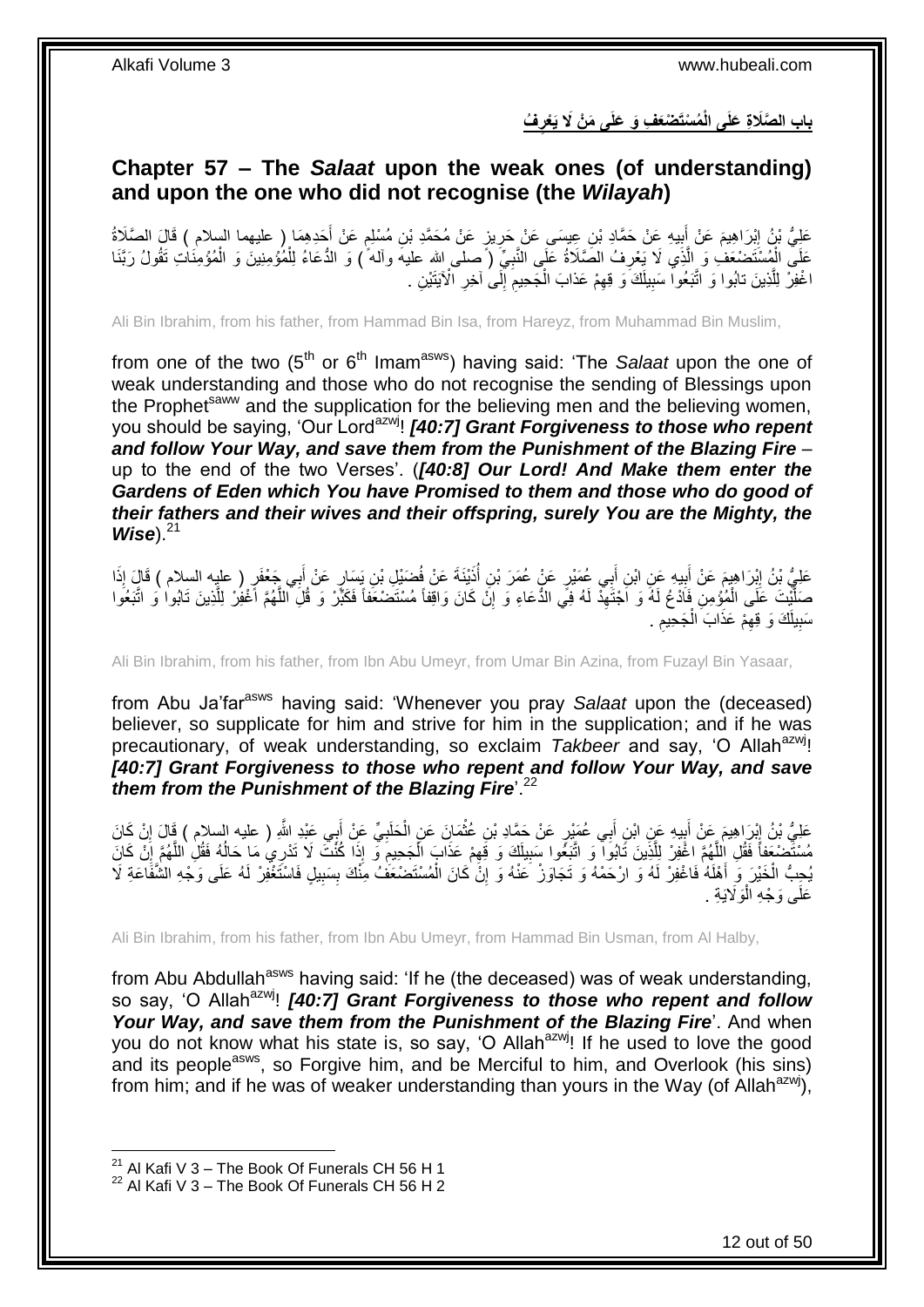so seek Forgiveness for him upon the aspect of intercession, not upon the aspect of the *Wilayah*'.<sup>23</sup>

عَلِيُّ بْنُ إِبْرَاهِيمَ عَنْ أَبِيهِ عَنِ ابْنِ فَضَّالٍ عَنْ بَعْضِ أَصْحَابِهِ عَنْ أَبِي عَبْدِ اللَّهِ ( عليه السلام ) قَالَ التَّرَكُّمُ عَلَى جِهَتْيْنِ جِهَةِ َ ِ **!** َ ِ الْوَلَايَةِ وَ حِهَةِ الشَّفَاعَةِ . ا.<br>ا

Ali Bin Ibrahim, from his father, from Ibn Fazzal, from one of his companions,

from Abu Abdullah<sup>asws</sup> having said: 'The (Divine) Mercy is upon two aspects  $-$  the aspect of *Wilayah* and the agspect of intercession<sup>'.24</sup>

عَلِيُّ بْنُ إِبْرَاهِيمَ عَنْ أَبِيهِ عَنْ عَبْدِ اللَّهِ بْنِ الْمُغِيرَةِ عَنْ رَجُلٍ عَنْ سُلَيْمَانَ بْنِ خَالِدٍ عَنْ أَبِي عَبْدِ اللَّهِ ( عليه السلام ) قَالَ تَقُولُ<br>يُسْمَعُونَ اللَّهُ فَي اللَّهِ عَنْ أَبِيهِ ع ْ ِ َ ِ َ أَشْهَٰذُ أَنْ لَا إِلَهَ إِلَّا اللَّهُ وَ أَشْهَدُ أَنَّ مُحَمَّدٍاً رَسُولُ اللَّهِ اللَّهُمَّ صَلِّ عَلَى مُحَمَّدٍ عَبْدِكَ وَ رَسُولِكَ اللَّهُمَّ صَلِّ عَلَى مُحَمَّدٍ وَ آلِ َّ  $\overline{\phantom{a}}$ لَ  $\frac{1}{2}$ َّ مُحَمَّدٍ وَ تَقَبَّلْ شَفَاعَتَهُ وَ بَيِّضْ وَجْهَهُ وَ أَكْثِرْ تَبَعَهُ َ

Ali Bin Ibrahim, from his father, from Abdullah Bin Al Mugheira, from a man, from Suleyman Bin Khalid,

from Abu Abdullah<sup>asws</sup> having said: 'You should be saying, 'I testify that there is no God except for Allah<sup>azwj</sup>, and I testify that Muhammad<sup>saww</sup> is Rasool-Allah<sup>azwj</sup>. O Allah<sup>azwj</sup>! Send Blessings upon Muhammad<sup>saww</sup>, Your<sup>azwj</sup> servant and Your<sup>azwj</sup> Rasoolsaww. O Allahazwj Send Blessings upon Muhammadsaww and the Progenyasws of Muhammad<sup>saww</sup>, and Accept his intercession, and Whiten his<sup>saww</sup> face and Multiply his<sup>saww</sup> followers.

اللَّهُمَّ اغْفِرْ لِي وَ ارْحَمْنِي وَ تُبْ عَلَيَّ اللَّهُمَّ اغْفِرْ لِلَّذِينَ تَابُوا وَ اتَّبَعُوا سَبِيلَكَ وَ قِهِمْ عَذَابَ الْجَحِيمِ فَإِنْ كَانَ مُؤْمِناً دَخَلَ فِيهَا ِ **!** َّ َّ َّ ِ ِ ْ رَ إِنْ كَانَ لَيْسَ بِمُؤْمِنٍ خَرَجَ مِنْهَا . ِ ِ

O Allah<sup>azwj</sup>! Forgive me, and be Merciful to me, and Turn towards me. O Allah<sup>azwj</sup>! *[40:7] Grant Forgiveness to those who repent and follow Your Way, and save them from the Punishment of the Blazing Fire*'. So if he was a believer, he would be included in it, and if was not a believer, he would be out from it'.<sup>25</sup>

عِدَّةٌ مِنْ أَصْحَابِنَا عَنْ سَهْلِ بْنِ زِيَادٍ عَنِ الْحَسَنِ بْنِ مَحْبُوبٍ عَنْ عَبْدٍ اللَّهِ بْنِ غَالِبٍ عَنْ ثَابِتٍ أَبِي الْمِقْدَامِ قَالَ كُنْتُ مَعَ أَبِي َ ْ ِ ِ َ ِ َ **ื** ْ َ جَعْفَرٍ ( عليه السلام ) فَإِذَا بِجَنَازَةٍ لِقَوْمٍ مِنْ جَبِرَتَهِ فَحَضَرَهَا وَ كُنْتُ قَرِيبَاً مِنْهُ فَسَمِعْتُهُ يَقُولُ اللَّهُمَّ إِنَّكَ أَنْتَ خَلَقْتَ هَذِهِ ٍ **∶** َ ِ َّ **ٍ** النَّفُوسَ وَ أَنْتَ تُمِيتُهَا وَ أَنْتَ تُحْيِيهَا وَ أَنْتُ أَعْلَمُ بِسَرَائِرِ هَا وَ عَلَانِيَتِهَا مِنَّا وَ مُسْتَقَرِّهَا وَ مُسْتَوْدَعِهَا **∶ ∣** َ َ ِ َ

A number of our companions, from Sahl Bin Ziyad, from Al Hassan Bin Mahboub, from Abdullah Bin Ghalib, from Sabit Abu Al Miqdam who said,

'I was with Abu Ja'far<sup>asws</sup> and there was a funeral prayer of someone from his<sup>asws</sup> neighbourhood. So they presented it, and I was nearby him<sup>asws</sup> and I heard him<sup>asws</sup> saying: 'O Allah<sup>azwj</sup>! You<sup>azwj</sup> Created this soul and You<sup>azwj</sup> Caused it to die, and You<sup>azwj</sup> You<sup>azwj</sup> would be Reviving it, and You<sup>azwj</sup> are more Knowing of its secrets and its apparent than we are, and the permannace (of his faith) and its temporariness.

<sup>&</sup>lt;sup>23</sup> Al Kafi V 3 – The Book Of Funerals CH 56 H 3

 $^{24}$  Al Kafi V 3 – The Book Of Funerals CH 56 H 4

 $25$  Al Kafi V 3 – The Book Of Funerals CH 56 H 5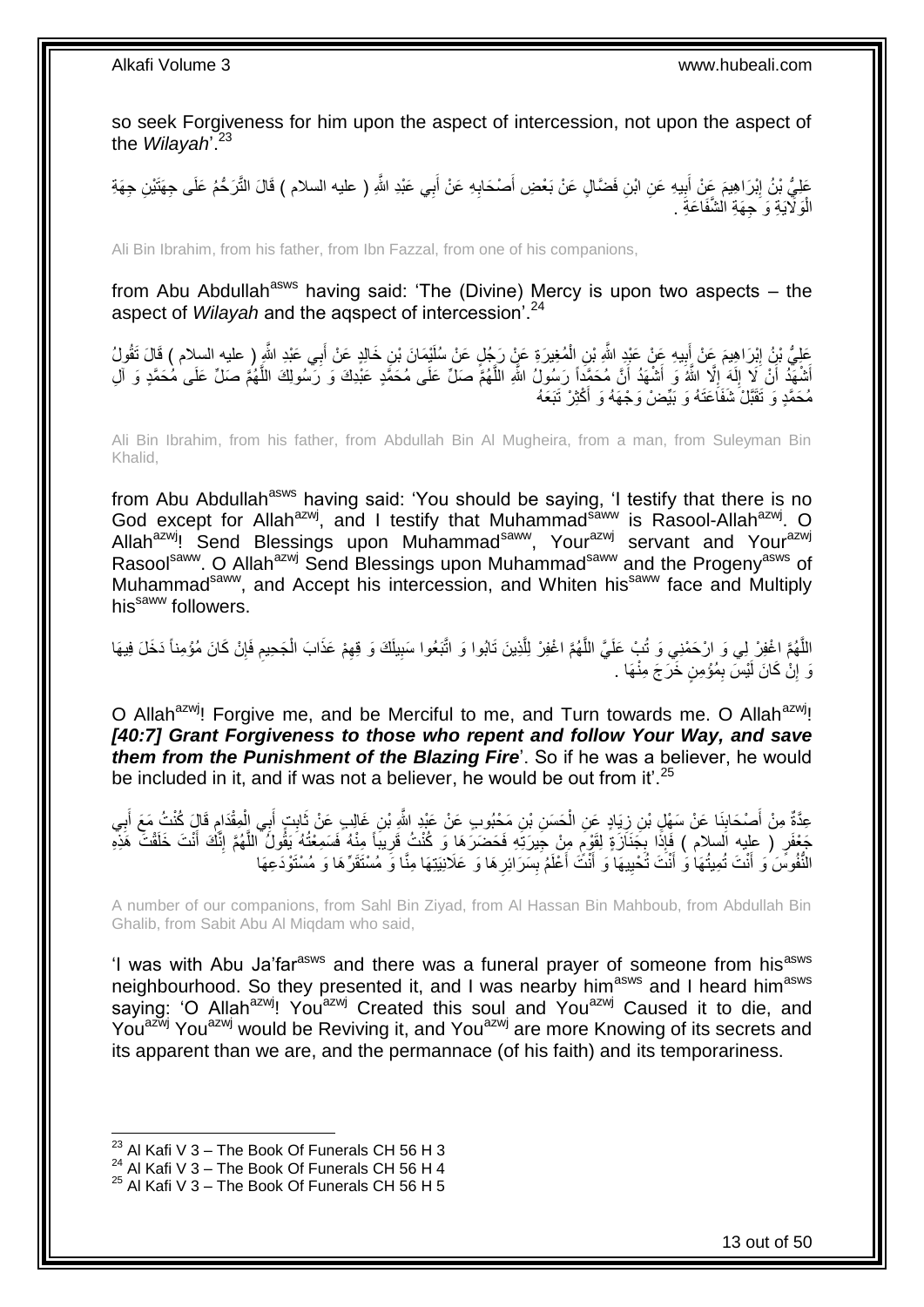اللَّهُمَّ وَ هَذَا عَبْدُكَ وَ لَإٍ أَعْلَمُ مِنْهُ شَرّاً وَ أَنْتَ أَعْلَمُ بِهِ وَ قَدْ جِئْنَاكَ شَافِعِينَ لَهُ بَعْدَ مَوْتِهِ فَإِنْ كَانَ مُسْتَوْجِباً فَشَفِّعْنَا فِيهِ وَ ِ َ َ َ ∣ļ ا ْح ُش ْرهُ َمَع َم ْن َكا َن َيَتَوََّلهُ .

O Allah<sup>azwj</sup>! And this is Your<sup>azwj</sup> servant and l<sup>asws</sup> do not know of any evil from his and You<sup>azwj</sup> are more Knowing of him, and we have come over inteceding for him after his death. So if he was deserving, so Accept our intercession regarding him and Resurrect him along with the ones whom he used to befriend'.<sup>26</sup>

**باب ال َّصَال ِة َعلَى الَّنا ِص ِب**

### <span id="page-13-0"></span>**Chapter 58 – The** *Salaat* **upon the Hostile one (***Nasibi***)**

عَلِيُّ بْنُ إِبْرَاهِيمَ عَنْ أَبِيهِ عَنِ ابْنِ أَبِي عُمَيْرٍ عَنْ حَمَّادِ بْنِ عُثْمَانَ عَنِ الْحَلَبِيِّ عَنْ أَبِي عَبْدِ اللَّهِ إِ عليه السلام ) قَالَ لَمَّا مَاتَ َ ِ ْ **ٔ** َ ِ َ ِ ُّي صلى َّلل علي وآل ( َجَنا َزَت ُ َفَقا ََ ُع َم ُر لِ َر ُسو َِ ََّّللِ ب ُو ٍَ َح َض َر النَّ ِن َسل َب ِّي ْب ََّّللِ ْب ُن أ َعْبُد صلى َّلل علي وآل ( َيا **∶** ُ رَسُولَ اللَّهِ أَ لَمْ يَنْهَكَ اللَّهُ أَنْ تَقُومَ عَلَى قَبْرٍ وِ فَسَكَتَ فَقَالَ يَا رَسُولَ اللَّهِ أَ لَمْ يَنْهَكَ اللَّهُ أَنْ تَقُومَ عَلَى قَبْرِهِ فَقَالَ لَهُ وَيْلَكَ وَ مَا ِ َ لَ َ ِ َ لَ َ يْدَهِ مَا َقُلْتُ ٰ إِنِّي قُلْتُ اللَّهُمَّ اخْشُ جَوْفَهُ نَّاراً وَ امْلَأْ قَبْرَهُ نَاراً وَّ أَصْلِهِ نَاراً َ َّ ْ ِ ْ ِ

Ali Bin Ibrahim, from his father, from Ibn Abu Umeyr, from Hammad Bin Usman, from Al Halby,

from Abu Abdullah<sup>asws</sup> having said: 'When Abdullah Bin Abu Saloul died, the Prophet<sup>saww</sup> was present at his funeral. So Umar said to Rasool-Allah<sup>saww</sup>, 'O Rasool-Allah<sup>saww</sup>! Hasn't Allah<sup>azwj</sup> Forbidden you<sup>saww</sup> from standing at his grave?' So he<sup>saww</sup> was silent, and he said, 'O Rasool-Allah<sup>saww</sup>! Hasn't Allah<sup>azwj</sup> Forbidden you<sup>saww</sup> from standing at his grave?' So he<sup>saww</sup> said to him: 'Woe be unto you! And what would you know what I<sup>saww</sup> said? I<sup>saww</sup> said: 'O Allah<sup>azwj</sup>! Tamp his inside with fire and fill upon his grave with fire, and his origin with fire'.

> قَالَ أَبُو عَبْدِ اللَّهِ ( عليه السلام ) فَأَبْدَى مِنْ رَسُولِ اللَّهِ مَا كَانَ يَكْرَهُ . َ َ

Abu Abdullah<sup>asws</sup> said: 'Thus he exposed from Rasool-Allah<sup>saww</sup> what he<sup>saww</sup> disliked (to expose)'. $27$ 

عِدَّةٌ مِنْ أَصْبِحَابِذَا عَنْ سَمْلِ بْنِ زِيَادٍ وَ عَلِيُّ بْنُ إِبْرَاهِيمَ عَنْ أَبِيهِ جَمِيعاً عَنِ ابْنِ مَحْبُوبٍ عَنْ تِيبَسَى عَنْ عَامِرٍ بْنِ ِ َ ِ ِ ِ َ **∶** ِ السِّمْطِ عَنْ أَبِيَ عَبْدِ اللَّهِ ( عليه أَلَسِلام ) أَنَّ رَجُلًا مِنَ الْمُنَافِقِينَ مَاتَ فَخَرَجَ الْحُسَيْنُ بْنُ عَلِّيٍّ ( صلوات الله عليه ) يَفَشِيَّ اُ ْ ْ مَعَهُ فَلَقِيَهُ مَوْلَـّي لَهُ فَقَالَ لَهُ الْحُسَيْنُ ( عليه السلام ) أَيْنَ تَذْهَبُ يَا فُلَانُ قَالَ فَقَالَ لَهُ مَوْلاهُ أَفِرْ ۢ مِنْ جِنَازَةِ هَذَا الْمُنْافِقِ أَنَّ **ٔ** َ ْ َ ْ أُصَلِّيَ عَلَيْهَا فَقَالَ لَهُ الْحُسَيْنُ ( عليه الُسلام ) انْظُرْ أَنْ تَقُومَ عَلَى يَمِينِي فَمَا تَسْمَعُنِي أَقُولُ فَقُلْ مِثْلَهُ ِّ ُ لَ ْ َ أ ْ

A number of our companions, from Sahl Bin Ziyad and Ali Bin Ibrahim, from his father, altogether from Ibn Mahboub, from Ziyad Bin Isa, from Aamir Bin Al Simt,

from Abu Abdullah<sup>asws</sup> that: 'A man from the hypocrites died, So Al Hassan Bin Ali<sup>asws</sup> went out walking with him and came across a slave of his. So Al Husayn<sup>asws</sup> said to him: 'Where are you going, O so and so?' So his slave said to him<sup>asws</sup>, 'I am fleeing from the funeral of this hypocrite that I would have to pray *Salaat* over him'. So Al Husayn<sup>asws</sup> said to him: 'Wait, and stand upon  $my^{asws}$  right. So whatever you hear measws saying, so say similar to it'.

 $^{26}$  Al Kafi V 3 – The Book Of Funerals CH 56 H 6  $27$  Al Kafi V 3 – The Book Of Funerals CH 57 H 1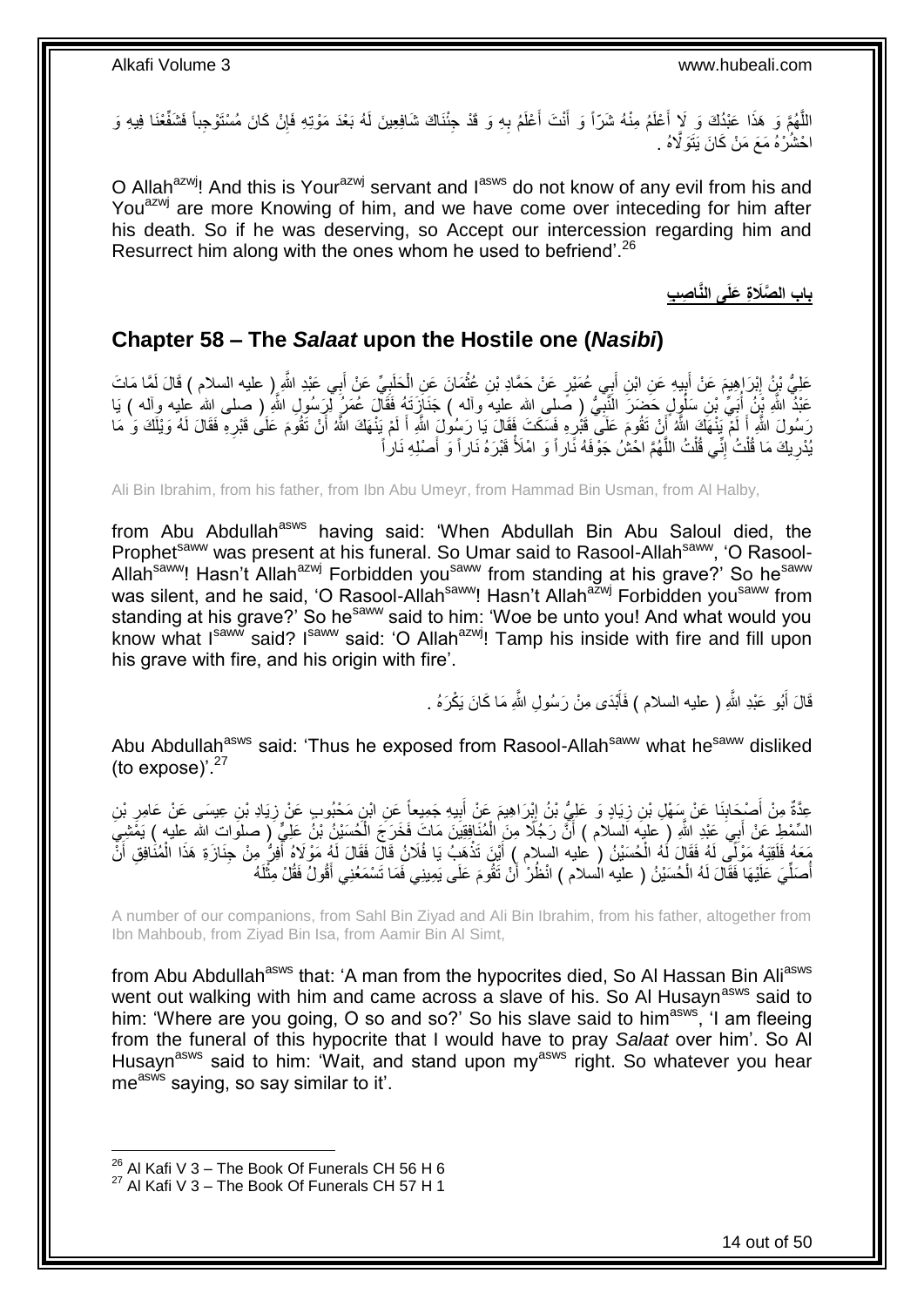فَلَمَّا أَنْ كَبَّرَ عَلَيْهِ وَلِيُّهُ قَالَ الْجُسَيْنُ ( عِليه السلام ِ ) اللَّهُ أَكْبَرُ اللَّهُمَّ الْعَنْ فُلَاناً عَيْدَكَ أَلْفَ لَعْنَةٍ مُؤْتَلِفَةٍ مِنْ خُتَلِفَةٍ اللَّهُمَّ أَخْزِ ْ َّ َ ْ ِ َ َّ ; ْ َ عَبْدَكَ فِي عِبَادِكَ وَ بِلَادِكَ وَ أَصْلِهِ حَرَّ نَارِكَ وَ أَذِْقْهُ أَشَدَّ عَذَابِكَ فَإِنَّهُ كَانَ يَتَوَلَّى أَعْدَاءَكَ وَ يُعَادِي أَوْلِيَاءَكَ وَ يُبْغِضُ أَهْلَ ِ َ ِ َ َ َ ِ ِ َ بَيْتِ نَبِيِّكَ ( صلى الله عليه وألـه ) <sub>.</sub> **ِ** 

So when his guardian (of the deceased) exclaimed *Takbeer* upon him, Al Husayn<sup>asws</sup> said: 'Allah<sup>azwj</sup> is the Greatest! O Allah<sup>azwj</sup>! Curse so and so, Your<sup>azwj</sup> servant with a thousand Curses, combined without a separation. O Allah<sup>azwj</sup>! Withhold Your<sup>azwj</sup> servant among Your<sup>azwj</sup> servants and Your<sup>azwj</sup> city and Make the heat of Your<sup>azwj</sup> Fire arrive to him, and Make his Taste the intensity of Your<sup>azwj</sup> Punishment, for he used to befriend Your<sup>azwj</sup> enemies and was inimical towards Your<sup>azwj</sup> friends, and used to hate the People<sup>asws</sup> of the Household of Your<sup>azwj</sup> Prophetsaww<sup>, 28</sup>

سَهْلٌ عَنِ ابْنِ أَبِي نَجْرَانَ عَنْ صَفْوَانَ الْجَمَّالِ عَنْ أَبِي عَبْدِ اللَّهِ ( عِليه السلام ) قَالَ مَاتَ رَجُلٌ مِنَ الْمُنَافِقِينَ فَخَرَجَ الْحُسَيْنُ َ ْ َ ْ ْ ( عليه الَسلام ) بِمُشِي فَلَقِيَ مَوْلًى لَهُ فَقَالَ لَهُ إِلَى أَيْنَ تَذْهَبُ فَقَالَ أَفِرُّ مِنْ جِنَازَةِ هَذَا الْمُنَافِقِ أَنْ أَصَلِّيَ عَلَيْهِ فَقَالَ لَهُ الْحُسَيْنُ َ **ٔ** َ ِ ْ ِّ ُ َ ْ (َ عليه السلامُ ) قُمْ إِلَى جَنْبِي فَمَا سَمِعْتَنِي أَقُولُ فَقُلْ مِثْلَهُ لَ ْ  $\frac{1}{2}$ 

Sahl, from Ibn Abu Najran, from Safwan Al Jammal,

from Abu Abdullah<sup>asws</sup> having said: 'A man from the hypocrites died, so Al Husayn<sup>asws</sup> went out walking, and he<sup>asws</sup> came across a slave of his. So he<sup>asws</sup> said to him: 'Where are you going to?' So he said, 'I am fleeing from the funeral of this hypocrite that I would have to pray *Salaat* upon him'. So Al Husayn<sup>asws</sup> said to him: 'Stand by myasws side, and whatever you hear from measws, so say the like of it'.

َّ قَالَ فَرَفَعَ يَدَيْهِ فَقَالَ اللَّهُمَّ أُخْزِ عَبْدَكَ فِي عِبَادِكَ و بِلَادِكَ اللَّهُمَّ أَصْلِهِ حَرَّ نَارِكَ اللَّهُمَّ أَذِقْهُ أَشَدَّ عَذَابِكَ فَإِنَّهُ كَانَ يَتَوَلَّى **ٍ** َ َّ ِ **∶** َ َّ َّ ا∣<br>ِ∘ِ ِ َ َ أعْدَاءَكَ وَ يُعَادِي أَوْلِيَاءَكَ وَ يُبْغِضُ أَهْلَ بَيْتِ نَبِيِّكَ ( صَلَّى الله عليه وأله ) . **!** َ َ َ

He<sup>asws</sup> said: 'So he<sup>asws</sup> raised his<sup>asws</sup> hands and said: 'O Allah<sup>azwj</sup>! Withhold Your<sup>azwj</sup> servant among Your<sup>azwj</sup> servants and Your<sup>azwj</sup> city. O Allah<sup>azwj</sup>! Cause the heat of Your<sup>azwj</sup> Fire to arrive to him. O Allah<sup>azwj</sup>! Make his tase the intensity of Your<sup>azwj</sup> Punishment, for he used to befriend Your<sup>azwj</sup> enemies, and was inimical to Your<sup>azwj</sup> friends, and used to hat the People<sup>asws</sup> of the Household of Your<sup>azwj</sup> Prophet<sup>saww, 29</sup>

عَلِيُّ بْنُ إِبْرَاهِيمَ عَنْ أَبِيهِ عَنِ ابْنِ أَبِي عُمَيْرٍ عَنْ حَمَّادٍ عَنِ الْحَلَبِيِّ عَنْ أَبِي عَبْدِ اللَّهِ ( عليه السلام ) قَالَ إِذَا صَلَّيْتَ عَلَى َ **!**  ِ َّ َ ِ ْ عَدُوٌّ اللَّهِ فَقُلِ اللَّهُمَّ إِنَّ فُلَاناً لَا نَعْلَمُ مِنْهُ إِلَّا أَنَّهُ عَدُوٌّ لَكَ وَ لِرَسُولِكَ ٱللَّهُمَّ فَاحَشْنُ قَبْرَهُ نَارٍ أَ وَ احْشُ جَوْفَهُ نَاراً وَ عَجِّلْ بِهِ إِلَى َّ َ  $\frac{1}{2}$ ِ َّ لَ ِ **∶** النَّارِ فَإِنَّهُ كَانَ يَتَوَلَّـَى أَعْدَاءَكَ وَ يُعَادِي أَوْلِيَاءَكَ وَ يُبْغِضُ أَهْلَ بَيْتِ نَبِيِّكَ اللَّهُمَّ ضَيِّقْ عَلَيْهِ قَبْرَهُ َّ ِ َ َ :<br>:<br>: ِ **∶** 

Ali Bin Ibrahim, from his father, from Ibn Abu Umeyr, from Hammad, from Al Halby,

from Abu Abdullah<sup>asws</sup> having said: 'Whenever you (have to) pray Salaat upon an enemy of Allah<sup>azwj</sup>, so say, 'O Allah<sup>azwj</sup>! So and so, we do not know from him except that he is an enemy of Yours(s.w.t.) and of Your<sup>azwj</sup> Rasool<sup>saww</sup>. Therefore Tamp his grave with fire, and Tamp his inside with fire, and Hasten with him to the Fire, for he used to befriend Your<sup>azwj</sup> enemies and was inimical to Your<sup>azwj</sup> friends, and was Hating the People<sup>asws</sup> of the Household of Your<sup>azwj</sup> Prophet<sup>saww</sup>. O Allah<sup>azwj</sup>! Straiten his grave upon him'.

> فَإِذَا رُفِعَ فَقُلِ اللَّهُمَّ لَا تَرْفَعْهُ وَ لَا تُزَكِّهِ . َّ

1

15 out of 50

 $^{28}$  Al Kafi V 3 – The Book Of Funerals CH 57 H 2  $29$  Al Kafi V 3 – The Book Of Funerals CH 57 H 3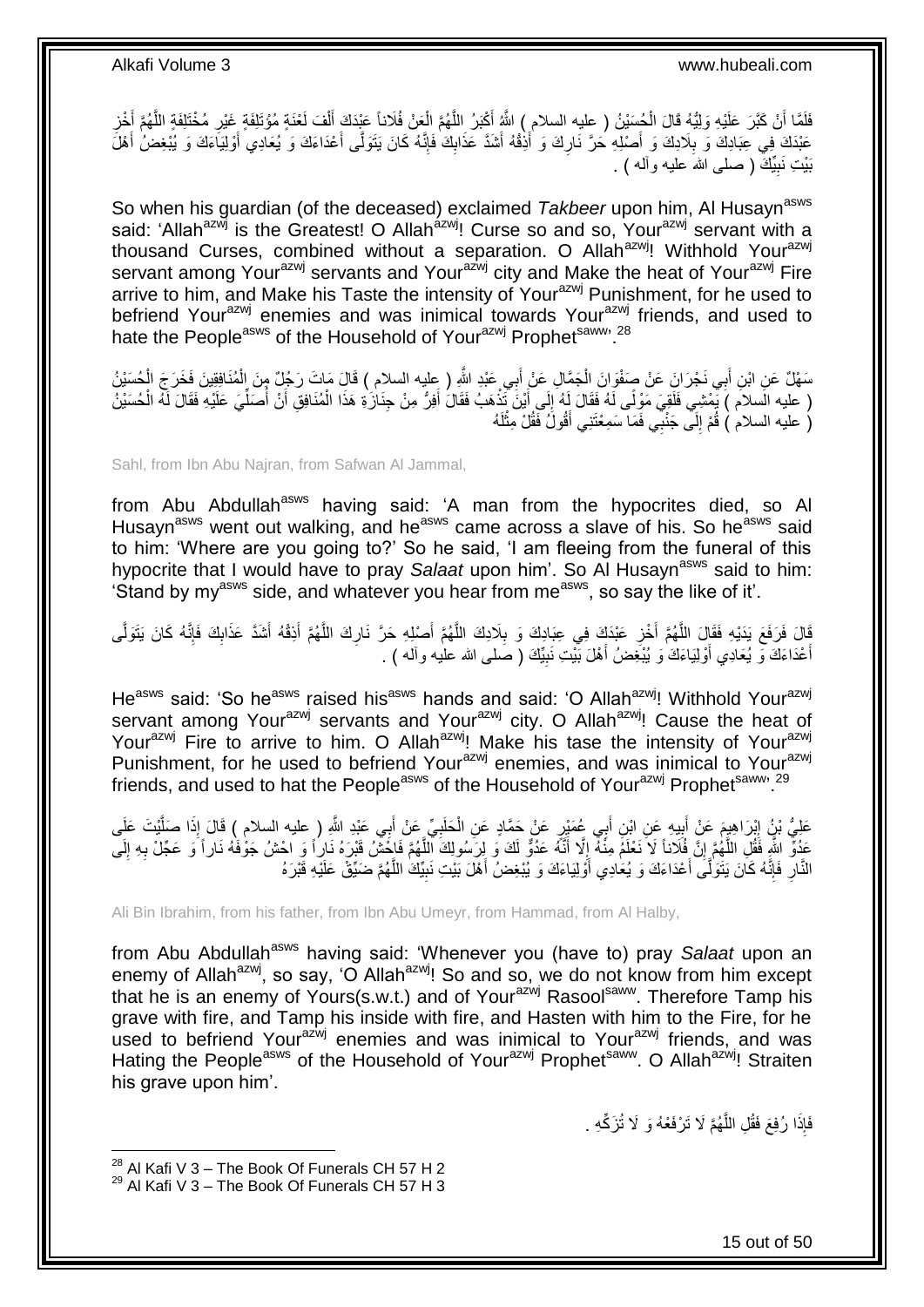So when he (the deceased) is raised, say, 'O Allah<sup>azwj</sup>! Neither Raise him (his levels), nor Purify him (by Forgiving his sins)<sup>'.30</sup>

عَلِيُّ بِْنُ إِبْرَاهِيمَ عَنْ أَبِيهِ عَنْ حَمَّادِ بْنِ عِيسَى عَنْ حَرِيزٍ عَنْ مُحَمَّدٍ بْنِ مُسْلِمٍ عَنْ أَخدِهِمَا (ِ عليهما السلام ) قَالَ إِنْ كَانَ **ֽוּ** ِ َ ٍ ِ **!** ِ جَاحِداً لِلْخُقٌّ فَقُلِ اللَّهُمَّ أَشَلاً جِّوْفَهُ نَاراً وَ فَنُرَهُ نَاراً وَ سَلُّطٌ عَلَّيْهِ الْحَيَّاتِ وَ الْغَفَارِبَ وَ ذَلِكَ قَالَهُ أَبُو جَعْفَرٍ ( عليه السلام ) ْ ْ َّ ْ َ ِ لِامْرَأَةِ سَوْءٍ مِنْ بَنِي أَمَيَّةَ صَلَّى عَلَيْهَا أَبِي وَ قَالَ هَذِهِ الْمَقَالَةَ وَ اجْعَلِ الشَّيْطَانَ لَمَاَ قَرِيناً ْ َ ا<br>ا َ

Ali Bin Ibrahim, from his father, from Hammad Bin Isa, from Hareyz, from Muhammad Bin Muslim,

from one of the two  $(5<sup>th</sup>$  or  $6<sup>th</sup>$  Imam<sup>asws</sup> having said: 'If he (deceased) was one who fought against the Trtuh, so say, 'O Allah<sup>azwj</sup>! Fill his inside with fire, and his grave with fire, and Make the snakes and the scorpions to arrive to him', and that is what Abu Ja'far<sup>asws</sup> said for an evil woman of the Clan of Umayya. My<sup>asws</sup> father<sup>asws</sup> prayed *Salaat* over her and said these words: 'And Make the devils as her companions''.

قَالَ مُِحَمَّدُ بْنُ مُسْلِم فَقُلْتُ لَهُ لِأَيٍّ شَيْءٍ يَِجْعَلُ الْحَيَّاتِ وَ الْعَقَارِبَ فِي قَبْرِ هَا فَقَالَ إِنَّ الْحَيَّاتِ يَعْضَضْنَهَا وَ الْعَقَارِبَ يَلْسَعْنَهَا ْ ٍ ْ ِ ْ ْ ِ **ٍ ∶** ْ ْ نَ الشَّيَاطِينَ ثُقَارِ نُهَاً فِي قَبْرِ هَا قُلْتُ تَجِدُ أَلَمَ ذَلِكَ قَالَ نَعَمْ شَدِيداً ۖ ـِ لَ َ ْ **∶ ∶** 

Muhammad Bin Muslim said, 'So I said to him<sup>asws</sup>, 'For which thing were the snakes and the scorpions to be in her grave?' So he<sup>asws</sup> said: 'The snakes would bite her and the scorpions would sting her and the devils would accompany her in her grave'. I said, 'Would she find the pain of that?' He<sup>asws</sup> said: 'Yes, intense'.<sup>31</sup>

َ عِدَّةٌ مِنْ أَصْحَابِنَا عَنْ سَهْلِ بْنِ زِيَادٍ عَنْ أَحْمَدَ بْنِ مُحَمَّدِ بْنِ أَبِي نَصْرٍ قَالَ تَقُولُ اللَّهُمَّ أُخْزِ عَبْدَكَ فِي عِبَادِكَ وَ بِلَادِكَ اللَّهُمَّ<br>ِ َّ َ Į, ِ َ َّ **∶ ∶** أَصْلِهِ نَارَكَ وَ أَذِقْهُ أَشَدَّ عَذَابِكَ فَإِنَّهُ كَانَ يُعَادِي أَوْلَيْهَاءَكَ وَ يُوَالِيّ أَعْدَاءًكَ وَ يُبْغِضُ أَهْلَ بَيْتَ نَبِيِّكَ ( صلى الله عليه وآله ) . َ اً<br>ا َ ∣اٍ<br>∶ ِ َ َ َ ِ

A number of our companions, from Sahl Bin Ziyad, from Ahmad Bin Muhammad Bin Abu Nasr who said,

'You should be saying, 'O Allah<sup>azwj</sup>! Humiliate Your<sup>azwj</sup> servant among Your<sup>azwj</sup> servants and Your<sup>azwj</sup> city. O Allah<sup>azwj</sup>! Make Your<sup>azwj</sup> fire to arrive to him and Make him tase the intensity of Your<sup>azwj</sup> Punishment, for he used to be inimical to Your<sup>azwj</sup> friends and used to befriend Your<sup>azwj</sup> enemies, and used to hate the People<sup>asws</sup> of the Household of Your<sup>azwj</sup> Prophetsaww. 32

مُحَمَّدُ بْنُ يَجْيَى عَنْ أَحْمَدَ بْنِ مُحَمَّدٍ عَنْ عَبْدِ اللَّهِ الْحَجَّالِ عَنْ جَمَّادٍ بْنِ عُثْمَانَ عَنْ أَبِي عَبْدِ اللَّهِ ( عليه السلام ) أَوْ عَمَّنْ<br>يَحَمَّدُ بْنُ يَجْيَى عَنْ أَحْمَدَ بْنِ مُحَمَّدٍ ع َ **ٔ** ْ َ ا<br>ا َّكَرَهُ عَنْ أَبِي عَبْدِ اللَّهِ ( عليهَ السلامِ ) قَالَ مَاتَتٍ امْرَأَةٌ مِنْ بَنِي أُمَيَّةً فَحَضَرْتُهَا فَلَمًا صَلَّوْا عَلَيْهَا وَ رَفَعُوهَا وَ صَارَتْ عَلَى<br>نَ َ َ َّ أَيْدِي الرِّجَالِ قَالَ اللَّهُمَّ ضَعْهَا وَ لَا تَزْفَعْهَا وَ لَا تُزَكِّهَا َّ َ

Muhammad Bin Yahya, from Ahmad Bin Muhammad, from Abdullah Al Hajjal, from Hammad Bin Usman,

from Abu Abdullah<sup>asws</sup>, or from the one who mentioned it, from Abu Abdullah<sup>asws</sup> having said: 'A woman from the Clan of Umayya died, so I attended her (funeral). So when *Salaat* had been prayed over her, and she was raised, and came to be in the hands of the men (for the burial), he<sup>asws</sup> said: 'O Allah<sup>azwj</sup>! Place her down and do not Raise her, and do not Purify her'.

 $30$  Al Kafi V 3 – The Book Of Funerals CH 57 H 4

 $31$  Al Kafi V  $3 -$  The Book Of Funerals CH 57 H 5

 $32$  Al Kafi V 3 – The Book Of Funerals CH 57 H 6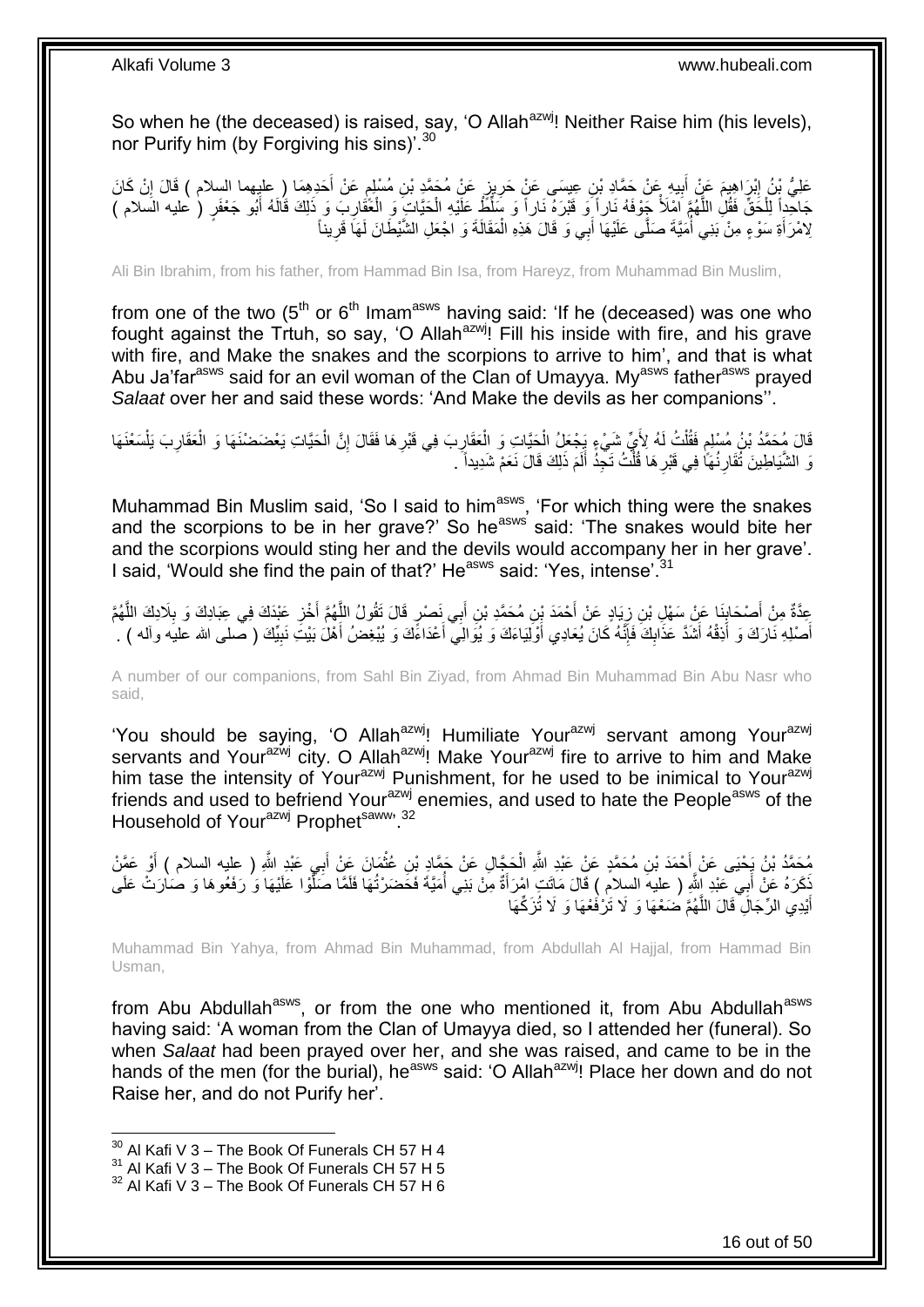قَالَ وَ كَانَتْ عَدُوَّةً بِثَّهِ قَالَ وَ لَا أَعْلَمُهُ إِلَّا قَالَ وَ لَنَا . ِ ا<br>ا ِ

He (the narrator) said, 'Amd she was an enemy of Allah<sup>azwj</sup>, and I do not know it except that he<sup>asws</sup> said: 'And (an enemy of) ours<sup>asws, 33</sup>

**ْد َجَنا َز ِة ُتو َض ُع َو قَ باب فِي ال ِة ْ َّولَ ُكِّب َر َعلَى اْْلَ**

### <span id="page-16-0"></span>**Chapter 59 – Regarding (another) dead body placed (brought), and**  *Takbeer* **had already been exclaimed upon the first one**

مُحَمَّدُ بْنُ يَحْيَيِ عَنِ الْعَمْرَكِيِّ عَنْ عَلِيِّ بْنِ جَعْفَرٍ عَنْ أَخِيهِ مُوسَى بْنِ جَعْفَرٍ ( عليه السلإم ) قَالَ سَأَلْتُهُ عَنْ قَوْمٍ يَجَرُوا عَلَى َ ْ ֧֖֧֦֧֦֧֦֖֚֚֝֝֝֝֓֝֬֟֓֝֓֬֝֬֝֓֬֝֬֝֓**֓** ْ اً<br>أ جِنَازَةٍ تَكْبِيرَةً أَوْ ثِنْثَيْنِ وَ وَضَعَمَا عَمَعَهَا أُخْرَى كَيَّفَ يَصْنَعُونَ بِهَا قَالَ إِنْ شَاءُوا تَرَكُوا الْأُولَٰى حَتَّى يَفْرُغُوا مِنَّ التَّكْبِيرِ عَلَى  $\frac{1}{2}$ **∶** ا<br>ا ر<br>ا **!** ِ ِ الْأَخِيرَةِ وَ إِنْ شَاءُوا رَفَعُوا الْأُولَى وَ أَتَمُّوا مَا بَقِيَ عَلَى الْأَخِيرَةِ كُلُّ ذَلِكَ لَا بَأْسَ بِهِ -ِ ِ ْ َ

Muhammad Bin Yahya, from Al Amraky,

from Ali son of Ja'far<sup>asws</sup>, from his brother<sup>asws</sup> Musa<sup>asws</sup>, said, 'I asked him<sup>asws</sup> about the group of people who had exclaimed one *Takbeer* or two upon a deceased, and another (dead body) is placed along with it. How should they be dealing with it?' He<sup>asws</sup> said: 'If they so desire to, they can leave the first one until they are free from exclaiming *Takbeer* upon the other; and if they so desire to, their can raise the first one, and complete what remains upon the other other. All of that, there is no problem with it'. $34$ 

> **ِ ْبر َجَنا َز ِة ُدو َن الْقَ الْ باب فِي َو ْضع ِ**

### <span id="page-16-1"></span>**Chapter 60 – Regarding placing of the deceased besides the grave**

عِدَّةٌ مِنْ أَصْحَابِنَا عَنْ سَهْلٍ بْنِ زِيَادٍ عَنْ مُحَمَّدٍ بْنِ سِنَانٍ عَنْ مُحَمَّدٍ بْنِ عَجْلَانَ قَالَ قَالَ أَبُو عَبْدِ اللَّهِ ( عليه السلام ) لَا تَفْدَحْ<br>سَنَّةٌ مَنْ أَصْحَابِنَا عَنْ سَهْنَيَّ بِنِ زِيَ َ ِ ِ مَيِّنَكَ بِالْقَبْرِ وَ لَكِنْ ضَعْهُ أَسْفَلََ مِنْهُ بِذِرَاعَيْنِ أَوْ ثَلَاثَةٍ وَ دَعْهُ يَأْخُذُ أُهْبَتَهُ . ا<br>ا ْ َ َ **ِ** َ ِ ْ **∶** 

A number of our companions, from Sahl Bin Ziyad, from Muhammad Bin Sinan, from Muhammad Bin Ajlan who said,

'Abu Abdullah<sup>asws</sup> said: 'Do not offload your dead one in the grave, but place him away from it by two cubits or three, and leave it to prepare himself'.<sup>35</sup>

عَلِيُّ بِنُ مُحَمَّدٍ عَنْ مُحَمَّدِ بْنِ أَحْمَدَ الْخُرَاسَانِيِّ عَنْ أَبِيهِ عَنْ يُونُسَ قَالَ حَدِيثٌ سَمِعْتُهُ عَنْ أَبِي الْحَسَنِ مُوسَى ( عليه السلام<br>عَلَيُّ يَهِ مُسْمَّدَ ِ َ َ ْ َ ) مَاۤ ذَكَرْتُهُ وَ ۗ أَنَا فِي بَيْتٍ إِلَّا ضَاقَ عَلَيَّ يَقُولُۢ إِذَا أَتَيْتَ بِالْمَيِّتِ شَفِيرَ قَبْرِهِ فَأَمْهِلْهُ سَاعَةً فَإِنَّهُ يَأْخُذُ أُهْبَتَهُ لِلسُّؤَالِ ُ . ْ ِ َ ِ ْ **∶** َ ِ ا<br>ا ْ ا∣<br>ِ∘ِ

Ali Bin Muhammad, from Muhammad Bin Ahmad Al Khurasany, from his father, from Yunus who said,

'A Hadeeth I heard from Abu AI Hassan Musa<sup>asws</sup>, I do not remember it and I am in the house except that it is straitening upon me. He<sup>asws</sup> was saying: 'Whenever you

 $33$  Al Kafi V 3 – The Book Of Funerals CH 57 H 7

 $34$  Al Kafi V 3 – The Book Of Funerals CH 58 H 1

 $35$  Al Kafi V 3 – The Book Of Funerals CH 59 H 1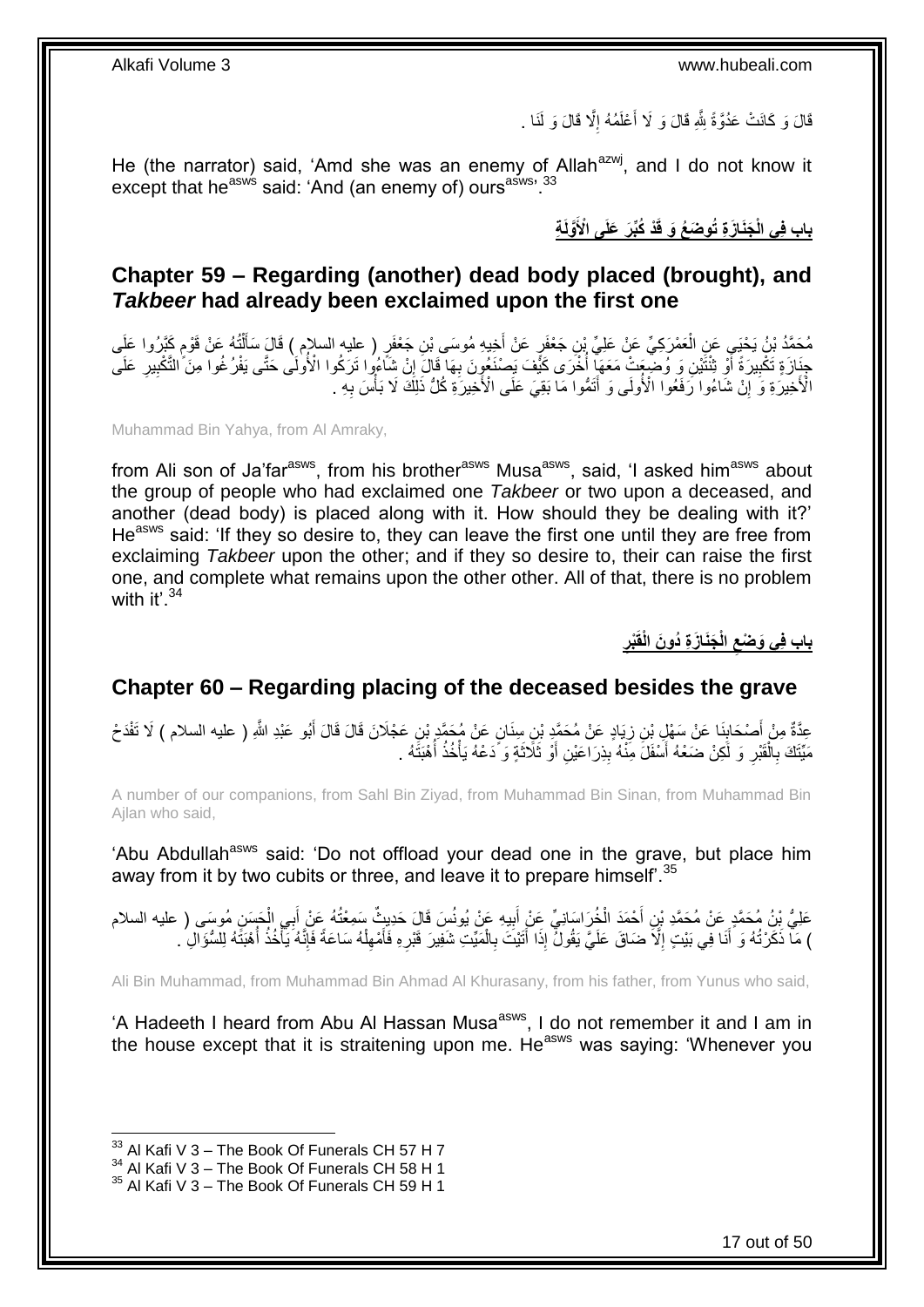come with a deceased by the pit of his grave, so respite him for a while, for he can prepare himself for the questionig'.<sup>36</sup>

**باب َناِدٌر**

## <span id="page-17-0"></span>**Chapter 61 – Miscellaneous**

مُحَمَّدُ بْنُ يَحْيَى عَنْ أَحْمَدَ بْنِ مُحَمَّدٍ عَنِ الْحُسَيْنِ بْنِ سَعِيدٍ عَنِ النَّصْرِ بْنِ سُوَيْدٍ عَنْ يَحْيَى بْنِ عِمْرَانَ الْحَلَبِيِّ عَنْ عَبْدِ الثَّمِ بْنِ<br>مُحَمَّدُ بْنُ يَحْيَى عَنْ أَحْمَدُ بْنِ مُ ِ ْ َ ِ ْ مُسْكَانَ عَنْ زُرِّارَةَ قَالَ كُنْتُ عِنْدَ أَبِي جَعْفَرٍ ( عِليه السلام ) وَ عِنْدَهُ رَجِّيٌ مِنَ الْأَنْصَارِ فَمَرَّتِ بِهِ جَنَازَةٌ فَقَامَ الْأَنْصَارِيُّ وَ ِ ِ ِ اُ مْ يَقُمْ أَبُو جَعْفَرٍ ۚ ( عليه السلام ) فَقَعَذَّتُ مَعَهُ وَ لَمْ يَزَلِ الْأَنْصُارِيُّ قَائِماً حَتَّى مَضَوْا بِهَاَ ثُمَّ جَلَسَ ا<br>المقام ِ **∶** َ لَ

Muhammad Bin yahya, from Ahmad Bin Muhammad, from Al Husayn Bin Saeed, from Al Nazar Bin Suweyd, from Yahya Bin Imran Al Halby, from Abdullah Bin Muskan, from Zurara who said,

'I was in the presence of Abu Ja'far<sup>asws</sup>, and in his<sup>asws</sup> presence was a man from the Ansaar, and a coffin passed by. So the Ansary stood up and Abu Ja'far<sup>asws</sup> did not stand up. So I remained seated along with him<sup>asws</sup>, and the Ansary did not remain standing until they had passed with it. Then he sat down.

ُبو َج ْعَف ُ أ ُبو َج َفَقا ََ ل ْعَف َ لِ َك َفَقا ََ أ َع َُ ذَ ُح َسْي َن ْب َن َعلِ ٍّي علي السالم ( َيفْ ْي ُُ ال ََا َم َك ََا ََ َرأ ٍر علي السالم ( َما أ ٍر علي َ َ ْ َ َ السلامِ ) وَ اللَّهِ مَأٍ فَعَلَهُ الْحُسَيْنُ ( عليه السلام ) وَ لَا قَامَ لَهَا أَحَدٌ مِنَّا أَهْلَّ الْبَيْتِ قَطُّ فَقَالُ الْأَنْصَارِ يُّ شَكَّكْتَنِي أَصْلَحَكَ اللَّهُ قَدْ ْ َ َ ْ َ ِ كُنْتُ أَظُنُّ أَنِّي رَ أَيْتُ ۚ . َ َ

So Abu Ja'far<sup>asws</sup> said to him: 'What made you stand up?' He said, 'I saw Al Husayn Bin Ali<sup>asws</sup> do that (before)'. So Abu Ja'far<sup>asws</sup> said: 'By Allah<sup>azwj</sup>! Neither did Al Husayn<sup>asws</sup> stand up for it nor did anyone else from us<sup>asws</sup>, the People<sup>asws</sup> of the Household, at all'. So the Ansaary said, 'You<sup>asws</sup> have placed me in doubt, may Allah<sup>azwj</sup> Keep you<sup>asws</sup> well. I thought, I had seen him<sup>asws</sup> do so'.<sup>37</sup>

عِدَّةٌ مِنْ أَصْحَابِنَا عَنْ سَهْلِ بْنِ زِيَادٍ عَنِ ابْنِ أَبِي نَجْرَانَ عَنْ مُثَنَّى الْحَنَّاطِ عَنْ أَبِي عَبْدِ اللَّهِ ( عليه السلام ) قَالَ كَانَ<br>\*\*\* **∣** َ ْ **1** َ ِ الْحُسَيْنُ بْنُ عَلِيٍّ ( عليهِ السلامَ ) جَالِساً فَمَرَّتٌ عَلَيْهِ جَنَازَةٌ فَقَامَ النَّاسُ حِينَ طَلَعَتٍ الْجَنَازِةُ فَقَالَ الْجُسَيْنُ ( عليه السلامِ ) ا<br>ا ْ مَرَّتْ جَنَازَةُ يَهُوْدِيٍّ وَ كَانَ رَسُولُ اللَّهِ ( صلى الله عليه وأله ) عَلَى طَرِيقِهَا جَالِساً فَكَرِهَ أَنْ تَعْلُوَ رَأْسَهُ جَنَازَةُ يَهُودِيٍّ فَقَامَ ُ َ ِ **∶ ٔ** لِذَلِكَ .

A number of our companions, from Sahl Bin Ziyad, from Ibn Abu Najran, from Musanna Al Hannat,

from Abu Absdullah<sup>asws</sup> having said: 'Al Husayn Bin Ali<sup>asws</sup> was seated, and a funeral coffin passed by him. So the people stood up when the coffin emerged. So Al Husayn<sup>asws</sup> said: 'A funeral coffin of a Jew passed by and Rasool-Allah<sup>saww</sup> was upon its road, seated. So he<sup>saww</sup> disliked that the head of the deceased Jew be higher than his<sup>saww</sup>, therefore he<sup>saww</sup> stood up for that'.<sup>38</sup>

 $36$  Al Kafi V 3 – The Book Of Funerals CH 59 H 2

 $37$  Al Kafi V 3 – The Book Of Funerals CH 60 H 1

<sup>&</sup>lt;sup>38</sup> Al Kafi V 3 – The Book Of Funerals CH 60 H 2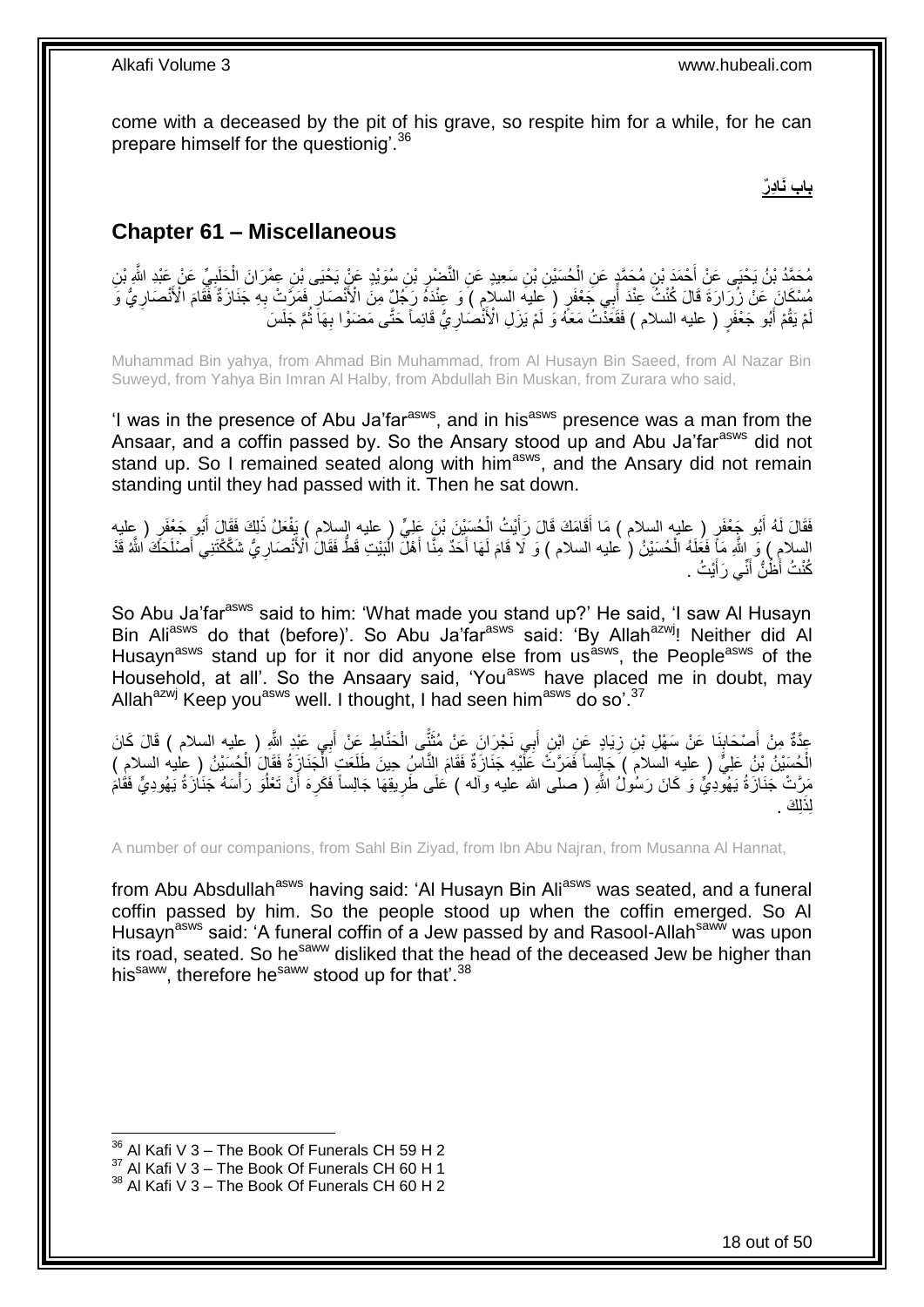### **ِمْن ُه َو الْ ُخ ُروج ْبر باب ُد ُخو ِل الْقَ ِ ِ**

## <span id="page-18-0"></span>**Chapter 62 – Entering the grave and the exiting from it**

عِدَّةٌ مِنْ أَصْحَابِنَا عَنْ سَفْلِ بْنِ زِيَادٍ عَنِ ابْنِ مَحْبُوبٍ عَنْ عَبْدِ الْعَزِيزِ الْعَبْدِيِّ عَنِ ابْنِ أَبِي يَعْفُورٍ عَنْ أَبِي عَبْدِ اللَّهِ ( عليه َ ْ ِ **∶** ْ ِ **ِ** َ السلام ) قَالَ لَا يَنْبَغِي لِأَحَدٍ أَنْ يَذَّخُلُ الْقَبَّرَ فِي نَعْلَيْنِ وَ لَا خُفَّيْنِ وَ لَا خَمَامَةٍ وَ لَا رِّدَاءٍ وَ لَا قَلْنْسُوَّةٍ . **ٍ** ْ َ

A number of our companions, from Sahl Bin Ziyad, from Ibn Mahboub, from Abdul Aziz Al Abdy, from Ibn Abu Yafour,

from Abu Abdullah<sup>asws</sup> having said: 'It is not befitting for anyone that he should enter the grave wearing slippers, nor socks, nor a turban, nor a cloak, nor a cap<sup>'.39</sup>

عَلِيُّ بْنُ إِبْرَاهِيمَ عَنْ أَبِيهِ عَنِ ابْنِ أَبِي عُمَيْرٍ عَنْ عَلِيِّ بْنِ يَقْطِينٍ قَالَ سَمِعْتُ أَبَا الْحَسَنِ ( عليه السلام ) يَقُولُ لَا تَنْزِلْ فِي َ **!**  ِ ِ ْ َ الْقَبْرِ ۚ وَ عَلَيْكَ الْعِمَامَةُ وَ الْقَلْنْسُوَةُ وَ لَا الْحِذَاءُ وَ لَإِ الطُّّنْيِلَسَانُ وَ حُلَّ أَزْرَارَكَ وَ بِذَلِكَ سُنَّةً رَسُولِ اللَّهِ ( صلى الله عليه وآله مِّ اً ْ ْ ْ **ٍ** جَرَتْ وَ لَيْتَعَوَّذْ بِاللَّهِ مِنَ الشَّيْطَانِ الرَّجِيمِ وَ لَيَقْرَأُ فَاتِحَةَ الْكِتَابِ وَ الْمُعَوِّذَتَيْنِ وَ قُلْ هُوَ اللَّهُ أَحَدٌ وَ آيَةَ الْكُرْسِيِّ وَ إِنْ قَدَرَ أَنْ ْ ْ ْ ا<br>ا ِ **∶** ْ ا.<br>إ َ ِ َ يَحْسِرَ عَنْ خَدِّهِ وَ يُلْصِقَهُ بِالْأَرْضِ فَلْيَفْعَلُّ وَ لْيَشْهَدْ وَ لْيَذْكُرْ مَا يَعْلَمُ حَتَّى يَنْتَهِيَ إِلَى صَاحِبِهِ . ْ **∶** ْ ِ ِ ِ **ٔ** :<br>ا :<br>ا

Ali Bin Ibrahim, from his father, from Ibn Abu Umeyr, from Ali Bin Yaqteen who said,

'I heard Abu AI Hassan<sup>asws</sup> saying: 'Do not descend into the grave and upon you is a turban, and the cap, nor (wearing) the shoes, nor the pallanium; and loosen your buttons, and by that flowed the Sunnah of Rasool-Allah<sup>saww</sup>. And let him (the one descends into the grave) seek Refuge from the Pelted Satan<sup>la</sup>, and let him recite the Opening of the Book (Chapter 1 – Al Fatiha), and the *Maw'azatayn* (Chapter113 & 114), and '*Say He Allah is One* (Chapter 112), and *Ayat Al Kursy* (Chapter 2:255); and if he is able to bare his cheek and place it on the ground, so let him do so, and let him testify, and let him mention (Allah $a$ <sup>azwj</sup>) whatever he knows until he ends up to his companion'.<sup>40</sup>

مُحَمَّدُ بْنُ يَحْيَى عَنْ مُحَمَّدِ بْنِ أَحْمَدَ عَنْ مُحَمَّدِ بْنِ عَبْدِ اللَّهِ الْمِسْمَعِيِّ عَنْ إِسْمَاعِيلَ بْنِ يَسَارٍ الْوَاسِطِيِّ عَنْ سَبْفِ بْنِ عَمِيرَةَ  $\frac{1}{2}$ ْ َ ْ عَنْ أَبِي بَكْرٍ الْحَضْرَمِيِّ عَنْ أَبِي عَبْدِ اللَّهِ ( عليه السلام ) قَالَ لَا تَنْزِلِ الْقَنْدَ وَ عَلَيْكَ الْعِمَامَةُ وَ لَا الْقَلَنْسُوَةُ وَ لَا رِدَاءٌ وَ لَا ْ ْ ِ َ ْ َ ِ ْ حِذَاءٌ وَ حُلَّ أَزْرَارَكَ قَالَ قُلْتُ وَ الْخُفَّ قَالَ لَا بَأْسَ بِالْخُفّْ فِي وَقْتِ اَلضَّرُورَةِ وَ التَّقِيَّةِ . ِ **ٔ** ْ َ

Muhammad Bin Yahya, from Muhammad Bin Ahmad, from Muhammad Bin Abdullah Al Mismaiy, from Ismail Bin Yasaar Al Wasity, from Sayf Bin Ameyra, from Abu Bakr Al Hazramy,

from Abu Abdullah<sup>asws</sup> having said: 'Do not descend into the grave and upon you is a turban, nor a cap, nor a cloak, nor shoes, and loosen your buttons'. I said, 'And (what about) the socks?' He<sup>asws</sup> said: 'There is no problem with the socks during a time of necessity and the dissimulation<sup>'.41</sup>

عَلِيُّ بْنُ مُحَمَّدٍ عَنْ أَبِيهِ عَنِ النَّوْفَلِيِّ عَنِ السَّكُونِيِّ عَنْ أَبِي عَبْدِ اللَّهِ ( عليه السلام ) قَالَ مَنْ دَخَلَ الْقَبْرَ فَلَا يَخْرُجْ إِلَّا مِنْ َ ِ ِ ْ قِبَلِ الرِّجْلَيْنِ <sub>.</sub>

Ali Bin Muhammad, from his father, from Al Nowfaly, from Al Sakuny,

 $39$  Al Kafi V 3 – The Book Of Funerals CH 61 H 1

 $40$  Al Kafi V 3 – The Book Of Funerals CH 61 H 2

<sup>41</sup> Al Kafi V 3 – The Book Of Funerals CH 61 H 3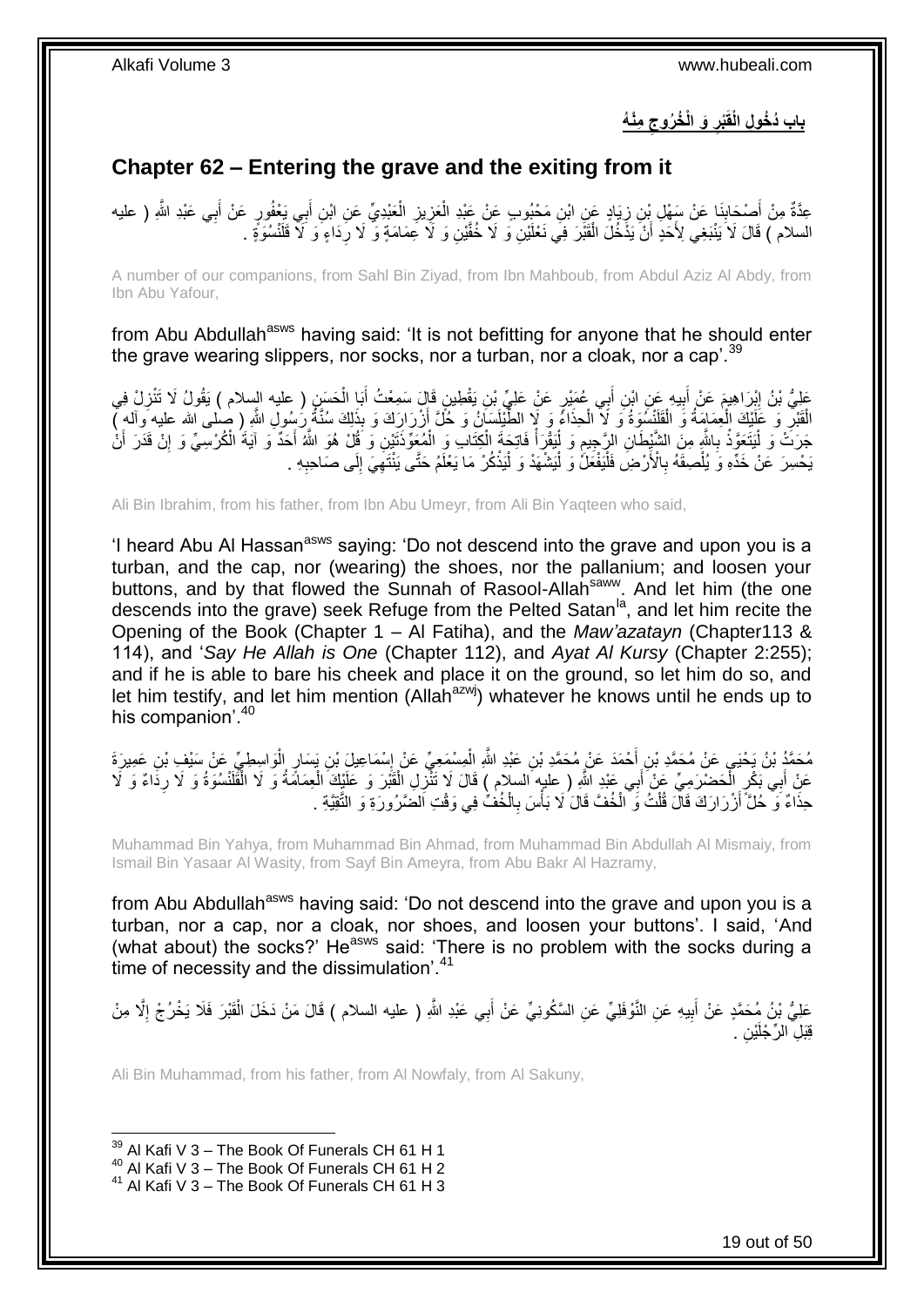from Abu Abdullah<sup>asws</sup> having said: 'The one who enters the grave, so he should not exit except from the side of the two legs'.<sup>42</sup>

عِدَّةٌ مِنْ أَصْحَابِنَا عَنْ سَهْلِ بْنِ زِيَادٍ رَفَعَهُ قَالَ قَالَ يَدْخُلُ الرَّجُلُ الْقَبْرَ مِنْ حَيْثُ شَاءَ وَ لَا يَخْرُجْ إِلَّا مِنْ قِبَلِ رِجْلَيْهِ . ْ ِ **∣** َ ِ ِ

A number of our companions, from Sahl Bin Ziyad, raising it, said,

'He<sup>asws</sup> said: 'The man can enter the grave from wherever he so desires to, and he cannot exit except from the side of his legs'.

َو فِي رِوَايَةٍ أُخْرَى قَالَ قَالَ رَسُولُ اللَّهِ ( صلى الله عليه وآلم ) إِنَّ لِكُلِّ بَيْتٍ بَاباً وَ إِنَّ بَابَ الْقَبْرِ مِنْ قِبَلِ الرِّجْلَيْنِ . ا<br>ا ِ ِ ْ ِ ِ

And in another report, he<sup>asws</sup> said: 'Rasool-Allah<sup>saww</sup> said: 'For every house there is a door, and the door of the grave is from the side of the two legs'.  $43$ 

**ْب َر َو َم ْن ََل َيْد ُخلُ باب َم ْن َيْد ُخلُ الْقَ**

### <span id="page-19-0"></span>**Chapter 63 – The one who enters the grave and the one who does not enter**

َعْلِيُّ بْنُ إِبْرَاهِيمَ عَنْ أَبِيهِ عَنْ صَالِحٍ بْنِ السِّنْدِيِّ عَنْ جَعْفَرٍ بْنِ بَشِيرٍ عَنْ عَبْدِ اللَّهِ بْنِ رَاشِدٍ عَنْ أَبِي عَبْدِ اللَّهِ ( عليه السلام )<br>حَفَّ أَبِي عَبْدِ اللَّهِ ( عليه السلام ) ِ ِ **!** َ ِ َ قَالَ الرَّجُلُ يَنْزِلُ فِي قَبْرِ وَالِدِهِ وَ لَا يَنْزِلُ الْوَالِدُ فِي قَبْرِ وَلَدِهِ ـَ ِ :<br>ا **∶** ِ **∶** 

Ali Bin Ibrahim, from his father, from Salih Bin Al Sindy, from Ja'far Bin Bashir, from Abdullah Bin Rashid,

from Abu Abdullah<sup>asws</sup> having said: 'The man, his son should descend into his grave, and the father should not descend into the grave of his son'.<sup>44</sup>

ْ عَلِيُّ بْنُ إِبْرَاهِيمَ عَنْ أَبِيهِ عَنِ ابْنِ أَبِي عُمَيْرٍ عَنْ حَفْصِ بْنِ الْبَخْتَرِيِّ وَ غَيْرِهِ عَنْ أَبِي عَبْدِ اللَّهِ ( عليه السلام ) قَالَ يُكْرَهُ َ **! ֽוּ** َ **∶** ِ لِلرَّجُلِ أَنْ يَنْزِلَ فِي قَبْرِ وَلَدِهِ َ **∶** ِ اً

Ali Bin Ibrahim, from his father, from Ibn Abu Umeyr, from Hafs Bin Bakhtary, and someone else,

from Abu Abdullah<sup>asws</sup> having said: 'It is disliked for the man that he should descend into the grave of his son'.<sup>45</sup>

عَلِيٌّ عَنْ أَبِيهِ عَنِ ابْنِ أَبِي عُمَيْرٍ عَنْ مُحَمَّدِ بْنِ أَبِي جَمْزَةٍ عَنْ رَجُلٍ عَنْ أَبِي عَبْدِ اللَّهِ ( عليه السلام ) قَالَ لَمَّا مَاتَ إِسْمَاعِيلُ َ َ َ ِ ِ َّبِنُ أَبِي عَيْدِ اللَّهِ أَتَنِي أَبُوٍ كَثِدِ اللَّهِ ( عليه السلاَمِ ) الْقَبْرَ فَأَرْخَى نَفْسَهُ فَقَعَدَ ثَمَّ قَالَ رَحِمَكَ اللَّهُ وَ صَلَّى عَلَيْكَ وَ لَمْ يَنْزِلْ فِي ر<br>د اُ ْ َ ِ قَدْرِهِ وَ قَالَ هَكَذَا فَعَلَ النَّبِيُّ ( صلى الله عليه وآله ) بِإِبْرَاهِيمَ ( عليه السلام ) . ∣اٍ<br>∶ ِ **∶ ∶** 

Ali, from his father, from Ibn Abu Umeyr, from Muhammad Bin Abu Hamza, from a man,

from Abu Abdullah<sup>asws</sup> having said: 'When Ismail son of Abu Abdullah<sup>asws</sup> died, Abu Abdullah<sup>asws</sup> came over to the grave and loosend himselfasws and was seated. Then he<sup>asws</sup> said: 'May Allah<sup>azwj</sup> have Mercy on you, and Send Blessings upon you', and

 $42$  Al Kafi V 3 – The Book Of Funerals CH 61 H 4

 $43$  Al Kafi V 3 – The Book Of Funerals CH 61 H 5

<sup>44</sup> Al Kafi V 3 – The Book Of Funerals CH 62 H 1

<sup>45</sup> Al Kafi V 3 – The Book Of Funerals CH 62 H 2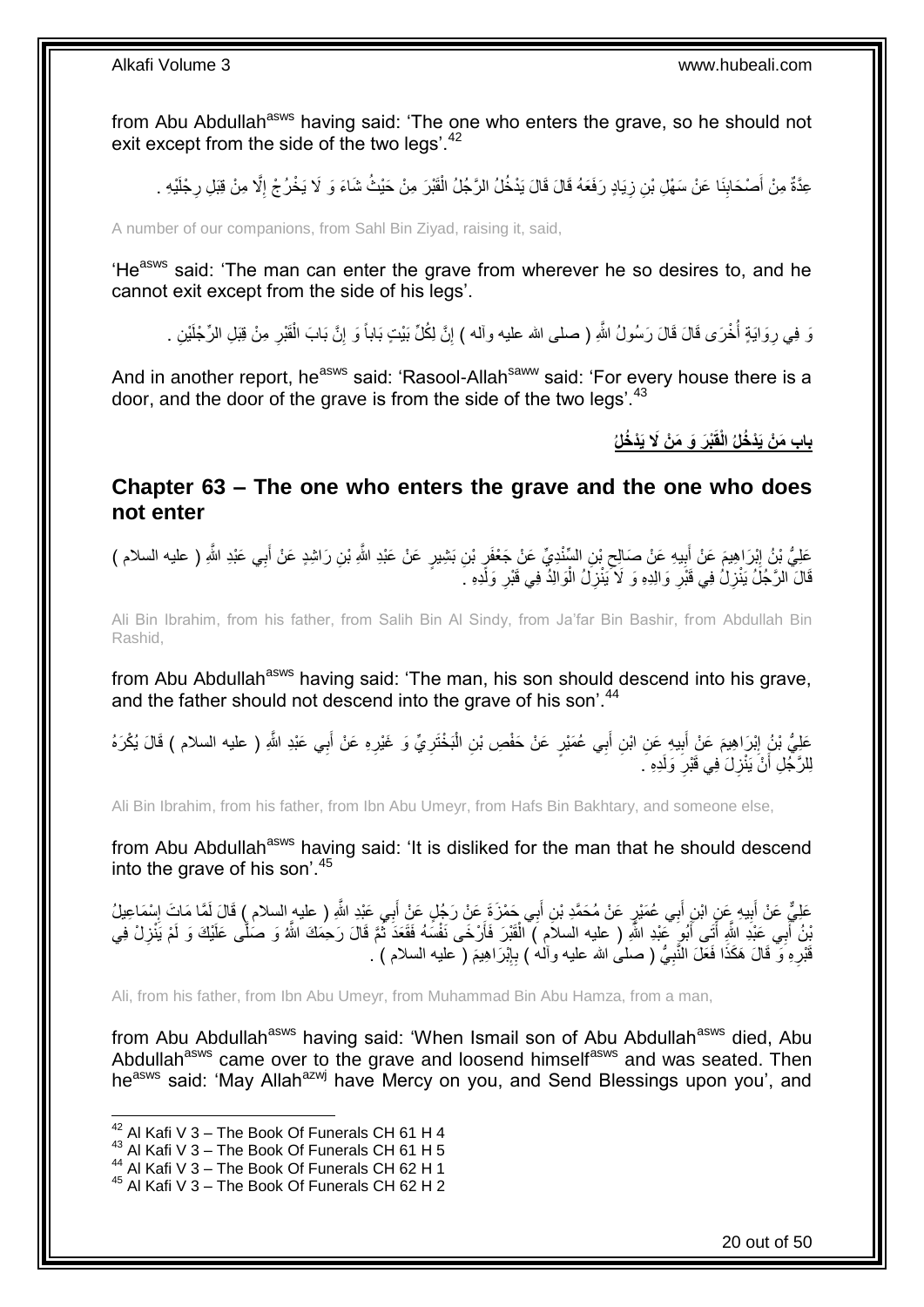he<sup>asws</sup> did not descend into his grave, and said: 'This is how the Prophet<sup>saww</sup> did with (hissaww sonas) Ibrahimas<sup>, 46</sup>

أَبُو عَلِيٍّ الْأَشْعَرِ يُّ عَنْ مُحَمَّدٍ بْنِ عَبْدِ الْجَبَّارِ عَنْ عَبْدِ اللَّهِ الْجَجَّالِ عَنْ ثَعْلَبَةَ بْنِ مَيْمُونٍ عَنْ زُرَارَةَ أَنَّهُ سَأَلَ أَبَا عَبْدِ اللَّهِ ( **∶** َ َ Í َ َ ْ ِ ْ عليه السّلام ) عََنِّ الْقَبْرِ كَمْ يَدْخُلُهُ قَالَ ذَاكَ إِلَى الْوَلِيِّ إِنْ شَاءَ أَدْخَلَ وَنْز اً وَ إِنْ شَاءَ شَفْعاً . ِ ِ ْ ∣l<br>∶ ُ **∶** ْ

Abu Ali Al Ashary, from Muhammad Bin Abdul Jabbar, from Abdullah Al Hajjal, from Sa'alba Bin Maymoun,

from Zurara who asked Abu Abdullah<sup>asws</sup> about the grave, how many can enter into it. He<sup>asws</sup> said: 'That is up to the guardian (of the deceased). If he so desires to he can (allow) an odd number, and if he so desires to he can (allow) an even number (of people)'. $47$ 

عِدَّةٌ مِنْ أَصِحْابِنَا عَنْ سَهْلِ بْنِ زِيَادٍ وَ عَلِيُّ بْنُ إِبْرَاهِيمَ عَنْ أَبِيهِ جَمِيعاً عَنِ النَّوْفَلِيِّ عَنِ السَّكُونِيِّ عَنْ أَبِي عَبْدٍ اللَّهِ ( عِلْبِه ِ َ ِ **∶** ِ َ َ السلام ) قَالَ قَالَ أَمِيرُ الْمُؤْمِنِيَنَ ( صلواتٌ الله عليه ) مَضَىتِ السُّنَّةُ مِنْ رَسُولِ اللَّهِ ( صلى الله عليه واَللَّه ) أَنَّ الْمَرْأَةَ لَا ْ َ َ ْ َ يَدْخُلُ قَبْْرَ هَا إِلَّا مَنْ كَانَ يَرَاهَا فِي حَيَاتِهَا . ِ

A number of our companions, from Sahl Bin Ziyad, and Ali Bin Ibrahim, from his father, altogether from Al Nowfaly,

from Abu Abdullah<sup>asws</sup> having said: 'Amir Al Momineen<sup>asws</sup> said: 'The Sunnah has transpired from Rasool-Allah<sup>saww</sup> that the woman, none shall enter her grave except for the one who (was Permitted to) see her during her lifetime<sup>'.48</sup>

بَعْلٍۢ بْنُ زٍ يَادٍ عَنْ مُحَمَّدِ بْنِ أُورِدَمَةَ عَنْ عَلِيٍّ بْنِ مَيْسَرَةَ عَنْ إِسْحَاقَ بْنِ عَمَّارٍ عَنْ أَبِي عَبْدِ اللَّهِ ( عليه السلام ) قَالَ الزَّوْ جُ َ ِ ُ ِ أَحَقُّ بِامْرَ أَتِهِ حَتَّى يَضَعَهَا فِي قَبْرِ هَا . ِ َ **∶** َ

Sahl Bin Ziyad, from Muhammad Bin Awrama, from Ali Bin Maysara, from Is'haq Bin Ammar,

from Abu Abdullah<sup>asws</sup> having said: 'The husband is more rightful with his wife until he places her in her grave'.<sup>49</sup>

ْ حُمَّئِدُ يِّنُ زِيَادٍ عَنِ الْحَسَنِ بْنِ مُحَمَّدٍ الْكِنْدِيِّ عَنْ أَحْمَدَ بْنِ الْحَسَنِ الْمِيثَمِيِّ عَنْ أَبَإِنٍ عَنْ عَبْدٍ اللَّهِ بْنِ رَاشٍدٍ قَالَ كُنْتُ مَعَ أَبِيِ َ ْ ْ ِ **∶** َ َ َ ْ عَبْدِ اللَّهِ ( عِلْيه السَّلام ) حَلِينَ مَاتَ إِسْمَاعِيلُ ابْنُهُ ( عليه السلام ) فَأُنْزِلَ فَمِي قَبْرِهِ ثُمَّ رَمَى بِنَفْسِهِ عَلَى الْأَرْضِ مِمَّا يَلِي الْقِبْلَةُ ِ ُ **∶** ِ ا<br>ا ِ ْ نُّمَّ قَالَ هَكَذَا صَنَعَ رَسُوْلُ اللَّهِ ( صلـَى الله عليه وآلـهُ ) بِإِبْرَاهِيمَ ِ ِ ُ

Humeyd Bin Ziyad, from Al Hassan Bin Muhammad Al Kindy, from Ahmad Bin Al Hassan Al Maysami, from Aban, from Abndullah Bin Rashid who said,

'I was with Abu Abdullah<sup>asws</sup> when his<sup>asws</sup> son Ismail died and he was descended into his grave. Then he<sup>asws</sup> threw himself<sup>asws</sup> onto the ground from what faced the Qiblah. then said: 'This is how Rasool-Allah<sup>saww</sup> dealt with Ibrahim<sup>as</sup>'.

> نُّمَّ قَالَ إِنَّ الرَّجُلَ يَنْزِلُ فِي قَبْرِ وَالِدِهِ وَ لَا يَنْزِلُ فِي قَبْرِ وَلَدِهِ. ِ ِ ֧<u>׀</u> ُ ِ ِ

 $46$  Al Kafi V 3 – The Book Of Funerals CH 62 H 3

<sup>47</sup> Al Kafi V 3 – The Book Of Funerals CH 62 H 4

<sup>48</sup> Al Kafi V 3 – The Book Of Funerals CH 62 H 5

<sup>49</sup> Al Kafi V 3 – The Book Of Funerals CH 62 H 6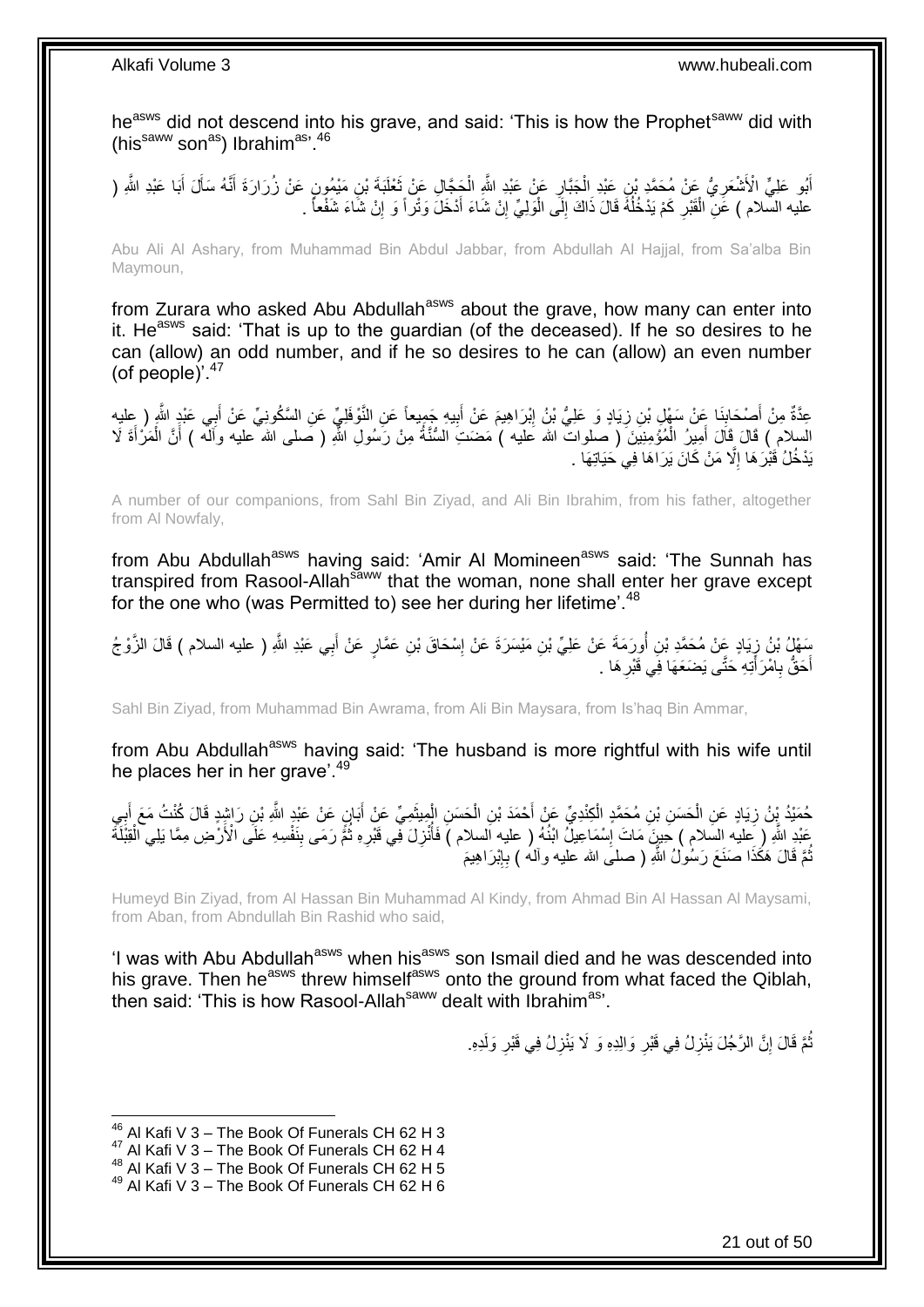Then he<sup>asws</sup> said: 'The man can descend into the grave of his father and he cannot descend into the grave of his son'.<sup>50</sup>

عِدَّةٌ مِنْ أَصِدْحَابِذَا عَنْ سَهْلِ بْنِ زِيَادٍ عَنْ مُحَمَّدِ بْنِ الْوَلِيدِ عَنْ يَحْيَى بْنِ عَمْرٍو عَنْ عَبْدٍ الثَّهِ رَاتِيدٍ عَنْ عَبْدِ الثَّهِ الْعَنْدَرِيِّ<br>حِدَّةٌ مِنْ أَصِدْحَابِذَا عَنْ سَهْلِ بْنِ زِي ْ ِ ِ ِ ْ ْ قَالَ قُلْتُ لِأَبِي عَبْدِ اللّهِ ( علَيه السّلَامُ ) الرَّجُلُ يَدْفِنُ ابْنَهُ قَالَ لَا يَدْفِنُهُ فِيّ النُّرَاّبِ قَالَ قُلْتُ فَالِابْنُ يَدْفِنُ اَبَنَاهُ قَالَ نَعَمْ لَا بَأْسَ ْ َ ْ

A number of our companions, from Sahl Bin Ziyad, from Muhammad Bin Al Waleed, from Yahya Bin Amro, from Abdullah Bin Rashid, from Abdullah Al Anbary who said,

'I said to Abu Abdullah<sup>asws</sup>, 'Can the man bury his son?' He<sup>asws</sup> said: 'He cannot bury him in the soil'. I said, 'So can the son bury his father?' He<sup>asws</sup> said: 'Yes, there is no problem'.<sup>51</sup>

> **ِ ْبر ِعْنَد ُد ُخو ِل الْقَ الُ َمِّي ِت َو َما ُيقَ باب َسلِّ الْ**

### <span id="page-21-0"></span>**Chapter 64 – Placing the deceased and what is said during entering the grave**

عَلِيُّ بْنُ إِبْرَاهِيمَ عَنْ أَبِيهِ عَنِ ابْنِ أَبِي عُمَيْرٍ عَنْ حَمَّادٍ عَنِ الْحَلَبِيِّ عَنْ أَبِي عَبْدٍ اللَّهِ ( عليه السلام ) قَالَ إِذَا أَتَيْتَ بِالْمَيِّتِ ֦֦֦֦֦֦֦֦֦֦֦֦֦֧֦֧֦֧֦֧֦֧֦֚֚֚֚֚֚֚֚֚֚֚֚֚֚֚֚֚֝֟֝֝֝֝֓֝֝֝֝֓֟֓֡֟֓֡֟֓֡֟֓֡֟֟ َ ِ ْ ِ َ ْ ِ َ الْقَبْرَ فَسُلَّهُ مِنْ قِٰبَلِ رِجُلَيْهِ فَإِذَا وَضَغَّتَهُ فِي اَلْقَبْرِ فَاقْرَأْ آيَةَ الْكُرْسِيِّ وَ قُلْ بِسْعِ اللَّهِ وَ فِي سَبِيلِ اللَّهِ وَ حَلَى مِلَّةٍ رَسُولِ اللَّهِ رِ *<u>British</u>* **∶** ْ ِ َّ َّ ِ ِ **!** ْ صلى الله عليه وآله ) اللَّهُمَّ افْسَحْ لَهُ فِي قَْبْرِهِ وَ أَلْحِقْهُ بِنَبِيِّهِ ( صلَّى الله عَليهَ وآله ) وَ قُلْ كَمَا قُلْتَ فِي الصَّلَاةِ عَلَيْهِ مَرَّةً ِ **∣** ْ َ ِ وَاحِدَةً مِنْ عِنْدِ اللَّهُمَّ إِنْ كَانَ مُحْسِناً فَزِّدْ فِيَ إِحْسَانِهِ وَ إِنْ كَانَ مُسِيئاً فَاغْفِرْ لَهُ وَ الرْحَمْهُ وَ تَجَاوَزْ عَنْهُ وَ اسْتَغْفِرْ لَهُ مَا ِ **∶ ∶** ِ َّ طُعْتَ م<br>أست

Ali Bin Ibrahim, from his father, from Ibn AbuUmeyr, from Hammad, from Al Halby,

from Abu Abdullah<sup>asws</sup> having said: 'When they come with the deceased to the grave, so place him from the direction of his legs, So when you place him in the grace, recite *Ayat Al Kursy* (Chapter 2:255) and say, 'In the Name of Allah<sup>azwj</sup>', and say just as you said during the *Salaat* upon him, once in his presence, 'O Allah<sup>azwj</sup>! If he was a good doer, so Increase in his good deeds, and if he was an evil doer, so Forgive him, and be Merciful to him, and Overlook (his sins) from him'. And seek Forgiveness for him , and Forgive him whatever whatever you are able to'.

َّالَ وَ كَانَ عَلِيُّ بْنُ الْحُسَيْنِ ( عليه السلام ) إِذَا أَدْخَلَ الْمَيِّتَ الْقَيْرَ قَالَ اللَّهُمَّ جَافِ الْأَرْضَ عَنْ جَنْبَيْهِ وَ صَاعِدْ عَمَلَهُ وَ لَقِّهِ َّ ْ ْ َ ْ مِنْكَ رِضْوَاناً مُ ِ

He<sup>asws</sup> said: 'And it was so that whenever Ali Bin Al Husayn<sup>asws</sup> entered the deceased into the grave, said: 'O Allah<sup>azwj</sup>! Expand the ground from both his sides and Ascend his deeds, and Assign him the Pleasure from You<sup>azwj, 52</sup>

مُحَمَّدُ بْنُ يَحْيَى عَنْ أَحْمَدَ بْنِ مُحَمَّدِ بْنِ عِِيسَى عَنِ الْحُسَيِّنِ بْنِ سَعِيِدٍ وَ مُحَمَّدِ بْنِ خَطِيعٍ عَنِ النَّصْرِ بْنِ سُوَيْدٍ عَنْ يَحْيَي ِ ْ َّبْنِ عِِمْرَانَ عَنْ هَارُونَ بْنِ خَارِجَةَ عَنْ أَبِي بَصِيرٍ عَنْ أَبِي عََيْدِ الثَّهِ ( عليه السلام ) قَالَ إِذَا سَلَلْتَ الْمَيِّتَ فَقُلْ بِسْمِ اللَّهِ وَ بِإِللَّهِ َ ِ ِ ِ ِ ْ ْ وَ عَلَيٍ مِلَّةٍ رَسُولٍ لِشَّرِ ( صلى الله عليه وآله ) اللَّهُمَّ إِلَي رَحْمَتِكَ لَا إِلَي عَذَابِكَ فَإِذا وَضَعْتَهُ فِي اللَّحْدِ فَضَعْ يَدَكَ عَلَى أُنُذِهِ ِ  $\frac{1}{2}$ ِ َّ َّ َّ فَقُلِ اللَّهُ رَبُّكَ وَ الْإِسْلَامُ دِينُكَ وَ مُحَمَّدٌ نَبِيُّكَ وَ الْقُرْآنُ كِتَابُكَ وَ عَلِيٌّ إِمَامُكَ . ِ ْ **!** 

 $50$  Al Kafi V 3 – The Book Of Funerals CH 62 H 7

 $51$  Al Kafi V 3 – The Book Of Funerals CH 62 H 8

 $52$  Al Kafi V 3 – The Book Of Funerals CH 63 H 1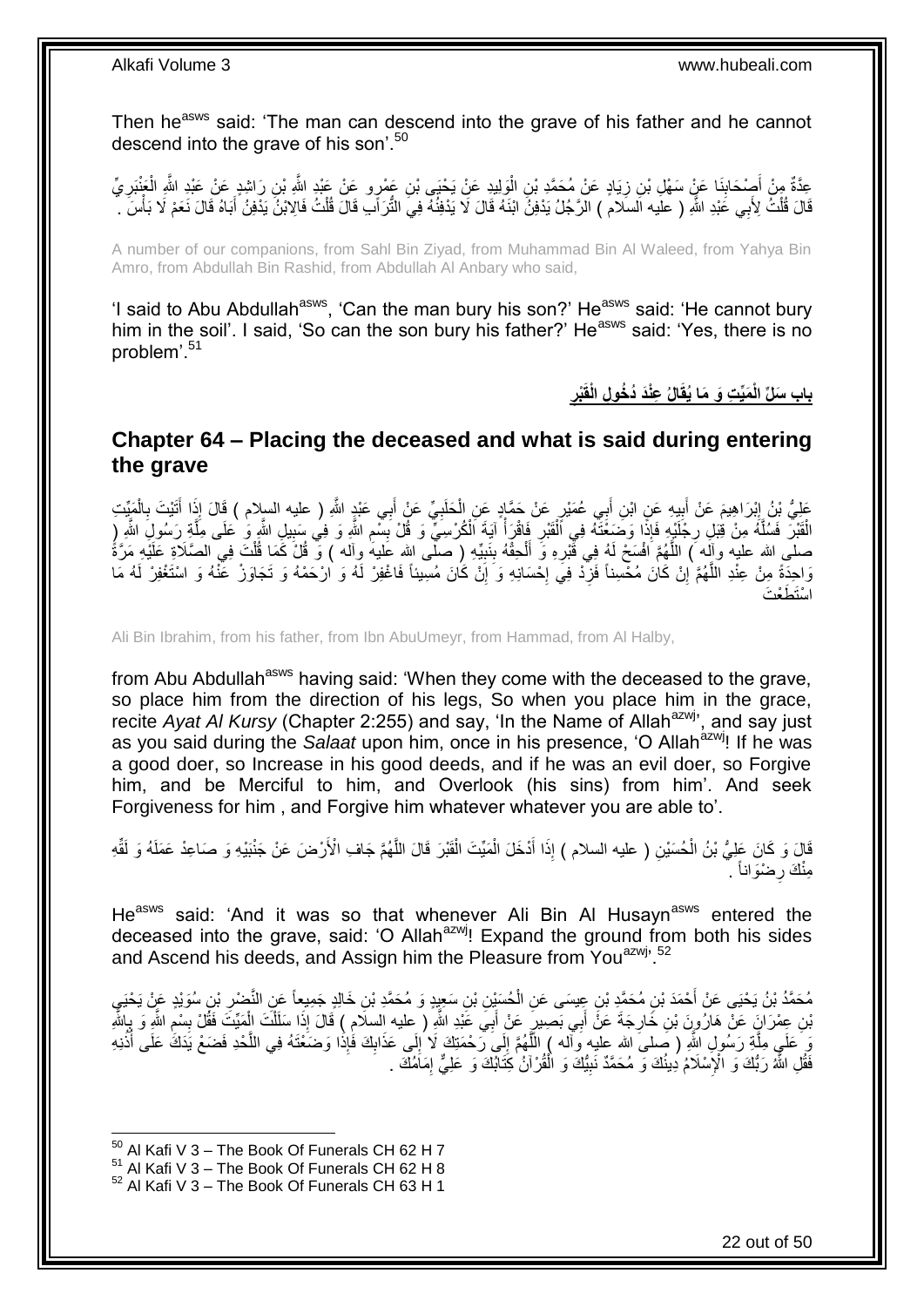Muhammad Bin Yahya, from Ahmad Bin Muhammad Bin Isa, from Al Husayn Bin Saeed and Muhammad Bin Khalid, altogether from Al Nazar Bin Suweyd, from Yahya Bin Imran, from Haroun Bin Kharja, from Abu Baseer,

from Abu Abdullah<sup>asws</sup> having said: 'When you bring forth the deceased, so say, 'In the Name of Allah<sup>azwj</sup>, and by Allah<sup>azwj</sup>, and upon the Religion of Rasool-Allah<sup>saww</sup>. O Allah<sup>azwj</sup>! To Your<sup>azwj</sup> Mercy, not to Your<sup>azwj</sup> Punishment'. So when you place him into the chasm (*Lahad*), so place your hand upon his ear and say, 'Allah<sup>azwj</sup> is your Lord<sup>azwj</sup>, and Al Islam is your Religion, and Muhammad<sup>saww</sup> is your Prophet<sup>saww</sup>, and the Quran is your Book, and Ali<sup>asws</sup> is your Imam<sup>asws, 53</sup>

عِدَّةٌ مِنْ أَصْحَابِنَا عَنْ سَهْلِ بْنِ زِيَادٍ عَنِ الْحَسَنِ بْنِ مَحْبُوبٍ عَنِ الْعَلَاءِ بْنِ رَزِينٍ عَنْ مُحَمَّدٍ بْنِ مُسْلِمٍ قَالَ سَأَلْتُ أَحَدَهُمَا (<br>-ِ ْ ْ **∶ ∣** َ َ ْ َ **ื** عليهما السلام ) عَنِ الْمَيِّتِ فَقَالَ تَسُلُّهُ مِنَّ قِبَلِ الرِّجْلَيْنِ وَ تُنْزِقُ الْقَبْرَ بِالْأَرْضِّ إِلَى قَدْرِ أَرْبَعِ أَصَابِعَ مُفَرَّجَاتٍ وَ تُرَبِّعُ قَبْرَهُ ، ِ ُّ ْ ِ َ اً **∶** ِ **∶** ْ

A number of our companions, from Sahl Bin Ziyad, from Al Hassan Bin Mahboub, from Al A'ala Bin Razeyn, from Muhammad Bin Muslim who said,

'I asked one of the two  $(5<sup>th</sup>$  or  $6<sup>th</sup>$  Imam<sup>asws</sup> about the deceased, so he<sup>asws</sup> said: 'Place him from the direction of the two legs, and paste the grave with the earth by a measurement of four open fingers (in height), and square his grave (make it four cornered)'.<sup>54</sup>

سَهْلُ بْنُ زِيَادٍ عَنْ مُحَمَّدٍ بْنِ سِنَانٍ عَنْ مُحَمَّدٍ بْنِ عَجْلَانَ عَنْ أَبِي عَبْدِ اللَّهِ ( عليه السلام ) قَالَ سُلَّهُ سَلَّا زَفِيقاً فَإِذَا وَضِعْتَهُ ِ َّ ِّ ِّفِي لَحْدِهِ فَلْيَكُنْ إَوْلَى النَّاسِ مِمَّا يَلِّي رَأْسَهُ لِيَذْكُرَ اسْمَ إِلَيّْ عَلَيْهِ وَ يُصَلِّيَ وَاسْلِي الله عليهِ وآله ) وَ يَتَعَوَّذَ مِنَ **ٔ ٔ** ز<br>ا :<br>ا ِ ِ الشَّيْطَانِ وَ لْيَقْرَأْ فَاتِحَةَ الْكِتَّابِ وَ الْمُعَوِّذَتَيْنِ وَ قُلْ هُوَ اللَّهُ أَحَدٌ وَ آيَةَ الْكُرْسِيِّ وَ إِنْ قَذَّرَ أَنْ يَحْسِرَ عَنْ خَدِّهِ وَ يُلْزِقَهُ بِالْأَرْضِ َ ْ ْ ْ :<br>ا **∶** ِ َ فَعَلَ وَ يَشْهَدُ وَ يَذْكُرُ مَا يَعْلَمُ حَتَّى يَنْتَهِيَ إِلَى صَاحِبِهِ . ِ ِ ِ **ٔ** 

Sahl Bin Ziyad, from Muhammad Bin Sinan, from Muhammad Bin Ajlan,

from Abu Abdullah<sup>asws</sup> having said: 'Place him with a gentle placing. So when you place him in his chasm (*Lahad*), so let the the closest of the people from what follows his head mention the Name of Allah<sup>azwj</sup> upon him, and he should send Blessings upon the Prophet<sup>saww</sup>, and seek Refuge from the Satan<sup>la</sup>, and let him recite the *Opening of the Book* (Chapter 1), and the *Maw'azatayn* (Chapters 113 & 114), and *Ayat Al Kursy* (Chapter 2:255). And if he is able to bare his cheek (of the deceased) and paste his cheek with the ground, so he should do so, and he should testify and mention whatever he knows until he ends up to his companion'.<sup>55</sup>

مُحَمَّدُ بْنُ يَحْيَى عَنْ مُحَمَّدِ بْنِ إِسْمَاعِيلَ عَنْ عَلِيٍّ بِنِ الْحَكَمِ عَنْ مُحَمَّدٍ بْنِ سِنَانٍ عَنْ مَحْفُوظٍ الْإِسْكَافِ عَنْ أَبِي عَبْدِ الثَّهِ (<br>مُحَمَّدُ بْنُ يَحْيَى عَنْ أَيُمَهُ عَلَى الْمَسْرَحِ ِ ْ ِ َ عِليه السِّلام ) قَالَ إِذَا أَرَدْتَ أَنْ تَدْفِنَ الْمَيِّتَ فَلْيَكُنَّ أَعْقَلُ مَنْ يَنْزِلُ فِي قَبْرِهِ عِنْدَ رَّأْسِهِ وَ لْيَكْشِفْ خَدَّهُ الْأَيْمَنَ حَتَّى يُفْضِيَ بِهِ َ :<br>إ ْ اً اُ **∶** ْ ِ **∶** ِ إِلَى الْأَرْضِ وَ يُدْنِيَ فَمَهُ إِلَي سَمْعِهِ وَ يَقُولُ اسْمَعْ افْهَمْ ثَلَاثٌ مَّرَّاتٍ اللَّهُ رَبُّكَ وَ مُحَمَّدٌ نَبِيُّكَ وَ الْإِسْلَامُ دِينُكَ وَ فَلَانٌ إِمَاّمُكَ  $\frac{1}{2}$  ِ ِ اَسْمَعْ وَ افْهَمْ وَ أَعِدْهَا عَلَيْهِ ثَلَاثَ مَرَّاتٍ هَذَا التَّلْقِينَ . ْ ا<br>أ

Muhammad Bin Yahya, from Muhammad Bin Ismail, from Ali Bin Al Hakam, from Muhammad Bin Sinan, from Mahfouz Al Iskaaf,

from Abu Abdullah<sup>asws</sup> having said: 'Whenever you want to bury the deceased, so let the wisest one enter into his grave to be by his head, and let him uncover his right

1

23 out of 50

 $53$  Al Kafi V 3 – The Book Of Funerals CH 63 H 2

 $54$  Al Kafi V 3 – The Book Of Funerals CH 63 H 3

<sup>55</sup> Al Kafi V 3 – The Book Of Funerals CH 63 H 4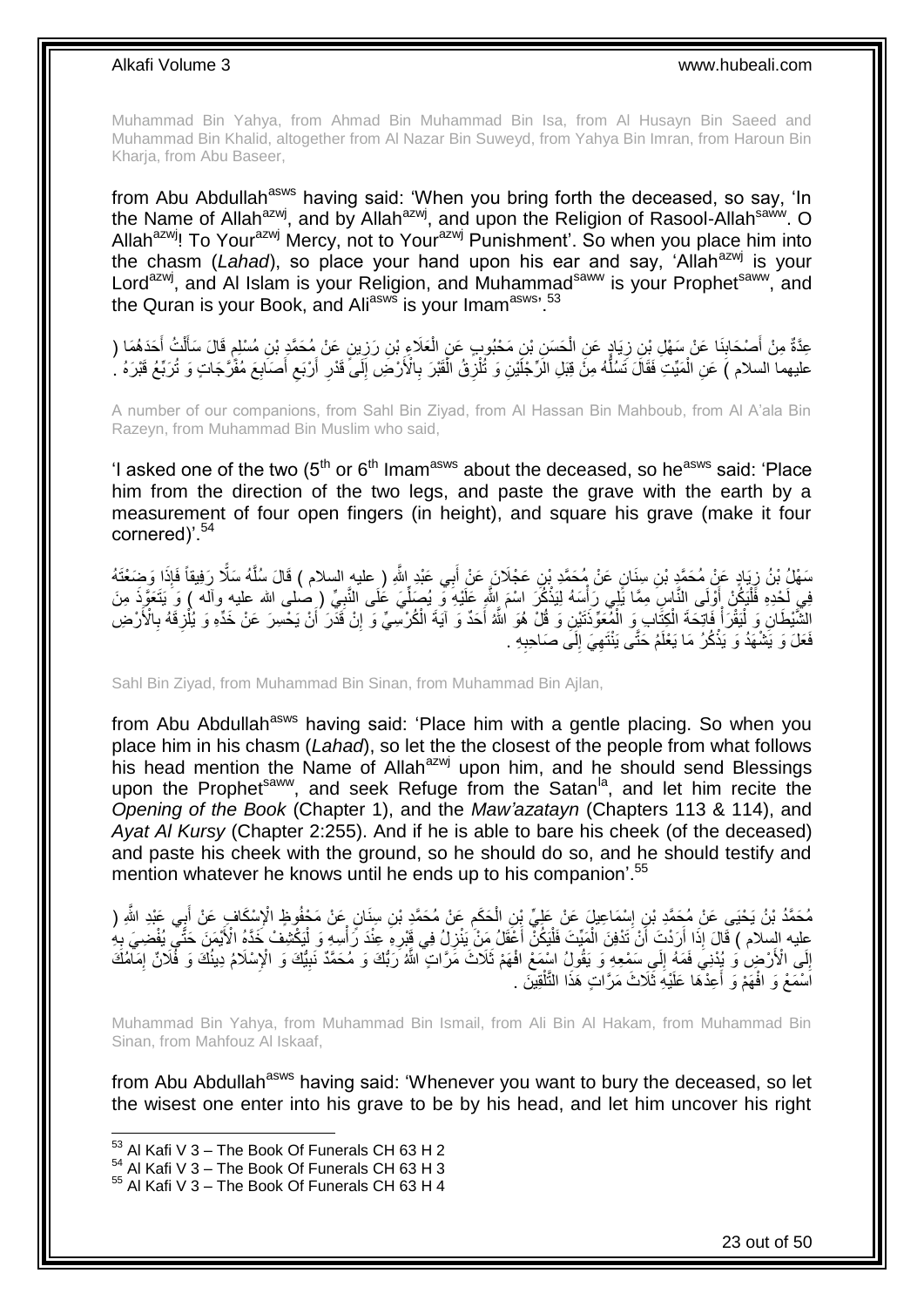cheek until it is exposed to the ground and go near his mouth to his ear and he should be saying, 'Listen, understand!' – three times, 'Allah<sup>azwj</sup> is your Lord<sup>azwj</sup>, and Muhammad<sup>saww</sup> is your Prophet<sup>saww</sup>, and Al Islam is your Religion, and so and so is your Imam<sup>asws</sup>. Listen and understand'; and repeat it to him three times, this indoctrination (*Talqeen*)'.<sup>56</sup>

عَلِيُّ بْنُ إِبْرَاهِيمَ عَنْ أَبِيهِ عَنْ حَمَّادِ بْنِ عِيِسَى عَنْ حَرِيزٍ عَنْ مُجَمَّدِ بْنِ مُسْلِمٍ عَنْ أَخَدِهِمَا ( عليهما السلام ) قَالَ إِذَا وُضِعَ َ ֧֧֖֧֖֧֧֧֧֚֚֚֚֓֝֝֓֝֝֟֓֡֓֓֝֓֝֓֬֝֓ ِ **!** َ ِ الْمَيِّتُ فِيَ لَحْدِهِ فَقُلْ بِسْمِ اللَّهِ وَ فِي سَبِيلِ اللَّهِ وَ عَلَى مِلَّةٍ رَّسُولِ اللَّهِ ( صَلى اللَّه عليه وِاله ) عَبْدُكَ ابْنُ عَبْدِكَ نَزَلَ بِكَ وَ أَنْتَ َّ **!** ِ **ِ** َ ِ ِ خَيْرُ مَنْزُولٍ بِهِ اللَّهُمَّ افْسَٰحْ لَهُ فِي قَبْرِهِ وَ أَلْحِقْهُ بِنَبِيِّهِ اللَّهُمَّ إِنَّا لَا نَعْلَمُ مِنْهُ إِلَّا خَيْراً وَ أَنْتَ أَعْلَمُ بِهِ ِ َّ **! ∣** ْ َ **∶** َّ ِ ِ َ َ

Ali Bin Ibrahim, from his father, from Hammad Bin Isa, from Hareyz, from Muhammad Bin Muslim,

from one of the two  $(5<sup>th</sup>$  or  $6<sup>th</sup>$  Imam<sup>asws</sup>) having said: 'When the deceased is placed in his chasm (Lahad), so say, 'In the Name of Allah<sup>azwj</sup> and in the Way of Allah<sup>azwj</sup>, and upon the Religion of Rasool-Allah<sup>saww</sup>. Your<sup>azwj</sup> servant, son of Your<sup>azwj</sup> servfant has lodged with You<sup>azwj</sup> and You<sup>azwj</sup> are the best of the Hosts with him. O Allah<sup>azwj</sup>! Expand for him in his grave, and Attach him with Your<sup>azwj</sup> Prophet<sup>azwj</sup>. O Allah<sup>azwj</sup>! We do not know from him except for goodness, and Your<sup>azwj</sup> are more Knowing with him.

فَإِذَا وَضَعْتَ عَلَيْهِ اللَّبِنَ فَقُلِ اللَّهُمَّ صِلْ وَحْدَتَهُ وَ آنِسْ وَحْشَتَهُ وَ أَسْكِنْ إِلَيْهِ مِنْ رَحْمَتِكَ رَحْمَةً تُغْنِيهِ عَنْ رَحْمَةِ مَنْ سِوَاكَ لَ ِ َ َّ **∣** َّ

So when the slab is placed upon him, say, 'O Allah<sup>azwj</sup>! (Grant) companionship for his loneliness, and calmness for his fear, and Setlle upon him a Mercy from Your<sup>azwj</sup> Mercies which would suffice him from (all) mercies besides Yours<sup>saww</sup>.

فَإِذَا خَرَجْتَ مِنْ قَبْرِهِ فَقُلْ إِنَّا لِلَّهِ وَ إِنَّا إِلَيْهِ رَاجِعُونَ وَ الْحَمْدُ لِثَّهِ رَبِّ الْعَالَمِينَ اللَّهُمَّ ارْفَعْ دَرَجَتَهُ فِي أَعْلَى عِلَّيْينَ وَ اخْلُفْ َّ ْ ْ لَ  $\frac{1}{2}$ ِ ِ **∶** ُ ِّ َ عَلَى عَقِبِهِ فِي الْغَابِرِينَ يَا رَبَّ الْعَالَمِينَ ۚ. ْ ِ ْ **∶** 

So when you come out from his grave, say, 'We are from Allah<sup>azwj</sup> to Him<sup>azwj</sup> are we returning, and the Praise is for Allah<sup>azwj</sup>, Lord<sup>azwj</sup> of the worlds. O Allah<sup>azwj</sup>! Raise his leves in the high Illiyeen and Make a successor to be among his remaining offspring, O Lord<sup>azwj</sup> of the worlds'.<sup>57</sup>

ْ عَٰذُهُ عَنْ أَبِيهِ عَنْ حَمَّادٍ عَنْ حَرِيزٍ عَنْ زِرَارَةَ قَالَ إِذَا وَضَعْتَ الْمَيِّتَ فِي لَحْدِهِ قَرَأْتَ آيَةَ الْكُرْسِيِّ وَ اضْرِبْ يَذَكَ عَلَى **ٔ** ْ **∶ !** َ ِ مَنْكِبِهِ الْأَيْمَنِ ثُمَّ قُلْ يَا فُلَانُ قُلْ رَّضِّيتُ بِاللَّهِ رَبّاً وَ بِالْإِسْلَامِ دِيناً وَ بِمُحَمَّدٍ ( مسلى الله عليه وآله ) نَبِيّاً وَ بِعَلِيٍّ ( عليه السلام ِ ِ **∶** .<br>• • • • **∶** ِ ِ ِ ) إِمَاماً وَ سَمِّ إِمَامَ زَمَانِهِ . ِ ِ

From him, from his father, from Hammad, from Hareyz, from Zurara,

'He<sup>asws</sup> said: 'When you place the deceased in his chasm (Lahad), recite Ayat Al *Kursy* (Chapter 2:255), and strike your hand upon his right shoulder, then say, 'O so and so! Say, 'I am pleased with Allah<sup>azwj</sup> as Lord<sup>azwj</sup>, and with AI Islam as Religion, and with Muhammad<sup>saww</sup> as Prophet<sup>saww</sup>, and with Ali<sup>asws</sup> as Imam<sup>asws</sup>', and name the Imam<sup>asws</sup> of his time'.<sup>58</sup>

عِدَّةٌ مِنْ أَصْحَابِذَا عَنْ سَهْلِ بْنِ زِيَادٍ وَ مُحَمَّدُ بْنُ يَحْيَى عَنْ أَجْمَدَ بْنِ مُحَمَّدٍ جَمِيعاً عَنِ إِبْنِ مَحْبُوبٍ عَنْ أَبِي أَيُوبَ عَنْ َ **∶ ∣** َ َ َ سَمَاعَةً قَالَ قُلْتُ لِأَبِي عَبْدِ اللَّهِ (َ عَلَيهُ السلام ) مَا أَقُولُ إِذَا أَدْخَلْتُ الْمَيِّتَ مِنَّا قُبْرَهُ قَالَ قُلِ اللَّهُمَّ هَذَا عَبْدُكَ فُلَانٌ وَّ ابْنُ عَبْدِكَ ْ ْ َ َ ْ َّ

<sup>1</sup>  $^{56}$  Al Kafi V 3 – The Book Of Funerals CH 63 H 5

 $57$  Al Kafi V 3 – The Book Of Funerals CH 63 H 6

<sup>58</sup> Al Kafi V 3 – The Book Of Funerals CH 63 H 7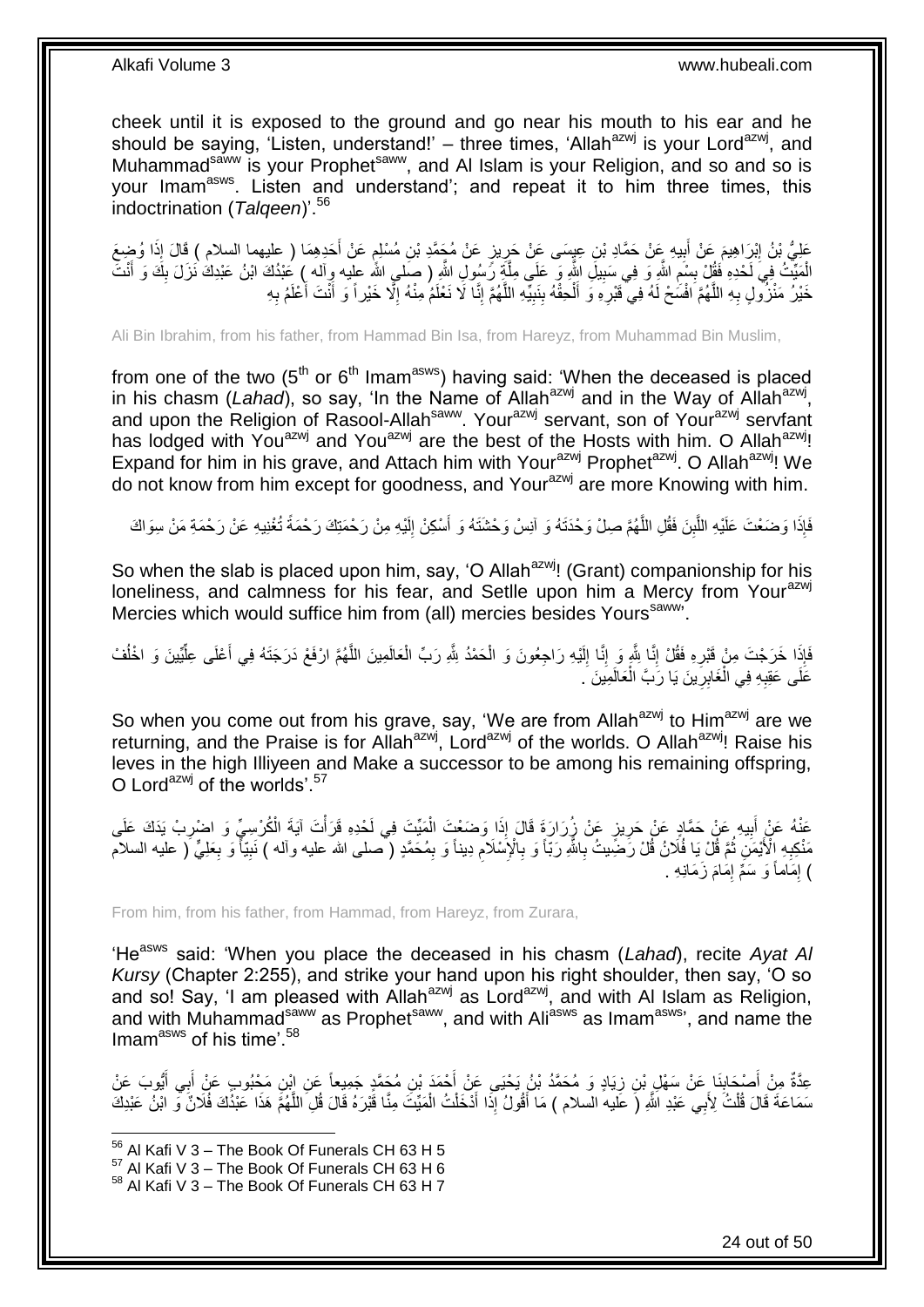قَدْ نَزَلَ بِكَ وَ أَنْتَ خَيْرُ مَنْزُولٍ بِهِ وَ قَدِ احْتَاجَ إِلَى رَحْمَتِكَ اللَّهُمَّ وَ لَا نَعْلَمُ مِنْهُ إِلَّا خَيْراً وَ أَنْتَ أَعْلَمُ بِسَرِيرَتِهِ وَ نَحْنُ ِ َّ ِ ِ َ  $\frac{1}{2}$ ِ ِ َ َ الشَّهَدَاءُ بِعَلَانِيَتِهِ **∶** 

A number of our companions, from Sahl Bin Ziyad, and Muhammad Bin Yahya, from Ahmad Bin Muhammad, altogether from Ibn Mahboub, from Abu Ayoub, from Sama'at who said,

'I said to Abu Abdullah<sup>asws</sup>, 'What should I be saying when I enter into the grave of a deceased of ours?' He<sup>asws</sup> said: 'Say, 'This is Your<sup>azwj</sup> servant, so and so, and a son of Your<sup>azwj</sup> servant who had lodged with You<sup>azwj</sup> and You<sup>azwj</sup> are the best of the Hosts with him, and he is needy to Your<sup>azwj</sup> Mercy. O Allah<sup>azwj</sup>! And we do not know from him except for goodness and You<sup>azwj</sup> are more Knowing with his secrets, and we are the witnesses of the apparent.

اللَّهُمَّ فَجَافِ الْأَرْضَ عَنْ جَنْبَيْهِ وَ لَقَّنْهُ حُجَّنَهُ وَ اجْعَلْ هَذَا الْيَوْمَ خَيْرَ يَوْمِ أَتَى عَلَيْهِ وَ اجْعَلْ هَذَا الْقَيْرَ خَيْرَ بَيْتِ نَزَلَ فِيهِ وَ َ ֧֖֧֚֚֓֝֝֝ :<br>ا ْ صَيِّرُهُ إِلَى خَيْرٍ مِمَّا كَانَ فِيهِ وَ وَسِّعْ لَهُ فِي مَدْخَلِهِ وَ آنِسْ وَحْشَتُهُ وَ اغْفِرٌ ذَنْبَهُ وَ لَا تَحْرِمْنَا أَجْرَهُ وَ لَا تُضِلَّنَا بَعْدَهُ .  $\frac{1}{2}$ َّ َ ِ

O Allah<sup>azwj</sup>! Expand the ground from his two sides, and let him meet his Proof<sup>asws</sup> and Make this day to be the best day to come upon him, and Make this grave to be the best house he had lodged in, and for him to come to be into goodness from what he used to be in, and Expand for him in his entrance, and Comfort his fear, and Forgive his sins, and do not Deprive us of its Recompense, nor Let us stray after him'.<sup>59</sup>

عَلِيُّ بْنُ اِبْرَاهِيمَ عَنْ أَبِيهٍ عَنِ ابْنِ أَبِي عُمَيْرٍ عَنْ غَيْرِ وَاحِدٍ مِنْ أَصْحَابِذَا عَنْ أَبِي عَبْدِ اللَّهِ ( عليه السلام ) قَالَ يُشَقُّ الْكَفَنُ َ **∣** َ ِ ِ َ ِ ْ مِنْ عِنْدِ رَأْسِ الْمَيِّتِ إِذَا أُدْخِلَ قَبْرَهُ كَم :<br>ا ْ

Ali Bin Ibrahim, from his father, from Ibn Abu Umeyr, from someone else from our companions,

from Abu Abdullah<sup>asws</sup> having said: 'Tear (slightly) the shroud from the head of the deceased when you enter his grave'.<sup>60</sup>

حُمَيْدُ بْنُ زِيَادٍ عَنِ الْحَسَنِ بْنِ مُجَمَّدِ بْنِ سَمَاعَةَ عَنْ بَعْضِ أَصْحَابِهِ عَنْ أَبَانٍ عَنْ عَبْدِ الرَّحْمَنِ بْنِ سَيَابَةَ عَنْ أَبِي عَبْدِ الثَّهِ ( ْ **∶** َ َ **∶** َ . َمِّي َُ َسًالً علي السالم ( ََا ََ ُس ََّ ال ْ

Humeyd Bin Ziyad, from Al Hassan Bin Muhammad Bin Sama'at, from one of his companions, from Aban, from Abdul Rahman Bin Sayaba,

from Abu Abdullah<sup>asws</sup> having said: 'Placed the deceased with a gentle placing (in his grave)'.<sup>61</sup>

ِي َعْبِد ََّّللِ ب ِن ِعي َسى َع ْن َس َما َع َة َع ْن أ َما َن ْب ِن ُم َح َّمٍد َع ْن ُعث ْح َمَد ْب َنا َع ْن أ ْص َحاب ِم ْن أ ذا َو َضْع َُ ِعَّدةٌ علي السالم ( ََا ََ إ َ ْ َ ِ َ َ ِ الْمَيِّتَ فِي الْقَبْرِ ۖ قُلْتَ اللَّهُمَّ هَذَا عَبْدُكَ وَ ابْنُ عَبْدِكَ وَ اَبْنُ أَمَتِكَ نَزَلَ بِكَ وَ أَنْتَ خَيْرٌ مَنْزُولٍ بِهِ **ِ** َ َّ ْ **∶** ْ ِ

A number of our companions, from Ahmad Bin Muhammad, from Usman Bin Isa, from Sama'at,

from Abu Abdullah<sup>asws</sup> having said: 'When you place the deceased in the grave, you should say, 'O Allah<sup>azwj</sup>! This is Your<sup>azwj</sup> and a son of Your<sup>azwj</sup> servant and a son of

 $59$  Al Kafi V 3 – The Book Of Funerals CH 63 H 8

 $^{60}$  Al Kafi V 3 – The Book Of Funerals CH 63 H 9

 $61$  Al Kafi V 3 – The Book Of Funerals CH 63 H 10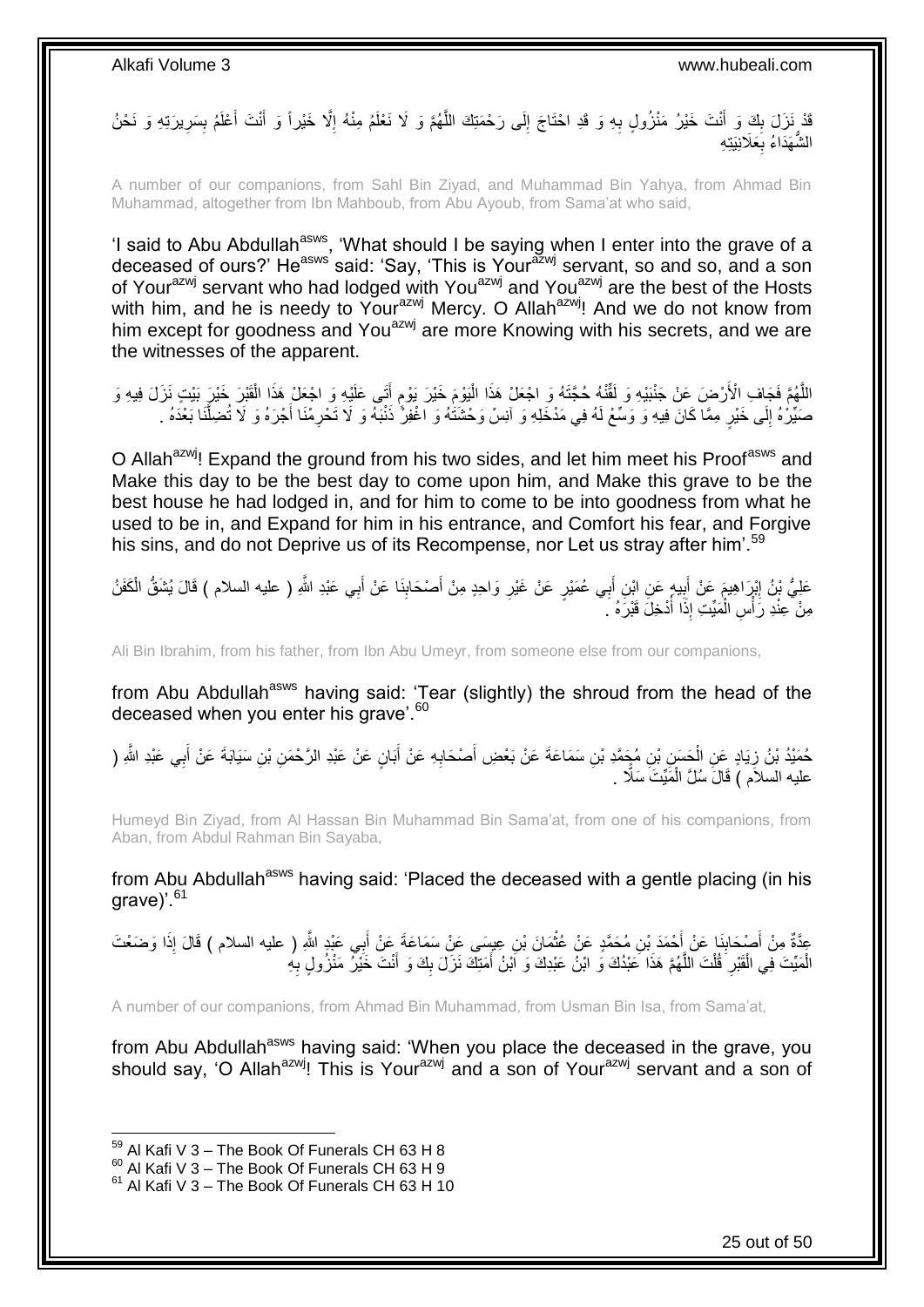Your<sup>azwj</sup> maid. He is lodged with You<sup>azwj</sup> and You<sup>azwj</sup> are the best of the Host with him'.

فَإِذَا سَلَلْنَهُ مِنْ قِيَلِ الرِّجْلَيْنِ وَ دَلَّيْتَهُ قُلْتَ بِسْمِ اللَّهِ وَ بِهاشَّهِ وَ عَلَى عَلَيْهِ اللَّهِ ( صلى الله عليه وأله ) اللَّهُمَّ إِلَى رَحْمَتِكَ لَا َّ ا<br>; ِ **∣** ْ َّ ֦֧֦֦֧֦֧֦֧֦֧֦֧֦֧֦֧֦֧֦֧֦֧֦֧֦֧֦֧֦֧֦֧֦֧֧֧֧֧֪֡֝֟֟֟֟֟֟֟֟֟֟֟֟֟֟֟֟֟֟֟֟֡֟֟֟֟֟֟֟֓֕֬֟֩֕֓֞֟֓֕֟֟֓֡֟֩֕֓֟֩֕֓֟֩֓֟֩֓֝֬֜֝<br>֧ׅ֧ׅ֜֜֞֟׆**֛** ِ َّ َ إِلَى عَذَابِكَ اللَّهُمَّ افْسَحْ لَهُ فِي قَيْرِهِ وَ لَقَّنْهُ حُجَّتَهُ وَ ثَبَّتْهُ بِالْقَوْلِ الثَّابِتِ وَ قِنَا وَ إِيَّاهُ عَذَابَ الْقَبْرِ ِ َّ  $\frac{1}{2}$ יִי<br>; ِ ْ ון<br>≀ ِ ن<br>پيون<br>ا ْ ِ

So when you place him from the direction of his left and dangle him, say, 'In the Name of Allah<sup>azwj</sup> and by Allah<sup>azwj</sup> and upon the Religion of Rasool-Allah<sup>saww</sup>. O Allah<sup>azwj</sup>! To Your<sup>azwj</sup> Mercy, not to Your<sup>azwj</sup> Punishment. O Allah<sup>azwj</sup>! Expand his grave for him, and let him meet his Proof<sup>asws</sup> and Affirm him with the firm words, and Save us and him from the Punishment of the grave'.

وَ إِذَا سَوَّيْتَ عَلَيْهِ النُّرَابَ قُلِ اللَّهُمَّ جَافِ الْأَرْضَ عَنْ جَنْبَيْهِ وَ أَصْعِدْ رُوحَهُ إِلَى أَرْوَاحِ الْمُؤْمِنِينَ فِي عِلَّيِّينَ وَ أَلْحِقْهُ َّ ْ َ ِّ ْ  $\zeta$ َ ِ َ الصَّالِحِينَ . ِ ب

And when you even the soil upon him, say, 'O Allah<sup>azwj</sup>! Expand the ground from his two sides and Ascend him to the souls of the Believers in Illiyeen, and Join him with the righteous ones'.<sup>62</sup>

> **ِ** بِابِ مَا يُبْسَطُ فِى اللَّحْدِ وَ وَصْعِ اللَّبِنِ وَ الْآجُرِّ وَ السَّاجِ **ِ**

### <span id="page-25-0"></span>**Chapter 65 – What is levelled off in the chasm (***Lahad***), and placing of the slab, and the brick, and the wood**

عَلِيُّ بْنُ إِبْرَاهِيمَ عَنْ أَبِيهِ عَنْ غَلِيِّ بْنِ مُحَمَّدٍ الْقَاسَانِيِّ قَالَ كَتَبَ عَلِيُّ بْنُ بِلَالٍ إِلَى أُبِي الْحَسَنِ ( عليه السلام ) أَنَّهُ رُبَّمَا<br>مَلِيُّ بْنُ إِبْرَاهِيمَ عَنْ أَبِيهِ عَنْ ْ َ ِ ِ ْ ِ َ  $\frac{1}{2}$ َ مَاتٌ الْمَيِّتُ عِنْدَنَا وَ تَكُونُ الْأَرْضُ نَدِيَّةً فَنَفْرُشُ الْقَبْرَ بِالسَّاجِ أَوْ نُطْبِقُ خَلَيْهِ فَهَلْ يَجُورُ ذَلِّكَ فَكَتَبَ ذَٰلِكَ جَائِزٌ . َ ِ ِ ْ ْ ِ

Ali Bin Ibrahim, from his father, from Ali Bin Muhammad Al Qasany who said,

'Ali Bin Bilal wrote to Abu Al Hassan<sup>asws</sup>, 'Sometimes someone dies with us and the ground happens to be damp, so we pave the grave with the wood, or we re-inforce upon it. Is that Permissible?' So he<sup>asws</sup> wrote: 'That is allowed'.<sup>63</sup>

عَلِيُّ بْنُ إِبْرَاهِيمَ عَنْ أَبِيهِ عَنْ صَالِحٍ بْنِ السِّنْدِيِّ عَنْ جَعْفَرِ بْنِ بَشِيرٍ عَنْ يَحْيَي بْنِ أَبِي الْعَلَاءِ عَنْ أَبِي عَبْدِ اللَّهِ ( عليه ْ َ ِ ِ ِ َ َ السلّام ) قَالَ أَلْقَىٰ شُقْرَانُ مَوْلَى رَسُولِ اللَّهِ ( صلَّى الله عليه وآلمهَ ) فِي ًقَبْرِهِ الْقَطِيفَةَ فَ ْ **∶** ْ َ

Ali Bin Ibrahim, from his father, from Salih Bin Al Sindy, from Ja'far Bin Bashir, from Yahya Bin Abu Al A'ala,

from Abu Abdullah<sup>asws</sup> having said: 'The cotton spread was cast upon Shuqran, a slave of Rasool-Allah<sup>saww</sup>, in his grave'.<sup>64</sup>

مُحَمَّدُ بْنُ يَحْيَى عَنْ أَحْمَدَ بْنِ مُحَمَّدٍ عَنْ عَلِيٍّ بْنِ الْحَكَمِ عَنْ حُسَيْنِ بْنِ عُثْمَانَ عَنِ ابْنِ مُسْكَانَ عَنْ أَبَانِ بْنِ تَغْلِبَ قَالَ سَمِعْتُ ْ ِ ْ َ أَبَا عَبْدِ اللَّهِ ( عليه السلام ) يَقُولُ جَعَلَ عَلِيٌّ ( عليه الْسلام ) عَلَى قَبْرِ النَّبِيِّ ( صلى الله عليه واله ) لَبِنَا فَقُلْتُ أَ رَأَيْتَ إِنْ ِ ِ ِ َ َ ْ ِ جَعَلَ الرَّجُلُ عَلَيْهِ آجُرِّاً هَلْ يَضُرُّ الْمَيِّتَ قَالَ لَا ۚ ـِ ْ

<sup>1</sup>  $62$  Al Kafi V 3 – The Book Of Funerals CH 63 H 11

 $^{63}$  Al Kafi V 3 – The Book Of Funerals CH 64 H 1

 $64$  Al Kafi V 3 – The Book Of Funerals CH 64 H 2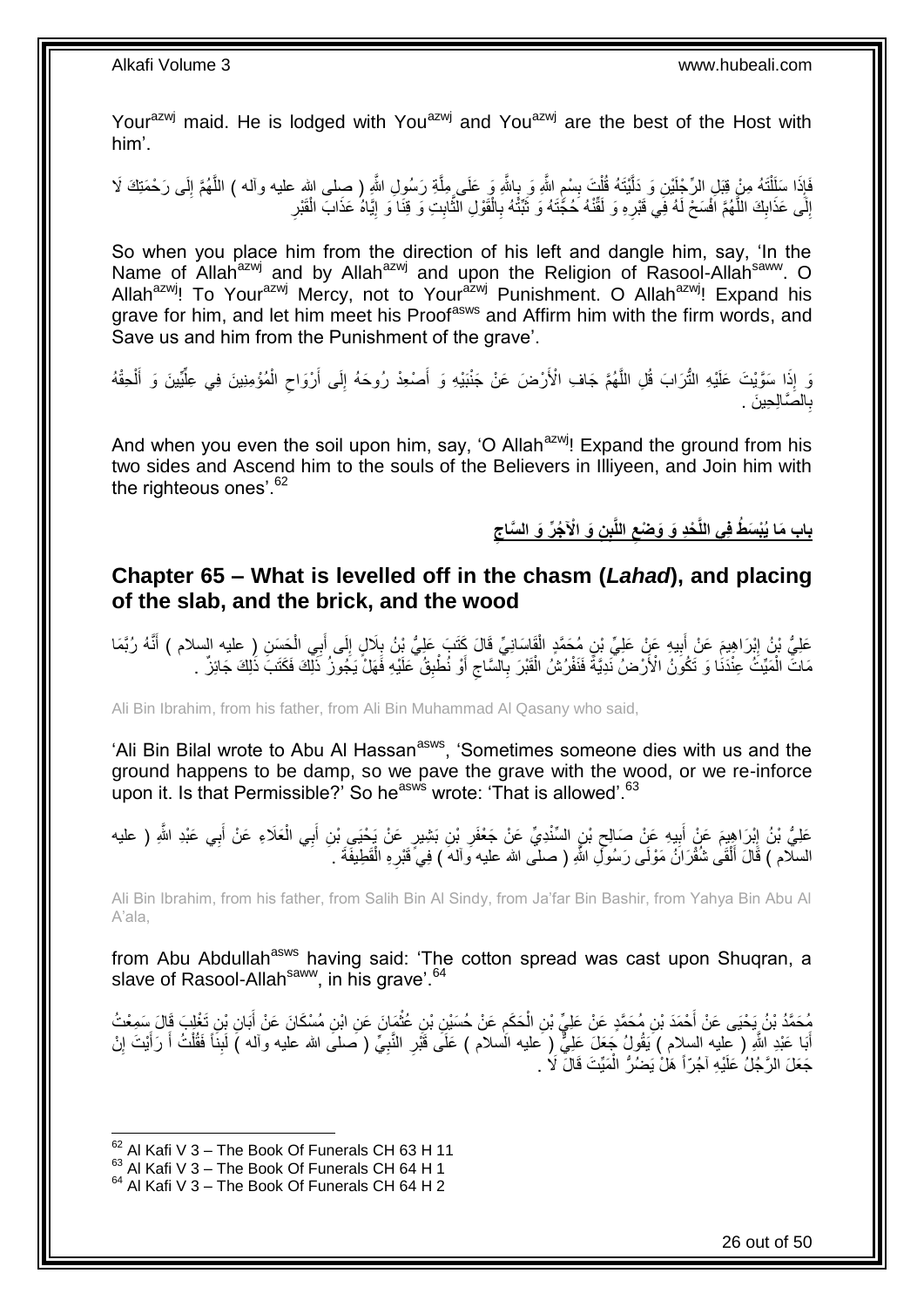Muhammad Bin Yahya, from Ahmad Bin Muhammad, from Ali Bin Al Hakam, from Husayn Bin Usman, from Ibn Muskan, from Aban Bin Taghlib who said,

'I heard Abu Abdullah<sup>asws</sup> saying: 'Ali<sup>asws</sup> made a slab to be upon the grave of the Prophet<sup>saww</sup>. So I said, 'What is your<sup>asws</sup> view if the man were to make a brick to be upon him, would it harm the deceased?' Heastern side: 'No'.<sup>65</sup>

**َمِّي ِت َو َكْي َف ُي ْحثَى ا َعلَى الْ باب َم ْن َحثَ**

### <span id="page-26-0"></span>**Chapter 66 – The one who spreads (soil) upon the deceased, and how he should spread it**

عَلِيُّ بْنُ إِبْرَاهِيمَ عَنْ أَبِيهِ عَنِ إِبْنِ أَبِي عُمَيْرٍ عَنْ دَاوُدَ بْنِ النُّعْمَانِ قَالَ رَأَيْتُ أَبَا الْحَسَنِ ( عليهِ السلام ) يَقُولُ مَا شَاءَ اللَّهُ لَا ْ َ َ َ **!** َ ِ مَا شَاءَ النَّاسُ فَلَمَّا انْتَهَى إِلَى الْقَبْرِ تَنَحَّى فَجَّلَسَ فَلَمَّا أَدْخِلَ الْمَيِّتُ لَحْدَهُ قَامَ فَحَثًا عَلَيْهِ الثَّرَابَ ثَلَاثَ مَرَّاتٍ بِيَدِهِ . ُ ِ ْ  $\frac{1}{2}$ ِ َ ْ

Ali Bin Ibrahim, from his father, from Ibn Abu Umeyr, from Dawood Bin Al Numan who said,

'I saw Abu AI Hassan<sup>asws</sup> saying: 'Whatever Allah<sup>azwj</sup> so Desires and not what the people desire'. So when he<sup>asws</sup> ended up to the grave, he<sup>asws</sup> isolated himself<sup>asws</sup> and sat down. So when the deceased was entered into his chasm (*Lahad*), he<sup>asws</sup> stood up and spread the soil upon him, three times, by his<sup>asws</sup> hand'.<sup>66</sup>

عَلِيُّ بِْنُ إِبْرَاهِيمَ عَنٍْ أَبِيهِ عَنِ النَّوْفَلِيِّ عِن السَّكُونِيِّ عَنْ أَبِي عَبْدِ اللَّهِ ( عليه السلام ) قَالَ إِذَا حَثَّوْتَ النُّرَابَ عَلَى الْمَيِّتِ فَقُلْ **֓**֖֖֖֚֚֚֓֡ َ َ **!** َ ْ إِيمَانَاً بِكَ َو تَصْدِيقاً بِبَعْثِكَ هَذَا مَا وَعَّدَنَا اَللَّهُ وَ رَسُولُهُ ( صَلَّى الله عليهُ وأله ) ُ **∣**  $\frac{1}{2}$ <u>֖֚֚֚֚֚֓</u>

Ali Bin Ibrahim, from his father, from Al nowfaly, from Al Sakuny,

from Abu Abdullah<sup>asws</sup> having said: 'When you spread the soil upon the deceased, say, 'I believe in You<sup>azwj</sup> and ratify Your<sup>azwj</sup> Resurrection. *[33:22] This is what Allah and His Rasool promised us*'.

قَالَ وَ قَالَ أَمِيرُ الْمُؤْمِنِينَ ( عليه السلام ) سَمِعْتُ رَسُولَ اللَّهِ ( صلى الله عليه وأله ) يَقُولُ مَنْ حَثَا عَلَى مَيِّتٍ وَ قَالَ هَذَا َ ْ َ الْقَوْلَ أَعْطَاهُ اللَّهُ بِكُلِّ ذَرَّةٍ حَسَنَةً . ِ َ ْ

He<sup>asws</sup> said: 'And Amir Al Momineen<sup>asws</sup> said: 'I<sup>asws</sup> heard Rasool-Allah<sup>saww</sup> saying: 'The one who spreads (soil) upon a deceased and says these words, Allah<sup>azwj</sup> would Give him a Reward from every particle (of soil)<sup>'.67</sup>

عَلِيُّ بْنُ إِبْرَاهِيمَ عَنْ أَبِيهِ عَنْ بَعْضِ أَصْحَابِهِ عَنِ الْعَلَاءِ بْنِ رَزِينٍ عَنْ مُحَمَّدِ بْنِ مُسْلِمٍ قَالَ كُنْتُ مَعَ أَبِي جَعْفَرٍ ( عليه ْ **∶** َ  $\frac{1}{2}$ َ ِ َ ٍ ِ السلام ) فَي جِنَازَةِ رَجُلٍ مِنْ أَصِنْحَابِنَا فَلَمَّا أَنْ دَفَنُوهُ قَامَ ( عَليهِ السّلام ) إِلَى قَبْرِهِ فَحَثَا عَلَيْهِ مِمَّا يَلِي رَأْسَهُ ثَلَاثًا بِكُفّهِ ثُمَّ َ ِ ِ َ ِ ُ ِ ا<br>أ بَسَطَ كُفَّهُ عَلَى الْقَبْرِ ثُمَّ قَالَ اللَّهُمَّ جَافِ الْأَرْضَ عَنْ جَنْبَيُٰهِ وَ أَصْعِدْ إِلَيْكَ رَوحَهُ وَ لَقَّهِ مِنْكَ رِضنُوآناً وَ أَسْكِنْ قَبْرَهُ مِنْ لَ ِ َ َّ .<br>• • • • ِ ْ َ ِ رَحْمَتِكَ مَا تُغْنِيهِ بِهِ ۖ عَنْ رَحْمَةِ مَنْ سِوَاكَ ثُمَّ مَضَى ۚ . ُ **∶** 

Ali Bin Ibrahim, from his father, form one of his companions, from Al A'ala Bin Razeyn, from Muhammad Bin Muslim who said,

 $65$  Al Kafi V 3 – The Book Of Funerals CH 64 H 3

 $^{66}$  Al Kafi V 3 – The Book Of Funerals CH 65 H 1

 $67$  Al Kafi V 3 – The Book Of Funerals CH 65 H 2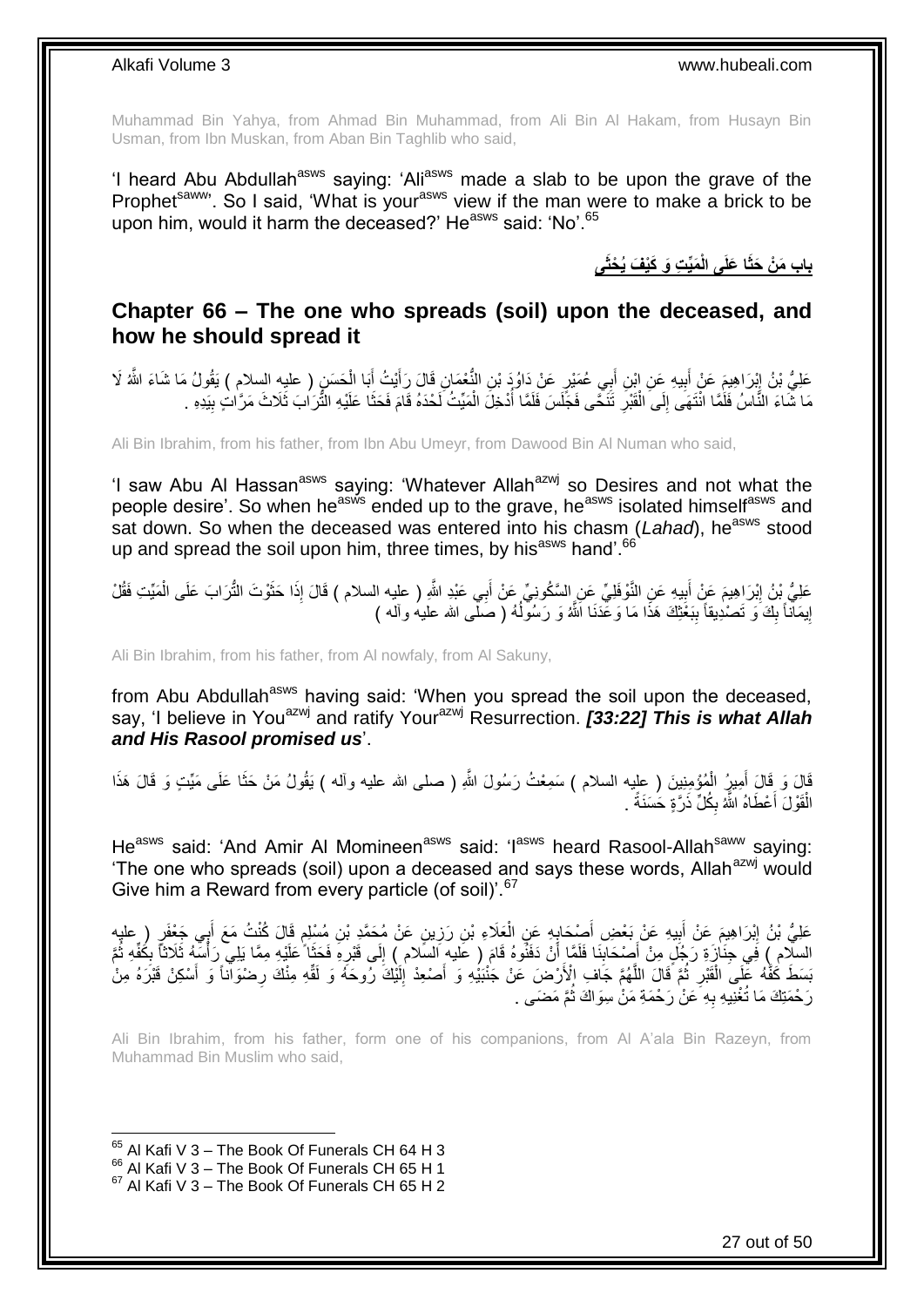'I was with Abu Ja'far<sup>asws</sup> in a funeral of a man from our companions. So when they buried him, he<sup>asws</sup> stood at his grave and spread (soil) upon him, from what followed his head, three times with his<sup>asws</sup> handful. Then he<sup>asws</sup> spread his<sup>asws</sup> palm upon the grave, then said, 'O Allah<sup>azwj</sup>! Expand the ground from both his sides, and Ascend his soul to You<sup>azwj</sup> and let him Get Pleasure from You<sup>asws</sup>, and Settle Your<sup>azwj</sup> Mercy in his grave what would make him to be needless from a mercy besides Yours<sup> $\frac{a}{b}$ </sup>. Then he<sup>asws</sup> went away'.<sup>68</sup>

عَلِيُّ بْنُ إِبْرَاهِيمَ عَنْ أَبِيهِ عَنِ ابْنِ أَبِي عُمَيْرٍ عَنْ جَمِيلٍ بْنِ دَرَّاجٍ عَنْ عُمَرَ بْنِ أُذَيْنَةَ قَالَ رَأَيْتُ أَبَا عَبْدِ اللَّهِ ( عليه السلام ) ا<br>ا ٍ َ **!** َ ِ َ َ َطِنٍّحُ الثُّرَابَ ۚ عَلَى الْمََيِّتِ فَيُمْسِكُهُ سَاعَةً فِي يَدِهِ ثُمَّ يَطْرَحُهُ وَ ۗ لَا يَزِيدُ عَلَى ثَلاثَةِ أَكُفٍّ قَالَ فَسَأَلْتُهُ عَنْ ذَلِكَ فَقَالَ يَا عُمَٰنُ َ َ ; ُ ْ ْ ĺ كُنْتُ أَقُولُ إِيمَاناً بِكَ وَ تَصْدِيقاً بِبَعْثِكَ هَذَا مَا ۖوَعَدَ اللّهُ وَ رَسُولُهُ إِلَى قَوْلِهِ تَسْلِيماً هَكَذَا كَانَ يَفْعَلُ رَسُولُ اللّهِ ( صلى الله عليه ِ ِ َ ِ ُ **∣** . وأله ) وَ بِهِ جَرَتِ السُّنَّةُ **∶** 

Ali Bin Ibrahim, from his father, from Ibn Abu Umeyr, from Jameel Bin Darraj, from Umar Bin Azina who said,

'I saw Abu Abdullah<sup>asws</sup> spread the soil upon the decease. So he<sup>asws</sup> withheld it for a while in his<sup>asws</sup> hand, then spread it, and he<sup>asws</sup> did not increased upon three handfulls. So I asked him<sup>asws</sup> about that, and he<sup>asws</sup> said: 'O Umar! I<sup>asws</sup> was saying: 'I<sup>asws</sup> believe in You<sup>azwj</sup>, and ratify Your<sup>azwj</sup> Resurrection. *[33:22] This is what Allah* and His Rasool promised us, and Allah and His Rasool spoke the truth up to His<sup>azwj</sup> Words (and it only increased them in faith and) submission<sup>'</sup>. This what Rasool-Allah<sup>saww</sup> used to do, and by it has the Sunnah flowed'.<sup>69</sup>

عَلِيُّ بْنُ إِبْرَاهِيمَ عَنْ يَعْقُوبَ بْنِ يَزِيدَ عَنْ عَلِيِّ بْنِ أَسْنِبَاطٍ عَنْ عُبَيْدٍ بْنِ زُِرَارَةَ قَالَ مَاتَ لِبَعْضِ أَصِدْحَابِ أَبِي عَبْدِ اللَّهِ ( عليه َ **∶** ِ َ َ السِلَّام ) وَلَدٌ فَحَضِرَ أَبُو عَبْدِ إِللَّهِ ( عليه السلام ) فَلَمَّا أُلْحِدَ ثَقَدَّمَ أَبُوهُ فَطَرَحَ عَلَيْهِ النُّرَابَ فَأَخَذَ أَبُو عَبْدِ اللَّهِ ( عليه السلام ) َ َ َ ْ ا<br>ا َ بِكَفَّدِهِ وَ ْ قَالَ لَا تَطْرَحْ عَلَيْهِ النُّرَابُ وَ مَنْ كَانَ مِنْهُ ذَا رَحِم فَلَا يُطْرَحْ عَلَيْهِ النُّرَابَ فَإِنَّ رَسُولَ اللَّهِ ( صلى الله عليه وآلم ) ֧֧֧֖֧֧֧֧֦֧֧֧֚֓֝֬֝֝֓֝֬֟֓֟֓֓֝֓֝֬֝֓֝֓֟֓֟֓֝֬ ِ ِ َنَّهَى أَنَّ يَطْرَحَ الْوَالِّذُ أَوْ ذُو رَحِم عَلَى مَيِّتِهِ الثُّرَابَ ٍ َ ْ اً

Ali Bin Ibrahim, from Yaqoub Bin Yazeed, from Ali Bin Asbaat, from Ubeyd Bin Zurara who said,

'A son of one of the companions of Abu Abdullah<sup>asws</sup> died. So Abu Abdullah<sup>asws</sup> attended (the funeral). So when he (the deceased) was placed in the chasm (*Lahad*), he<sup>asws</sup> spread soil upon him. Abu Abdullah<sup>asws</sup> grabbed with his palm and said: 'None should spread the soil upon him, one who was a close relative of his, for Rasool-Allah<sup>saww</sup> forbade the parent, or one with womb relationships to spread soil upon the deceased'.

فَقُٰلْنَا بَإِ ابْنَ رَسُولِ النَّهِ أَ تَنْهَانَا عَنْ هَذَا وَحْدَهُ فَقَالَ أَنْهَاكُمْ مِنْ أَنْ تَطْرَحُوا النُّرَابَ عَلَى ذَوِي أَرْحَامِكُمْ فَإِنَّ ذَلِكَ يُورِثُ الْقَسْوَةَ َ َ ْ ْ ِ ِ َ فِي الْقَلْبِ وَ مَنْ قَسَا قَلْبُهُ بَعُدَ مِنْ رَبِّهِ . ْ ْ ْ

So we said, 'O son<sup>asws</sup> of Rasool-Allah<sup>saww</sup>! Are you<sup>asws</sup> forbidding us from this (deceased) alone?' So he<sup>asws</sup> said: ' $I^{asws}$  am forbidding you all from spreading the souil upon your near relatives, for that would inherit the hardness in the hearts, and the one who is hard of heart is remote from his Lord<sup>azwj, 70</sup>

 $68$  Al Kafi V 3 – The Book Of Funerals CH 65 H 3

 $^{69}$  Al Kafi V 3 – The Book Of Funerals CH 65 H 4

 $70$  Al Kafi V 3 – The Book Of Funerals CH 65 H 5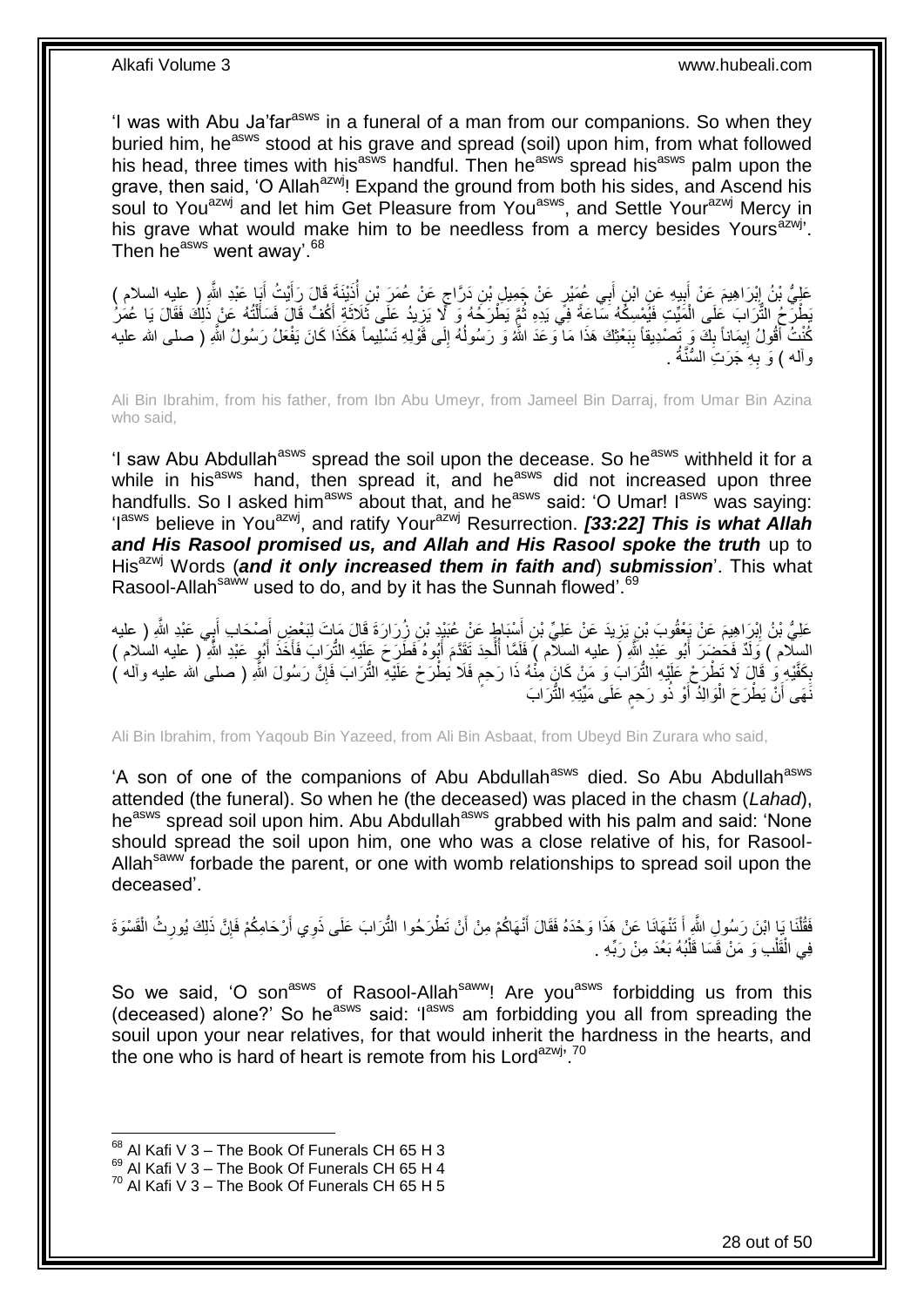باب تَرْبِيعِ الْقَبْرِ وَ رَشْهِ بِالْمَاءِ وَ مَا يُقَالُ عِنْدَ ذَلِكَ وَ قَدْرِ مَا يُرْفَعُ مِنَ الْأَرْضِ **ِ ِ ِ ِ ِ**

<span id="page-28-0"></span>**Chapter 67 – Sqaring of the grave, and sprinkling it with the water, and what is to be said during that, and the measurement of what it can be raised from the ground**

مُحَمَّدُ بْنُ يَحْيَى عَنْ أَحْمَدَ بِْنِ مُحَمَّدٍ عَنِ الْحَسَنِ بْنِ عَلِيٍّ عَنِ ابْنِ بُكَيْرٍ عَنْ قُدَامَةَ بْنِ زَائِدَةَ قَالَ سَمِعْتُ أَبَا جَعْفَرٍ ( عليه ْ َ السلام ) يَقُولُ إِنَّ رَسُولَ اللَّهِ ( صلى الله عليه وآله ) سَلَّ إِبْرَ اهِيمَ اَبْنَهُ سَكَّرٌ وَ رَبَّعَ قَبْرَهُ . ا ِ

Muhammad Bin Yahya, from Ahmad Bin Muhammad, from Al Hassan Bin Ali, from Ibn Bukeyr, from Qudama Bin Zaida who said,

'I heard Abu Ja'far<sup>asws</sup> saying that Rasool-Allah<sup>azwj</sup> placed his<sup>saww</sup> son<sup>as</sup> Ibrahim<sup>as</sup> with a gentle placing, and squared his<sup>as</sup> grave'.<sup>71</sup>

عِدَّةٌ مِنْ أَصْحَابِذَا عَنْ أَحْمَدَ بْنِ مُحَمَّدٍ بْنِ خَالِدٍ عَنْ عُثْمَانَ بْنِ عِيسَى عَنْ سَمَاعَةً عَنْ أَبِي عَبْدِ اللَّهِ ( عليه السلام ) قَالَ<br>حَدَّةٌ مِنْ أَصِدُهِ بِنَا عَنْ أَحْمَدَ بْنِ مُحَمَّدٍ بْنِ خَ َ **ٔ** َ ِ َ يُسْتَخِبُّ أَنْ يُدْخَلَ مَعَهُ فِي قَبْرِهِ جَرِيدَةٌ رَطَّبَةٌ وَ يُرْفَعَ قَبْرُهُ مِنَ الْأَرْضِ قَدْرَ أَرْبَع أَصَابِعَ مَضْمُومَةٍ وَ يُنْضَحَ عَلَيْهِ الْمَاءُ وَ **∶** ْ ِ َ  $\zeta$ َ **∶** . ُ َّى َعنْ ُي َخل

A number of our companions, from Ahmad Bin Muhammad Bin Khalid, from Usman Bin Isa, from Sama'at,

from Abu Abdullah<sup>asws</sup> having said: 'It is recommended that you should insert a wet twig in his grave with him, and raise his grave from the ground by a measurement of four clenched fingers, and exude the water upon it, and isolate from it'.<sup>72</sup>

حُمَيْدُ بْنُ زِيَادٍ عَنِ الْحَسَنِ بْنِ مُحَمَّدِ بْنِ سَمَاعَةَ عَنْ غَيْرٍ وَاحِدٍ عَنٍْ أَبَانٍ عَنْ عَبْدِ الرَّحْمَنِ بْنِ أَبِي عَبْدِ الثَّهِ قَالَ سَأَلْتُهُ عَنْ ֦֧֦ َ َ ِ ْ َ وَضْعِ الرَّجُلِ يَدَهُ عَلَى الْقَبْرِ مَا هُوَ وَ لِمَ صَنَعَ فَقَالَ صَنَعَهُ رَسُولُ اللَّهِ ( صَلى الله عليه وآله َ) عَلَى أَبْنِهِ بَعْدَ النَّضْحِ **∶** ْ  $\zeta$ ِ

Humeyd Bin Ziyad, from Al Hassan Bin Muhammad Bin Sama'at, from someone else, from Aban, from Abdul Rahman Bin Abu Abdullah who said,

'I asked him<sup>asws</sup> about the man placing hishand upon the grace, what is it, and why is it done?' So he<sup>asws</sup> said: 'Rasool-Allah<sup>saww</sup> did it upon his<sup>asws</sup> son<sup>as</sup> after sprinkling of the water'.

قَالَ وَ سَأَلْتُهُ كَيْفَ أَصَعُ يَدِي عَلَى قُبُورِ الْمُسْلِمِينَ فَأَشَارَ بِيَدِهِ إِلَى الْأَرْضِ وَ وَضَعَهَا عَلَيْهَا ثُمَّ رَفَعَهَا وَ هُوَ مُقَابِلُ الْقِبْلَةِ . ِ **!** َ ْ ِ َ ֦֖֖֦֖֦֪֦֧֦֦֦֖֦֦֖֦֧֦֪֦֦֧֦֪֦֪֦֪֦֧֦֪֦֧֦֪֦֧֦֧֦֪֦֧֦֧֦֪֦֧֦֧֪֦֧֦֧֦֧֦֟֟֟֟֟֟֟֟֟֟֟֟֟֟֟֟֟֟֟֟֟֟֟֟֟֟֟֟֟֟֟֟֟֟֟֟֟֟֟֩֕֟֟֟֟֟֟֟֟֟ ُ ْ ِ

He (the narrator) said, 'And I asked him<sup>asws</sup> about how I should be placing myhand upon the graves of the Muslims. So he<sup>asws</sup> gestured by his<sup>asws</sup> hand to the ground and placed it upon it, then raised it, and he<sup>asws</sup> was facing the Qiblah'.<sup>73</sup>

عَلِيُّ بْنُ إِبْرَاهِيمَ عَنْ أَبِيهِ عَنِ ابْنِ أَبِي عُمَيْرٍ عَنْ عُمَرَ بْنِ أَنَيْنَةَ عَنْ زُِرَارَةَ عَنْ أَبِي جَعْفَرٍ ( عليه السلام ) قَالَ كَانَ رَسُولُ َ ُ َ **!** َ اللَّهِ لِ صلَى الله عليه وَاله ) يَصنَعُ بَمِنْ مَاتَ مِنْ بَنِي هَاشِمٍ خَاصَّةً شَيْئاً لَا يَصنْغَهُ بِأَحَدٍ مِنَ الْمُسْلِمِينَ كَانَ إِذَا صَلَّى عَلَى ֧֖֖֖֧֖֧֧֧֧֧֧֧֧֧֧֧֚֚֚֚֓֝֝֝֝֟֓֟֓֝֬֝֓֝֬֟֓֟֓֬֝֓֟֓֟֓֝֬֝֓֝֓֟֓֝֬֝֬֝֓֝֬֝֓֝֬ ِ ْ َ ِ الْهَاشِٰمِيِّ وَ نَضَحَ قَبْرَهُ بِالْمَاٰءِ وَضَعَ كَفَّهُ عَلَى الْقَبْرِ حَتَّى تُرَىُّ أَصَابِعُهُ فِي الطِّينِ **∶** َ ِ ْ ْ **∶** ْ

Ali Bin Ibrahim, from his father, from Ibn Abu Umeyr, from Umar Bin Azina, from Zurara,

 $71$  Al Kafi V 3 – The Book Of Funerals CH 66 H 1

 $72$  Al Kafi V 3 – The Book Of Funerals CH 66 H 2

 $^{73}$  Al Kafi V 3 – The Book Of Funerals CH 66 H 3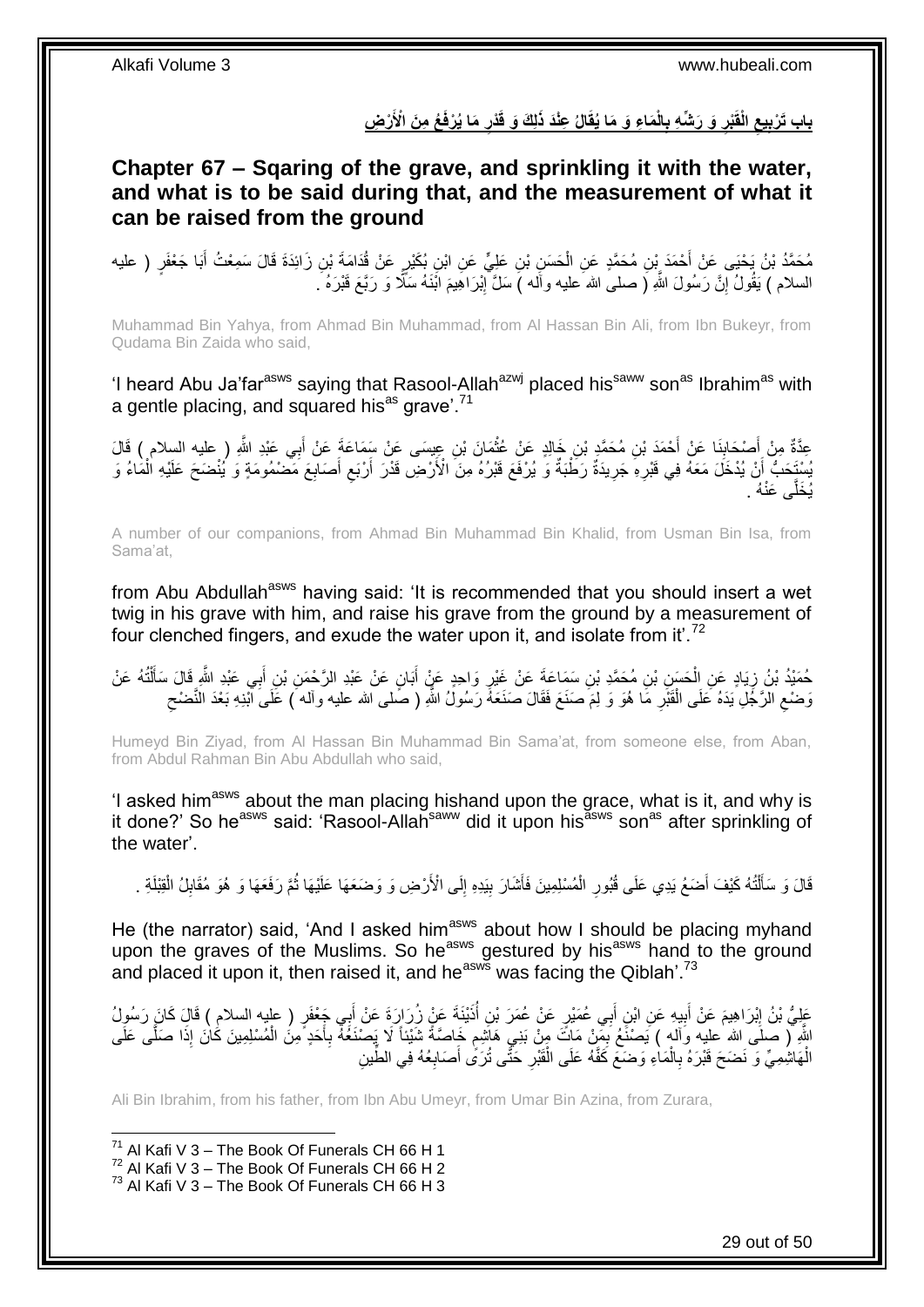from Abu Ja'far<sup>asws</sup> having said: 'Ali Bin Ibrahim, from his father, from Ibn Abu Umeyr, from Umar Bin Azina, from Zurara, from Abu Ja'far<sup>asws</sup> having said: 'Rasool-Allah<sup>saww</sup> used to do a special thing with the one who died from the Clan of Hashim than with anyone from the Muslims. When he<sup>saww</sup> prayed Salaat upon the Hashimy and sprinkle his grave with the water, would place his<sup>saww</sup> hand upon the grave until his<sup>saww</sup> fingers would be seen to be in the clay.

فَكَانَ الْغَرِيبُ يَقْدَمُ أَوِ الْمُسَافِرُ مِنْ أَهْلِ الْمَدِينَةِ فَيَرَى الْقَبْرَ الْجَدِيدَ عَلَيْهِ أَثَرُ كَفّ رَسُولِ اللّهِ ( صلى الله عليه وأله ) فَيَقُولُ َ َ ْ ْ ْ َ ْ ِ ِ مَنْ مَاتَ مِنْ أَلِ مُحَمَّدٍ ( صلى الله عليه وأله ) .

Thus, if the stranger or a traveler from the people of Medina would come over, he would see upon the new grave the impact of the palm of Rasool-Allahazwj, and he would be saying, 'The one from the family of Muhammad<sup>saww</sup> has died'.<sup>74</sup>

ِ عَلِيُّ بْنُ إِبْرَاهِيمَ عَنْ أَبِيهِ عَنِ إِبْنِ أَبِي عُمَيْرٍ عَنْ جَمَّادِ بْنِ عُثْمَانَ عَنْ أَبِي عَبْدِ النَّهِ ( عليه السلام ) قَالَ إِنَّ أَبِي قَالَ لِي ذَاتَ َ **!** َ ِ َ ِ **ٔ** ْ يُوْمٍ فِي مَرَحْبِهِ يَا بُنَيِّ أَدْخِلُ أَنَاسِاً مِنْ قُرَيْشٍ مِنْ أَهْلِ الْمَدِينَةِ حَتَّى أَشْهَدَهُمْ قَالَ فَأَذْخَلْتُ عَلَيْهِ أَنَاساً مِنْهُمْ فَقَالَ يَا جَعْفَرُ إِذَا َ ِ ُ ْ َ ُ َ ڔ ا<br>ا أَنَا َمِتٌّ فَغَسِّلْنِي وَ كَفِّنَّي وَ ارْفَعْ قَبْرِي أَرْبَعَ أَصَابِعَ وَ رُشَّهُ بِالْمَاءِ ْ ِ ِ َ ْ َ

Ali Bin Ibrahim, from his father, from Ibn Abu Umeyr, from Hammad Bin Usman,

from Abu Abdullah<sup>asws</sup> having said: 'My<sup>asws</sup> father said to me<sup>asws</sup> one day during his<sup>asws</sup> illness: 'O my<sup>asws</sup> son<sup>asws</sup>! Get the people of Qureysh from the inhabitants of Al Medina to come over so that  $I^{asws}$  can get them to bear witness'. So  $I^{asws}$  got the people from them to come over to him<sup>asws</sup>, and he<sup>asws</sup> said: 'O Ja'far<sup>asws</sup>! When l<sup>asws</sup> pass away, so wash me<sup>asws</sup>, and enshroud me<sup>asws</sup>, and raise my<sup>asws</sup> grave to four fingers (in height), and sprinkle it with the water'.

ِ فَلَمَّا خَرَجُوا قُلْتُ يَا أَبَةِ لَوْ أَمَرْتَنِي بِهَذَا لَصَنَعْتُهُ وَ لَمْ تُرِدْ أَنْ أَدْخِلَ عَلَيْكَ قَوْماً تُشْهِدُهُمْ فَقَالَ يَا بُنَيَّ أَرَدْتُ أَنْ لَا تُنَازَ عَ . ُ **∶** ِ َ َ ْ َ َ

So when they went out, lasws said: 'O father<sup>asws</sup>! If you<sup>asws</sup> had instructed me<sup>asws</sup> with this, I<sup>asws</sup> would have done it, and why did you<sup>asws</sup> want the people to come over to you<sup>asws</sup>, for them to witness?' So he<sup>asws</sup> said: 'O my<sup>asws</sup> son<sup>asws</sup>! I<sup>asws</sup> wanted that there should be no dispute<sup>'.75</sup>

عَلِيٌّ عَنِْ أَبِيهِ عَنِ ابْنِ أَبِي عُمَيْرٍ عَنْ بَعْضِ أَصْحَابِهِ عَنْ أَبِي عَبْدِ اللَّهِ ( عليه السلام ) فِي رَشِّ الْمَاءِ عَلَى الْقَبْرِ قَالَ يَتَجَافَى َ **∣** ِ ْ ْ َ **∶** َ عَنْهُ الْعَذَابُ مَا دَاَمَ النَّذَىَ فِي النُّزَالبِ . ْ

Ali, from his father, from Ibn Abu Umeyr, from one of his companions,

from Abu Abdullah<sup>asws</sup> regarding sprinkling of the water upon the grave. He<sup>asws</sup> said: 'The Punishment would be staved off from him for as long as the moisture is in the soil'.<sup>76</sup>

ْ عِدَّةٌ مِنْ أَصْحَابِنَا عَنْ سَهْلِ بْنِ زِيَادٍ عَنْ مُحَمَّدٍ بْنِ سِنَانٍ عَنْ طَلْحَةَ بْنِ زَيْدٍ عَنْ أَبِي عَبْدِ اللَّهِ ( عليه السلام ) قَالَ كَانَ رَشُّ ِ ِ َ َ الْقَبْرِ عَلَى عَهْدِ رَسُولِ اللَّهِ ( صَلَى الله عليه وأله ) . **∶** ْ

A number of our companions, from Sahl Bin Ziyad, from Muhammad Bin Sinan, from Talha Bin Zayd,

1  $74$  Al Kafi V 3 – The Book Of Funerals CH 66 H 4

 $^{75}$  Al Kafi V 3 – The Book Of Funerals CH 66 H 5

 $76$  Al Kafi V 3 – The Book Of Funerals CH 66 H 6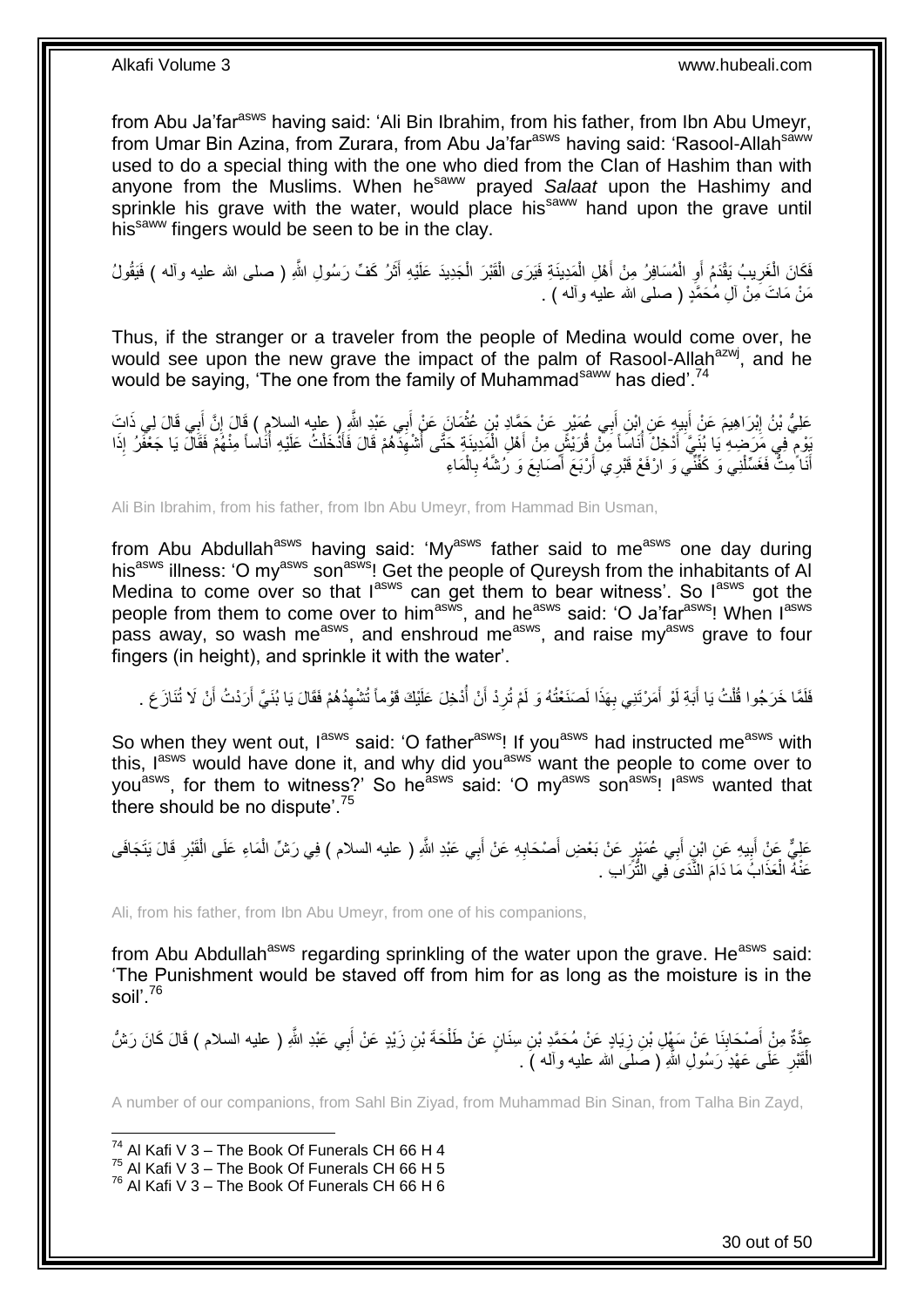from Abyu Abdullah<sup>asws</sup> having said: 'Sprinkling the grave (with water) was prevalent upon the era of Rasool-Allah<sup>saww</sup>.<sup>77</sup>

عَلِيُّ بْنُ إِبْرَاهِيمَ عَنْ أَبِيهِ عَنْ حَمَّإِدِ بْنِ عِيسَى عَنْ جَرِيزٍ عَنْ زُرَارَةَ قَالَ قَالَ أَبُو عَبْدِ اللَّهِ ( عليه السلام ) إِذَا فَرَغْتَ مِنَ َ **∶ !** َ ِ الْقَبْلِ فَانْضَحْهُ ثُمَّ ضَعْ يَدَكَ عِنْدَ رَأْسِهِ وَ تَغْمِزُ كَفَّكَ عَلَيْهِ بَّعْدَ النَّصْحِ .  $\zeta$ **ٔ** ُ **∶** ْ

Ali Bin Ibrahim, from his father, from Hammad Bin Isa, from Hareyz, from Zurara who said,

'Abu Abdullah<sup>asws</sup> said: 'When you are free from the grave (burial), so sprinkle it with water, then place your hand by his head and press your palm upon it after the sprinkling'.<sup>78</sup>

َمَنِّدُ بْنُ زِيَادٍ عَنِ الْحَسَنِ بْنِ مُحَمَّدٍ عَنْ غَيْرِ وَاحِدٍ عَنْ أَبَانٍ عَنْ عَبْدِ اللَّهِ بْنِ عَجْلَانَ قَالَ قَامَ أَبُو جَعْفَرٍ ( عليه السلام ) عَلَى<br>حُمَّيْدُ بْنُ زِيَادٍ عَنِ الْحَسَنِ بْنِ مُحَمَّدٍ َ ِ ْ ِ َ قَبْرِ رَجُلٍ مِنَ الشَّيَعَةِ فَقَالَ اللَّهُمَّ صِلْ وَحْدَثَهُ وَ اَنِسْ وَحْشَنَهُ وَ أَسْكِنْ إِلَيْهِ مِنْ رَحْمَتِكَ مَا يَسْتَغْنِي بِهَا عََنْ رَحْمَةِ مَنْ سِوَاكَ . لَ ِ َ َّ **∶** ِ

Humeyd bin Ziyad, from Al Hassan Bin Muhammad, from someone else, from Aban, from Abdullah Bin Ajlan who said,

'Abu Ja'far<sup>asws</sup> stood upon the grave of a man from the Shiah and he<sup>asws</sup> said: 'O Allah<sup>azwj</sup>! Grant companionship in his loneliness, and Comfort his fear, and Settle to him from Your<sup>azwj</sup> Mercy what would make him to be needless from a mercy from anyone besides You<sup>azwj</sup>". 79

إِّيَانٌ عِنْ مُحَمَّدِ بْنِ مُسْلِمٍ عَنْ أَبِي جَعْفَرٍ ( عليه السلام ) قَالَ يُدْعَى لِلْمَيِّتِ حِينَ يُدْخَلُ حُفْرَتَهُ وَ يُرْفَعُ الْقَبْرُ فَوْقَ الْأَرْضِ ْ َ م ْ أَرْبَعَ أَصَابِعَ . اً ِ َ

Aban, from Muhammad Bin Muslim,

from Abu Ja'far<sup>asws</sup> having said: 'Supplicate for the deceased when he enters his pit (grave), and raise the grave above the ground by four fingers'. 80

َ مُحَمَّدُ بْنُ يَحْيَى عَنْ بَعْضٍ أَصْحَابِنَا عَنْ أَحْمَدَ بْنِ مُحَمَّدِ بْنِ أَبِي نَصْرٍ عَنْ إِسْمَاعِيلَ قَالَ حَذَّثَنِي أَبُو الْحَسَنِ الدَّلَّالُ عَنْ يَحْيَى **↓** َ ْ َ َ ∣l<br>∶ َ ْنِي عَيْدِ اللَّهِ قَالَ سَمِعْتُ أَبَا عَبْدِ اللَّهِ ( عليه السلامَ ) يَقُولُ مَا عَلَى أَهْلِ الْمَيِّتِ مِنْكُمْ أَنْ يَدْرَءُوا ۖ عَنْ مَيِّتِهِمْ لَِقَاءَ مُنْكَرٍ وَ نَكِيرٍ َ ْ َ َ ِ قُلْتُ كَيْفَ يَصْنَعُ ْ

Muhammad Bin Yahya, from one of our companions, from Ahmad Bin Muhammad Bin Abu Nasr, from Ismail who said, 'Abu Al Hassan Al Dallal narrated to me, from Yahya Bin Abdullah who said,

'I heard Abu Abdullah<sup>asws</sup> saying: 'What is upon the family of the deceased from you is that they should be ejecting from their deceased the meeting of Munkar and Nakeer (two questioning Angels)'. I said, 'How can they do so?'

قَالَ إِذَا أَفْرِدَ الْمَيِّتُ فَلْيَتَخَلَّفْ عِنْدَهُ أَوْلَى النَّاسِ بِهِ فَيَضَعُ فَمَهُ عِنْدَ رَأْسِهٍ ثُمَّ يُنَادِي بِأَعْلَى صَوْتِهِ يَا فُلَانَ أَوْ يَا فُلَانَةَ :<br>ا ْ ِ ُ َ **∶** ُ **ٔ ∶** َ َ ِ بِنْتَ فُلَانٍ هَلْ أَنْتَ عَلَى الْعَهْدِ الَّذِي فَارَقْتَنَا عَلَيْهِ مِنْ شَهَادَةِ أَنْ لَا إِلَهَ إِلَّا اللَّهُ وَخْدَهُ لَا شَرِيكَ لَهُ وَ أَنَّ مُحَمَّداً عَبْدُهُ وَ رَسُولُهُ لَ ِ َ َّ ْ اً<br>ا ِ ا<br>ا َ ِ مَنِّذُ النَّبِيِّينَ وَ أَنَّ عَلِيَّاً أَمِيرُ الْمُؤْمِنِينَ وَ سَبِّدُ الْوَصِيِّينَ وَ أَنَّ مَا جَاءَ بِهِ مُحَمَّدٌ ( صلى الله عليه وآله ) حَقٌّ وَ أَنَّ الْمَوْتَ حَقٌّ **∶** َ ْ ْ َ اُ **!** ْ َ ِ وَ أَنَّ الْبَعْثَ حَقٌّ وَ أَنَّ اللَّهَ يَبْعَثُ مَنْ فِي الْقُبُورِ ْ َ ֦֦֧֦֦֦֖֦֦֖֦֖֦֪֦֦֦֦֦֪֦֪֦֪֦֪֦֪֦֧֦֡֟֟֟֟֟֟֟֟֟֟֟֟֟֟֟֕֕֟֟֟֟֟֟֟֟֟֩֕֞֟֞֟֟֟֟֟֟֟֟֟֩֩֞

1

 $^{79}$  Al Kafi V 3 – The Book Of Funerals CH 66 H 9

 $^{77}$  Al Kafi V 3 – The Book Of Funerals CH 66 H 7

 $78$  Al Kafi V 3 – The Book Of Funerals CH 66 H 8

 $80$  Al Kafi V 3 – The Book Of Funerals CH 66 H 10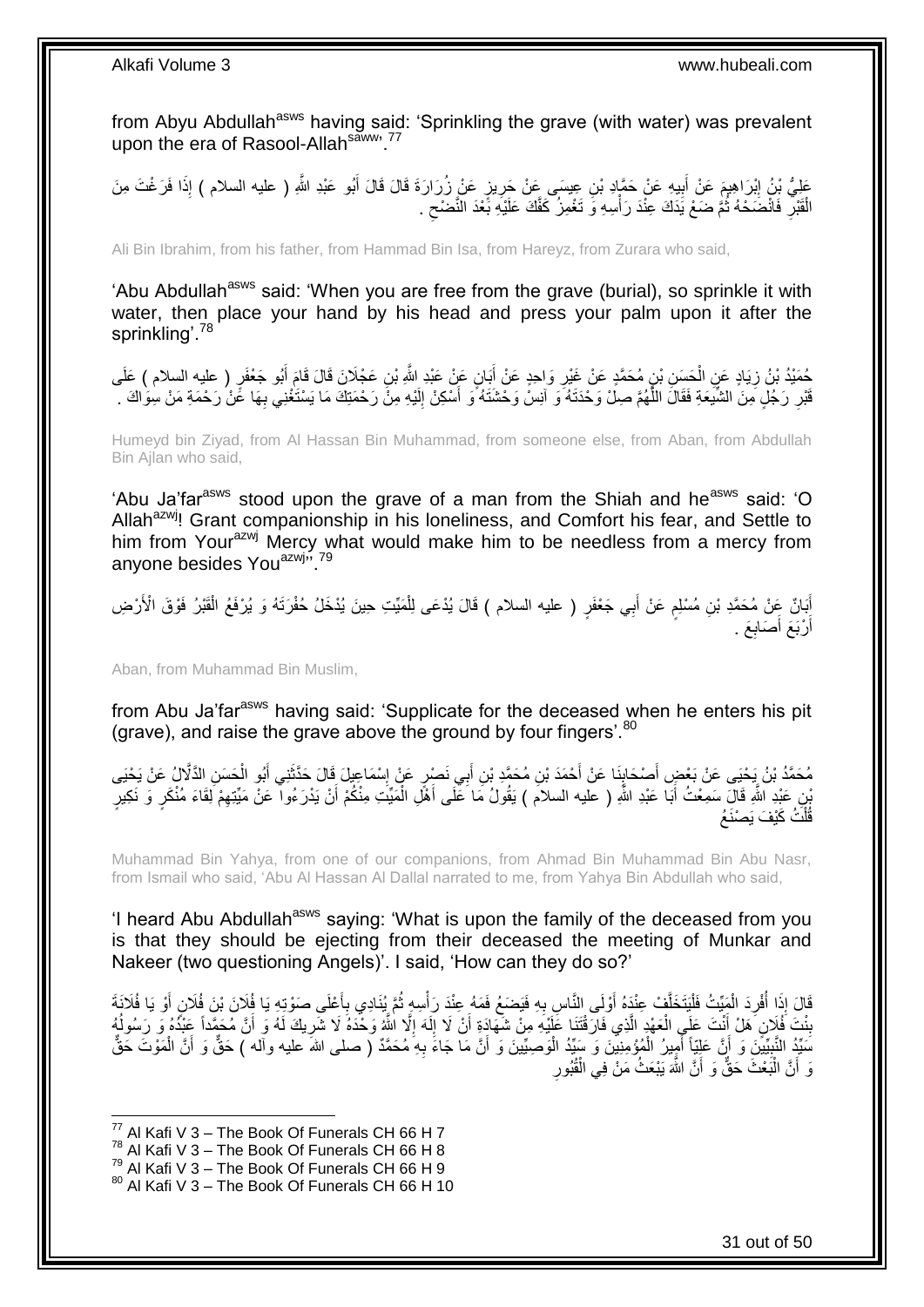He<sup>asws</sup> said: 'When the deceased is alone (after the burial), so let the closest one of the people to him remain behind, and he should place his mouth by his head, then he should call out in a high voice, 'O so and so, son of so and so!' Or, 'O so and so daughter of so and so! Are you still upon the Covenant which (you were upon) when you separated from us, from the testimony that there is no God except for Allah<sup>azwj</sup>, alone, there being no associates for Him<sup>azwj</sup>, and that Muhammad<sup>saww</sup> is His<sup>azwj</sup> servant and His<sup>azwj</sup> Rasool<sup>saww</sup>, chief of the Prophets<sup>as</sup>, and that Ali<sup>asws</sup> Amir Al Momineen<sup>asws</sup>, chief of the successors<sup>as</sup>, and that whatever Muhammad<sup>saww</sup> came with is truth, and that the death is truth, and that the Resurrection is truth, and that Allah $^{azwj}$  would be Resurrections the one who are in the graves'.

> قَالَ فَيَقُولُ مُنْكَرٌ لِنَكِيرٍ انْصَرِفْ بِنَا عَنْ هَذَا فَقَدْ لُقِّنَ حُجَّتَهُ . ا:<br>ا ِ **∶**

He<sup>asws</sup> said: 'So Munkar would be saying to Nakeer: 'Let us leave from this one, for he has been dictated his arguments<sup>'.81</sup>

> **َو َت ْج ِصي ِص ِه ْبر ِن الْقَ ي باب َت ْطي ِ ِ**

### <span id="page-31-0"></span>**Chapter 68 – Applying clay to the grave, and plastering it**

عَلِيُّ بْنُ إِبْرَاهِيمَ عَنْ أَبِيهِ عَنِ النَّوْفَلِيِّ عَنِ السَّكُونِيِّ عَنْ أَبِي عَبْدِ اللَّهِ ( عليه السلام ) قَالَ لَا تُطَيِّنُوا الْقَبْرَ مِنْ غَيْرِ طِينِهِ . **!** َ ِ ِ ْ

Ali Bin Ibrahim, from his father, from Al Nowfaly, from Al Sakuny,

from Abu Abdullah<sup>asws</sup> having said: 'Do not apply clay on the grave from other than its own clay'.<sup>82</sup>

حُمَيْدُ بْنُ زِيَادٍ عَنِ الْحَسَنِ بْنِ مُحَمَّدٍ عَنْ غَيْرٍ وَاحِدٍ عَنْ بَعْضِ أَصْحَابِهِ عَنْ أَبِي عَبْدِ اللَّهِ ( عليه السلام ) قَالَ قَبْرُ رَسُولِ اللَّهِ َ ِ َ ِ ْ ِ ( صلَّى الله عليه وأله ) مُحَصَّبٌ حَصْبَاءَ حَمْرَاءَ .

Humeyd Bin Ziyad, from Al Hassan Bin Muhammad, from someone else, from one of his companions,

from Abu Abdullah<sup>asws</sup> having said: 'The grave of Rasool-Allah<sup>saww</sup> was pebbly, of red aravel'.<sup>83</sup>

عِدَّةٌ مِنْ أَصْحَابِنَا عَنِْ سَهْلِ بْنِ زِيَادٍ عَنِ ابْنٍ مَحْبُوبِ عَنْ يُوِنُسَ بْنِ يَعْقُوبَ قَإِلَ لَمَّا رَجَعَ أَبُو الْحَسَنِ مُوسَى ( عِليه السلام )<br>-ِ **∣** َ ْ َ مِنْ بَغْدَادَ وَ مَضَى إِلَى الْمَدِينَةِ مَاتَتْ لَهُ ابْنَةٌ بِفَيْدَ فَدَفَنَهَا وَ أَمَرَ بَعْضَ مَوَالِيهِ أَنْ يُجَصِّصَ قَبْرَهَا وَ يَكْتُبَ عَلَى لَوْح اسْمَهَا وَ اُ َ **∣** ْ  $\frac{1}{2}$ ٍ يَجْعَلَهُ فِي الْقَبْرِ ۚ . ْ ِ

A number of our companions, from Sahl Bin Ziyad, from Ibn Mahboub, from Yunus Bin Yaqoub who said,

'When Abu Al Hassan Musa<sup>asws</sup> returned from Baghdad and went to Al Medina, and daughter of his<sup>asws</sup> died. So he<sup>asws</sup> buried her and ordered one of his<sup>asws</sup> slaves that

 $81$  Al Kafi V 3 – The Book Of Funerals CH 66 H 11

 $82$  Al Kafi V 3 – The Book Of Funerals CH 67 H 1

 $83$  Al Kafi V 3 – The Book Of Funerals CH 67 H 2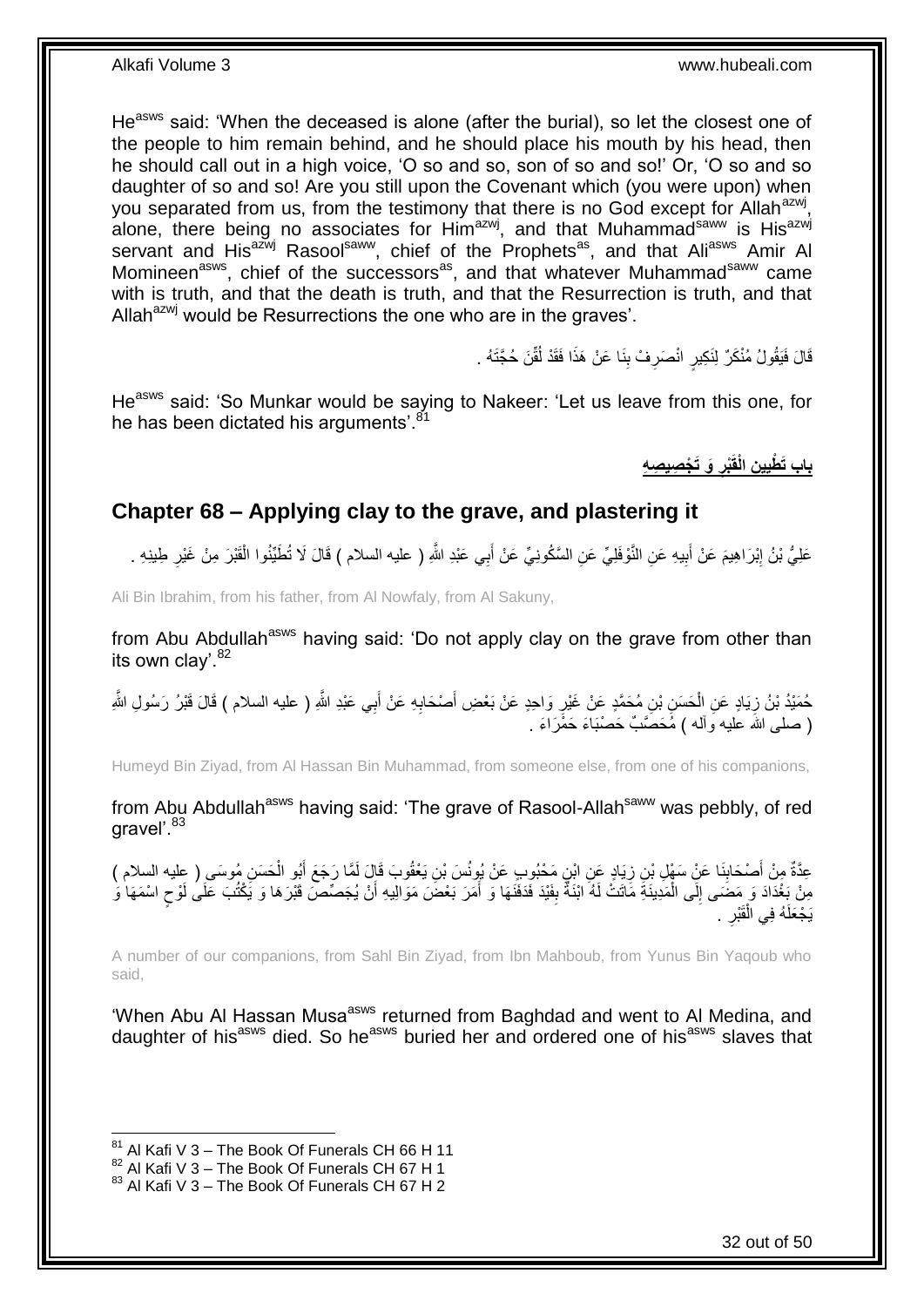he should apply clay on her grave and write her name upon a tombstone, and make it to be in her grave<sup>'84</sup>

َعْلِيُّ بْنُ إِبْرَاهِيمَ عَنْ أَبِيهِ عَنِ النَّوْفَلِيِّ عَنِ السَّكُونِيِّ عَنْ أَبِي عَبْدِ اللَّهِ ( عليه السلام ) أَنَّ النَّبِيَّ ( صلى الله عليه وأله ) نَهَى اُ َ **!** َ ِ ِ أَنْ يُزَادَ عَلَى الْقَٰبْرِ ثُرَابٌ لَمْ يُخْرَجْ مِنْهُ . ِ ْ اً

Ali Bin Ibrahim, from his father, from Al Nowfaly, from Al Sakuny,

from Abu Abdullah<sup>asws</sup> that the Prophet<sup>saww</sup> forbade to increase upon the grave, soil which did not come out from it'.<sup>85</sup>

**َمِّي ُت ُن فِي َها الْ تِي ُيْدفَ باب الُّت ْرَب ِة الَّ**

### <span id="page-32-0"></span>**Chapter 69 – The soil in which the deceased is buried**

عِدَّةٌ مِنْ أَصْحَابِنَا عَنْ أَحْمَدَ بْنِ مُحَمَّدِ بْنِ عِيسَى عَنِ ابْنِ مُسْكَانَ عَنْ مُحَمَّدِ بْنِ مُسْلِمٍ عَنْ أَحَدِهِمَا ( عليهما السلام ) قَالَ مَنْ<br>مُرِيَّةٌ َ م َ **∣** خُلِقَ مِنْ تُرْبَةٍ دُّفِنَ فِيهَا .

A number of our companions, from Ahmad Bin Muhammad Bin Isa, from Ibn Muskan, from Muhammad Bin Muslim,

from one of the two (5<sup>th</sup> or 6<sup>th</sup> Imam<sup>asws</sup>) having said: 'The one who is Created from the soil, is buried in it<sup>'.86</sup>

عِدَّةٌ مِنْ أَصْحَابِنَا عَنْ سَهْلِ بْنِ زِيَادٍ عَنِ الْحَجَّالِ عَنِ ابْنِ بُكَيْرٍ عَنْ أَبِي مِنْهَالٍ عَنِ الْحَارِثِ بْنِ الْمُغِيرَةِ قَالَ سَمِعْتُ أَبَا عَبْدِ ِ ْ َ ْ ₫ **∣** َ َ ْ اشُّرٍ ( عَلِيه السلام ) يَقُولُ إِنَّ الَّنُطُّفَةُ إِذَا وَقَعَتْ فِي الرَّحِمِ بَعَثَ اللَّهُ عَزٌ وَ جَلَّ مَلَكاً فَأَخَذَ مِنَ التُّرْبَةِ الَّتِي يُدْفَنُ فِيهَا فَمَاتَهَا فِي ِ َ َّ َ ِ النُّطْفُةِ فَلَا يَزَالُ قُلْبُهُ يَحِنُّ إِلَيْهَا حَتَّى يُدْفَنَ فِيهَا . لَ ِ :<br>ا

A number of our companions, from Sahl Bin Ziyad, from Al Hajjal, from Ibn Bukeyr, from Abu Minhal, from Al Haris Bin Al Mugheira who said,

'I heard Abu Abdullah<sup>asws</sup> saying: 'When the seed falls into the womb, Allah<sup>azwj</sup> Mighty and Majestic Sends an Angel who takes from the soil in which he is to be buried, so he dissolves it in the seed. So his heart does not cease to yearn towards it until he is buried in it'. $87$ 

> **ُم ِصيَب ِة ِج ُب َعلَى َصا ِح ِب الْ َي ِة َو َما َي باب الَّتْعز ِ**

<span id="page-32-1"></span>**Chapter 70 – The condolences and what is Obligated upon the one with the difficulties (the bereaved)**

عِدَّةٌ مِنْ أَصْحَابِنَا عَنْ سَهْلٍ بْنِ زِيَادٍ عَنْ مُحَمَّدٍ بْنِ إِسْمَاعِيلَ عَنْ مُحَمَّدٍ بْنِ عُذَافِرٍ عَنْ إِسْحَاقَ بْنِ عَمَّارٍ عَنْ أَبِي عَبْدِ اللَّهِ ( ِ ِ ِ **∣** َ َ عليه السلام ) قَالَ لَيْسَ التَّغُزِيَةُ إِلَّا عِنْدَ الْقَبْرِ ثُمَّ يَنْصَنِّرِفُونَ لَا يَحْدُثُ فِي الْمَيِّتِ حَدًّثٌ فَيَسْمَعُونَ الصَّوْتَ ۚ \_ ُ ِ :<br>ا ِ ِ ْ

A number of our companions, from Sahl Bin Ziyad, from Muhammad Bin Ismail, from Muhammad Bin Uzafar, from Is'haq Bin Ammar,

- 1  $84$  Al Kafi V 3 – The Book Of Funerals CH 67 H 3
- 85 Al Kafi V 3 The Book Of Funerals CH 67 H 4
- $^{86}_{-2}$  Al Kafi V 3 The Book Of Funerals CH 68 H 1

 $87$  Al Kafi V 3 – The Book Of Funerals CH 68 H 2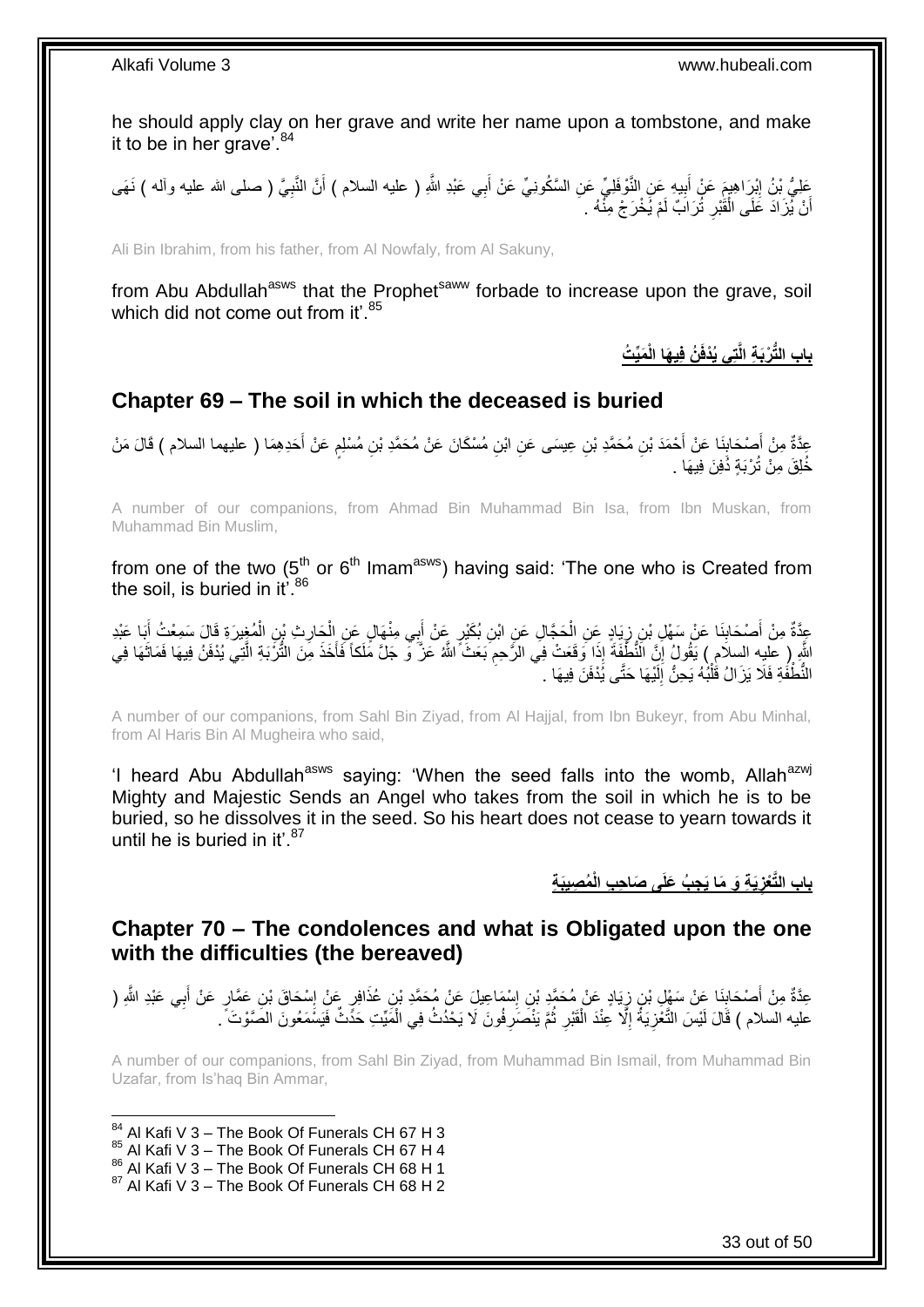from Abu Abdullah<sup>asws</sup> having said: 'There is no (offering of) condolences except by the grave. Then you should be dispersing, in case an event were to occur regarding the deceased, so you would be hearing the sound'.<sup>88</sup>

عَلِيُّ بْنُ إِبْرَاهِيمَ عَنْ أَبِيهِ عَنِ ابْنِ أَبِي عُمَيْرٍ عَنْ بَعْضِ أَصْحَابِهِ عَنْ أَبِي عَبْدِ اللَّهِ ( عليه السلام ) قَالَ التَّعْزِيَةُ لِأَهْلِ ِ َ ِ َ יִין<br>∶ ِ َ الْمُصِيبَةِ بَعْدَ مَا يُدْفَنُ . ْ

Ali Bin Ibrahim, from his father, from Ibn Abu Umeyr, from one of his companions,

from Abu Abdullah<sup>asws</sup> having said: 'The offering of condolences is to the bereaved after the burial'.<sup>89</sup>

أَبُو عَلِيٍّ الْأَشْعَرِيُّ عَنْ مُحَمَّدِ بْنِ عَبْدِ الْجَبَّارِ عَنِ الْحَجَّالِ عَنْ إِسْحَاقَ بْنِ عَمَّارٍ قَالَ لَيْسَ النَّعْزِيَةُ إِلَّا عِنْدَ الْقَبْرِ ثُمَّ يَنْصَرِفُونَ ِ ْ ِ ْ **∶** ِ ُ ِ ْ ا<br>ا ِ لَا يَحْدُثُ فِي الْمَيِّتِ حَدَثٌ فَيَسْمَعُونَ الصَّوْتَ . ْ

Abu Ali Al Ashary, from Muhammad Bin Abdul Jabbar, from Al hajjal, from Is'haq Bin Ammar who said,

'There are no condolences (to be offered) except by the grave. Then you should be dispersing, in case an event were to occur regarding the deceased, so you would be hearing the sound'.<sup>90</sup>

عِدَّةٌ مِنْ أَصْحَابِنَا عَنْ أَحْمَدَ بْنِ مُحَمَّدِ بْنِ خَالِدٍ عَنْ أَبِيهِ عَنْ بَعْضِ أَصْحَابِهِ عَنْ أَبِي عَبْدِ اللَّهِ ( عليه السلام ) قَالَ التَّعْزِيَةُ َ **∶** َ ِ َ َ ِ َ ِ الْوَاجِبَةُ بَعْدَ الذَّفْنِ . :<br>ا

A number of our companions, from Ahmad Bin Muhammad Bin Khalid, from his father, from one of his companions,

from Abu Abdullah<sup>asws</sup> having said: 'The offering of condolences is the Obligation after the burial'.<sup>91</sup>

عَلِيُّ بْنُ إِبْرَاهِيمَ عَنْ أَبِيهِ عَنِ ابْنِ أَبِي عُمَيْرٍ عَنِ الْقَاسِمِ بْنِ مُحَمَّدٍ عَنِ الْحُسِيْنِ بْنِ عُثْمَانَ قَالَ لَمَّا مَاتَ إِسْمَاعِيلُ بْنُ أَبِي عَبْدِ **! ֽוּ ∶** َ ِ ْ ْ ِ ْ َ اللَّهِ لَّ عليهَ السلام ) خَرَجَ أَبُوَ عَبْدِ اللَّهِ ( عليه السَلام ) فَتَقَدَّمَ السَّرِينَ بِلَا حِذَاءٍ وَ لَا رِدَاءٍ . ِ ِ ِ َ

Ali Bin Ibrahim, from his father, from Ibn Abu Umeyr, from Al Qasim Bin Muhammad, from Al Husayn Bin Usman who said,

'When Ismail, son of Abu Abdullah<sup>asws</sup> died, Abu Abdullah<sup>asws</sup> went out and walked in front of the coffin without shoes or a cloak'.  $92$ 

عَلِيُّ بْنُ إِبْرَاهِيِمَ عَنِ ابْنِ أَبِي عُمَيْرٍ عَنْ بَعْضِ أَصْحَابِهِ عَنْ أَبِي عَبْدِ اللَّهِ ( عليه السلام ) قَالَ يَنْبَغِي لِصَاحِبِ الْمُصِيبَةِ أَنْ َ ِ َ ِ َ ْ يَضَعَ رِدَاءَهُ حَتَّى يَعْلَمَ النَّاسُ أَنَّهُ صَّاحِبُ الْمُصِيبَةِ . ْ َ ِ

Ali Bin Ibrahim, from Ibn Abu Umeyr, from one of his companions,

 $88$  Al Kafi V 3 – The Book Of Funerals CH 69 H 1

 $89$  Al Kafi V 3 – The Book Of Funerals CH 69 H 2

<sup>90</sup> Al Kafi V 3 – The Book Of Funerals CH 69 H 3

 $^{91}$  Al Kafi V 3 – The Book Of Funerals CH 69 H 4

 $92$  Al Kafi V 3 – The Book Of Funerals CH 69 H 5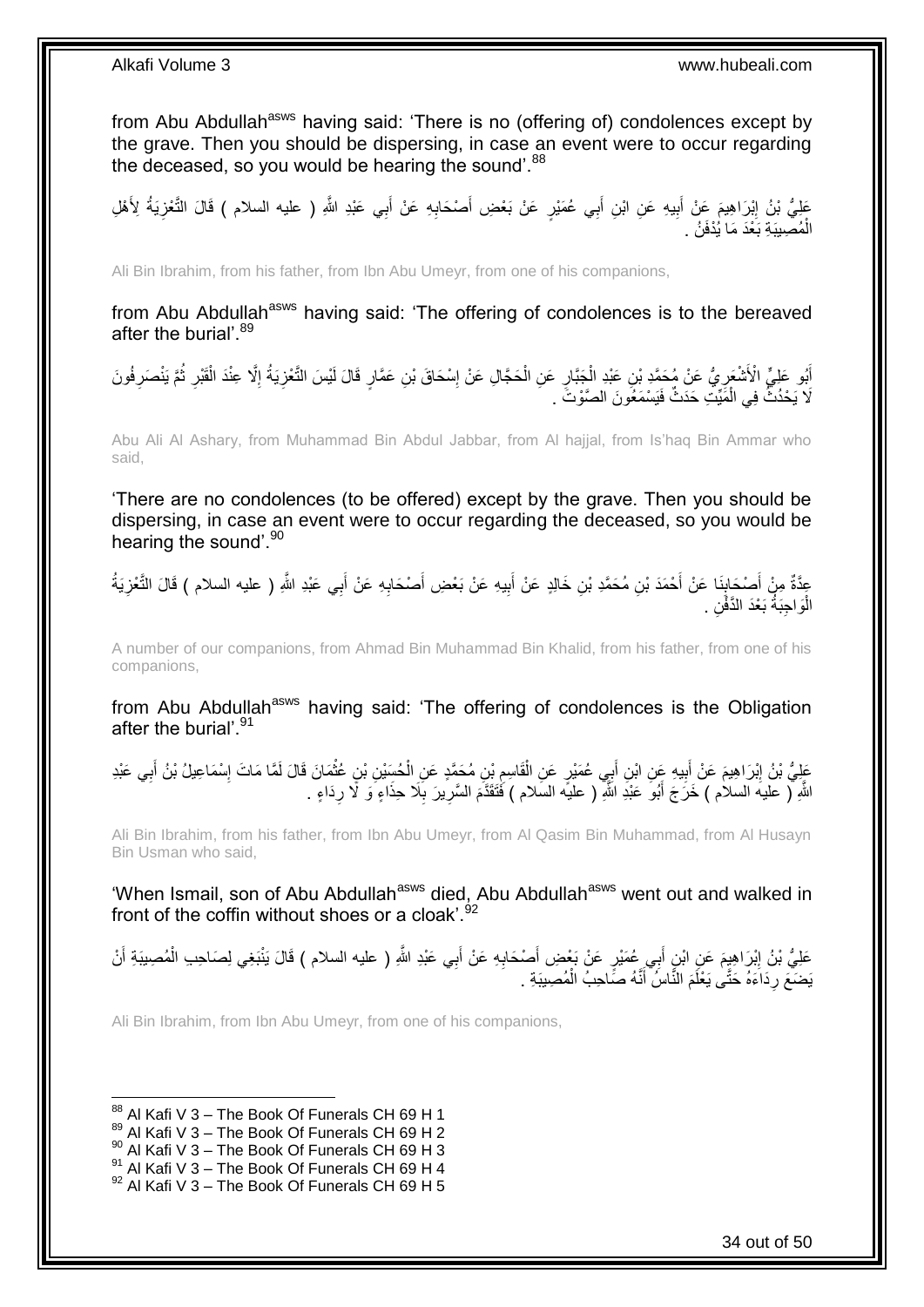from Abu Abdullah<sup>asws</sup> having said: 'It is befitting for the bereaved that he should place down his cloak until the people know that he is the bereaved'.<sup>93</sup>

مُحَمَّدُ بِنُ يَحْيَى عَنْ أَحْمَدَ بْنِ مُحَمَّدٍ عَنٍْ عَلِيٍّ بْنِ الْحَكَمِ عَنْ رِفَاعَةَ النَّخَّاسِ عَنْ رَجُلٍ عَنْ أَبِي عَبْدِ اللَّهِ ( عليه السلام ) قَالَ َ ِ ِ ْ عَزَّى أَبُو عَبْدِ اللَّهِ ( عليه السلام ) رَجُلًا بِابْنٍ لَهُ فَقَالَ اللَّهُ خَيْرٌ لِابْنِكَ مِنْكَ وَ ثَوَابُ اللَّهِ خَيْرٌ لَكَ مِنِ ابْنِكَ َ ِ َ

Muhammad Bin Yahya, from Ahmad Bin Muhammad, from Ali Bin Al Hakam, from Rifa'at Al Nakhhas, from a man,

from Abu Abdullah<sup>asws</sup>, said, 'Abu Abdullah<sup>asws</sup> comforted a man for a son of his (who had died), so he<sup>asws</sup> said: 'Allah<sup>azwj</sup> is better for your son than you are, and the Rewards of Allah<sup>azwj</sup> are better for you than your son was'.

**∶** فَلَمَّا بَلَغَهُ جَزَعُهُ بَعْدُ عَادَ إِلَيْهِ فَقَالَ لَهُ قَدْ مَِاتَ رَسُولُ اللَّهِ ( صلى الله عليه وأله ٍ) فَمَا لَكَ بِهِ أُسْوَةٌ فَقَالَ إِنَّهُ كَانَ مُرَهَّقاً فَقَالَ لَ ∣∣<br>∶ ِ ُ إِنَّ أَمَامَهُ ثَلَاثَ خِصَالٍ شَهَادَةَ أَنْ لَا إِلَهَ إِلَّا اللَّهُ وَ رَحْمَةَ اللَّهِ وَ شَفَاعَةَ رَسُولِ اللَّهِ ( صلى َالله عليه وألم َ) فَلَنْ تَفُوتَهُ وَاحِدَةٌ ِ لَ  $\frac{1}{2}$ َ مَثْـهُنَّ إِنْ شَاءَ اللَّهُ. **׀** 

So when his sobbing reached him<sup>asws</sup> afterwards, he<sup>asws</sup> returned to him, and he<sup>asws</sup> said to him: 'Rasool-Allah<sup>saww</sup> passed away, so what is for you with it, is similar'. So he said, 'My son was a drunkard'. So he<sup>asws</sup> said: 'In front of him are three qualitites – the testimony that there is no God except for Allah<sup>azwj</sup>, and Mercy of Allah<sup>azwj</sup>, and intercession of Rasool-Allah<sup>saww</sup>, there one of these would not be missed out on for him, Allah<sup>azwj</sup> Willing'.<sup>94</sup>

**∶** الْحُسَيْنُ بْنُ مُحَمَّدٍ عَنْ أَحْمَدَ بْنِ إِسْحَاقٍَ عَنْ سَعْدَانَ بْنِ مُسْلِمٍ عَنْ أَبِي بَصِبِيرٍ عَنْ أَبِي عَبْدِ اللَّهِ ( عليه السلام ) قَالَ يَنْبَغِي َ َ ֧׆֧ ِ لِصَاحِبِ الْمُصِبِيَةِ أَنْ لَا يَلْبَسَ رِدَاَءً وَ أَنْ يَكُونَ فِي قَمِيصٍ حَتَّى يُعْرَفَ . اً **∶** ْ َ ْ

Al Husayn Bin Muhammad, from Ahmad Bin Is'haq, from Sa'dan Bin Muslim, from Abu Baseer,

from Abu Abdullah<sup>asws</sup> having said: 'It is befitting for the bereaved that he should not wear a cloak, and does not happen to be in a shirt, until he is recognised (as a bereaved)<sup>'.95</sup>

عَلِيُّ بْنُ إِبْرَاهِيمَ عَنْ أَبِيهِ وَ مُحَمَّدُ بْنُ إِسْمَاعِيلَ عَنِ الْفَضْلِ بْنِ شَاذَانَ جَمِيعاً عَنِ ابْنِ أَبِي عُمَيْرٍ عَنْ هِشَامِ بْنِ الْحَكَمِ قَالَ ْ ِ ِ َ <u>֖֚֚֚֓</u> ِ ْ ِ َ رَأَيْتُ مُوسَى ( عليه السلام ) يُعَزِّي قَبْلَ الدَّفْنِ وَ بَعْدَهُ . َ

Ali Bin Ibrahim, from his father, and Muhammad Bin Ismail, from Al fazl Bin Shazaan, altogether from Ibn Abu Umeyr, from Hisham Bin Al Hakam who said,

'I saw Musa<sup>asws</sup> comforting (the bereaved) before the burial and after it'.<sup>96</sup>

عِدَّةٌ مِنْ أَصْحَابِنَا عَنْ سَهْلِ بْنِ زِيَادٍ عَنِ ابْنِ مِهْرَانَ قَالَ كَتَبَ أَبُو جَعْفَرٍ الثَّانِي ( عليه السلام ) إِلَى رَجُلٍ ذَكَرْتَ مُصِيبَتَكَ َّ َ ِ **∣** َ لَ ِ بَعْلِيٍّ ابْنِكَ وَ ذَكَّرْتَ أَنَّهُ كَانَ إِنَّحَبَّ وُلْدِكَ ۖ إِلَيْكَ وَ كِّذَلِّكَ اللَّهُ عَزَّ وَ جَلَّ إِنَّهِ الْمُخْذَ مِنَ الْوَالِدِ وَ غَيْرِهِ أَزْنَكَى مَا عِنْدَ أَهْلِهِ لِيُعْظِمَ ْ ِ لَ ِ ْ َ َ ِ َ َ ِ ْ بَِهِ أَجْرَ الْمُصِبَابِ بِالْمُصِبِبَةِ فَأَعْظَمَ اللَّهُ أَجْرَكَ وَ أَحْسَنَ عَزَاكَ وَ رَبَطَ عَلَى قَلْبِكَ إِنَّهُ قَدِيرٌ وَ عَجَّلَ اللَّهُ عَلَيْكَ بِالْخَلَفِ وَ أَرْجُو َ ْ ِ ْ ً<br>ً **∶** ْ ِ ِ ِ ْ َ َ َ أَنْ يَكُونَ النُّهُ قَدْ فَعَلَ إِنْ شَاءَ النُّهُ تَعَالَى <sub>.</sub> ِ ز<br>ا

A number of our companions, from Sahl Bin Ziyad, from Ibn Mihran who said,

 $93$  Al Kafi V 3 – The Book Of Funerals CH 69 H 6

1

96 Al Kafi V 3 - The Book Of Funerals CH 69 H 9

 $94$  Al Kafi V 3 – The Book Of Funerals CH 69 H 7

 $95$  Al Kafi V 3 – The Book Of Funerals CH 69 H 8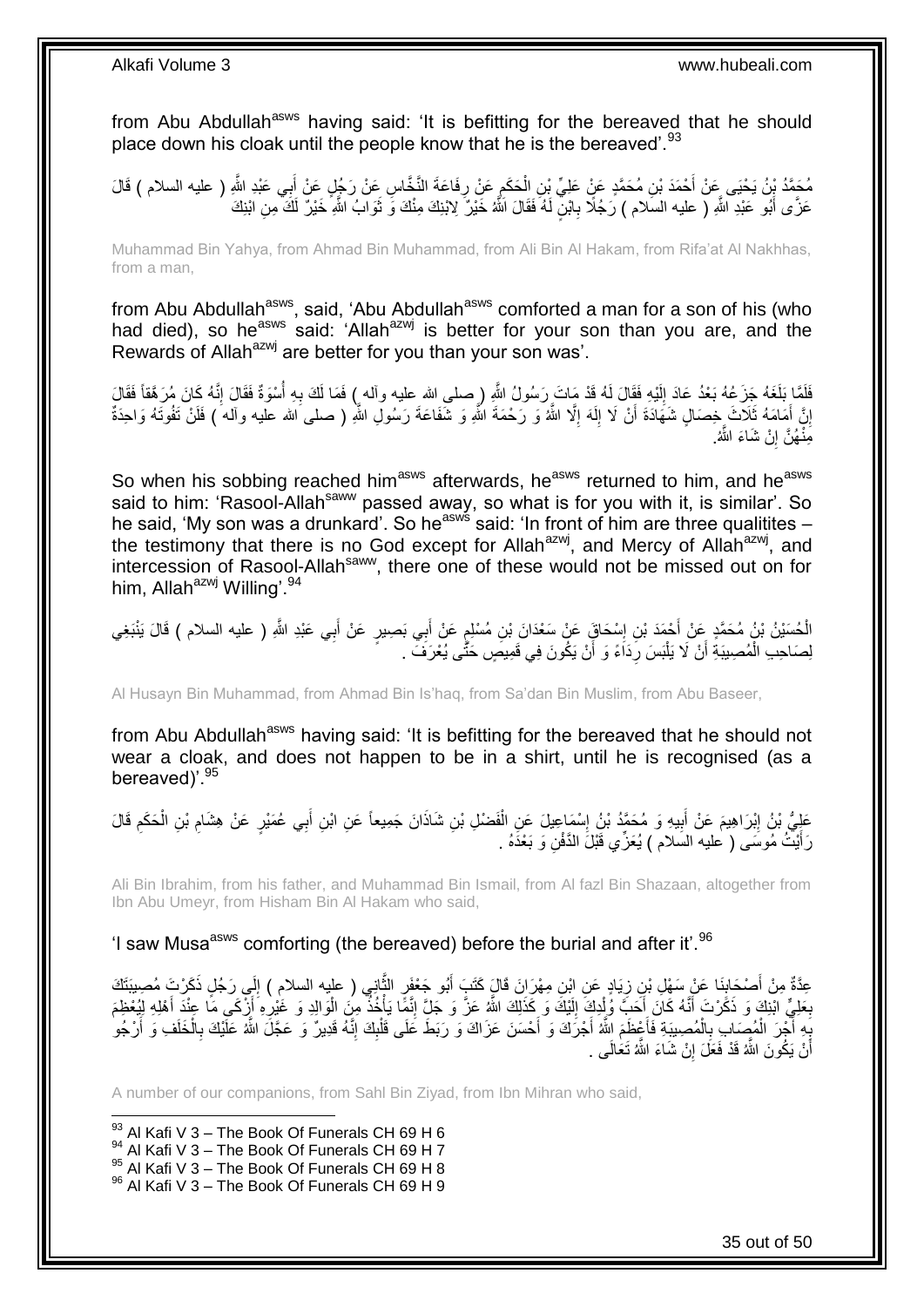'Abu Ja'far<sup>asws</sup> the 2<sup>nd</sup> wrote to a man: 'You mentioned your difficulties (bereavement) with your son Ali, and mentioned that he was the most beloved of your children to you, and like that does Allah<sup>azwj</sup> Mighty and Majestic Take from the parent and other the most pure of the one in the presence of the family in order to Magnify the Recompense of the bereavement by it, by the bereavement. Therefore, may Allah<sup>azwj</sup> Magnify your Recompense, and Grant the best of the comforts, and attachment upon your heart, and may Allah<sup>azwj</sup> Hasten upon you with the successor, and l<sup>asws</sup> am hoping that Allah<sup>azwj</sup> would have done so, Allah<sup>azwj</sup>, the Exalted, Willing'.<sup>97</sup>

> **ينا َوا ِب َم ْن َعَّزى َحز باب ثَ ِ**

### <span id="page-35-0"></span>**Chapter 71 – Rewards of the one who comforts one in grief**

عَلِيُّ بْنُ إِبْرَاهِيمَ عَنْ أَبِيهِ عَنِ النَّوْفَلِيِّ عَنِ السَّكُونِيِّ عَنْ أَبِي عَبْدِ اللَّهِ ( عِليه السلام ) عَنْ آبَائِهِ ( عليهم السلام ) فَالَ قَالَ َ **!** َ ِ رَسُولُ اللَّهِ ( صلٰى الله عليه وآله ) مَنّْ عَزَّى حَزِيناً كُسِيَ فِيَّ الْمَوْقِفِ خُلَّةً يُحَبَّرُ بِهَا َّ ْ **∶** ِ

Ali Bin Ibrahim, from his father, from Al Nowfaly, from Al Sakuny,

from Abu Abdullah<sup>asws</sup>, from his<sup>asws</sup> forefathers<sup>asws</sup> having said: 'Rasool-Allah<sup>saww</sup> said: 'The one who comforts one in grief would be clothed in such a garment in the Pausing (Day of Judgement) he would be beautified with'.<sup>98</sup>

عِدَّةٌ مِنْ أَصْحَابِنَا عَنْ أَحْمَدَ بْنِ مُحَمَّدِ بْنِ خَالِدٍ عَنْ أَبِيهِ عَنْ وَهْبِ عَنْ أَبِي عَبْدِ اللَّهِ ( عليه السلام ) قَالَ قَالَ رَسُولُ اللَّهِ ( َ ِ َ َ ِ َ صلى الله عليه وآله ) مَنْ عَزَى مُصَاباً كَانَ لَهُ مِثْلُ أَجْرِهِ مِنْ غَيْرِ أَنْ يَنْتَقِصَّ مِنْ أَجْرِ الْمُصَابِ شَيْئاً ۚ. ْ َ َ َ

A number of our companions, from Ahmad Bin Muhammad Bin Khalid, from his father, from Wahab,

from Abu Abdullah<sup>asws</sup> having said: 'Rasool-Allah<sup>saww</sup> said: 'The one who consoles a bereaved one would have for him the like of his Recompense without there being a reduction of anything from the Recompense of the bereaved'.<sup>99</sup>

> **ٌّي َيَت َح َّر ُك ِة َت ُمو ُت َو فِي َب ْطنِ َها َصب َم ْرأ باب الْ ِ َ**

## <span id="page-35-1"></span>**Chapter 72 – The woman dies and in her belly is a moving child**

عَلِيُّ بْنُ إِبْرِ اهِيمَ عَنْ أَبِيهِ عَنِ إِبْنِ أَبِي عُمَيْرٍ عَنْ بَعْضِ أَصِحَابِهِ عَنْ أَبِي عَبْدِ اللَّهِ ( عليه السلام ) فِي الْمَرْأَةِ تَمُوتُ وَ َ **∶** َ ¦ َ <u>֖֚֚֚֓</u> َ ْ َنَتَحَرَّكُ ۖ الْوَلَدُ فِي بَطْنِهَا أَ يُشَقُّ بَطْنُهَا وَ يُخْرَجُ ۖ الْوَلَدُ قَالَ فَقَالَ نَعَمْ وَ يُخَاطُ بَطَّنُهَا ۚ ـ ْ َ ْ

Ali Bin Ibrahim, from his father, from Ibn Abu Umeyr, from one of his companions,

from Abu Abdullah<sup>asws</sup> regarding the dying woman and the child is moving in her belly, should her belly be split and the child taken out?' So he<sup>asws</sup> said: 'Yes, and her belly would be stitched'.<sup>100</sup>

عِدَّةٌ مِنْ أَصْحَابِنَا عَنْ أَحْمَدَ بْنِ مُحَمَّدِ بْنِ خَالِدٍ عَنْ وَهْبٍ بْنِ وَهْبٍ عَنْ أَبِي عَبْدٍ اللَّهِ ( عِليه السلام ) قَالَ قَالَ أَمِيرُ الْمُؤْمِنِينَ َ **∣** َ ْ َ ( عليه السلام )َ إِذَا مَاتَتِ الْمَرْأَةُ وَ فِي بَطَّنِهَا وَلَدٌ يَتَحَرَّكُ فَيُتَّخَوَّفُ عَلَيْهِ فَشَّقَّ بَطْنُهَا وَ ُأُخْرِجَ الْوَلَدُ ْ **∶** ا<br>أ َ ْ

36 out of 50

<sup>1</sup>  $97$  Al Kafi V 3 – The Book Of Funerals CH 69 H 10

<sup>&</sup>lt;sup>98</sup> Al Kafi V 3 – The Book Of Funerals CH 70 H 1

 $99$  Al Kafi V 3 – The Book Of Funerals CH 70 H 2

 $100$  Al Kafi V 3 – The Book Of Funerals CH 71 H 1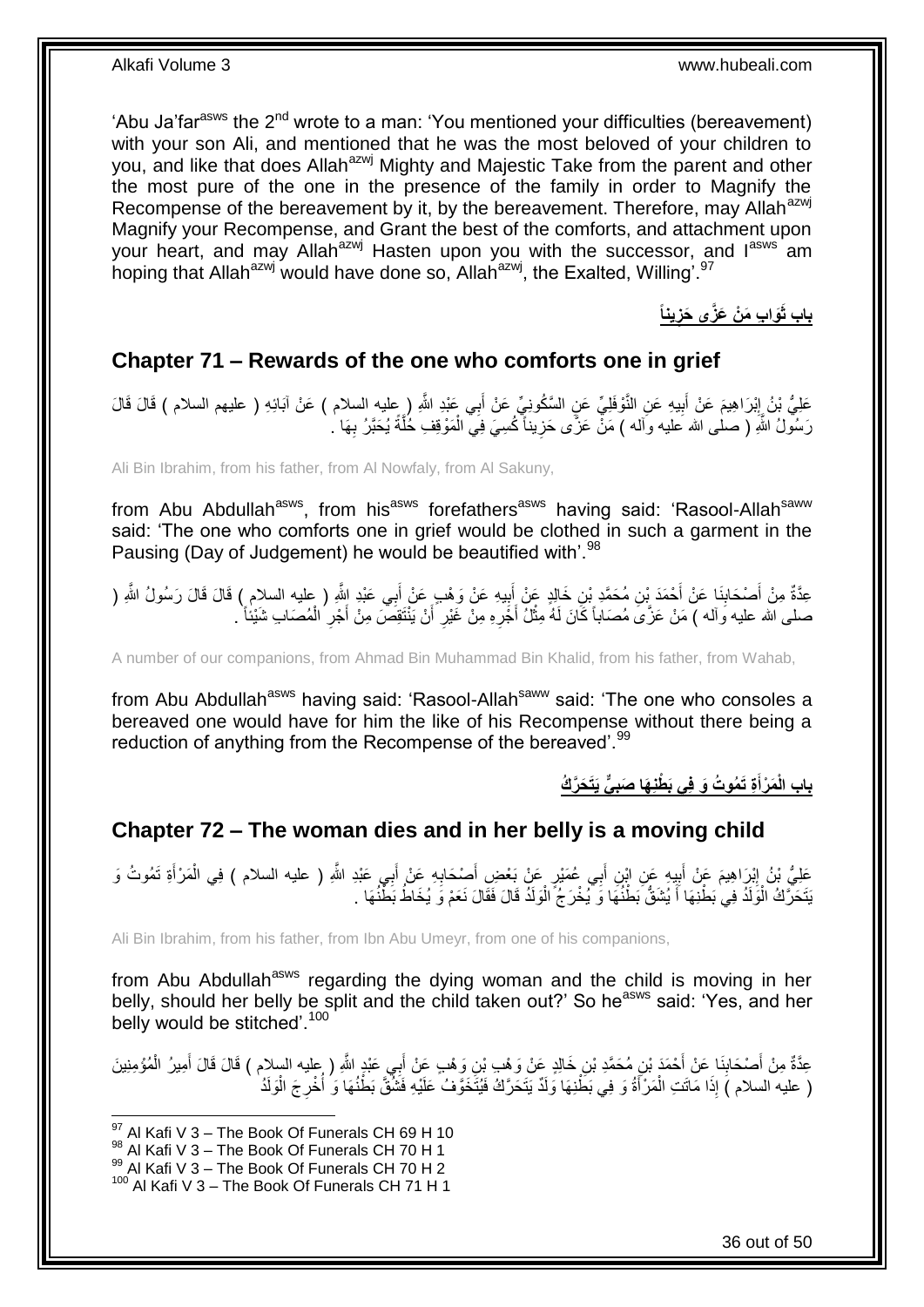A number of our companions, from Ahmad Bin Muhammad Bin Khalid, from wahab Bin Wahab,

from Abu Abdullah<sup>asws</sup> having said: 'Amir Al Momineen<sup>asws</sup> said: 'When the woman dies and in her belly is a moving child, and it is feared upon him, so split open her belly and take out the child'.

َ فَالَ فِي الْمَرْأَةِ يَمُوتُ وَلَدُهَا فِي بَطْنِهَا فَيُتَخَوَّفُ عَلَيْهَا قَالَ لَا بَأْسَ أَنْ يُدْخِلَ الرَّجُلُ يَدَهُ فَيُقَطِّعَهُ وَ يُخْرِجَهُ إِذَا لَمْ تَرْفُقْ بِهِ َ ْ َ ْ ِ ِ النِّسَاءُ .

And he<sup>asws</sup> said regarding the dying woman, and her child is inside her belly, so it is feared upon her: 'There is no problem if the man (her husband) inserts his hand, cuts it off and extracts it, when the women are not gentle with it'.<sup>101</sup>

**ِه ْم ْي ِن َو ال َّصَال ِة َعلَ ا ِل َو ال ِّصْبَيا باب ُغ ْس ِل اْْلَ ْطفَ**

### <span id="page-36-0"></span>**Chapter 73 – Washing the children and boys, and the** *Salaat* **upon them**

عِدَّةٌ مِنْ أَصْحَابِذَا عَنْ سَهْلٍ بْنِ زِيَادٍ عَنْ أَحْمَدَ بْنِ مُحَمَّدٍ عَنِ الْحُسَيْنِ بْنِ مُوسَى عَنْ زُرَارَةَ عَنْ أَبِي عَبْدِ اللَّهِ ( عليه السلام ِ **∣** َ َ ْ َ ) قَالَ الْسِّقْطُ إِذَاَ تَمَّ لَهُ أَرْبَعَةُ أَشَّهُٰرٍ ۖ غُسِّلَ ۖ ـِ َ اً

A number of our companions, from Sahl Bin Ziyad, from Ahmad Bin Muhammad, from Al Husayn Bin Musa, from Zurara,

from Abu Abdullah<sup>asws</sup> having said: 'The miscarried child, when four months are completed for it, would be washed (prior to burial)<sup>'.102</sup>

عَلِيُّ بْنُ إِبْرَاهِيمَ عَنْ أَبِيهِ عَنِ ابْنِ أَبِي عُهَيْرٍ عَنْ حَمَّادِ بْنِ عُثْمَانَ عَنِ الْخَلَبِيِّ وَ زُرَارَةَ عَنْ أَبِي عَبْدِ اللَّهِ ( عليه السلام ) أَنَّهُ **ٔ** َ ِ َ ِ َ َ ֢֧֚<u>֓</u> ْ سُئِلَ عَنِ الصَّلَاةِ عَلَيِ الصَّبِيِّ مَتَى يُصَلَّى عَلَيْهِ قَالَ إِذَا عَقَلَ الصَّلَاةَ قُلْتُ مَتَى تَجِبُ الصَّلَاةُ عَلَيْهِ فَقَالَ إِذَا كَانَ ابْنَ سِتِّ ْ **∶** سِنِينَ وَ اَلصِّيَامُ إِذَا أَطَّاقَهُ .

Ali Bin Ibrahim, from his father, from Ibn Abu Umeyr, from Hammad Bin Usman, from Al Halby and Zurara,

from Abu Abdullah<sup>asws</sup> having been asked about the *Salaat* upon the boys, when should *Salaat* be prayed upon him?' Heasws said: 'When he has reasoning, the *Salaat* (would be prayed)'. I said, 'When would the *Salaat* be Obligated upon him?' So he<sup>asws</sup> said: 'When he was a son of six years of age; and the Fasting is when he can endure it' 103

عَلِيٌّ عَنْ أَبِيهِ عَنِ ابْنِ أَبِي عُمَيْرٍ عَنْ عُمَرَ بْنِ أُذَيْنَةَ عَنْ زُرَارَةَ قَالَ رَأَيْتُ ابْناً لِأَبِي عَبْدِ اللَّهِ ( عليه السلام ) فِي حَيَاةِ أَبِي َ **∣** َ ا<br>ا ِ َ جَعْفَرِ ( عِلَيهِ السِّلام ) يُقَالُ لَهُ عَبْدُ اللَّهِ فَطِيمٌ قَدْ دَرَجَ فَقُلْتُ لَهُ يَا عُلَامُ مَنْ ذَا الَّذِي إِلَى جَنْبِكَ لِمَوْلًى لَهُمْ فَقَالَ هَذَا مَوْلَايَ ِ َّ ْ ِ فَقَالَ َلَهُ الْمَوْلَى يُمَازِحُهُ لَسْتُ لَكَ بِمَوْلًى فَقَالَ ذَلِكَ شَرٌّ لَكَ ِ ِ ْ

Ali, from his father, from Ibn Abu Umeyr, from Umar Bin Azina, from Zurara who said,

 $101$  Al Kafi V 3 – The Book Of Funerals CH 71 H 2

 $102$  Al Kafi V 3 – The Book Of Funerals CH 72 H 1

 $103$  Al Kafi V 3 – The Book Of Funerals CH 72 H 2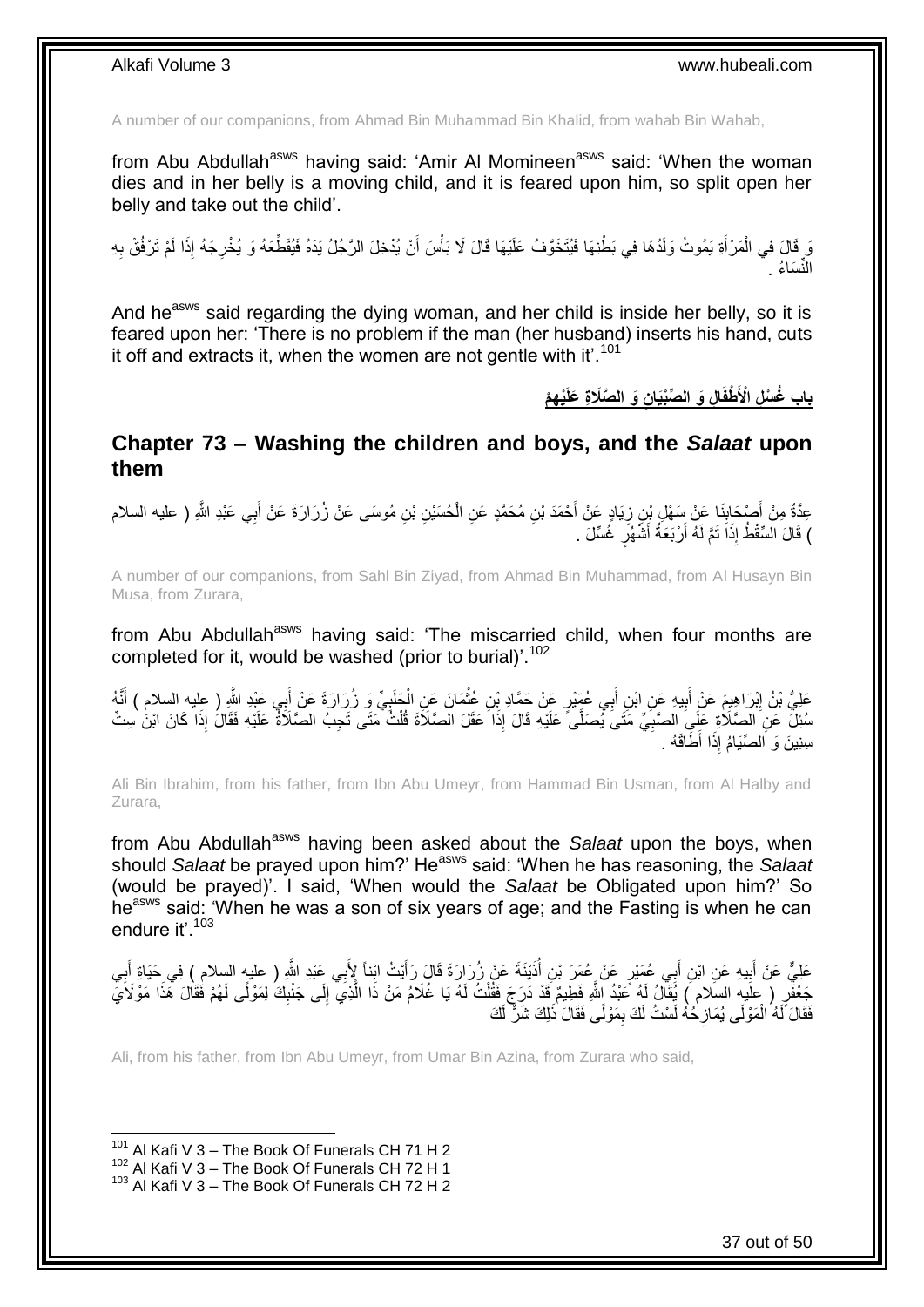'I saw a son of Abu Abdullah<sup>asws</sup> during the lifetime of Abu Ja'far<sup>asws</sup> called Abdullah Fateym having had approached, So I said to him, 'O boy! Who is that one by your side', to a slave of theirs. So he said, 'This is my slave'. So the slave said to him, jesting with him, 'I am not a slave of yours'. So he said, 'That is worse for you'.

فَطَعَنَ فِي جِنَازَةِ الْغُلَامِ فَمَاتَ فَأُخْرِجَ فِي سَفَطٍ إِلَى الْبَقِيعِ فَخَرَجَ أَبُو جَعْفَرٍ ( عليه السلام ) وَ عَلَيْهِ جُبَّةُ خَنٍّ صَفْرَاءُ وَ َ ِ ْ ِ ِ ان<br>المستقبل ِ ْ لَ عِمَامَةُ خَنَّ صَفْرَاءُ وَ مِطْرَفُ خَنٍّ أَصْفَرُ فَانْطَلَقَ يَمْشِي إِلَى الْبَقِيعِ وَ هُوَ مُعْتَمِّدٌ كَلَيَّ وَ النَّاسُ يُعَزُّونَهُ عَلَى ابْنِ ابْنِهِ ِ ْ ِ

So the boy was stabbed in a funeral and he died. So they brought him out in a basket, to Al Baqi'e (a cemetery). So Abu Ja'far<sup>asws</sup> came out and upon him<sup>asws</sup> was a coat of yellow Khazz (a material), and a turban of yellow Khazz, and a shawl of yellow Khazz. So he<sup>asws</sup> went walking to Al Baqi'e and he<sup>asws</sup> was leaning upon me and the people were consoling him<sup>asws</sup> upon a son of his<sup>asws</sup> son<sup>asws</sup>.

لَفَلَمَا انْتَهَى إِلَى الْبَقِيعِ تَقَدَّمَ أَبُو جَعْفَرٍ (عليهِ السلام ) فَصَلَّى عَلَيْهِ وَ كَبَّرَ عَلَيْهِ أَرْبَعاً ثُمَّ أَمَرَ بِهِ فَدُفِنَ ثُمَّ أَخَذَ بِيَدِي فَتَنَحَّى بِي ا دیکھیے َ َ ِ ْ ֖֖֦֦֦֦֦֧֧֚֚֚֚֚֚֚֚֚֚֚֚֚֚֚֝֟֝֝֟֘֝֟֓֡֟֓֡֟֓֟֟֓֡֟֓֡֟֓֡֟֓֡֟֓֡֟֓֡֟֟ **∶** ِ َ ُ **∶** َ ثُمَّ قَالَ إِنَّهُ لَمْ يَكُنْ يُصَلِّي عَلَى الْأَطْفُالِ إِنَّمَا كَانَ أَمِيرُ الْمُؤْمِنِينَ ( صلوات الله عليه ) يَأْمُرُ بِهِمْ فَيُذْفَنُونَ مَنْ وَرَاءُ وَ لَأَ ِ יִי י ُ ِ ْ ْ َ يُصَلِّي عََلَيْهِمْ وَ إِنَّمَا صَلَّيْتُ عَلَيْهِ مِنْ أَجْلِ أَهْلِ الْمَدِينَةِ كَرَاهِيَةَ أَنْ يَقُولُوا لَا يُصَلُّونَ عَلَى أَطْفَالِهِمْ َ ْ َ َّ ِ ِ ِ

So when he ended up to Al Bagi'e, Abu Ja'far<sup>asws</sup> went forward to pray *Salaat* upon him, and he<sup>asws</sup> exclaimed four *Takbeer*s upon him, then ordered for him, and he was buried. Then he<sup>asws</sup> grabbed my hand and isolated with me, then said: 'The *Salaat* did not happen to be upon the children, and rather, Amir Al Momineen<sup>asws</sup> used to order with them, and they were buried afterwards, and *Salaat* was not prayed upon them. But rather, l<sup>asws</sup> prayed Salaat upon him due to the people of Al Medina, dislking that they should be saying, 'They are not praying *Salaat* upon their children''.<sup>104</sup>

مُحَمَّدُ بْنُ يَحْيَى عَنْ أَحْمَدَ بْنِ مُحَمَّدِ بْنِ عِيسَى عَنْ مُحَمَّدِ بْنِ خَالِدٍ وَ الْحُسَيْنِ بْنِ سَعِيدٍ عَنِ النَّصْرِ بْنِ سُوَيْدٍ عَنْ يَحْيَى بْنِ ْ ِ عِمْرَانَ عَنْ ابْنِ مُسْكَانَ عَنْ َزُرَارَةَ قَالَ مَاتَ ابْنٌ لِأَبِي جَعْفَرٍ ( عَليه السلامِ ) فَأُخْبِرَ بَمَوْتِهِ فَأَمَرَ بِهِ فََعْسِّلٌ وَ كُفِّنَ وَ مَشَى ِ َ ; ِ ا<br>ا مَعَهُ وَ صَلِّى عَلَيْهِ وَ طُرِحَتْ خُمْرَةٌ فَقَامَ عَلَيْهَا ثُمَّ قَامَ عَلَى ًقَبُرِهِ حَتَّى فَرَغَ مِنْهُ ثُمَّ انْصَرَفَ وَ انْصَرَفْتُ مَعَهُ حَتَّى إِنِّي ُ ِ ُ **∶** ِ لَأَمْشِي مَعَهُ

Muhammad Bin Yahya, from Ahmad Bin Muhammad Bin Isa, from Muhammad Bin Khalid, and Al Husayn Bin Saeed, from Al Nazar Bin Suweyd, from Yahya Bin Imran, from Ibn Muskan, from Zurara who said,

'A son of Abu Ja'far<sup>asws</sup> died and he<sup>asws</sup> was informed of his death. So he<sup>asws</sup> ordered with him to be washed and shrouded, and he<sup>asws</sup> walked with him, and prayed Salaat upon him, and a prayer mat was placed for him. So he<sup>asws</sup> stood upon it then stood at his grave, then was free from him. The he<sup>asws</sup> left and I left with him<sup>asws</sup> until I walked along with him<sup>asws</sup>.

فَقَالَ أَمَا إِنَّهُ لَمْ يَكُنْ يُصَلَّي عَلَى مِثْلِ هَذَا وَ كَانَ ابْنَ ثَلَاثِ سِنِينَ كَانَ عَلِيٌّ ( عليه السلام ) يَأْمُرُ بِهِ فَيُدْفَنُ وَ لَا يُصَلَّى عَلَيْهِ ْ ِ َ **∶** ْ وَ لَكِنَّ النَّاسَ صَنَعُوا شَيْئاً فَنَحْنُ نَصْنَعُ مِثْلَهُ لَ **ٔ** 

So he<sup>asws</sup> said: 'But, the *Salaat* is not performed upon the likes of this one, and he was a boy of three years old. Ali<sup>asws</sup> used to order with it, so he would be buried, and there would be no Salaat upon him, but the people are doing something, so we<sup>asws</sup> are doing similar to it'.

1

38 out of 50

 $104$  Al Kafi V 3 – The Book Of Funerals CH 72 H 3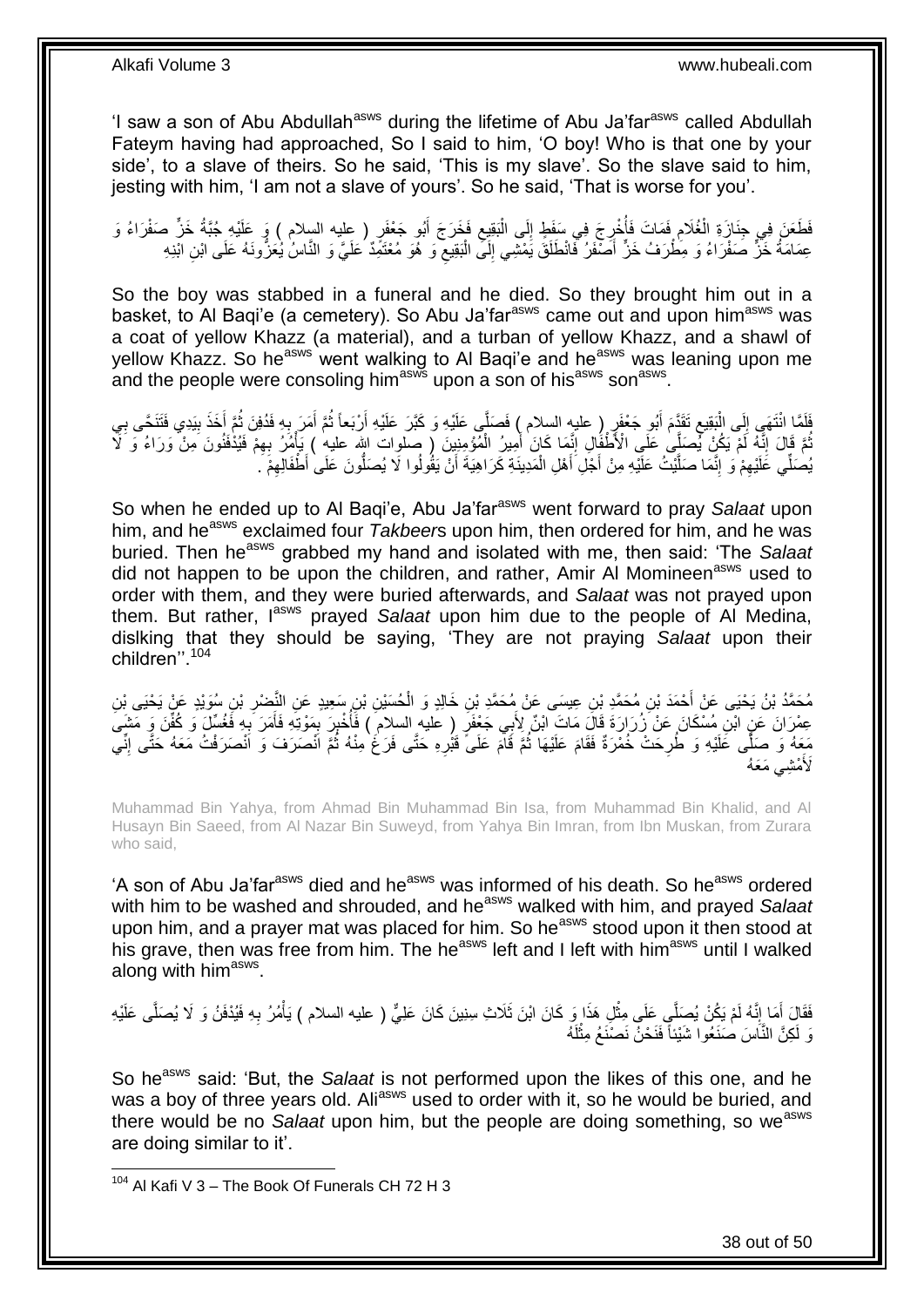قَالَ قُلْتُ فَمَتَى تَجِبُ الصَّلَاةُ عَلَيْهِ فَقَالَ إِذَا عَقَلَ الصَّلَاةَ وَ كَانَ ابْنَ سِتِّ سِنِينَ قَالَ قُلْتُ فَمَا تَقُولُ فِي الْوِلْدَانِ فَقَالَ سُئِلَ<br>فَالْمَنْسُمِ الْفَلْسَمِينَ الصَّلَاةُ عَلَيْهِ فَقَا ْ ْ ْ ِ رَسُولُ اللَّهِ ( صَلْمَى الله عليه وألمه ) عَنْهُمْ فَقَالَ اللَّهُ أَعْلَمُ بِمَا كَانُوا عَامِلِينَ ِ ِ َ

He (the narrator) said, 'I said, 'So when is the *Salaat* Obligated upon him?' So he<sup>asws</sup> said: 'When he has intellect for the *Salaat*, and was a boy six years of age'. I said, 'So what are you<sup>asws</sup> saying regarding the children?'. So he<sup>asws</sup> said: 'Rasool-Allah<sup>saww</sup> was asked about them, so he<sup>saww</sup> said: 'Allah<sup>azwj</sup> is more Knowing with what they were doing (during their lifetime)<sup>'.105</sup>

مُحَمَّدُ بْنُ يَحْيَى عَنْ أَحْمَدَ بْنِ مُحَمَّدٍ عَنْ عَلِيِّ بْنِ إِسْمَاعِيلَ عَنْ عُثْمَانَ بْنِ عِيسَى عَنْ زُرْعَةَ عَنْ سَمَاعَةَ عَنْ أَبِي الْحَسَنِ<br>\*\*\* يَعْمَدُ بَنْ يَحْيَى عَنْ أَجِمَدَ بْنِ مُحَمَّدٍ عَنْ ع ْ ِ َ ْ َ الْأَوَّلِ ( عَلَيه السلام ) قَالَ سَأَلْتُهُ عَنِ السَّقْطِ إِذًّا اسْتَوَى خَلْقُهُ يَجِبُ عَلَيْهِ الْغُسْلُ وَ الْلَّحْدُ وَ الْكَفَنُ فَقَالَ كُلُّ ذَلِكَ يَجِبُ عَلَيْهِ . ْ ْ ْ َ ْ َّ

Muhammad Bin Yahya, from Ahmad Bin Muhammad, from Ali Bin Ismail, Usman Bin Isa, from Zur'at, from Sama'at,

from Abu Al Hassan<sup>asws</sup> the  $1<sup>st</sup>$ , said, 'I asked him<sup>asws</sup> about the miscarried child, when its creation is established, does it Obligate upon him the washing, and the chasm (*Lahad*), and the shroud. So he<sup>asws</sup> said: 'All that is Obligated upon him'.<sup>106</sup>

عِدَّةٌ مِنْ أَصْحَابِذَا عَنْ سَهْلِ بْنِ زِيَادٍ عَنْ عَلِيٍّ بْنِ مِهْرَانَ عَنْ مُحَمَّدٍ بْنِ الْفُضَيْلِ قَالَ كَتَبْتُ إِلَى أَبِي جَعْفَرٍ ( عليه السلام )<br>يَسْئُفُ ِ َ ِ ْ أَسْأَلُهُ عَنِ السِّقْطِ كَيْفَ يُصنْغَعُ بِهِ فَكَتَبَ ( عليه السَلام ) إِلَيَّ أَنَّ السِّقْطَ يُدْفَنُ بِدَمِهِ فِي مَوْضِعِهِ ۖ. ِ َ لَ ِ ِ ٔ<br>ا َ َ

A number of our companions, from Sahl Bin Ziyad, from Ai Bin Mihran, from Muhammad Bin Al Fazl who said,

'I wrote to Abu Ja'far<sup>asws</sup> asking him<sup>asws</sup> about the miscarried child, how to deal with him. So he<sup>asws</sup> wrote to me: 'The miscarried child would be buried with its blood, in its place (straight away)'.<sup>107</sup>

عَلِّيُّ بْنُ إِبْرَاهِيمَ عَنْ أَبِيهِ عَنْ عَمْرِو بْنِ سَعِيدٍ عَنْ عَلِيٍّ بْنِ عَبْدِ اللَّهِ قَالَ سَمِعْتُ أَبَا الْحَسَنِ مُوسَى ( عليه السلام ) يَقُولُ إِنَّهُ<br>يَجِبُّ بِأَنَّ إِبْرَاهِيمَ عَنْ أَبِيهِ عَنْ عَمْرِ ْ َ **!** ِ ِ لَمَّا تُنْبِضَ إِبْرَاهِيمُ بِْنُ رََسُولِ اللَّهِ ( َصلـىَ إِلله عليه وآلم آّ جَرَبتْ فِيهِ ثَلَاثُ سُنَنٍ أَمَّا وَاحِدَّةٌ فَإِنَّهُ لَمَا مَاتٍ انْكَسَفَتِ الشَّمْسُ فَقَالَ ِ ِ ׀ו<br>ְי َ الْنَّاسُ اِنْكَسَفَتِ الشَّمْسُ لِفَقْدٍ ابْنِ رَبُسُولِ اللَّهِ فَصَعِدَ رَسُولُ اللَّهِ ( صلى الله عليهِ وآلم ) الْمِنْبَرَ فَحَمِدَ اللَّهَ وَ أَثْنَى عَلَيْهِ ثُمَّ قَالَ يَا<br>النَّاسُ انْكَسَفَتِ الشَّمْسُ لِفَقْدٍ اب ْ ر<br>: **ٔ** َ إِيُّهَا النَّاسُ إِنَّ الشَّمْسِ وَ الْقَمَرَ آيَتَانِ مِنْ آيَاتِ اللَّهِ يَجْرِيَانِ بِأَمْرِهِ مُطِيعَانِ لَهُ لَا يَنْكَسِفَانِ لِمَوْتِ أَحَدٍ وَ لَا لِحَيَاتِهِ فَإِنِ انْكَسَفَنَا َ ِ َ **∶** ِ ْ ِ َ أَوْ وَاحِدَةٌ مِنّْهُمَا فَصَلُّوا َ ُّ

Ali Bin Ibrahim, from his father, from Amro Bin Saeed, from Ali Bin Abdullah who said,

'I heard Abu AI Hassan Musa<sup>asws</sup> saying that when Ibrahim<sup>as</sup> son<sup>as</sup> of Rasool-Allah<sup>saww</sup> passed away, three Sunnahs flowed with regards to it. As for one - so when he<sup>as</sup> passed away the sun was eclipsed, and the people said, 'The sun is eclipsed due to Rasool-Allahsaww losing a son'. So Rasool-Allahsaww ascended the Pulpit, and hesaww Praised Allah<sup>azwj</sup> Lauded Him<sup>azwj</sup>, then said: 'O you peope! The sun and the mon are two Signs of Allah<sup>azwj</sup> from the Signs of Allah<sup>azwj</sup>, both flowing by His<sup>azwj</sup> Command, obedient to Him<sup>azwj</sup>. They do not get eclipsed for the death of anyone nor for his life. Thus, if both of them were to be eclipsed, or one of the two, so pray *Salaat*'.

 $105$  Al Kafi V 3 – The Book Of Funerals CH 72 H 4

 $^{106}$  Al Kafi V 3 – The Book Of Funerals CH 72 H 5

<sup>107</sup> Al Kafi V 3 – The Book Of Funerals CH 72 H 6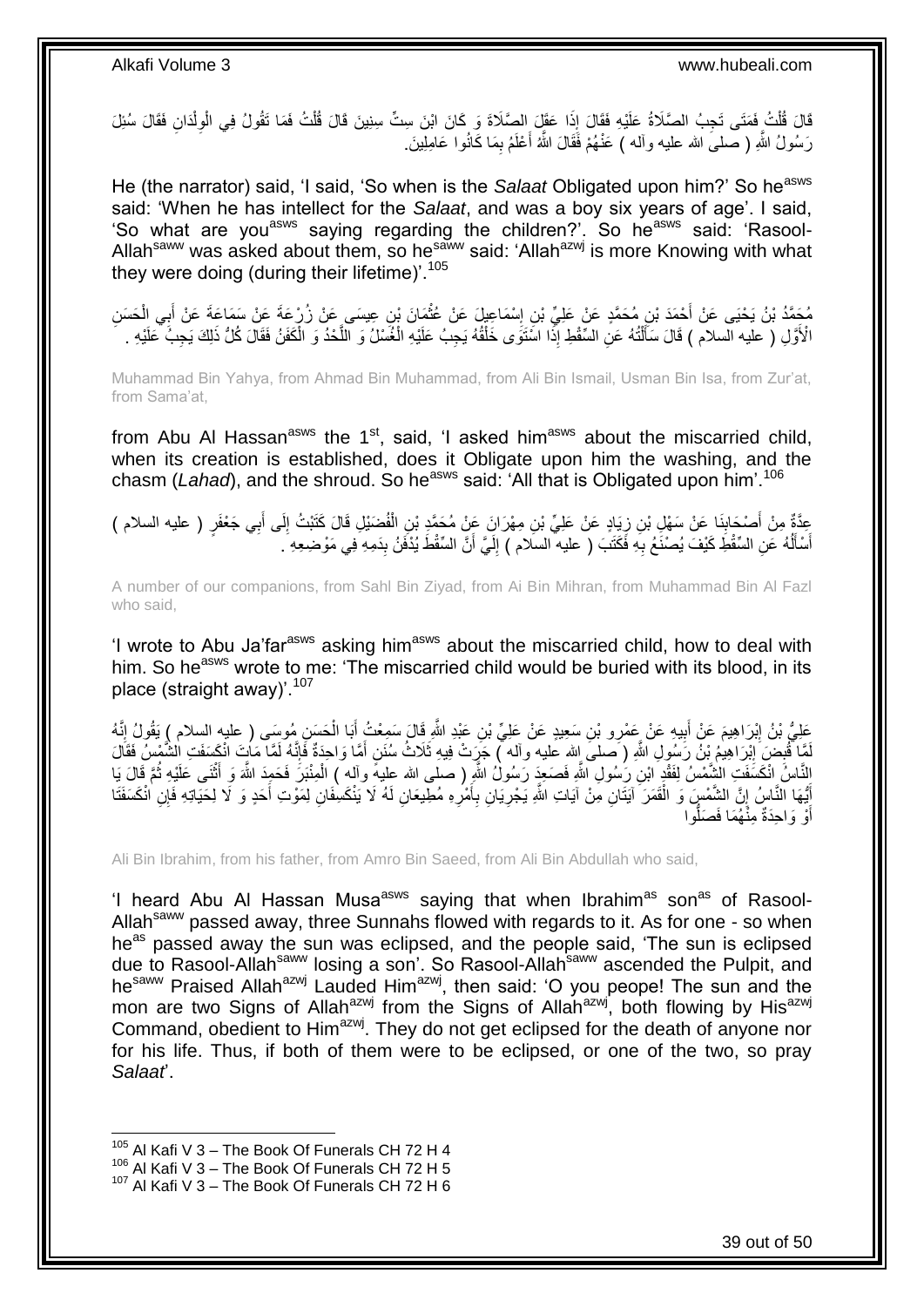ثُمَّ نَزَلَ عَنِ الْمِنْبَرِ فَصَلَّى بِالنَّاسِ صَلَاةَ الْكُسُوفِ فَلَمَّا سَلَّمَ قَالَ يَا عَلِيُّ قُمْ فَجَهِّزٍ ابْنِي فَقَامَ عَلِيٌّ (ِ عليه السلام ) فَغَسَّلَ ِ ِ ْ ِ َّ إِبْرَاهِيمَ وَ خَنَّطَهُ وَ كَفَّنَهُ ثُمَّ خَرَجَ بِهِ وَ مَضـَى رَسُولُ اللَّهِ ( صلـى الله عليه ۗ وآلٰه ) خَنَّى انْتَّهَى بِهِ إِلَى ۗ قَبْرِهِ ِ **∶** ُ <u>֖֚֚֚֓</u> ِ ِ

Then he<sup>saww</sup> descended from the Pulpit and he<sup>saww</sup> prayed *Salaat* with the people, Salaat of the eclipse. So when he<sup>saww</sup> greeted, said: 'O Ali<sup>asws</sup>! Arise and prepare my<sup>saww</sup> son<sup>as</sup>!' So Ali<sup>asws</sup> arose and washed Ibrahim<sup>as</sup>, and embalmed him<sup>as</sup>, and enshrouded him<sup>as</sup>, then came out with him<sup>as</sup>, and Rasool-Allah<sup>saww</sup> went until he<sup>saww</sup> ended up with him<sup>as</sup> to his<sup>as</sup> grave.

ْ فَقَالَ النَّيْاسُ إِنَّ رَسُولَ اللَّهِ ( صلى الله عليه وأله ) نَسِمٍّ أَنْ يُصَلِّيَ عَلَى إِبْرَاهِيمَ لِمَا دَخَلَهُ مِنَ الْجَزَعِ عَلَيْهِ فَانْتَصَبَ قَائِمِاً ثُمَّ ِ ِّ ِ ِ الہ میں بنیاد ہے۔<br>منابع قَالَ يَا أَيُّهَا النَّاسِ أَتَانِي جَبْرَبِيْلُ ( عليه السلام ) بِمَا قُلْتُمْ زَعَمْتُمْ أَنِّي نَسِيتُ أَنْ أَصَلِّيَ عَلَى ابْنِي لِمَا دَخَلَنِي مِنَ الْجَزَعِ أَلَا وَ ِّ اُ َ َ ֖֦֦֦֦֦֧֦֦֧֦֦֧֦֪֦֦֪֦֪֦֪֦֧֦֪֦֧֦֪֦֧֦֦֦֧֦֪֦֡֟֟֟֟֟֟֟֟֟֟֟֟֟֟֟֟֟֟֟֟֟֟֬֟֩֕֟֟֟֟֩֕֞֟֟֟֓֞֟֟֩֕֟֟֩֕֟֟֟֟֟֟֟֞֟֟ ِ َ َ َ ِ ْ إِنَّهُ لَيْسَ كَمَا ظَنَنْتُمْ وَ لَكِنَّ اللَّطِيفُ الْخَبِيرَ فَرَضْ عَلَيْكُمْ خَمْسَ صُلَوَاتٍ وَ جَعَلَ لِمَوْتَاكُمْ مِنْ كُلِّ صَلَاةٍ تَكْبِيرَةً وَ أَمَرَنِي أَنْ لَا ِ ْ َّ ِ َ َ ِ أَصَلِّيَ إِلَّا عَلَى مَنْ صَلُّى ِ ِّ ُ

So the people said, 'Rasool-Allah<sup>saww</sup> forgot to pray *Salaat* upon Ibrahim<sup>as</sup> when the panic entered upon him<sup>saww</sup>. So he<sup>saww</sup> stood up straight, then said: 'O you people! Jibraeel<sup>as</sup> came to me<sup>saww</sup> with what you all said. You are alleging that Isaww forgot to pray *Salaat* upon my<sup>saww</sup> son<sup>as</sup> due to what entered into me<sup>saww</sup> from the panic. Indeed! And it is not as you are thinking it to be, but the Kind, the Informed Necessitated five *Salaat*s upon you, and Made to be upon your deceased, one *Takbeer* from each *Salaat*, and Commanded me<sup>saww</sup> that I<sup>saww</sup> should not pray *Salaat* except upon the one who did pray *Salaat*'.

تُمَّ قَالَ يَا عَلِيُّ انْزِلْ فَأَلْحِدِ ابْنِي فَنَزَلَ فَأَلْحَدَ إِبْرَاهِيمَ فِي إِحْدِهِ فَقَالَ النَّاسُ إِنَّهُ لَا يَنْبَغِي لِأَحَدٍ أَنْ يَنْزِلَ فِي قَبْرِ وَلَدٍهِ إِذْ لَمْ يَفْعَلْ ِ **ְי** ْ َ ْ َ ِ لَ **ٔ** ِ ِ َ رَسُولُ اللَّهِ ( َصلَبِى اللهِ عليهِ وَأله ) فَقَالَ لَمَهُمْ رَسُولُ اللَّهِ ( صلى الله علَيهِ وأله ) يَا أَئِهَا النَّاسُ إِنَّهُ لَّيْسَ عَلَيْكُمْ بَحَرَام أَنْ َ م ِ ِ َ ِ َنْزِلُوا فِي قُبُورِ أَوْلَادِكُمْ وَ لَكِنِّي لَسْتُ آمَنُ إِذَا حَلَّ أَحَدُكُمُ الْكَفَنَ عَنْ وَلَدِهِ أَنْ يَلْعَبُ بِهِ الشَّيْطَانُ فَيَذَخُلَهُ عِنْدَ ذَلِكَ مِنَ الْجُّزَعِ ْ َ ْ َ َ ِ **∶** ِ ْ مَا يُحْبِطُ أَجْرَهُ ثُمَّ اَنْصَرَفَ ( صَلَّى الله عليه وآله ) . ٔ.<br>ـ ِ

Then he<sup>saww</sup> said: 'O Ali<sup>asws</sup>! Descend and (dig the) chasm (*Lahad*) for my<sup>saww</sup> son<sup>as</sup>'. So he<sup>as</sup> laid Ibrahim<sup>as</sup> in his<sup>as</sup> chasm (*Lahad*). So the people said, 'It is not befitting for anyone that he should descend in a grave of his son, when Rasool-Allah<sup>saww</sup> did not do so'. So Rasool-Allah<sup>saww</sup> said to them: 'O you people! It is not Prohibited upon you that you should be descending into the graves of your children, but there is no security if one of you were to loosen the shroud from his son if the Satan<sup>la</sup> were to play with him, so the panic would enter upon him what would cause his Recompense to be confiscated'. Then he<sup>saww</sup> left'.<sup>108</sup>

عَلِيٌّ عَنْ عَلِيٍّ بْنِ شِيِرَةَ عَنْ مُحَمَّدِ بْنِ سُلَيْمَانَ عَنْ حُسَيْنٍ الْجَرْشُوشٍ عَنْ هِشَامِ بْنِ سَالِمٍ قَالَ قُلْتُ لِأَبِي عَبْدٍ اللَّهِ ( عليه ْ ∶<br>} ِ ْ السِلَّامِ ﴾ إِنَّ النَّاسَ بُكِلِّمُونَا وَ يَزِدُّونَ عَلَّيْنَا قَوْلَنَا إِنَّهُ لَا يُصَلِّي عَلَى الطَّفِّلِ لِأَنَّهُ لَمْ يُصَلِّ فَيَقُولُونَ لَا يُصَلِّى إِنَّلا عَلَى مَنْ صَلَّى ِ ِّ اٍ َّ ِ فَنَقُولُ نَعَمْ فَيَقُولُونَ أَ رَأَيْتُمْ لَوْ أَنَّ رَجُلًا نَصْرَانِيَّاً أَوْ يَهُودِيّاً أَسْلَمَ ثُمَّ مَاتَ مِنْ سَاعَتِهِ فَمَا الْجَوَابُ فِيهِ ُ َ اُ اُ َ َ ْ

Ali, from Ali Bin Saheyra, from Muhammad Bin Suleyman, from Husayn Al Harshous, from Hisham Bin Salim who said,

'I said to Abu Abdullah<sup>asws</sup>, 'The people are speaking against us and are refuting our words that *Salaat* is not to be prayed upon the childen because they did no pray *Salaat*, except upon the ones who did pray *Salaat*. So we are saying, Yes'. So they

 $108$  Al Kafi V 3 – The Book Of Funerals CH 72 H 7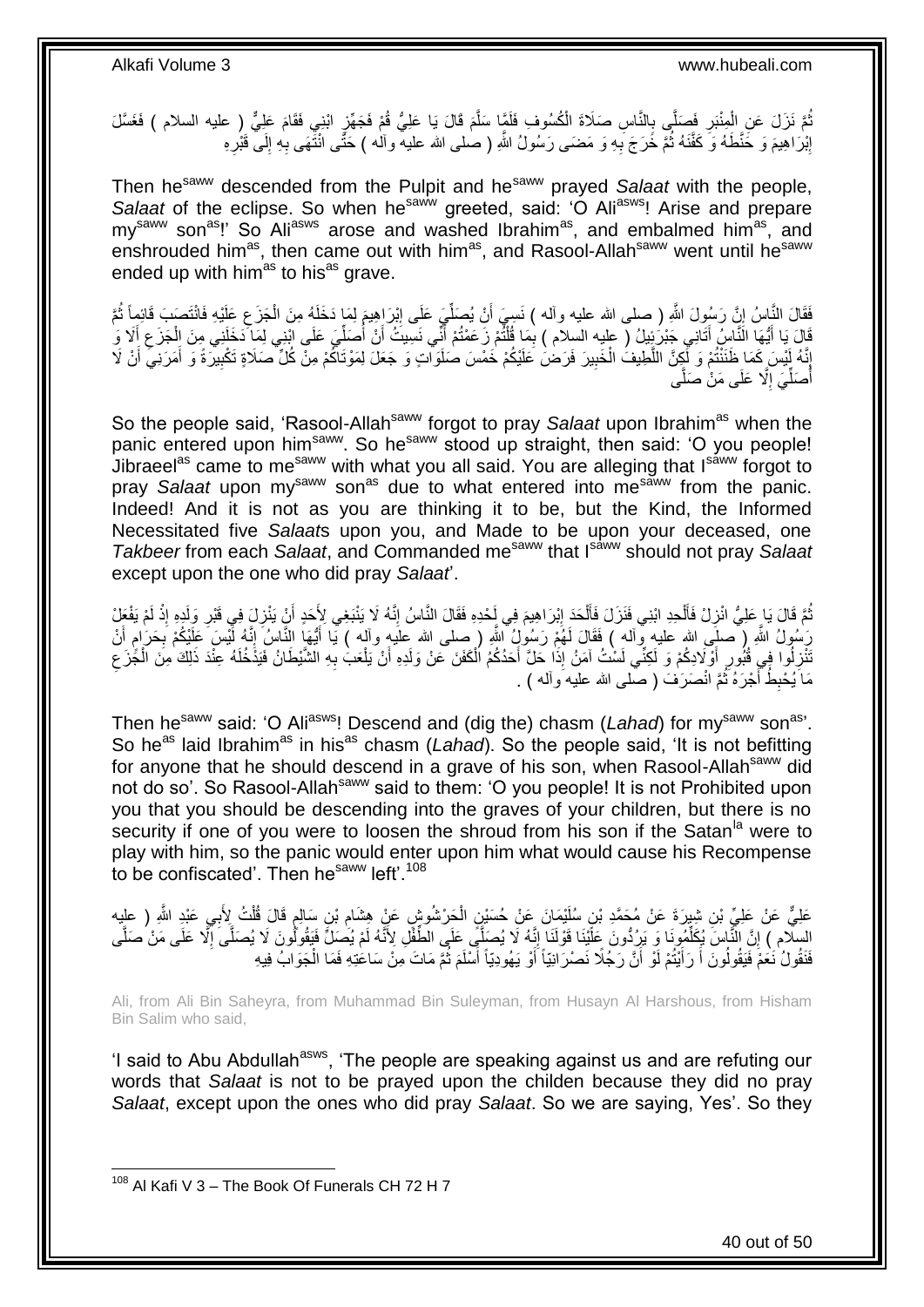are saying, 'What is your view if a Christian or a Jewish man were to become a Muslim, then dies at that time, what would be the answer with regards to it?'

فَقَالَ قُولُوا لَهُمْ أَ رَأَيْتَ لَوْ أَنَّ هَذَا الَّذِي أَسْلَمَ السَّاعَةَ ثُمَّ افْتَرَى عَلَى إِنْسَانٍ مَا كَانَ يَجِبُ عَلَيْهِ فِي فِرْيَتِهِ فَإِنَّهُمْ سَيَقُولُونَ يَجِبُ َّ َ َ َ ا∣<br>ِ∘ِ ِ ان<br>المقامات َ عَلَيْهِ الْحَدُّ فَإِذَا قَالُوا هَذَا قِيلَ لَهُمْ فَلَقَ أَنَّ هَذَا الصَّنِيُّ الَّذِي لَمْ يُصَلِّ افْتَرَى عَلَى إِنْسَانٍ هَلْ كَانَ يَجِبُ عَلَيْهِ الْحَدُّ فَإِنَّهُمْ ِ َّ ِ ْ ا∣<br>ِ∘ ْ سَيَقُولُونَ لَا فَيُقَالُ لَهُمْ صَدَقْتُمْ إِنَّمَا يَجِبُ أَنْ يُصَلَّى كَلَى مَنْ وَجَبَ عَلَيْهِ الصَّلَاةُ وَ الْحُدُوَدُ وَ لَا يُصَلَّى عَلَى مَنْ لَمْ تَجِبْ ْ اُ יִי (ו عَلَيْهِ الصَّلَاةُ وَ لَا الْحُذُودُ. ْ

So he<sup>asws</sup> said: 'Say to them, 'What is your view if this one who did become a Muslim, then at that time were to forge a lie against a person, what (Punishment) would be Obligated upon him regarding his forgery?' So if they would be saying, 'The legal Punishment (Hadd) would be Obligated upon him'. So if they do say this, say to them, 'So if this child who did not pray *Salaat* were to forge a lie against a person, would the legal Punishment (Hadd) be Obligation upon him?' So if they are saying, 'No', then it would be said to them, 'You are speaking the truth. But rather, it is Obligated for him to be prayed *Salaat* upon the one whom the *Salaat* and the legal Punishments were Obligated upon, and he would not be prayed *Salaat* upon, the one whom neither the *Salaat* nor the legal Punishments (*Hadds*) were Obligated upon'.<sup>109</sup>

> **َم ْصُعو ِق ِق َو الْ ي باب الْ َغر ِ**

## <span id="page-40-0"></span>**Chapter 74 – The drowned and the one struck by lightning**

عَلِيُّ بْنُ إِبْرَاهِيمَ عَنْ أَبِيهِ عَنِ ابْنِ أَبِي عُمَيْرٍ عَنْ هِشَامٍ بْنِ الْحَكَمِ عَنْ أَبِي الْحَسَنِ الْأَوَّلِ ( عليه السلام ) فِي الْمَصْعُوقِ وَ ْ َ ِ ْ ِ َ ِ َ יִין<br>: ْ الْغَرِيقِ قَالَ يُنْتَظِّرُ بِهِ ثَلَاثَةَ أَيَّامٍ إِلَّا أَنْ يَتَغَيَّرَ قَبْلَ ذَلِكَ مَ اً ِ ٍ َ ِ ِ ْ

Ali Bin Ibrahim, from his father, from Ibn Abu Umeyr, from Hisham Bin Al Hakam,

from Abu Al Hassan<sup>asws</sup> the  $1<sup>st</sup>$  regarding the one struck by lightning and the drowned. He<sup>asws</sup> said: 'They would be awaited with for three days except if (their state) were to alter before that'.<sup>110</sup>

مُحَمَّدُ بْنُ يَحْيَى عَنْ أَحْمَدَ بْنِ مُحَمَّدٍ بْنِ عِيسَى عَنْ عَلِيِّ بْنِ الْحَكَمِ عَنْ سَيْفٍ بْنِ عَمِيرَةَ عَنْ إِسْحَاقَ بْنِ عَمَّارٍ قَالَ سَأَلْتُهُ عَنِ<br>وَجَمَّدُ بَنِي عَمَّارِ قَالَ سَأَلْتُهُ عَنِّ  $\ddot{\phantom{a}}$ ْ َ ْ َ  $\frac{1}{2}$ اً الْغَرِيقِ أَ يُغَسَّلُ قَالَ نَعَمْ وَ يُسْتَبْرَأُ قُلْتُ وَ كَيْفَ يُسْتَبْرَأُ قَالَ يُتْرَكُ ثَلَاثَةَ أَيَّامٍ قَبْلَ أَنْ يُذْفَنَ وَ كَذَلِكَ أَيْضاً صَاحِبً الصَّاعِقَةِ فَإِنَّهُ ֧֧֚֓֝֝֓֝ َ ان<br>ا ْ المناسبة المناسبة المناسبة.<br>والمناسبة ا<br>أ ِ ْ  $\frac{1}{2}$ َ رُبَّمَا ظَّنُّوا أَنَّهُ مَاتَ وَ لَٰمْ يَمُتْ <sub>.</sub> َ

Muhammad Bin Yahya, from Ahmad Bin Muhammad Bin Isa, from Ali Bin Al Hakam, from Sayf Bin Umeyra, from Is'haq Bin Ammar who said,

'I asked him<sup>asws</sup> about the drowned, would he be washed (prior to burial)?' He<sup>asws</sup> said: 'Yes, and he would be absolved'. I said, 'And how would he be absolved?' He<sup>asws</sup> said: 'He would be left for three days before he is buried; and similar to that is the one struck by lightning, for he, perhaps they think he is dead and he has not died'.<sup>111</sup>

 $109$  Al Kafi V 3 – The Book Of Funerals CH 72 H 8

<sup>110</sup> Al Kafi V  $3 -$  The Book Of Funerals CH 73 H 1

<sup>111</sup> Al Kafi V 3 – The Book Of Funerals CH 73 H 2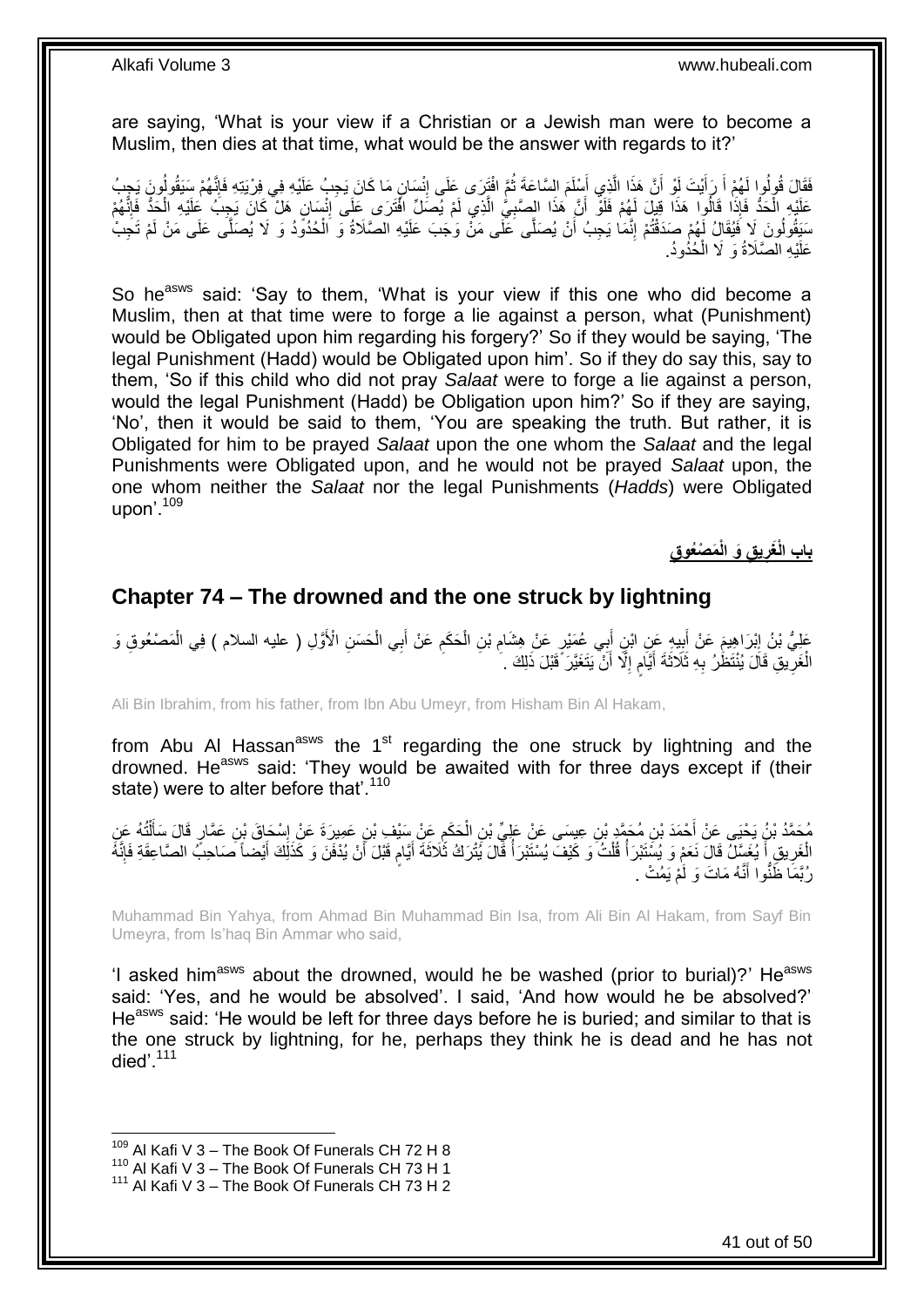عَلِيُّ بْنُ إِبْرَاهِيمَ عَنْ أَبِيهِ عَنِ النَّوْفَلِيِّ عَنِ السَّكُونِيِّ عَنْ أَبِي عَبْدِ اللَّهِ ( عليه السلام ) قَالَ كَانَ أَمِيرُ الْمُؤْمِنِينَ ( عليه السلام َ **!** َ ِ ْ َ ) يَقُولُ الْغَرِيقُ يُغَسَّلُ كَ ِ ْ

Ali Bin Ibrahim, from his father, from Al Nowfaly, from Al Sakuny,

from Abu Abdullah<sup>asws</sup> having said: 'Amir Al Momineen<sup>asws</sup> was saying: 'The drowned one would be washed (prior to burial)'.<sup>112</sup>

مُحَمَّدُ بْنُ يَحْيَى عَنْ مُحَمَّدٍ بْنِ أَحْمَدَ عَنْ أَحْمَدَ بْنِ الْحَسَنِ عَنْ عَمْرِو بْنِ سَعِيدٍ عَنْ مُصَدِّقٍ بْنِ صَدَقَةَ عَنْ عَمَّارٍ عَنْ أَبِي عَبْدِ<br>يَعْمَدُ بْنُ يَجْدَى عَيْنِ الْمُدَامِنِ فَيْ الْحَس ْ َ َ ِ َ اللَّهِ ( عليه السلّام ) قَالَ الْغَرِيقُ يُحْبَسُ حَتَّى يَتَغَيَّرَ وَ يُعْلَمَ أَنَّهُ قَدْ مَاتَ ثُمَّ يُغَسَّلُ وَ يُكَفَّنُ ُ َ ِ ْ

Muhammad Bin Yahya, from Muhammad Bin Ahmad, from Ahmad Bin Al Hassan, from Amro Bin Saeed, from Musaddaq Bin Sadaqa, from Ammar,

from Abu Abdullah<sup>asws</sup> having said: 'The drowned one would be withheld until his (state) changes, and it is known that he is dead. Then he would be washed and enshrouded'.

> قَالَ وَ سُئِلَ عَنِ الْمَصْعُوقِ فَقَالَ إِذَا صُعِقَ حُبِسَ يَوْمَيْنِ ثُمَّ يُغَسَّلُ وَ يُكَفَّنُ . ان<br>المقامات المقامات المقامات المقامات المقامات المقامات المقامات المقامات المقامات المقامات المقامات المقامات<br>المقامات المقامات المقامات المقامات المقامات المقامات المقامات المقامات المقامات المقامات المقامات المقامات ِ ْ

He (the narrator) said, 'And he<sup>asws</sup> was asked about the one struck by lightning, so heasws said: 'He would be withheld for two days, then he would be washed and enshrouded'<sup>113</sup>

عَلِيُّ بْنُ إِبْرَاهِيمَ عَنْ مُحَمَّدِ بْنِ عِيسَى عَنْ يُونُسَ عَنْ إِسْمَاعِيْلَ بْنِ عَبْدِ الْخَالِقِ أَخِي شِهَابِ بْنِ عَبْدِ رِبِّهِ قَالَ قَالَ أَبُو عَبْدِ الثَّهِ َ ْ ِ ِ َ ( عَلَيه السَلام ) خَمْسٌ يُنْتَظَرُ بِهِمْ إِلَّآ أَنْ يَتَغَيَّرُوا الْغَرِيقُ وَ الْمَصْغُوقُ وَ الْمَبْطُونُ وَّ الْمَهْدُومُ وَ الْمُدَخَّنُ . **∶** ْ ِ ِ ْ ْ ْ ْ

Ali Bin Ibrahim, from Muhammad Bin Isa, from Yunus, from Ismail Bin Abdul Khaliq a brother of Shihaab Bin Abd Rabbih who said,

'Abu Abdullah<sup>asws</sup> said: 'Five would be awaited with them unless they alter – (the one who) drowned, and the onestruck by lightning, and the one suffering from intenstinal ailments, and the one crushed, and one subjected to fumes'.<sup>114</sup>

أَحْمَدُ بْنُ مِهْرَانَ عَنْ مُحَمَّدِ بْنِ عَلِيٍّ عَنْ عَلِيٍّ بْنِ أَبِي حَمْزَةَ قَالَ أَصَابَ النَّاسَ بِمَكَّةَ سَنَةً مِنَ السِّنْنِينَ صَوَاعِقُ كَثِيرَةٌ مَاتَ<br>يَهْمُدُ بِّنَّ يَسْمَعُ الْجَمَعَةِ بِّنِ عَلِيٍّ ع َ ِ َ مِنْ ذَلِكَ خَلْقٌ كَثِيرٌ فَدَخَلْتُ عَلَى أَبِي إِبْرَاهِيمَ ( عِلَيه السلام ) فَقَالَ مُنْتَدِئًا مِنْ غَيْرِ أَنْ أَسْأَلَهُ يَنْبَغِي لِلْغَرِيقِ وَ الْمَصْعُوقِ أَنْ لَ ĺ َ َ ِ <u>֖֓</u> َ ْ َ ْ ِ ْ يُثَرَبَّصَ بِهِ ثَلَاثًا لَا يُدْفَنُ إِلَّا أَنْ تَجِيءَ مِنْهُ رِيخٌ تَدُلٍّ عَلَى مَوْتِهِ قُلْتُ جُعِلْتُ فِذاكَ كَأَنَّكَ تُخْبِرُنِي أَنَّهُ قَدْ دُفِنَ نَاسٌ كَثِيرٌ أَخْيَاءً اً ِ **∶** َ َ ِ َ ْ ْ ِ فَقَالَ نَعَمْ يَا عَلِيُّ قَدْ دُفِنَ نَـاَسٌ كَثِيرٌ ۖ أَحْيَاءً مَا مَاَتُوا إِلَّا فِي قُبُورِ هِمْ . َ ِ ِ

Ahmad Bin Mihran, from Muhammad Bin Ali, from Ali Bin Abu Hamza who said,

'The people at Makkah were hit by a lot of lightning during a year from the year. A lot of people died from that. So I went over to Abu Ibrahim<sup>asws</sup> ( $7<sup>th</sup>$  Imam<sup>asws</sup>), and he<sup>asws</sup> said initiating from without me asking him<sup>asws</sup>: 'It is befitting for the drowned one and the one struck by lightning that they should be awaited with for three (days) not being buried exept if a smell comes out from him evidencing upon his death'. I said, 'May I be sacrificed for you<sup>asws</sup>! It is as if you<sup>asws</sup> are informing me that a lot of the people

 $112$  Al Kafi V 3 – The Book Of Funerals CH 73 H 3

<sup>113</sup> Al Kafi V  $3 -$  The Book Of Funerals CH 73 H 4

<sup>114</sup> Al Kafi V 3 – The Book Of Funerals CH 73 H 5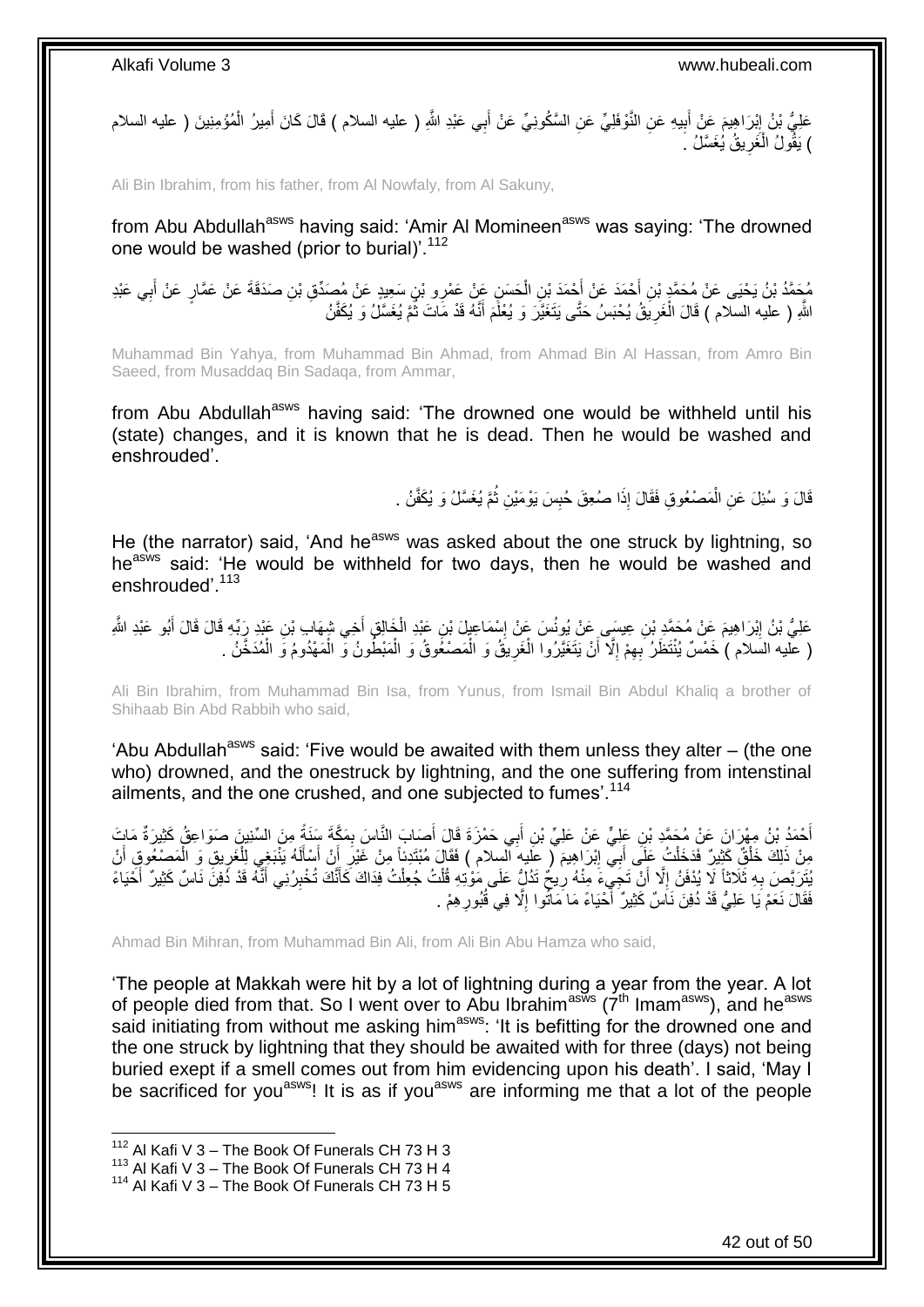have been buried alive!'. So he<sup>asws</sup> said: 'Yes, O Ali! A lot of people have been buried alive. They did not died except inside their graves'.<sup>115</sup>

**ْتلَى باب الْقَ**

## <span id="page-42-0"></span>**Chapter 75 – The killed**

مُحَمَّدُ بْنُ يَحْيَى عَنْ أَحْمَدَ بْنِ مُحَمَّدٍ عَنْ عَلِيِّ بْنِ الْحَكَمِ عَنِ الْحُسَيْنِ بْنِ عُثْمَانَ عَنِ ابْنِ مُسْكَانَ عَنْ أَبَانِ بْنِ تَغْلِبَ قَالَ سَأَلْتُ<br>مُحَمَّدُ بْنُ يَحْيَى عَنْ أَحْمَدَ بْنِ مُحَم ْ ْ ِ ْ َ ْ َ َ أَبَا عَبْدٍ اللَّهِ ( عَلِيهِ السلام ) عَنِ الَّذِي يُقْتَلُ فَي سَبِيلِ اللَّهِ أَ يُغَسَّلُ وَ يُكَفَّنُ وَ يُحَنَّطُ قَالَ يُدْفَنُ كَمَا هُوَ فِي َتَيَابِهِ إِلَّا أَنْ يَكُونَ بِهِ َ ِ ِ َ ¦<br>₹ َّ ِ َ رَمَقٌ ثُمَّ مَاتُ فَإِنَّهُ يُغَسَّلُ وَ يُكفَّنُ وَ يُحَنَّطُ وَ يُصَلَّى عَلَيْهِ إِنَّ رَسُولَ اللَّهِ ( صلى الله عليه وآله ) صَلَّى عَلَى حَمْزَةَ وَ كَفَّنَهُ ِ  $\frac{1}{2}$ ٔ.<br>ـ ِلِأَنَّهُ كَانُ قَدْ جُرِّدَ .

Muhammad Bin Yahya, from Ahmad Bin Muhammad, from Ali Bin Al Hakam, from Al Husayn Bin Usman, from Ibn Muskan, from Aban Bin Taghlib who said,

'I asked Abu Abdullah<sup>asws</sup> about the one who is killed in the Way of Allah<sup>azwj</sup>, should he be washed, and enshrouded, and embalmed?' He<sup>asws</sup> said: 'He would be buried just as he is in his cothes, except if there happens to be some breath (still left) in him, then he dies. So he would be washed, and enshrouded, and embalmed, and he would be prayed *Salaat* upon. Rasool-Allah<sup>saww</sup> prayed *Salaat* upon Hamza<sup>as</sup> and enshrouded him<sup>as</sup> because he<sup>as</sup> was stripped'.<sup>116</sup>

عَلِيُّ بْنُ إِبْرَاهِيمَ عَنْ جَمَّادٍ عَنْ حَمَّادٍ عَنْ حَرِيزٍ عَنْ إِسْمَاعِيلَ بْنِ جَابِرٍ وَ زُرَارَةَ عَنْ أَبِي جَعْفَرٍ ( عليه السلام ) قَالَ قُلْتُ لَهُ ∣l<br>∶ **∶**  $\ddot{\ddot{\ }}$ َ ِ ْ َ كَيْفَ ۖ زَأَيْتَ الشَّهِيدُ يُدْفَنُ بِدِمَالَهِ قَالَ نَعَمْ فِي َثِيَالِهِ بِدِمَالِهِ وَ لَا يُحَنَّطُ وَ لَا يُغَسَّلُ وَ يُدْفَنُ كَمَّا هُوَ **ِ** ِ ِ ِ َ

Ali Bin Ibrahim, from his father, from Hammad, from Hareyz, from Ismail Bin Jabir and Zurara,

from Abu Ja'far<sup>asws</sup>, said, 'I said to him<sup>asws</sup>, 'How do you<sup>asws</sup> view the martyr, should he be buried with his blood?' He<sup>asws</sup> said: 'Yes, in his clothes with his blood, and he would neither be embalmed nor washed, and he would be buried just as he is'.

نُّمَ قَالَ دَفَنَ رَسُولُ اللَّهِ ( عليه السلام ) عَمَّهُ حَمْزَةَ فِي ثِيَابِهِ بِدِمَائِهِ الَّذِي أُصِيبَ فِيهَا وَ رَدَّاهُ النَّبِيُّ ( صلى الله عليه وأله ) ا<br>ا َّ ِ ¦ ُ ِ بِرِدَاءٍ فَقَصُرَ عَنْ رِجْلَيْهِ فَدَعَا لَهُ بِإِذْخِرٍ فَطَرَحَهُ عَلَيْهِ وَ صَلَّى عَلَيْهِ سَبْعِينَ صَلَاةً وَ كَبَّرَ عَلَيْهِ سَبْعِينَ تَكْبِيرَةً . ِ **∶** ِ **ٔ** ِ

Then he<sup>asws</sup> said: 'Rasool-Allah<sup>saww</sup> buried his<sup>saww</sup> uncle Hamza<sup>as</sup> in his<sup>as</sup> clothes with his<sup>as</sup> blood which he<sup>as</sup> had been struck in, and the Prophet<sup>saww</sup> cloaked him<sup>as</sup> with his<sup>saww</sup> own cloak, but it was short from his<sup>as</sup> legs. So he<sup>saww</sup> called for lemongrass for him<sup>asws</sup> and placed it upon him<sup>as</sup>, and prayed *Salaat* upon him<sup>as</sup>, and exclaimed *Takbeer* upon him<sup>as</sup> with seventy *Takbeers*<sup>'.117</sup>

حُمَيْدُ بْنُ زِيَادٍ عَنِ الْحَسَنِ بْنِ مُحَمَّدٍ عَنْ غَيْرِ وَاجِدٍ عَنِْ أَبَانٍ عَنِْ أَبِي مَرْيَمَ قَالَ سَمِعْتُ أَبَا عَبْدِ اللَّهِ ( عليه السلام ) يَقُولُ َ َ َ ِ ْ ِ الشَّهِيدُ إِذَا كَانَ بِهِ رَمَقٌ غُسِّلَ َو كُفِّنَ وَ حُنِّطَ وَ صُلِّيَ عَلَيْهِ وَ إِنْ لَمْ يَكُنْ بِهِ رَمَقٌ دُفِنَ فِي أَثْوَابِهِ . ِ ِّ ِ ِ ِ ْ َ ِ لَ

Humeyd Bin Ziyad, from Al Hassan Bin Muhammad, from someone else, from Aban, from Abu Maryam who said,

 $115$  Al Kafi V 3 – The Book Of Funerals CH 73 H 6

<sup>116</sup> Al Kafi V  $3 -$  The Book Of Funerals CH 74 H 1

<sup>117</sup> Al Kafi V 3 – The Book Of Funerals CH 74 H 2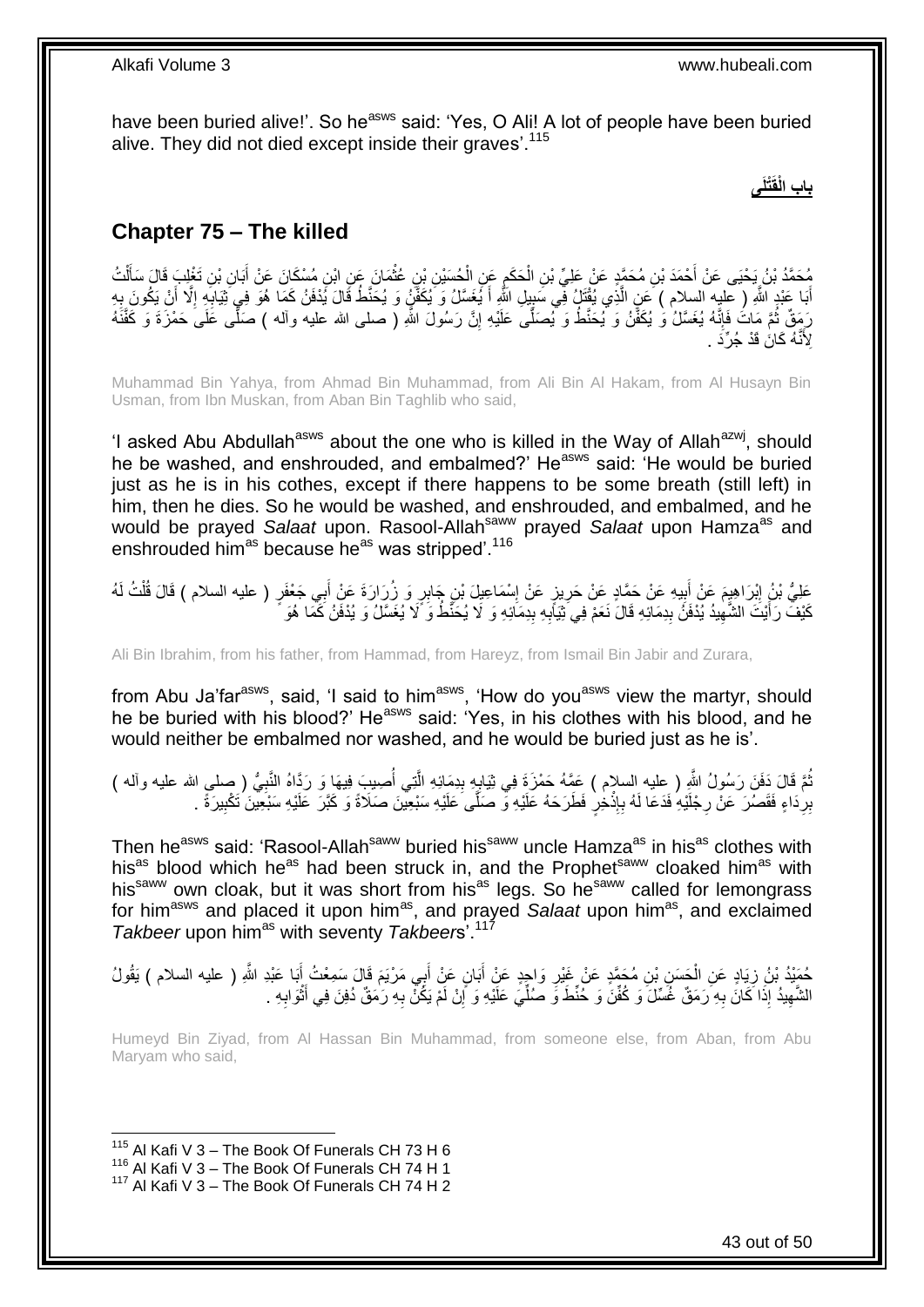'I heard Abu Abdullah<sup>asws</sup> saying: 'The martyr, when he was (still with some) breath, would be washed, and enshrouded, and embalmed, and would be prayed *Salaat* upon; and if he was not with any breath, would be buried in his clothes<sup>'.118</sup>

عِدَّةٌ مِنْ أَصْحَابِذَا عَنْ أَحْمَدَ بْنِ مُحَمَّدِ بْنِ خَالِدٍ عَنْ أَبِيهِ عَنْ أَبِي الْجَوْزَاءِ عَنِ الْحُسَيْنِ بْنِ عُلْوَانَ عَنْ عَمْرِو بْنِ خَالِدٍ عَنْ<br>حَمَّدَتُّ مِنْ أَصْحَابِهِ حَمَّدَ مِنْ يَنْصُحَمَّد ْ ْ َ **!** َ َ ِ َ ْ َ يَذِرْ بْنِ عَلِيٍّ عَنْ آبَائِهِ ( عِليهمَ السلام ) قَالَ قَالَ أُمِيزُ الْمُؤْمِنِيَنَ ( صلوات الله عليه ) يُنْزَعُ عَنِ الشَّهِيدِ الْفَرْوُ وَ الْخُفُّ وَ ْ َ ْ ِ الْقَلْسُوَةُ وَ الْعِمَامَةُ وَ الْمِنْطَقَةُ وَ السَّرَاوِيلُ إِلَّا أَنْ يَكُونَ أَصَابَهُ دَمِّ فَإِنْ أَصَابَهُ دَمْ تُرِكَ وَ لَا يُثْرَكُ عَلَيْهِ شَيْءٌ مَعْقُودٌ إِلَّا حُلَّ . ْ ْ ِ َ ِ اً ِ ِ ِ

A number of our companions, from Ahmad Bin Muhammad Bin Khalid, from his father, from Abu Al Jawza, from Al Husayn Bin Ulwan, from Amro Bin Khalid, from Zayd Bin Ali,

from his forefathers<sup>asws</sup> having said: 'Amir AI Momineen<sup>asws</sup> aid: 'Remove from the martyr, the fur (coat), and the shoes, and the beret, and the turban, and the belt, and the trouser, unless if this has been hit by the blood. So if the blood has hit it, it would be left, and there would not be left upon him anything tight, except that it would be loosened'.<sup>119</sup>

عَلِيُّ بْنُ إِبْرَاهِيمَ عَنْ أَبِيهِ عَنِ ابْنِ مَحْبُوبِ عَنِ ابْنِ سِنَانٍ عَنْ أَبَانٍ بْنِ تَغْلِبَ قَالَ سَمِعْتُ أَبَا عَبْدِ اللَّهِ ( عليه السلام ) يَقُولُ<br>يَجِبُّ ثُمِّنَ إِنَّ الْمَسْلَمِينَ عَنْ أَبِيهِ عَنِ َ **!** َ ِ َ الَّذِيِّ يُقْتَلُ فِي سَٰبِيلِ اللَّهِ يُدْفَنُ فِي َثِيَابِهِ وَ لَا يُغَسَّلُ إِلَّا أَنَّ يُدْرِكَهُ الْمُسْلَمُونَ وَ بِهِ رَمَقٌ ثُمَّ يَمُوتَ بَعْدُ فَإِنَّهُ يُغَسَّلُ وَ يُكَفَّنُ وَ **∶** ْ ِ ِ ِ **!**  $\frac{1}{2}$ ُ يُحَنَّطُ إِنَّ رَسُولَ اللَّهِ ( صلى الله عليه وآله ) كَفَّنَ حَمْزَةَ فِي ثِيَابِهِ وَ لَمْ يُغَسِّلْهُ وَ لَكِنَّهُ صَلَّى عَلَيْهِ . ْ **∶** اٍ

Ali Bin Ibrahim, from his father, from Ibn Mahboub, from Ibn Sinan, from Aban Bin Taghlub who said,

'I heard Abu Abdullah<sup>asws</sup> saying: 'The one who has been killed in the Way of Allah<sup>azwj</sup> would be buried in his clothes, and he would not be washed except if the Muslims had come across him and he still had some breath (left in him). Then if he were to die afterwards, so he would be washed, and enshrouded, and embalmed. Rasool-Allah<sup>saww</sup> enshrouded Hamza<sup>as</sup> in his<sup>as</sup> clothes, and did not wash him<sup>as</sup>, but he<sup>saww</sup> prayed *Salaat* upon him<sup>as, 120</sup>

> باب أَكِيلِ السَّبُعِ وَ الطَّيْرِ وَ الْقَتِيلِ يُوجَدُ بَعْضُ جَسَدِهِ وَ الْحَرِيقِ **ِ ِ ِ َ**

<span id="page-43-0"></span>**Chapter 76 – The one devoured by the predatory wild animals, and the birds, and the one killed and part of his body is found, and the incinerated**

َ مُحَمَّدُ بْنُ يَحْيَى عَنِ الْعَمْرَكِيِّ عَنْ عَلِيِّ بِنِ جَعْفَرٍ عَنْ أَخِيهِ أَبِي الْحَسَنِ ( عليهِ السلامِ ) قَالَ سَأَلْتُهُ عَنِ الرَّجُلِ يَأْكُلُهُ السَّبُعُ وَ<br>مُتَّذِهِ بَيْنَ يَحْيَى عَنِ الْعَمْرَكِيِّ عَنْ ْ َ َ ْ ُ **ٔ** الطَّيْرُ. فَتَنْقَى عِظَامُهُ بِغَيْرِ لَحْمٍ كَيْفَ يُصَّنْعُ بِهِ قَالَ يُغَسَّلُ وَ يُكَفِّنُ وَ يُصَلِّى عَلَيْهِ وَ يُدْفُنُ وَ إِذَا كَانَ الْمَيَّتُ نِصْفَيْنِ صُلِّيَ عَلَى ِ ٍ لَ ِ ِ ِّ ْ ْ النِّصْفِ الَّذِي فِيهِ الْقَلْبُ ۚ ـَ ْ ئ<br>إ

Muhammad Bin Yahya, from Al Amraky,

1

from Ali son of Ja'far<sup>asws</sup>, from his brother<sup>as</sup> Abu Al Hassan<sup>asws</sup>, said, 'I asked him<sup>asws</sup> about the man eaten by the predatory wild animals, and the bird, so his bones remained without any flesh, how should he be dealt with?' He<sup>asws</sup> said: 'He would be washed, and enshrouded, and he would be prayed *Salaat* upon, and he would be

 $118$  Al Kafi V 3 – The Book Of Funerals CH 74 H 3

<sup>119</sup> Al Kafi V  $3 -$  The Book Of Funerals CH 74 H 4

<sup>120</sup> Al Kafi V 3 – The Book Of Funerals CH 74 H 5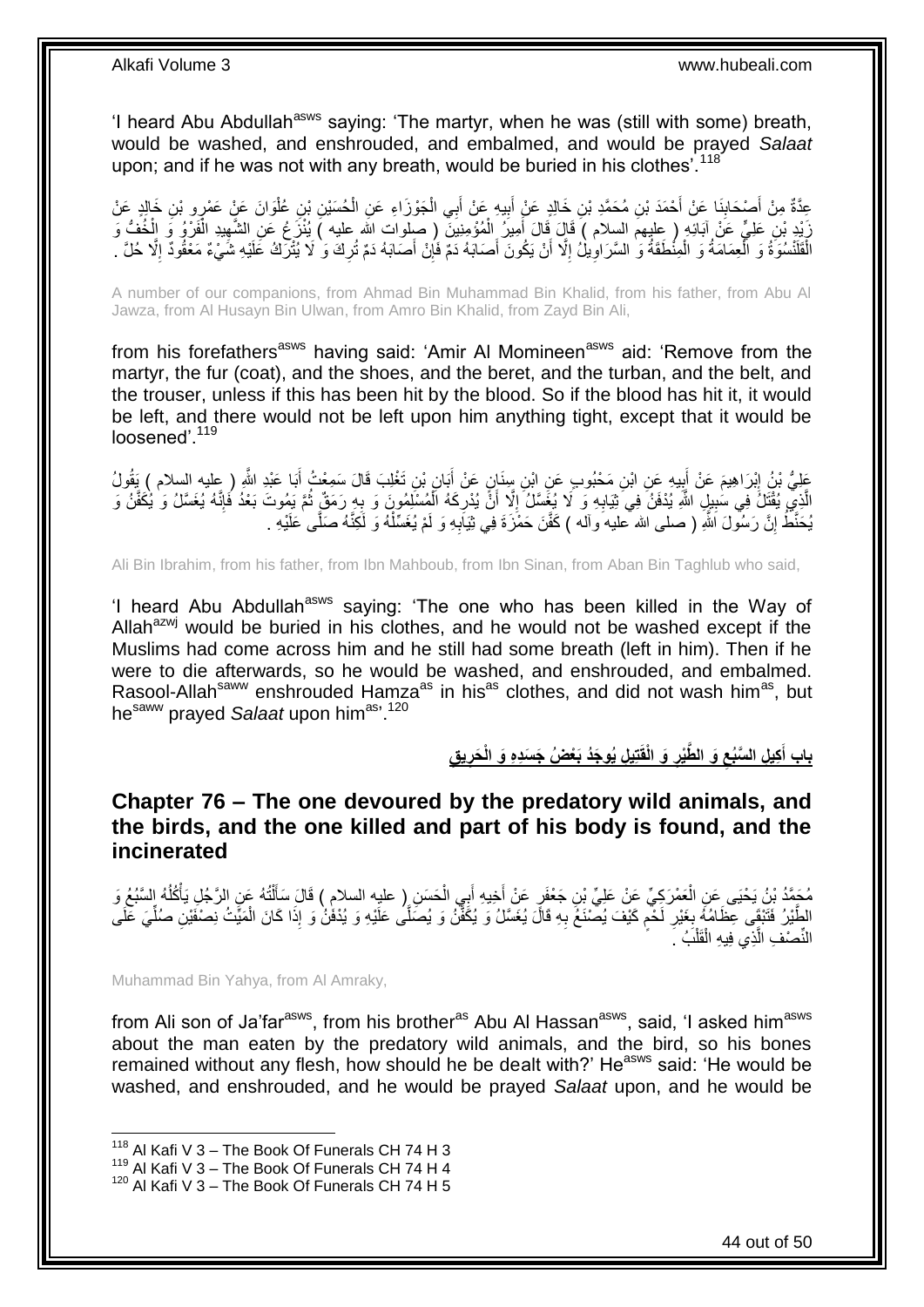buried; and when the deceased was in two halves, *Salaat* would be prayed upon that half in which was the heart'.<sup>121</sup>

عَلِيُّ بْنُ إِبْرَاهِيمَ عَنْ أَبِيهِ عَنْ أَحْمَدَ بْنِ مُحَمَّدِ بْنِ أَبِي نَصْرٍ عَنْ جَمِيلِ بْنِ دَرَّاجٍ عَنْ مُحِمَّدٍ بْنِ مُسْلِمٍ عَنْ أَبِي جَعْفَرٍ ( عليه ון<br>בי ِ َ ٍ ٍ َ ا<br>ا **!** السلّام ) قَالَ إِذَا قُتِلَ قَتِيلٌ فَلَمْ يُوجَدْ إِلَّا لَحْمٌ بِلَا عََظْمٍ لَّهُ لَمْ يُصَلِّ عَلَيْهِ وَ إِنَّ وُجِدًّ عَظْمٌ بِلَا لَحْمٍ صَلُّيَ ۢ عَلَيْهِ . ِ لَ ֧֖֖֖֧֖֧֧֧֧֧֧֧֧֧֧֧֚֚֚֚֓֝֝֝֝֟֓֟֓֝֬֝֓֝֬֟֓֟֓֬֝֓֟֓֟֓֝֬֝֓֝֓֟֓֝֬֝֬֝֓֝֬֝֓֝֬ ِ ِ ِّ ֧֖֖֖֖֧֧֧֧֦֧ׅ֧֧ׅ֧֛֧ׅ֧֛֛֛֚֚֚֚֚֚֚֚֓֝֝֬֝֟֓֝֓֝֓֝֓֜֟֓֟֓֝֬֜֓֜֜֡֓֜֜֜ ِ

Ali Bin Ibrahim, from his father, from Ahmad Bin Muhammad Bin Abu Nasr, from Jameel Bin Darraj, from Muhammad Bin Muslim,

from Abu Ja'far (as.) having said: 'When a killed one is killed and he is not found with except for the flesh with no bones to it, he would not be prayed *Salaat* upon; and if bones are found without flesh, he would be prayed *Salaat* upon'.<sup>122</sup>

> ُ قَالَ وَ رُوِيَ أَنَّهُ لَا يُصَلَّى عَلَى الرَّأْسِ إِذَا أَفْرِدَ مِنَ الْجَسَدِ . :<br>أ َ ِ ْ ِ

He (the narrator) said, 'And it is reported that one should not pray *Salaat* upon the head, when it is isolated from the body'.<sup>123</sup>

عِدَّةٌ مِنْ أَصِدَابِنَا عَنْ أَحْمَدَ بْنِ مُحَمَّدٍ بْنِ خَالِدٍ عَنْ أَبِيهِ عَنْ بَعْضِ أَصْحَابِهِ عَنْ أَبِي عَبْدِ اللَّهِ ( عليه السلام ) قَالَ إِذَا وُجِدَ<br>وَعَيْدُ الْمَرْكَبِ الْمَسْلَمِينَ مَنْ الْمَحْمَدِ بْ **∶** َ **!** َ َ **ِ** َ الرَّجُلُ قَتِيلًا فَإِنَّ وُجِدَ لَهُ عُضْوٌّ تَامٌّ صُلِّيَ عَلَيْهِ وَ دُفِنَ وَ إِنْ لَمْ يُوجَدْ لَهُ عُضَوٌّ تَامٌّ لَمْ يُصَلَّ عَلَيْهِ وَ دُفِنَ . ِ ِّ ِ

A number of our companions, from Ahmad Bin Muhammad Bin Khalid, from his father, from one of his companions,

(It has been narrated) from Abu Abdullah<sup>asws</sup> having said: 'When the man is found to have been killed, and if his body parts are found completed, he would be prayed *Salaat* upon and buried; but if his body parts are not found to be complete, he would not be prayed *Salaat* upon and would be buried'.<sup>124</sup>

عِدَّةٌ مِنْ أَصْحَابِنَا عَنْ سَهْلِ بْنِ زِيَادٍ عَنْ أَيُّوبَ بْنِ نُوحٍ رَفَعَهُ عَنْ أَبِي عَبْدِ اللَّهِ ( عليه السلام ) قَالَ إِذَا قُطِعَ مِنَ الرَّجُلِ<br>-َ ٍ َ ֦֧֦֧֦ ِ َ قِطْعَةٌ فَهُوَ مَيْتَةٌ وَ إِذَا مَسَّهُ الرَّجُلُ فَكُلُّ مَا كَانَ فِيهِ عَظْمٌ فَقَدْ وَجَبَ عَلَى مَنْ مَسَّهُ الْغُسْلُ وَ إِنْ لَمْ يَكُنْ فِيهِ عَظَّمٌ فَلَا غُسْلَ ْ ِ عَلَيْهِ .

A number of our companions, from Sahl Bin Ziyad, from Ayoub Bin Nuh, raising it

(It has been narrated) from Abu Abdullah<sup>asws</sup> having said: 'When a piece is cut off from the man, so it is dead, and and when the (other) man touches it, so every (piece) what had a bone in it, so it would Obligate the washing upon the one who touches it, and if there does not happen to be abone in it, so there is no washing upon him'. $125$ 

سَهْلٌ عَنْ عَبْدِ اللَّهِ بْنِ الْحُسَيْنِ عَنْ بَعْضِ أَصْحَابِهِ عَنْ أَبِي عَبْدِ اللَّهِ ( عليه السلام ) قَالَ إِذَا وُسِّطَ الرَّجُلُ نِصْفَيْنِ صُلِّيَ عَلَى َ **∶** َ ْ ِّ الَّذِي فِيهِ الْقَلْبُ . ْ ْ َّ

Sahl, from Abdullah Bin Al Husayn, from one of his companions,

 $121$  Al Kafi V 3 – The Book Of Funerals CH 75 H 1

 $122$  Al Kafi V 3 – The Book Of Funerals CH 75 H 2

<sup>123</sup> Al Kafi V 3 – The Book Of Funerals CH 75 H 2

<sup>124</sup> Al Kafi V 3 – The Book Of Funerals CH 75 H 3

**<sup>125</sup>** Al Kafi V 3 – The Book Of Funerals CH 75 H 4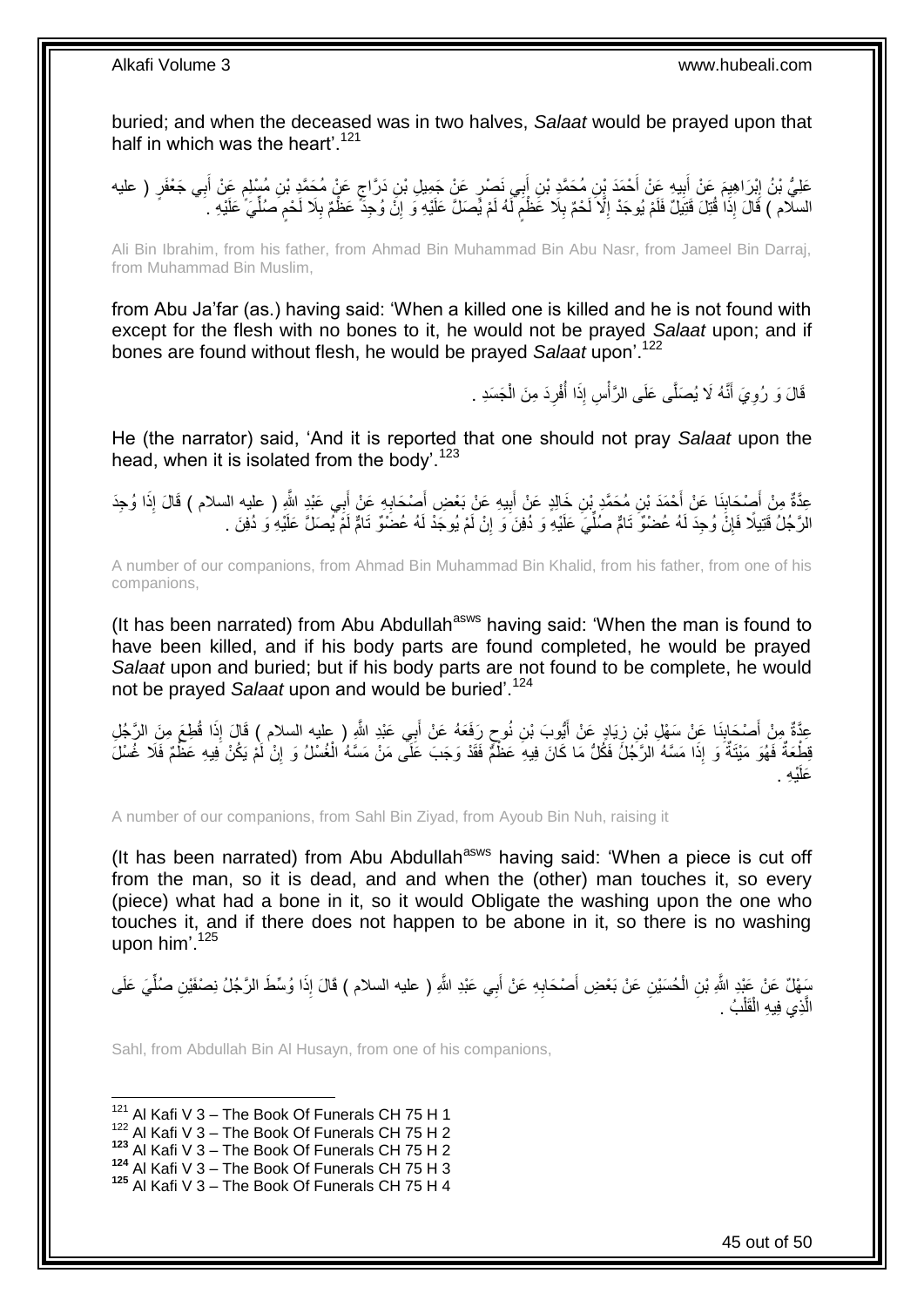(It has been narrated) from Abu Abdullah<sup>asws</sup> having said: 'When the man is cut in the middle into two halves, *Salaat* would be prayed upon that in which is the heart'.<sup>126</sup>

عِدَّةٌ مِنْ أَصْحَابِذَا عَنْ أَحْمَدَ بْنِ مُحَمَّدِ بْنِ خَالِدٍ عَنْ أَبِي الْجَوْزَاءِ عَنِ الْحُسَيْنِ بْنِ عُلْوَانَ عَنْ عَمْرِو بْنِ خَالِدٍ عَنْ زَيْدِ بْنِ<br>يَذَهِّ مَنْ أَصْحَابِذَا عَنْ أَحْمَدَ بْنِ مُحَمَّدٍ ْ ْ ْ َ َ **∣** َ عَلِيٍّ عَنْ آبَائِهٍ ( عليهمِ السلام ) قَالَ قَالَ أُمِيرُ الْمُؤْمِنِينَ ( صلوات الله عليه ) وَ سُئِلَ عَنِ الرَّجُلِ يَحْتَرِقُ بِالنَّارِ فَأَمَرَهُمْ أَنْ ْ َ َ َ ِ ِ ِ يَصُنُّوا عَلَيْهِ الْمَاءَ صَبّاً وَ أَنْ يُصَلَّى عَلَيْهِ . َ ْ

A number of our companions, from Ahmad Bin Muhammad Bin Khalid, from Abu Al Jowza, from Al Husayn Bin Ulwaan, from Amro Bin Khalid, from Zayd Bin Ali,

(It has been narrated) from his forefathers<sup>asws</sup> having said: 'Amir Al-Momineen<sup>asws</sup> was asked about the man who was incinerated by the fire, so he<sup>asws</sup> ordered them that they should pour water upon him with a pouring, and then pray *Salaat* upon him' $127$ 

عَلِيُّ بْنُ إِبْرَاهِيمَ عَنْ أَبِيهِ عَنْ عَلِيٍّ بْنِ مَعْبَدٍ عَنِ الدِّهْقَانِ عَنْ دُرُسْتَ عَنْ أَبِي خَالِدٍ قَالَ اغْسِلْ كُلَّ شَيْءٍ مِنَ الْمَوْتَى الْغَرِيقِ َ ِ َ ِ ْ ْ َّ أَكِيلِ السَّبُعِ وَ كُلَّ شَيْءٍ إِلَّا مَا قُتِّلَ بَيْنَ الصَّفَّيْنِ فَإِنْ كَانَ بِهِ رَمَقٌ غُسِّلَ وَ إِلَّا فَلَا ۚ ـ  $\zeta$ ֖֧֦֪֪֪֪֪֪֪֚֚֚֚֝֠֝֟֓֡֟֩֬֟֓֡֟֓֡֟֓֟֓֡֟֩֬֓֡֟֩֓֓֞֟֓֞֟֓֡֟֓֡֟֩֓֓֞֟֓֡֬֓֞֞֩֞֩֞֞֟֓֞֞֞֟֝֬֝֬֞֝֬֝֬֞֝֬֝֓֞֝֬ ِ ِ ِ ِ

Ali Bin Ibrahim, from his father, from Ali Bin Ma'bad, from Al Dahqan, from Dorost, from Abu Khalid,

'He<sup>asws</sup> said, 'Everything from the drowned deceased would be washed, and the one eaten by the predatory wild animals, and everything except who is killed between two swords. So if he was still with breath, he would be washed, or else, so no'.<sup>128</sup>

> باب مَنْ يَمُوتُ فِي السَّفِينَةِ وَ لَا يُقْدَرُ عَلَى الشَّطَّ أَوْ يُصَابُ وَ هُوَ عُرْيَانٌ **َ**

<span id="page-45-0"></span>**Chapter 77 – The ones who are dying in the ship and it is not able upon (getting to the) coast, or he is struck (by death) and he is nude**

أَبُو عَلِيٍّ الْأَشْعَرِ يُ عَنْ مُحَمَّدٍ بْنِ عَبْدِ الْجَبَّارِ وَ مُحَمَّدُ بْنُ إِسْمَاعِيلَ عَنِ الْفَضْلِ بْنِ شَاذَانَ جَمِيعاً عَنْ صَفْوَانَ بْنِ يَحْيَى عَنِ ِ **∶** ْ **∶** َ ْ ابْنِ مُسْكَانَ عَنْ أَيُّوبَ بْنِ اِلْحُرِّ قَالَ سُئِلَ أَبُو عَبْدِ اللَّهِ ( علَيه السلام ) عَنْ رَجُلٍ مَاتَ فِي سَفِينَةٍ فِي الْبَحْرِ كَيْفَ يُصْنَعُ بِهِ ْ َ **∶** ِ ْ قَالََ يُوضَعُ فِي خَابِيَةٍ وَ يُومَى رَأْسُهَا وَ يُطْرَحُ فِي الْمَاءِ ۢ. ْ **ٔ !** 

Abu Ali Al Ashary, from Muhammad Bin Abdul Jabbar, and Muhammad Bin Ismail, from Al Fazl Bin Shazaan, altogether from Safwan Bin Yahya, from Ibn Muskan, from Ayoub Bin Al Hurr who said,

'Abu Abdullah<sup>asws</sup> was asked about a man who died in a ship in the sea, how would he be dealt with. He<sup>asws</sup> said: 'He would be placed in a barrel and its opening sealed off, and he would be thrown into the sea'.<sup>129</sup>

مُبَدُّ بْنُ زِيَادٍ عَنِ الْجَسَنِ بْنِ مُحَمَّدٍ عَنْ غَيْرِ وَاحِدٍ عَنْ أَبَانٍ عَنْ رَجُلٍ عَنْ أَبِي عَبْدٍ اللَّهِ ( عليه السلام ) أَنَّهُ قَالَ فِي الرَّجُلِ ْ ِ َ َ َ **∶** ْبَعُوتُ مَعَ الْقَوْمِ فِي الْبَحْرِ فَقَالَ يُغَسَّلُ وَ يُكَفَّنُ وَ يُصَلَّى عَلَيْهِ وَ يُثْقَلُ وَ يُرْمَى بِهِ فِي الْبَحْرِ . ْ **∶ ٔ ∶** :<br>ا ِ ْ ِ

Humeyd Bin Ziyad, from Al Hassan Bin Muhammad, from someone else, from Aban, from a man,

**<sup>126</sup>** Al Kafi V 3 – The Book Of Funerals CH 75 H 5

 $\overline{a}$ 

**<sup>127</sup>** Al Kafi V 3 – The Book Of Funerals CH 75 H 6

**<sup>128</sup>** Al Kafi V 3 – The Book Of Funerals CH 75 H 7

**<sup>129</sup>** Al Kafi V 3 – The Book Of Funerals CH 76 H 1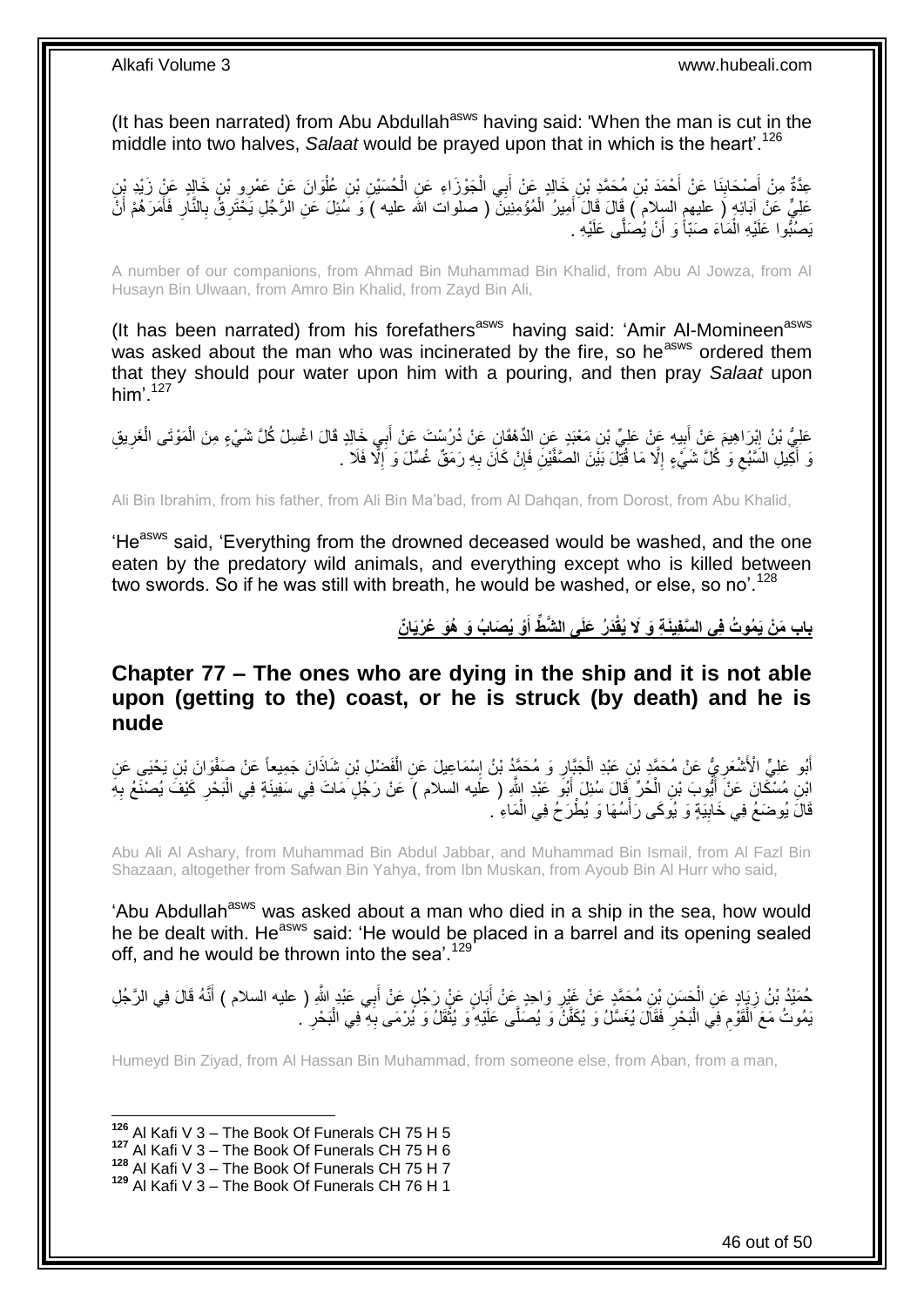(It has been narrated) from Abu Abdullah<sup>asws</sup> having said regarding the man who dies with the group in the sea, so he<sup>asws</sup> said: 'He should be washed, and enshrouded, and *Salaat* would be prayed over him, and weight (tied to him), and he would be thrown into the sea'.  $130$ 

عِدَّةٌ مِنْ أَصْحَابِنَا عَنْ سَهْلِ بْنِ زِيَادٍ رَفَعَهُ عَنْ أَبِي عَنْدِ اللَّهِ ( عليه السلام ) قَالَ إِذَا مَاتَ الرَّجُلُ فِي السَّفِينَةِ وَ لَمْ يُقْدَرْ عَلَى<br>وَيَقَعُّ مِنْ مُوَجَّدِينَا عَنْ سَهْلِ بْنِ زِيَاد َ ِ **∣** َ الشَّطِّ قَالَ يُكَفَّنُ وَ يُحَنَّطُ وَ يُلَفُّ فِي ثُوْبٍ وَ يُلْقَى فِي الْمَاءِ . ْ ْ َ

A number of our companions, from Sahl Bin Ziyad,

(It has been narrated) raising it from Abu Abdullah $a<sup>asws</sup>$  having said: 'When the man dies in the ship and it is not able upon (getting to the) coast, he should be enshrouded, and embalmed, and wrapped in a cloth, and would be cast into the sea<sup>'</sup>. 131

عِدَّةٌ مِنْ أَصْحَابِنَا عَنْ أَحْمَدَ بْنِ مُحَمَّدِ بْنِ أَبِي نَصْرٍ عَنْ مَرْوَانَ بْنِ مُسْلِمٍ عَنْ عَمَّارِ بْنِ مُوسَى قَالَ قُلْتُ لِأَبِي عَبْدِ اللَّهِ ( عليه **ٍ** ֧֖֖֚֚֚֓֝֬֝ َ َ **∣** َ ْ السلامِ ) مَا تَقُولُ فِي قَوْمٍ كَانُوا فِي سَفَرٍ فَهُمْ يَمْشُونَ عَلَى سَاحِلِ الْبَحْرِ فَإِذَا هُمْ بِرَجُلٍ مَيِّتٍ عُرْيَانٍ قَدْ لَفَظَهُ الْبَحْرُ وَ هُمْ ِ ِ ْ م ْ عُرَاةٌ لَّيْسَ عَلَيْهِمْ إِلَّا إِزَالٌ كَيْفَ يُصَلَّونَ عَلَيْهِ وَ هُوَ عُرْيَانٌ وَ لَيْسَ مَعَهُمْ فَضَلْلُ ثَوْبِ يُكَفِّنُونَهُ فِيهِ יִי, ِ ِ َ

A number of our companions, from Ahmad Bin Muhammad Bin Abu Nasr, from Marwan Bin Muslim, from Ammar Bin Musa who said,

'I said to Abu Abdullah<sup>asws</sup>, 'What are you<sup>asws</sup> saying regarding a group who were in a journey, so they were walking upon the coast of the sea, and they came across a dead man, nude, the sea having washing him ashore, and they were semi-naked, not having upon them except for the trousers. How should they be praying *Salaat* upon him and he is nude, and there is no excess (clothing) with them to enshroud him in?'

> قَالَ يُحْفَرُ لَهُ وَ يُوضَعُ فِي لَحْدِهِ وَ يُوضَعُ اللَّبِنُ عَلَى عَوْرَتِهِ لِتَسْتُرَ عَوْرَتُهُ بِاللَّبِنِ ثُمَّ يُصَلَّى عَلَيْهِ ثُمَّ يُدْفَنُ ا<br>المقام َّ **∶** ِ َّ ا<br>ا

He<sup>asws</sup> said: 'A pit would be dug out for him and he would be placed in his chasm (Lahad), placing a brick/stone upon his private part in order to veil his private part with the brick/stone. Then they should pray *Salaat* upon him, then he should be buried'.

قَالَ قُلْتُ فَلَا يُصَلَّى عَلَيْهِ إِذَا دُفِنَ قَالَ لَا يُصَلَّى عَلَى الْمَيِّتِ بَعْدَ مَا يُدْفَنُ وَ لَا يُصَلَّى عَلَيْهِ وَ هُوَ عُرْيَانٌ حَتَّى تُوَارَى عَوْرَتُهُ. ْ ْ

He (the narrator) said, 'I said, 'So they should not be praying *Salaat* upon him when he is buried?' You cannot pray *Salaat* upon the deceased after he is buried, nor can you pray *Salaat* upon him and he is nude until you cover his private part'.<sup>132</sup>

**<sup>130</sup>** Al Kafi V 3 – The Book Of Funerals CH 76 H 2

**<sup>131</sup>** Al Kafi V 3 – The Book Of Funerals CH 76 H 3

**<sup>132</sup>** Al Kafi V 3 – The Book Of Funerals CH 76 H 4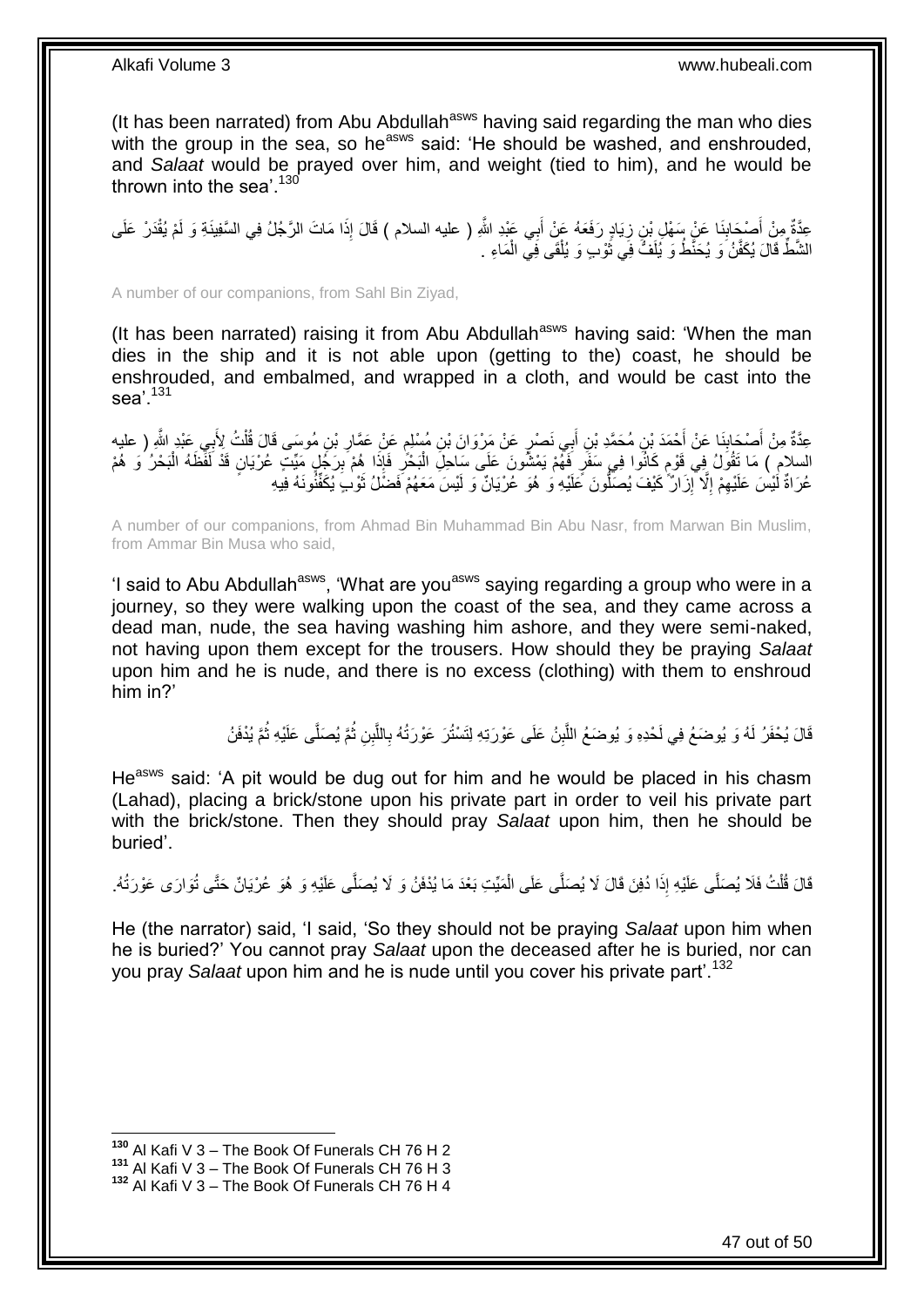باب الصَّلَاةِ عَلَى الْمَصْلُوبِ وَ الْمَرْجُومِ وَ الْمُقْتَصِّ مِنْهُ **ِ**

### <span id="page-47-0"></span>**Chapter 78 – The** *Salaat* **upon the crucified, and the stoned, and the one killed in (legal) retaliation from it**

عِدَّةٌ مِنْ أَصِدْحَابِنَا عَنْ سَهْلِ بْنِ زِيَادٍ عَنْ مُحَمَّدٍ بْنِ الْحَسَنِ بْنِ شَمُّونٍ عَنْ عَبْدِ الثَّهِ بْنِ عَبْدِ الرَّحْمَنِ عَنْ مِسْمَعٍ كِرْدِينٍ عَنْ ْ ِ ِ َ ٍ أَبِي عَبْدِ اللَّهِ (ِ عَليه السلامُ ) قَالَ الْمَرْجُومُ وَ الْمَرْجُومَةُ يُغَسِّلَانِ وَ يُحَظِّلنِ وَ يُلْبَسَانِ الْكَفَنَ قَبْلَ ذَلِكَ ثُمَّ يُرْجَمَّانِ وَ يُصَلَّى ْ ْ ْ ْ َّ ُ عََلَيْهِمَا وَ الْمُقْتُصُّ مِنْهُ بِمَنْزِٰلَٰةِ ذَلِكَ يُغَسَّلُ وَ يُحَنَّطُ وَ يُلْبَسُ الْكَفَنَ وَ يُصَلَّى عَلَّيْهِ ۚ ـ لَ **∶** ِ ْ ِ ْ ْ

A number of our companions, from Sahl Bin Ziyad, from Muhammad Bin Al Hassan Bin Shamoun, from Abdullah Bin Abdul Rahman, from Misma'a Kirdeyn,

(It has been narrated) from Abu Abdullah<sup>asws</sup> having said: 'The stoned man and the stoned woman should both be washed, and embalmed, and enshrouded before that, then they would be stoned, and *Salaat* would be prayed upon them; and the one killed in (legal) retaliation would be at that status. He would be washed, and embalmed, and enshrouded, and *Salaat* would be prayed upon him<sup>'.133</sup>

عَلِيُّ بْنُ إِبْرَاهِيمَ عَنْ أَبِيهٍ عَنْ أَبِي هَاشِمٍ الْجَعْفَرِيِّ قَالَ سَأَلْتُ الرِّضَا ( عليه السلام ) عَنِ الْمَصْلُوبِ فَقَالَ أَ مَا عَلِمْتَ أَنَّ ْ ْ َ ِ ْ ֧֠<sup>֚</sup>֧֓׆ َ **!** َ **֓**ׇ֖֦֧֦֦֧֦֦֖֖֧֢ׅ֦֧֦֧֚֚֚֚֚֚֓֝֝֘֝֘֝֘֘֝ َ َ جَدِّي ( عَليه السلام ) صَلَّى عَلَى عَمِّهِ قُلْتُ أَعْلَمَ ذَٰاكَ وَ لَكِنِّي لَا أَفْهِمُهُ مُبَيَّناً قَالَ أُبَيِّنُهُ لَكَ إِنَّ كَانَ وَجْهُ الْمَصْلُوبِ إِلَى الْقِبْلَةِ ِ ُ َ َ ْ ْ ِ ْ ِ ِفَقُمْ عَلَى مَنْكِبِهِ الْأَيْمَنِ وَ إِنَّ كَانَ قَفَاهُ إِلَى الْقِلْلَةِ فَقُمْ عَلَى مَنْكِبُهُ<br>فَقُمْ عَلَى مَنْكِبِهِ الْأَيْمَنِ وَ إِنَّ كَانَ قَفَاهُ إِلَى الْقِلْلَةِ فَقُمْ عَلَى مَنْكِبُهُ ْ ِ ِ **∶** ِ ِ ْ ْ ا ِ الْأَيْسَرُ ۚ إِلَى الْقِبْلَةِ فَقُمْ عَلَى مَنْكِبِهِ ۗ الْأَيْمَنِ ۚ وَ ۗ إِنْ كَانَ مَنْٰكِبُهُ ۗ الْأَيْمَنُ إِلَى الْقِبَّلَةِ فَفََّمْ عَلَى مَنْكِبِهِ ۗ الْأَيْسَرِ ْ ∣∣<br>∶ ِ **∶** ْ יִי<br>י ِ ِ

Ali Bin Ibrahim, from his father, from Abu Hashim Al Ja'fary who said,

'I asked Al-Reza<sup>asws</sup> about the crucified one. So he<sup>asws</sup> said: 'But, do you know that my<sup>asws</sup> grandfather<sup>asws</sup> prayed *Salaat* upon his<sup>asws</sup> uncle?' I said, 'I know that, but I do not understand it clearly'. He<sup>asws</sup> said: 'I<sup>asws</sup> shall clarify it for you. If the face of the crucified one was towards the Qiblah, so stand by his right shoulder; and if his back towards the Qiblah, so stand by his left shoulder. So if the Qiblah was between the east and the west, and if his left shoulder was towards the Qiblah, so stand upon his right shoulder, and if his right shoulder was towards the Qiblah, so stand by his left shoulder.

َ كَيْفَ كَانَ مُنْحَرِ فَأَ فَلَا تُزَايِلُ مَنَاكِبَهُ وَ إِنْيَكُنْ وَجْهُكَ إِلَى مَا بَيْنَ الْمَشْرِقِ وَ الْمَغْرِبِ وَ لَا تَسْتَقْبِلْهُ وَ لَا تَسْتَثْبِرْهُ الْبَتَّةَ قَالَ أَبُو<br>مِنْدَ مَعَ وَلَا تَسْتَدْبِرْ ِ ْ ِ **∶** َ ْ ِ ْ ِ ِ ْ ْ هَاشِمِ وَ قَدْ فَهِمْتُ َإِنْ شَاءَ اللَّهُ فَهِمْتُهُ وَ اللَّهِ . ِ ِ ِ ٍ

And howsoever he was inclined, do not cease to be by his shoulder, and let your face be towards what is between the east and the west, and do not face towards him nor face away from his back'. Abu Hashim (the narrator) said, 'And I have understood it, Allah<sup>azwj</sup> Willing! I understood it, by Allah<sup>azwj</sup>!'.<sup>134</sup>

مُحَمَّدُ بْنُ يَحْيَى عَنْ مُحَمَّدٍ بْنِ أَحْمَدَ عَنِ الْعَيَّاسِ بْنِ مَعْرُوفٍ عَنِ الْيَعْقُوبِيِّ عَنْ مُوسَى بِبْنِ عِيسَى عَنْ مُحَمَّدِ بْنِ مُيَسِّرٍ عَنْ ِ ْ ْ َ هَارُونَ بْنِ الْجَهْمِ عَنِ السَّكُونَِيِّ عَنْ أَبِي عَبْدِ اللَّهِ ( عليه السلامَ ) قَالَ قَالَ رَسُولُ اللَّهِ ( صلى الله عليه وألمه ) لَا تُقِرُّوا َ ; ْ الْمَصْلُوبَ بَعْدَ ثَلَاّثَةٍ حَتَّى يُنْزَلَ ۚ وَ يُدْفَنَ ۚ ـ َ ْ

Muhammad Bin Yahya, from Muhammad Bin Ahmad, from Al Abbas Bin Marouf from Al Yaqouby, from Musa Bin Isa, from Muhammad Bin Muyassar, from Haroun Bin Al Jahm, from Al Sakuny,

**<sup>133</sup>** Al Kafi V 3 – The Book Of Funerals CH 77 H 1 **<sup>134</sup>** Al Kafi V 3 – The Book Of Funerals CH 77 H 2

1

48 out of 50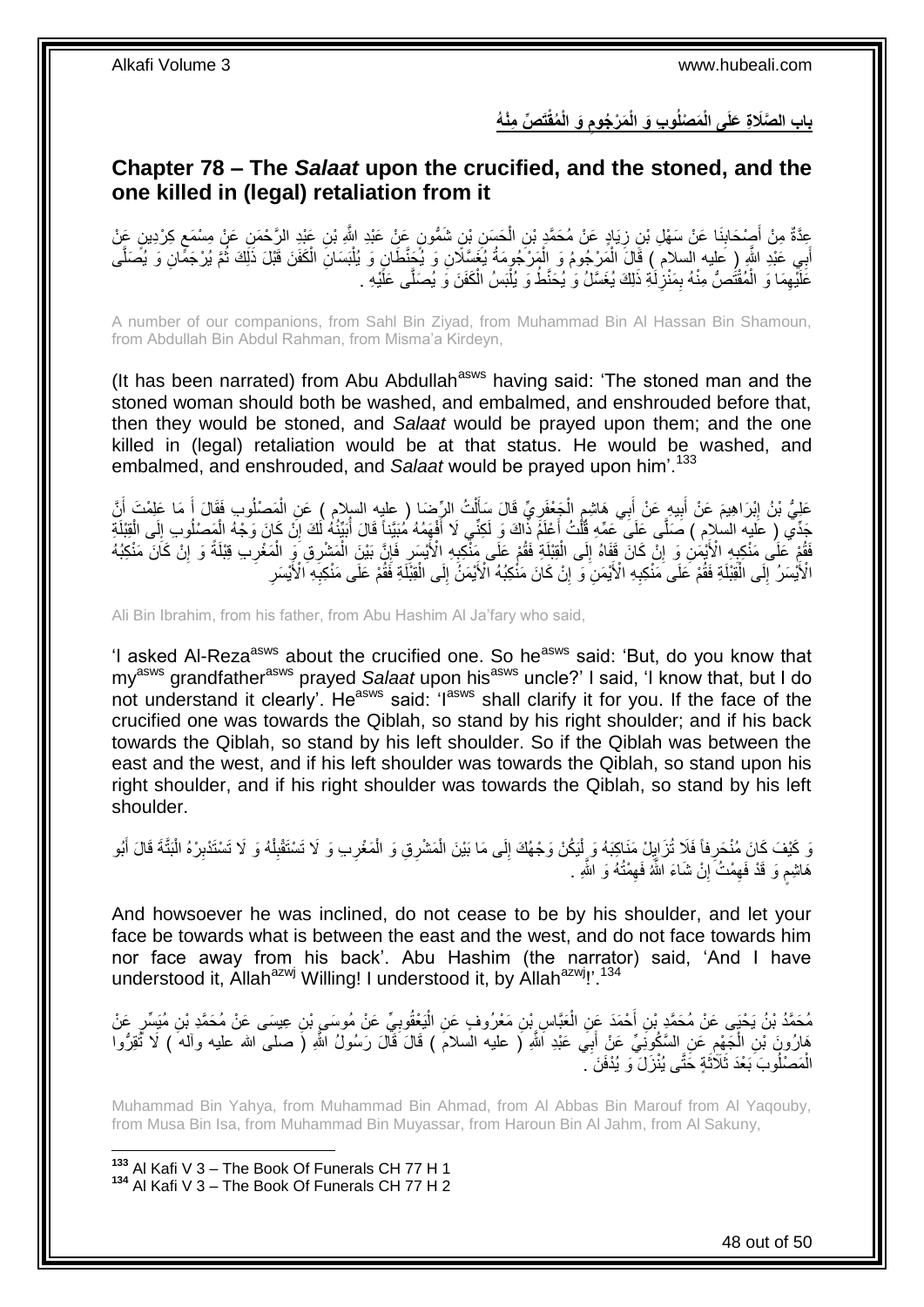(It has been narrated) from Abu Abdullah<sup>asws</sup> having said: 'Rasool-Allah<sup>saww</sup> said: 'Do not let the crucified one be left after three (days), until he is brought down and buried'.<sup>135</sup>

> باب مَا يَجِبُ عَلَى الْجِيرَانِ لِأَهْلِ الْمُصِيبَةِ وَ اتِّخَاذِ الْمَأْتَمِ **ِ ْ**

### <span id="page-48-0"></span>**Chapter 79 – What is Obligated upon the neighbour of the bereaved, and adopting the mourning**

֧֖֖֚֚֚֓֝֬֝ عَلِيُّ بِنُ إِبْرَاهِيمَ عَنْ أَبِيِهِ عَنِ ابْنِ أَبِي عُمَيْرٍ عَنْ جَفْصِ بْنِ الْبَخْتَزِيِّ وَ عَنْ هِشَامٍ بْنِ سَالِمٍ عَنْ أَبِي عَبْدِ اللَّهِ ( عليه السلام ) ِ **∶** ْ َ ¦ َ ِ َ قَالَ لَمَّا قُتِّلَ جَعْفُوُ بْنُ أَبِي طَالِبٍ ۚ (ٍ عَليه إِلسَّلام ) أَمَرَ رَسُولُ اللَّهِ ( َصِلى الله علَيه وَاله ) فَاطِمَةً ( عليها السالام ) أَنْ تَتَّخذُ َ َ َ لَغَاماً لِأَسْمَاءَ بِنْتِ عُمَيْسٍ ثَلَاثَةَ أَيَّامٍ وَ تَأْتِيْهَا وَ نِسَاءَهَا فَتُقِيمَ عِنْدَهُا ثَلَاثَةَ أَيَّامٍ فَجَرَتْ بِذَلِكَ السُّنَّةُ أَنْ يُصْنَعَ لِأَهْلِ الْمُصِيبَةِ ْ م َ **∣** ْ َ ֧֖֖֖֧֧֖֧֧֧֧֧ׅ֧֧֧֧֧֚֚֚֚֓֝֝֝֝֟֓֟֓֝֬֝֓֝֓֝֬֟֓֟֓֟֓֟֓֝֬֝֬֝֓֝֬֜֓֝֬֝֓֝֬֝֬֝ َ طَعَامٌ ثَلَاثًا ۚ .

Ali Bin Ibrahim, from his father, from Ibn Abu Umeyr, from Hafs Bin Al Bakhtary, from Hisham Bin Salim,

(It has been narrated) from Abu Abdullah $a<sup>asws</sup>$  having said: 'When Ja'far Bin Abu Talib<sup>as</sup> was killed, Rasool-Allah<sup>saww</sup> ordered Syeda Fatima<sup>asws</sup> that she<sup>asws</sup> should take some food to Asma Bint Umays for three days, and get her<sup>asws</sup> womenfolk to go to her, and they should stay in her presence, for three days running. Thus the Sunnah flowed with that, that food be made for the bereaved for three days'.<sup>136</sup>

عَلِيُّ بْنُ إِبْرَاهِيمَ عَنْ أَبِيهِ عَنْ حَمَّادٍ عَنْ حَرِيزٍ عَنْ زُرَارَةَ عَنْ أَبِي جَعْفَرٍ ( عليه السلام ) قَالَ يُصنْغُ لِأَهْلِ الْمَيِّتِ مَأْتُمٌ ثَلاثَةَ َ ِ **!** ِ ْ ْ اُيَّامٍ مِنْ يَوْمَ مَاتَ . ٍ َ

Ali Bin Ibrahim, from his father, from Hammad, from Hareyz, from Zurara,

(It has been narrated) from Abu Ja'far<sup>asws</sup> having said: 'The mourning should be done for the deceased for three days, from the day he died'.<sup>137</sup>

الْحُسَيْنُ بْنُ مُحَمَّدٍ عَنْ أَحْمَدَ بْنِ إِسْحَاقَ عَنْ سَعْدَانَ عَنْ أَبِي بَصِيرٍ عَنْ أَبِي عَبْدِ اللَّهِ ( عليه السلام ) قَالَ يَنْبَغِي لِجِيرَانِ َ َ ∣l<br>∶ ْ صَاحِبِ الْمُصِيبَةِ أَنْ يُطْعِمُوا الطَّعَامَ عَنْهُ ثَلَاثَةَ أَيَّامٍ ۚ. ٍ َ ْ

Al Husayn Bin Muhammad, from Ahmad Bin Is'haq, from Sa'dan, from Abu Baseer,

(It has been narrated) from Abu Abdullah<sup>asws</sup> having said: 'It is befitting for the neighbour of the bereaved that he should feed him the food for three days'.<sup>138</sup>

عَلِيُّ بْنُ إِبْرَاهِيمَ عَنْ أَبِيهِ عَنْ حَمَّادٍ بْنِ عِيسَى عَنْ حَرِيزٍ أَوْ غَيْرِهِ قَالَ أَوْصَبِي أَبُو جَعْفَرٍ ( عليهِ السلام ) بِثْمَانِمِائَةِ دِرْهَمٍ ِ َ ِ َ َ ِ اُ ِ **!** ֧֖֧֦֧֦֧֦֧֚֚֝֝֝֝֬֝֓֝֓֝֓**֓** لِمَأْتُمِهِ وَ كَانَ يَرَىٰ ذَلِكَ مِنَ السُّنَّةِ لِأَنَّ رَسُولَ اللَّهِ ( صلَى ًالله عليه وآله ) قَالَ اتَّخِذُوا لأِلِ جَعْفَرٍ طَعَاماً فَقَدْ شُغَلُوا . ֧֧֧֦֧֦֧֦֧֦֧֦֧֧֧֧֧֦֧֧֦֧֧֧֧֧֧֧֧֧֧֧֧֧֧֧֧֧֧֧֧֧֧֧֧֧֧֧֧֧֧֝֟֝֟֓֝֝֟֓֝֬֝֟֓֝֬֝֬֝֟֓֟֓֝֬֓֝֓֟֓֓֝֓֝֬֓֞֟֓֝֬֓֝֬֓֬֓֝֬֝֬֝֬֝֬֬֓֓֝֬ ا<br>ا

Ali Bin Ibrahim, from his father, from Hammad Bin Isa, from Hareyz, or someone else who said,

 $\overline{a}$ **<sup>135</sup>** Al Kafi V 3 – The Book Of Funerals CH 77 H 3

**<sup>136</sup>** Al Kafi V 3 – The Book Of Funerals CH 78 H 1

**<sup>137</sup>** Al Kafi V 3 – The Book Of Funerals CH 78 H 2

**<sup>138</sup>** Al Kafi V 3 – The Book Of Funerals CH 78 H 3